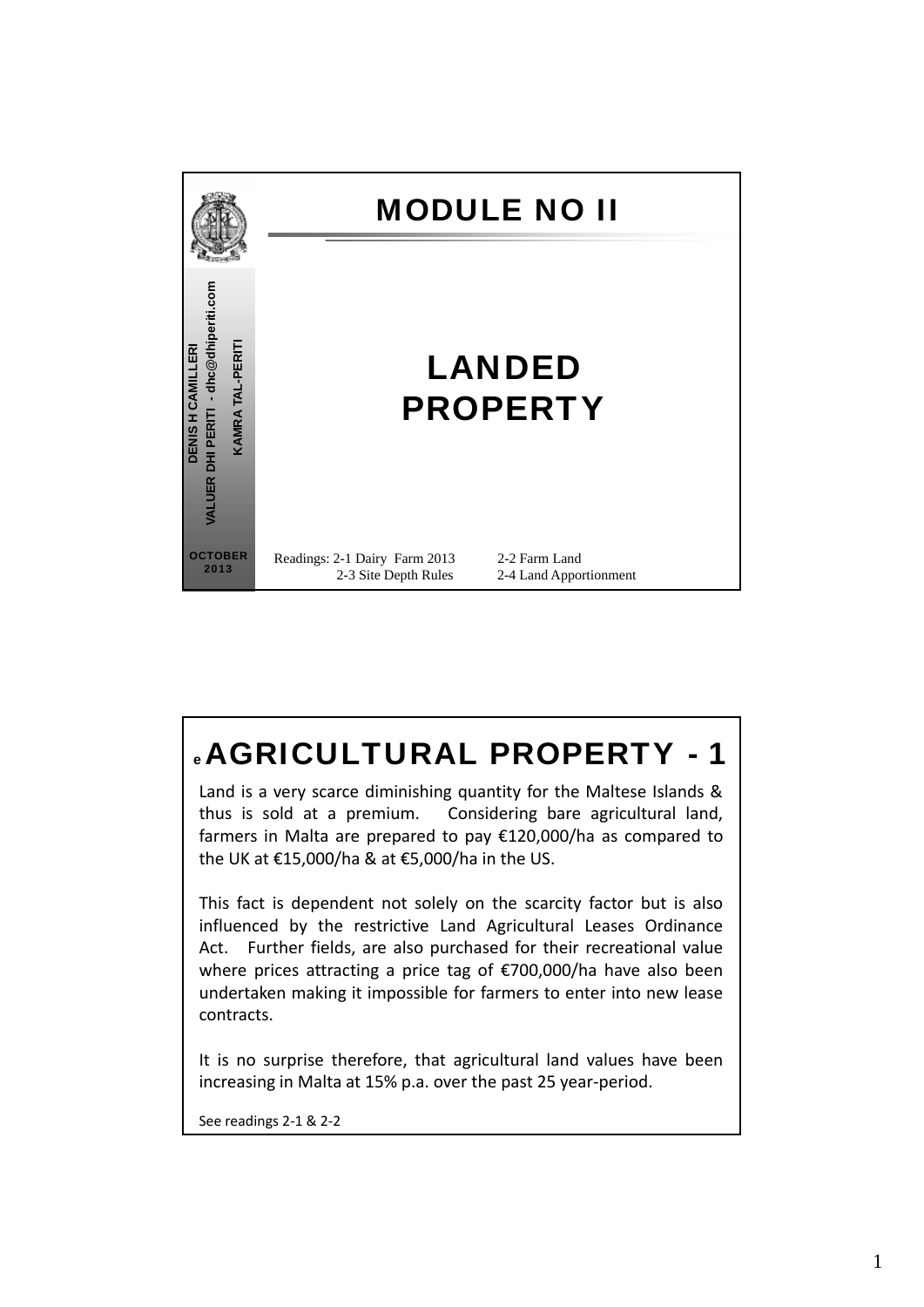# **<sup>e</sup>**AGRICULTURAL PROPERTY - 2

TABLE 1 - Range of advertised prices (€tomna) in Estate Agents' lists

|              | <b>Advertised Lists</b> | <b>Present Market Values</b> | <b>Bare Agricultural Land</b>    |
|--------------|-------------------------|------------------------------|----------------------------------|
| <b>MALTA</b> | €13,000 - €625,000      | €6,000 - €70,000             | €12,000 (€10.75/m <sup>2</sup> ) |
| <b>GOZO</b>  | €7,000 - €435,000       | €5,000 - €60,000             | €4,500 (€4.00/m <sup>2</sup> )   |

This farmland in the UK averages out at  $£1,500/tom$ na as compared to Malta's bare agricultural land which has been valued at €12,000/tomna. On the other hand the average yield of agricultural leases is taken at 1% for Malta, whilst this is given at 2.3% for the UK

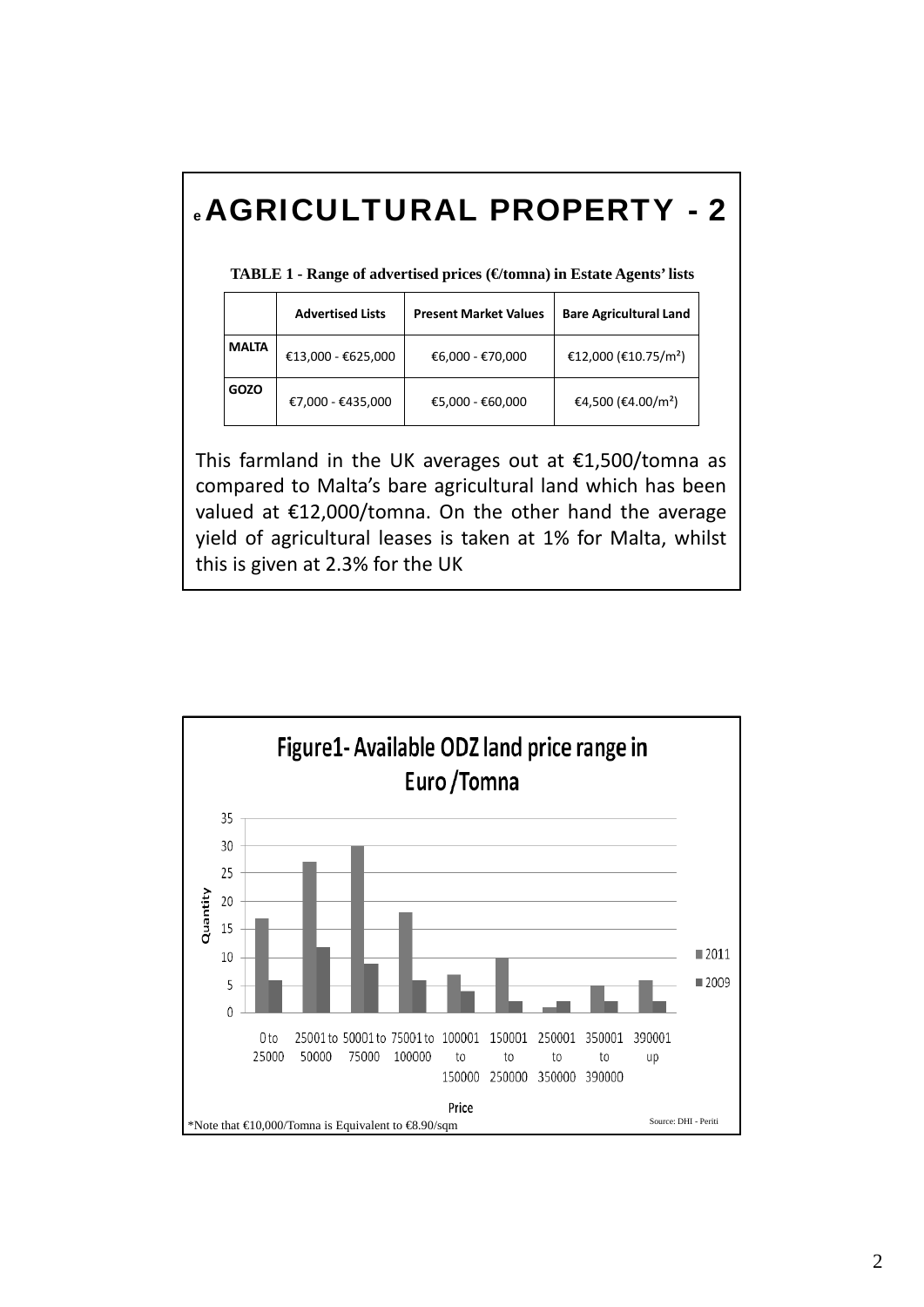

# AGRICULTURAL LEASES (RELETTING) ACT 1967 – 1 **KTP Valuation Standards (2012) Appendix F**

1. Lease based on comparison :–

By comparison with conditions of lease prevailing in comparable field in the same part of the Island, having regard principally to the average quality and depth of the soil, the nature of the subsoil, the direction in which sloping land is facing, the accessibility to the road, and its distance from the closest village.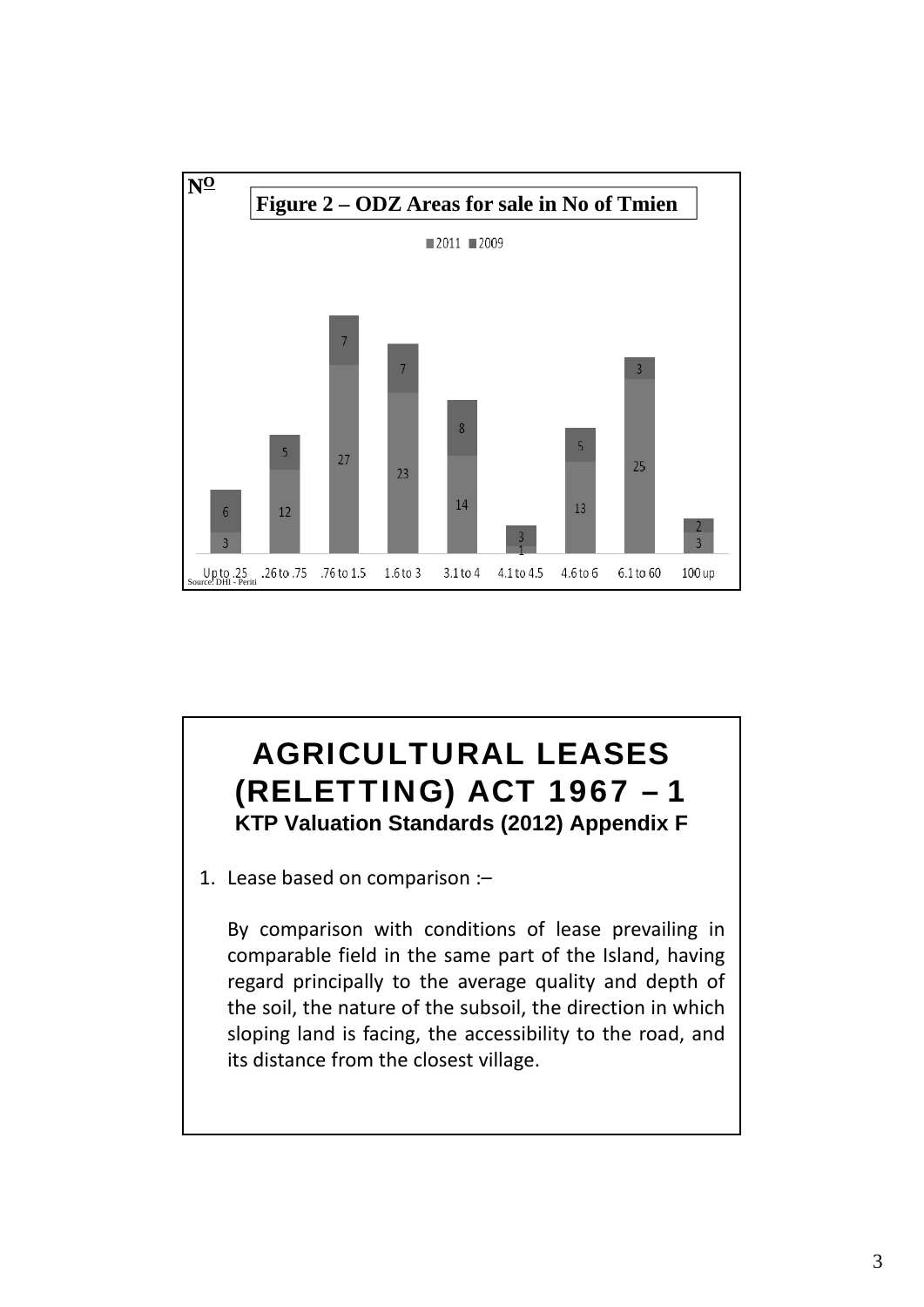# REPOSSESSION OF FIELD - 2

The Board shall allow the lessor's application if the lessor proves that:

- (A)he requires the agricultural land to be used for agricultural purposes by himself personally or by any member of the family personally for a period of not less than four consecutive years; or
- (B) he requires the agricultural land, provide it is not irrigable land, for the construction thereon of buildings for dwelling, business or industrial purposes; or
- (C) the agricultural land was sublet or the lease thereof transferred without the consent of the lessor to any person other than a co-tenant thereof or a member of the family; or
- (D)during the two years immediately preceding the date of termination, the field was allowed to lie fallow for at least twelve consecutive calendar months; or
- (E) during the two years immediately preceding the date of termination, the tenant has failed, in respect of two or more terms, to pay the rent; or
- (F) during the two years immediately preceding the date of termination, the tenant being bound to repair and maintain the walls of the agricultural land, failed to fulfil such obligation or deliberately or through negligence caused or allowed damage, other than damage of small importance, to any fruit trees in the agricultural land.

# Compensation due on Agricultural Fields:- 3

### - Periti Agrimensori

- (a) The tenant shall receive a fair compensation in respect of any agricultural improvements carried out by the tenant or by a member of the family in the said agricultural land during the period of eight consecutive years immediately preceding the date of termination .
- (b) Where the lessor resumes possession of the agricultural land, he shall pay to the tenant a fair compensation as provided, and, in addition an amount equal to the value of the products gathered by the tenant or by a member of the family from the said agricultural land or part thereof, after deduction of the expenses incurred towards its cultivation, in the last four years immediately preceding the date of termination. Provided that there shall not be deducted as part of such expenses the cost of the tenant's own labour or the labour of any member of the family in the agricultural land or part thereof.

**THE DILEMMA NOW IS HOW TO VALUE FIELDS HELD on Agricultural lease?**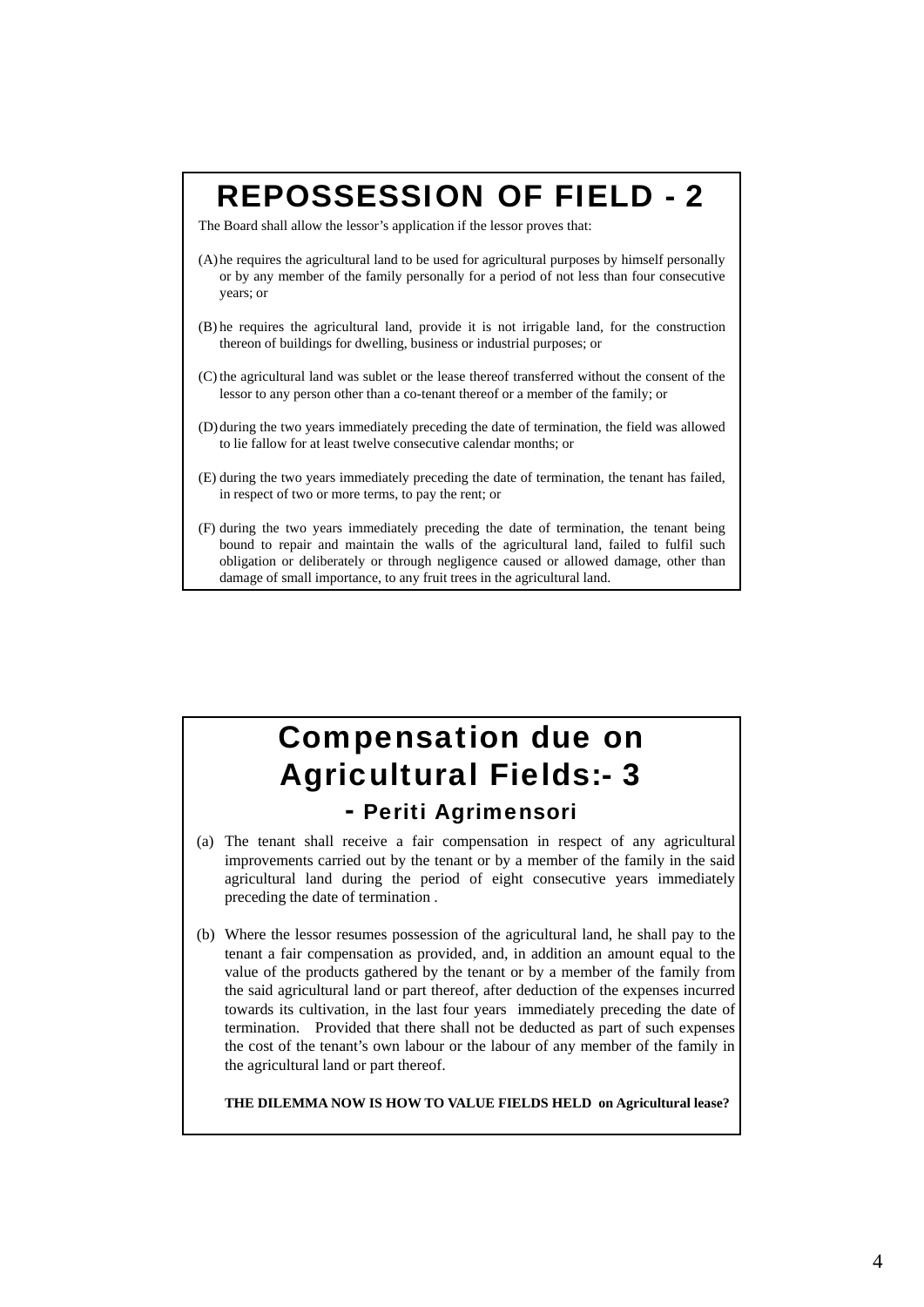### AGRICULTURAL LEASES vs FARM OWNERSHIP - 1

Thirty out of 40 farmers, in FAO 1998 report, wanted to expand by leasing or buying additional land but giving preference to purchasing rather than leasing the land. The average price of acceptable lease per tomna was €13.75/tomna for Malta and €14/tomna for Gozo and the average purchasing price per tomna were €4,350/tomna in Malta and €625/tomna in Gozo. To be noted that Government holdings on lease fetch €9.35/tomna, whilst holdings on emphyteutical grants have been extended at €58.25/tomna.

This latter is considered impossible to grow low income crops such as wheat and barley with intensity cropping necessary. In the absence of an agreement to increase rent, tenant can always hold onto present rental value. If litigation arises the Court fixes the rental value according to the "lease prevailing in comparable fields in same part of the Island".

| €/1tomna                   | <b>Malta Range</b> | <b>Malta Average</b> | Gozo Range | Gozo Average |
|----------------------------|--------------------|----------------------|------------|--------------|
| <b>Purchase Price</b>      | 690-18,500         | 4.350                | 575-2,560  | 1.460        |
| <b>Lease Amount</b>        |                    | 13.75                |            | 14           |
| <b>Capitalization Rate</b> |                    | 0.315%               |            | 0.96%        |

TABLE 2 – Acceptable purchase prices & rental amounts to farmers (1998) -

### AGRICULTURAL LEASES vs FARM OWNERSHIP - 2

These acceptable lease agreements at €14/tomna as per 1998 are to be compared with average Government holdings fetching €9.35/tomna p.a. whilst Government holdings on emphyteutical grants in 2001 were increased from €2.50/tomna p.a. up to €58.25 p.a. Old private agricultural leases average out at €4/tomna.

These grants were originally valued to stand at €291.25/tomna p.a. considered as at 2001 to yield 5% of market value, but then agreement was reached on the acceptable figure at €58.25/tomna p.a. working out at a yield of 1%. This being in consonant with the Gozitan farmer's expectation of Capital Return rate as noted in table 2.

At the present agricultural land value acceptable to farmers at  $\epsilon$ 12,000/tomna, at a 1% capitalization rate, present lease values should work out at €120/tomna.

Since in 2001 consensus amongst the Authorities and the farmers were arrived at €58.25/tomna p.a, the bare value of agricultural land may be achieved by capitalizing at 1%. This gives a value of €5,825/tomna.

Although agricultural land is noted to appreciate at 15% p.a., (Appendix F VS2012) a more sustainable rate of increase to bare agricultural land is taken at 6.25 % p.a.(Table 4) Thus presently bare agricultural land is valued at:

**€5,825/tomna @ 1.0625 ^9 = € 12,000 /tomna**.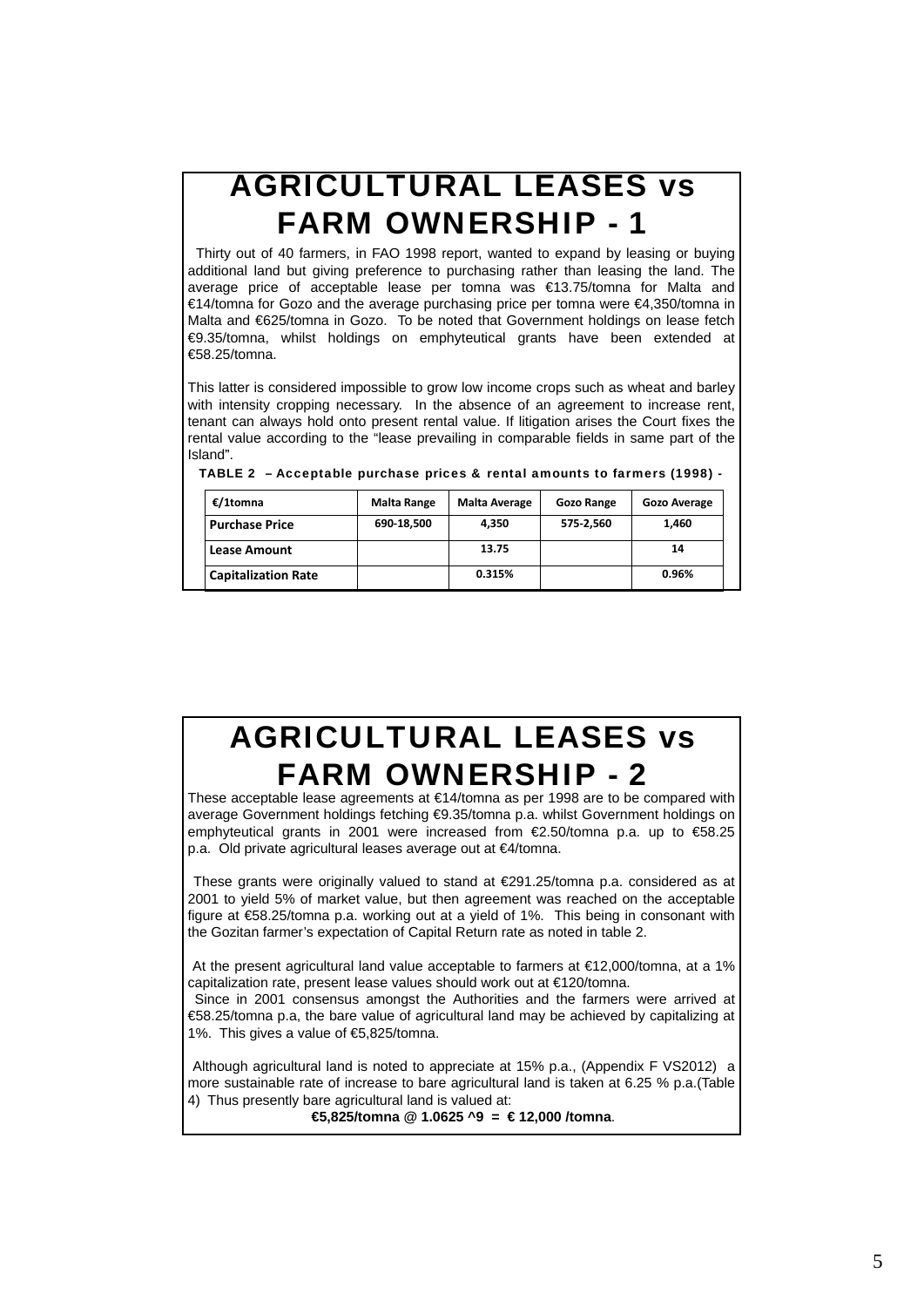## AGRICULTURAL LAND WITH HOPE VALUE

The property consists of 20 tmien of agricultural land on the outskirts of a growing town. The farm adjoining the property has recently been allocated in the local plan for residential development

It is in the greenbelt and is currently used for arable farming.

There is comparable evidence of land being sold at  $\bigoplus$  7,500/tomna for agricultural use.

Developable residential land  $\omega \in 1,250/m^2$  is considered achievable in 10 years

| Agricultural Value $20T@\in 7,500/T$                                            | $\equiv$ | $\text{\textsterling}50,000$ Plus Hope Value |
|---------------------------------------------------------------------------------|----------|----------------------------------------------|
| Assumed land value of $\bigoplus$ , 250,000/T                                   |          | $=$ $\epsilon$ 25.000.000                    |
| Total increase in value                                                         |          | €24,650,000                                  |
| Deferred 10yr at 10% $(1/1.10^{10} = 0.386) = \text{\textdegree}\Theta,503,642$ |          |                                              |
| But say $\frac{1}{4}$ of its value                                              |          | €2,375,910                                   |

### DEVELOPMENT LAND COMPARATIVE LAND RATES

Malta's land rates for fairly good residential areas for 4 storey alloweable development heights vary between  $\bigoplus 50/m^2$  up to  $\bigoplus .250/m^2$ , whilst this rate for a 6-storey internal land zone residential development equates to a land rate of  $\epsilon$ 2,000/m<sup>2</sup>. These land rates are to be compared to prime residential sea front land for 8 floors at  $\left(\frac{48,500}{m^2}\right)$  whilst prime internal residential land at 5 floors works out at  $\epsilon$ 3,500/m<sup>2</sup>.

The land value rate for a 5-storey land zone for Qawra developments is noted from listings to vary from  $\bigoplus$ , 125/m<sup>2</sup> up to  $\bigoplus$ , 850/m<sup>2</sup>, averaging out to  $\triangleleft$ ,450/m<sup>2</sup>. Applying a 15% discount a fair inland land rate for this locality is presently taken at  $\text{E}1,250/m^2$ 

These residual land rates are to be compared to similar in UK

Varying between  $\qquad \in \mathbb{R}^{40/m^2}$  (Nottingham) up to

€540/m² (Croydon)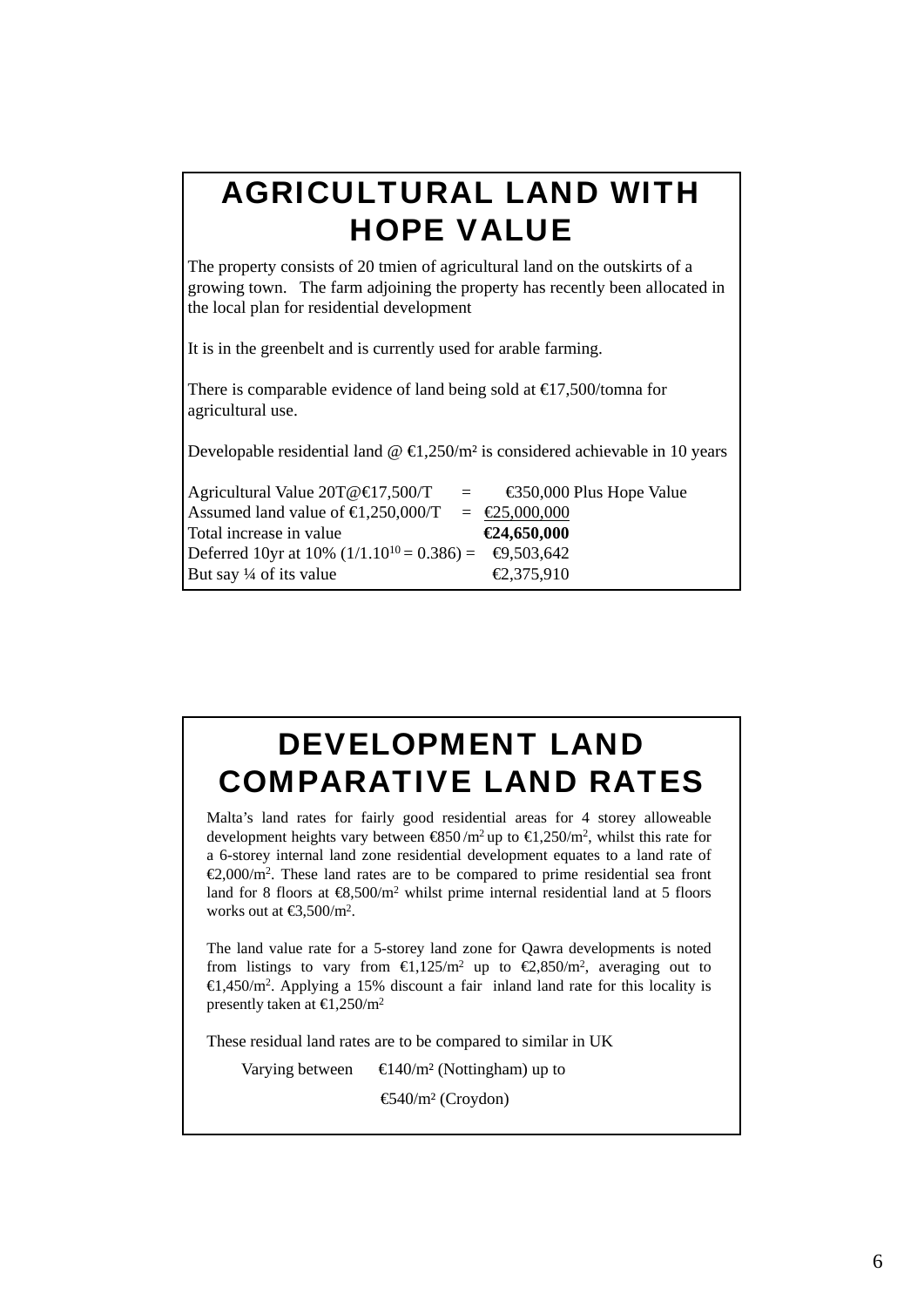## Frontage/Area Rule for Plots on a 32m depth - ZONING

An old established rule for New York works out at:  $4:3:2:1$ 

For each 7m depth of Plot

Can this be used to estimate a corner plot? In Central District Areas it was noted that plots shed 8.5% of their value over 300m

This is similar to the zoning method of rental value for high street shops with a front unit taken at 4m X 9m.

The halving principle is applied for inner units or on upper stories See readings 2-3

# Frontage & Halving Principle Examples

A building plot 6m X 28 m was sold for  $\text{\textsterling}200,000$ .

What is the value of an adjacent plot measuring 4.5m X 18m

Value of 1 portion given at:  $€200,000/10 = €20,000$ 

Value of adjacent plot  $€20,000 (4+3+1)4.5/6.5m = €110,770$ 

How to value a Corner Plot 7m deep X 18m frontage?

What about internal land for Internal Development?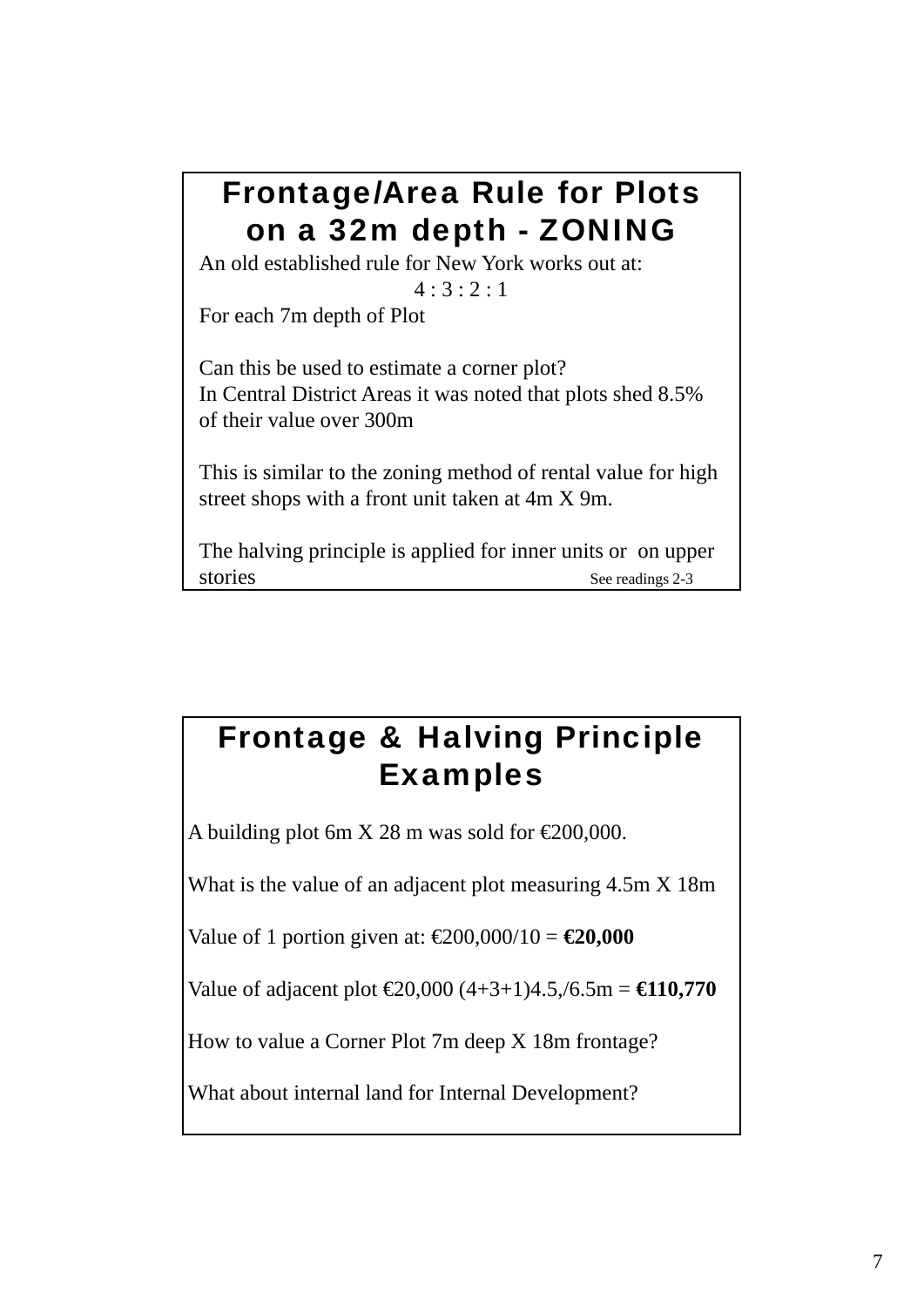### LAND APPORTIONMENT KTP Valuation Standards 2012 – Para 7.13

- **Value of land could be requested in audited accounts as no depreciation is applied to land values:-**
- **Para 7.13.5** The informal apportionment to assess the **depreciable amound must be established by one of the following procedures;**
- **1. By deducting from the valuation of the asset the value of the land for its existing use at the relevant date. In many instances there will be ample evidence of land values upon which notional apportionment can be Made.**
- **2. Where this does not apply, by making an assessment of the net current replacement cost of the buildings to reflect the value of the assets to the business at the date of valuation.**
- **3. For commercial Premeses the Residual Valuation Method See Readings 2-4**

### GENERAL BASIS OF RESIDUAL VALUATION

**SITE** VALUE = Valuation on Completion – Cost of Work **– Profit**

- **FOR MALTA site value approximates to 27% of Completed Market Value.**
- **Profit varies from 15% up to 25% of Completed Value.**
- **Cost of work includes for interest charges incurred during development period & estate agent fees on sale.**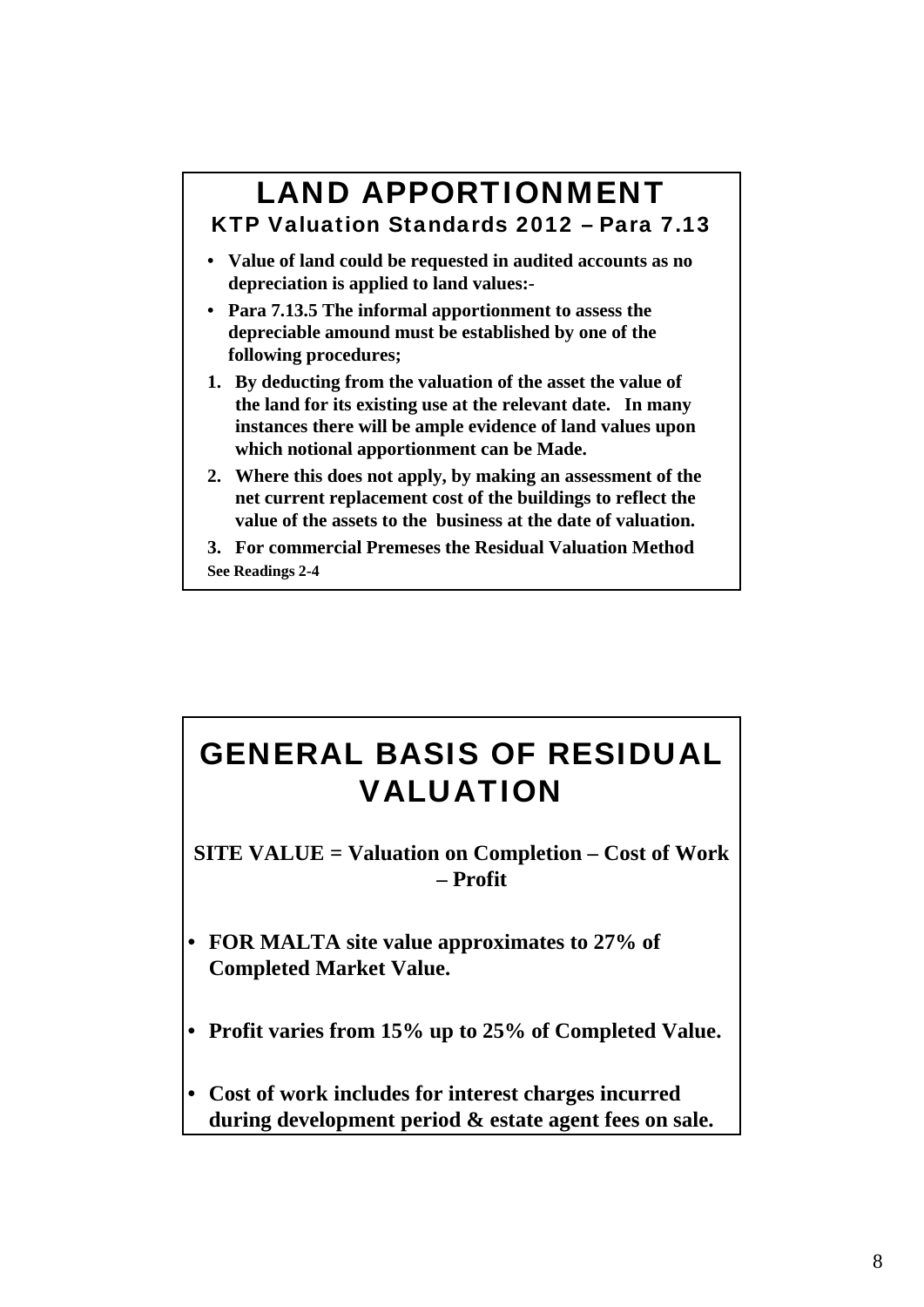### LAND/RESIDENTIAL DATABASE – 1

It is noted that over this 30-year period land values have increased by 4 ¼ times more than property values. This steep differential between rises in land values as compared to property values commenced in 1987 but shot up in 1992, as clearly indicated in Table 3 below.

| <b>YEAR</b><br><b>TYPE</b>                    | 1982 | 1987 | 1992 | 1997 | 2002 | 2007 | 2012 | % OVER 30 % 2007 TO<br>YEARS pa | 2012 pa  |
|-----------------------------------------------|------|------|------|------|------|------|------|---------------------------------|----------|
| <b>RESIDENTIAL</b>                            | 100  | 130  | 216  | 314  | 386  | 743  | 696  | 7.32%                           | $-1.31%$ |
| LAND                                          | 100  | 120  | 369  | 1080 | 1680 | 3400 | 3000 | 14.05%                          | $-2.47%$ |
| TABLE 3: LAND/PROPERTY INDEX 1982-2012        |      |      |      |      |      |      |      |                                 |          |
| Source: DHI Periti in-house valuations (2012) |      |      |      |      |      |      |      |                                 |          |
|                                               |      |      |      |      |      |      |      |                                 |          |
|                                               |      |      |      |      |      |      |      |                                 |          |
|                                               |      |      |      |      |      |      |      |                                 |          |

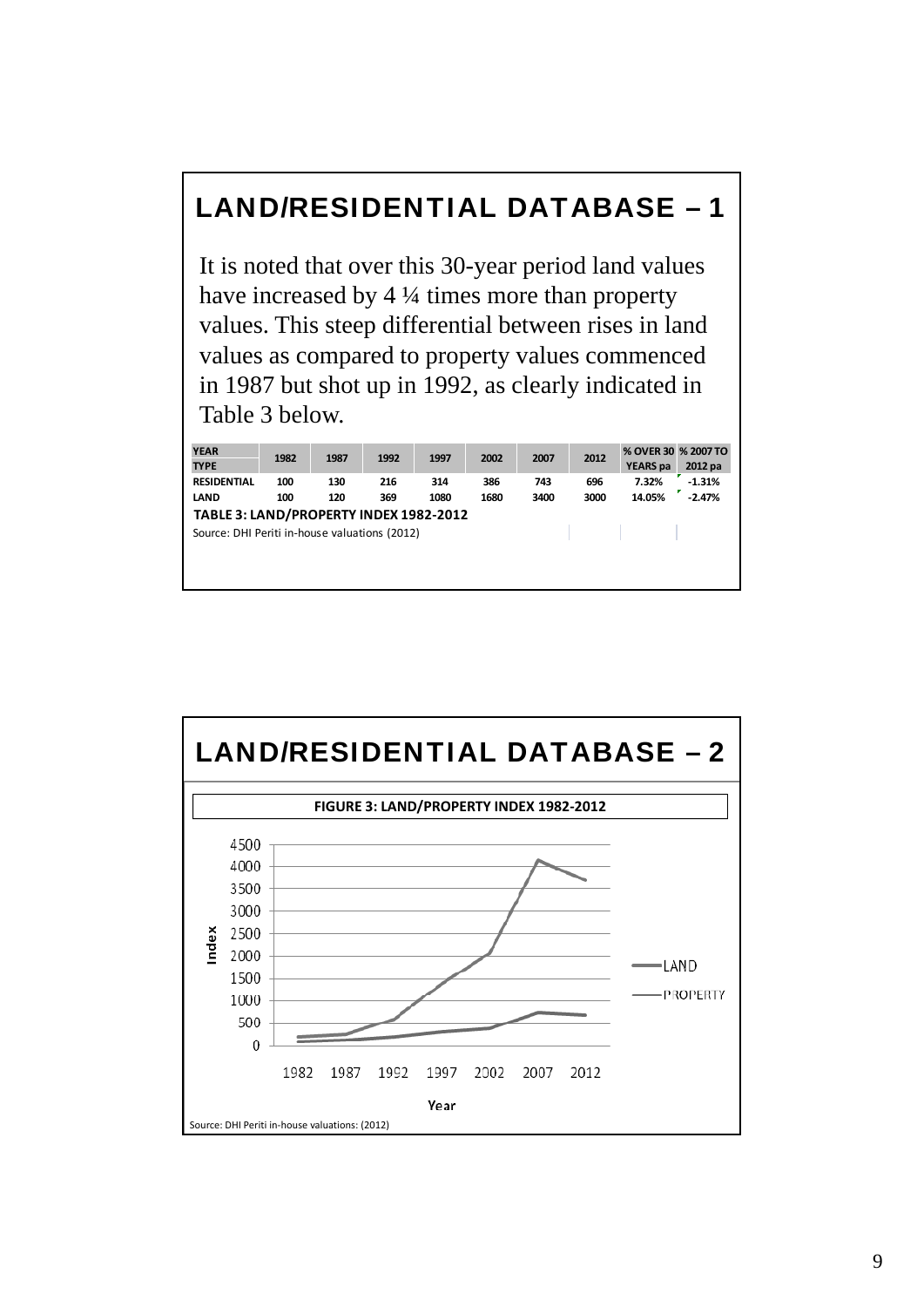| <b>LAND VALUE %</b> |          | <b>RESIDENTIAL VALUE %</b> |          |
|---------------------|----------|----------------------------|----------|
| PERIOD              | %        | <b>PERIOD</b>              | %        |
| 1992 - 2002         | 16.37%   | 1992 - 2002                | 6.00%    |
| 2002 - 2012         | 5.97%    | 2002 - 2012                | 6.07%    |
| 1992 - 2012         | 11.27%   | 1992 - 2012                | 6.62%    |
| 2007 - 2012         | $-2.47%$ | 2007 - 2012                | $-1.31%$ |

The economic importance for Land Reclamation in Malta is outlined here

### LAND/RESIDENTIAL DATABASE - 4

**EXAMPLE No. 1 – landed property:-**

What is the present day value of a building plot purchased in 2007 at €245,000?

€245,000 X 3,000/3,400 = €216,000 (12% decrease)

### **EXAMPLE No. 2 - landed property:-**

What is the present day value of a building plot purchased in 2002 at €85,000?

€85,000 X 3,000/1,680 = €151,755 (78.5% increase)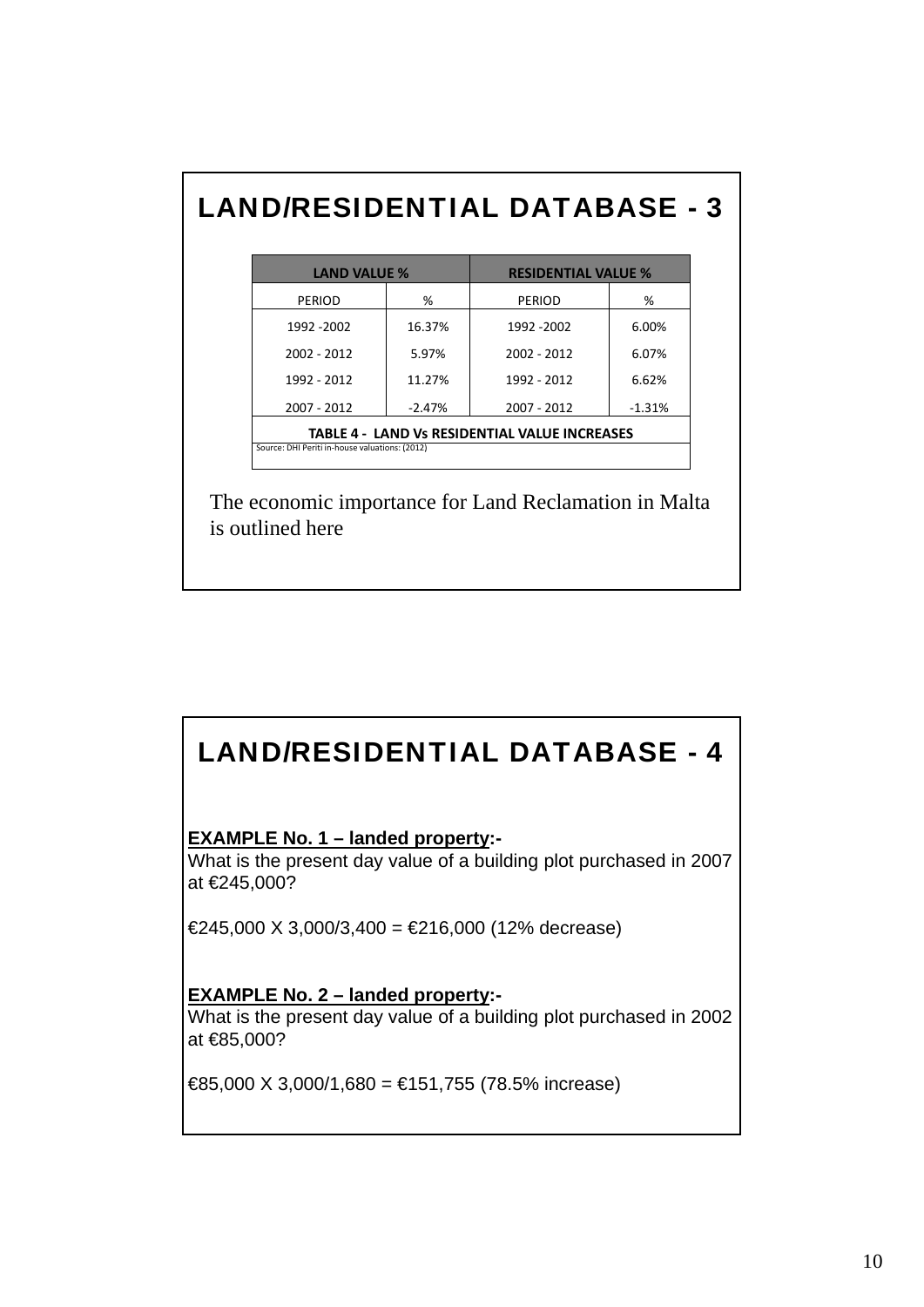

The current issue and full text archive of this journal is available at www.emeraldinsight.com/1463-578X.htm

JPIF 31,2

118

Received January 2012 Accepted March 2012

### Pricing of New Zealand dairy farmland

Song Shi and Iona McCarthy School of Economics and Finance, Massey University, Palmerston North, New Zealand

### Abstract

Purpose – The purpose of this paper is to investigate the relationship between dairy farmland prices and farmland rental incomes in New Zealand from 1982 to 2009.

Design/methodology/approach – Using the net cash income received under a 50/50 share-milking agreement to proxy the net cash rent, the paper attempts to explore the prices and rental incomes relationship using the present value model and then apply them in a pool regression model to show how farmers formulate their price bids.

Findings – Results show that over the long-term dairy farmland price growth tends to be in line with rental growth. However, there is substantially higher growth in land prices in relation to the rental growth since 2002. Moreover, the risk premium placed by farmland owners on future rental cash flows since 2002 appears substantially below the historical average. The research further shows that farmers nowadays place more emphasis on the current season's payout than historical incomes in their price bids.

Practical implications – As a consequence the recent high land prices will be extremely sensitive to a permanent change to the low interest rate environment and future growth of dairy income. A policy recommendation is also highlighted.

Originality/value – The results of this paper indicates that the rapid price appreciation for New Zealand dairy farmland since 2000s might give rise to bubbles.

KeywordsDairy farmland prices, Rental growth, Capital gain, Present value model, New Zealand, Farms

Paper type Research paper

### 1. Introduction

The price paid for dairy farmland in New Zealand increases at a real rate of close to 10 per cent compound per annum between 2000 and 2009 (Hargreaves and McCarthy, 2010). This rapid price increase prompts commentary that farm buyers' expectation of continuing growth in the value of land may not be sustainable (Wilson, 2009; Eves and Painter, 2008). In New Zealand dairy farmers consistently earn around 93 per cent of their gross income from milk sales DairyNZ (2002-2012)[1], thus milk income is a critical component in dairy farmland pricing. Gross milk income earned in a dairy season is derived as the product of dairy company payout and annual production. Steady production gain has been made over the past three decades but gross milk payout prices have become increasingly volatile. Figure 1 shows the milk production and real gross milk payout from 1982 to 2009.





Journal of Property Investment & Finance Vol. 31 No. 2, 2013 pp. 118-134  $\degree$  Emerald Group Publishing Limited 1463-578X DOI 10.1108/14635781311302564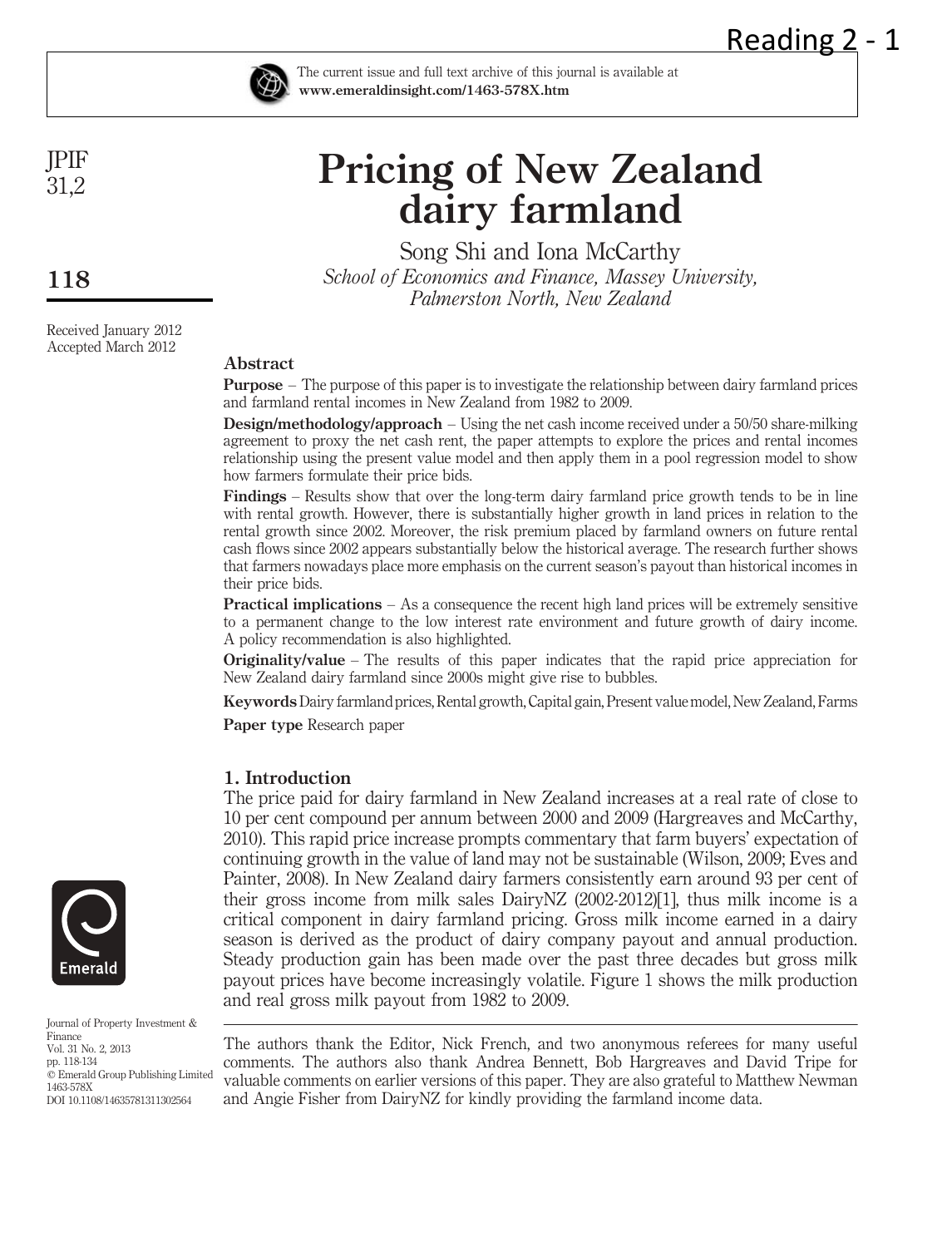

The reason for this recent increase in farmland price may include high milk payouts in 2002 and 2008 and increased demand for milk products from the developing world (Delgado, 2003). However, in New Zealand farming business is characterised by cycles. Rapid increases in dairy land prices in the early 1980s and 1990s were followed by significant declines as shown in the New Zealand rural property sales statistics (Valuation New Zealand, 1980-1997; Quotable Value Ltd, 1998-2011). The recent volatility in world dairy commodity prices may have increased the risk of greater volatility in land prices. The real national average dairy farmland prices and real farmland rents are shown in Figure 2.

In this paper we seek to explore two important questions. First, what is the relationship between dairy farmland rents and farmland prices? Under the traditional present value model, an asset price is defined as the expected present value of future



Figure 2.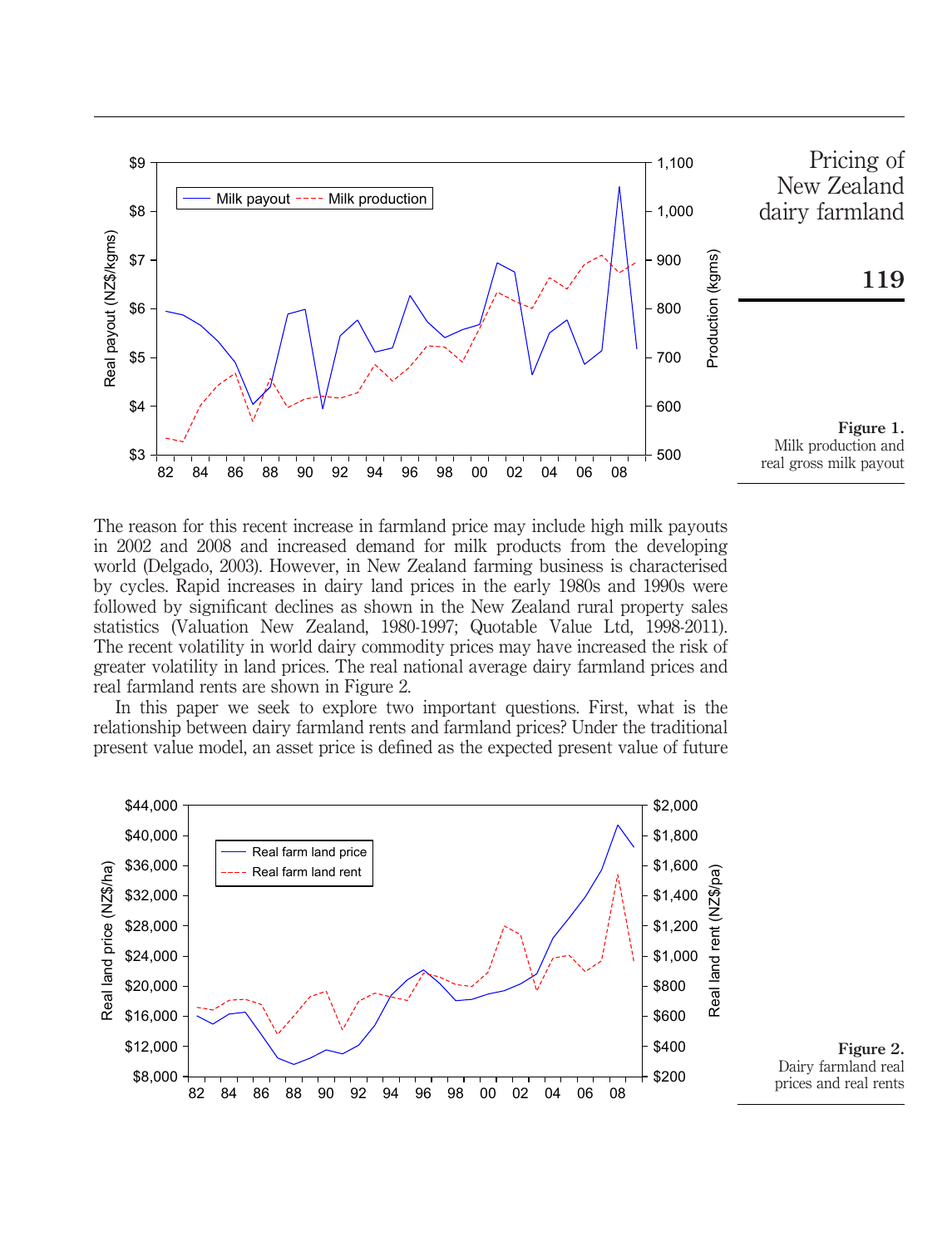cash flows. Many studies show that net farmland rent is the primary determinant of farmland prices (Vantreese et al., 1986; Alston, 1986; Seed et al., 1986; Melichar, 1979). There can be a short-term deviation between net farmland rents and prices, but in the long-term farmland prices are mean reverting to the above defined fundamental values (Falk, 1991; Falk and Lee, 1998). When asset prices are traded consistently over their fundamental values over a long period of time, mainly due to market speculation on future growth, an asset bubble will manifest itself. Shiller (2011) warned that farmland might be the subject of the next bubble, we want to check whether the recent high growth in dairy farmland prices is in line with the land income. Second, it is interesting to know how farmers formulate their bid prices when international commodity prices for dairy products are volatile. Information efficiency on future payouts has been greatly improved over time. If farmers rely too much on the current season's payout in their price bidding, it is likely that the price they paid will simply reflect any current bubble in the market. As a result prices may get disconnected from underlying fundamentals of the assets and encourage speculative forces to play on the market.

There is very little research in New Zealand dairy farmland prices. Unlike farmers in North America, where an active farmland leasing market exists, most of the farmland owners in New Zealand are also the farm business operators. Their income return provides a reward to labour and all farm assets including: land and buildings, livestock, dairy company shareholding and plant and machinery. Thus, it is difficult to disaggregate the net return to the land component. This paper is in an effort to establish the net return of holding dairy farmland (land and buildings) in New Zealand. The study is considered important as it examines the dairy farmland's net return under the modern asset-pricing framework and thus adds to the literature on the farmland bubble debate. Moreover, a study of the dairy farmland market in New Zealand should have broad interest as New Zealand has been dominant in world trade of dairy products. Over the last two decades New Zealand's share of world dairy trade has been over 30 per cent and the New Zealand based company Fonterra is now responsible for more than one third of international dairy trade (http://fonterra.com)[2].

We use a unique data set under a typical 50/50 share-milking agreement to proxy the net land rental received by farmland owners in this study. We examine dairy farmland prices and net rents for various sub-periods over time by using the present value model. Furthermore, transaction land prices are regressed against net rental incomes and other variables to determine on how farmers formulate their price expectation when commodity prices are increasingly volatile. In contrast to most North American studies, which use direct land rental data (cash rent or net cash rent) for their analysis, we expect our use of a proxy which is directly linked to farm milk incomes will more timely reflect the net rental income received by farmland owners and thus may provide a better understanding of investment returns by holding dairy farmland in New Zealand.

The remainder of the study is organised as follows: Section 2 reviews the New Zealand dairy industry. Section 3 presents the theoretical framework and regression models used in this research. Section 4 describes the data utilised. Section 5 reports the empirical results. Section 6 provides a conclusion.

#### 2. New Zealand dairy industry

There have been significant structural industry changes over the study period. One of the most important changes was the deregulation of the New Zealand economy that

JPIF 31,2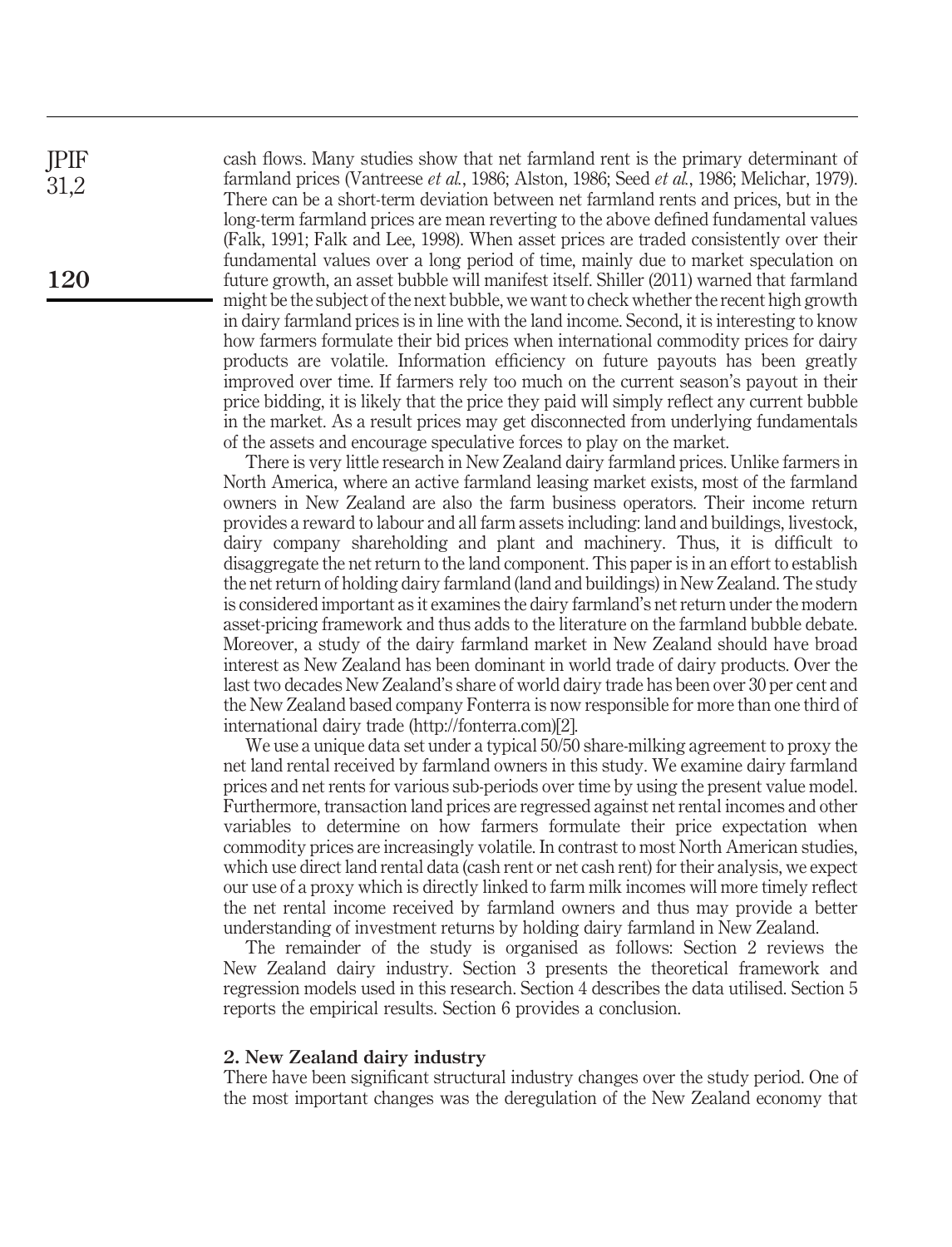began in 1984 (Sandrey and Reynolds, 1990; Evans et al., 1996; Lattimore, 2006). Prior to 1984 New Zealand Government subsidies ensured minimum income levels; farmers received a clear signal of the total milk payout at the beginning of each farming season and total farm income levels were stable. From 1984 New Zealand underwent wide economic reforms. For the agricultural sector this meant rapid removal of subsidies and incentives (assistance had come from supplementary minimum product prices, producer board subsidies, and interest and taxation concessions). There was a period of adjustment through the mid- to late-1980s as gross farm incomes fell while farm operating costs and interest rates increased. Lattimore (2006) reported a 25 per cent fall in dairy farmer income, mainly due to increasing interest rates and the removal of fertiliser subsidies. He also noted that this had a significant impact on farmland prices with a 50 per cent decline in real dairy farmland values from 1985 to 1987 (Figure 2).

From 1989 onwards farmers adjusted quickly to farming without subsidies and productivity gains were significant. Johnson and Forbes (2000) report total productivity growth increasing from 0.7 to 1.9 per cent per annum after subsidies were removed in 1985. The FAO Index of International Dairy Product Prices shows an increase in international prices for dairy products in the early 1990s. As reported by Jaforullah and Whiteman (1999) this increasingly good outlook for the New Zealand dairy industry encouraged conversion of land (predominantly in the South Island) to dairying; the number of milking cows increased rapidly from 2.3 million in 1990, to 3.3 million in 2000 (DairyNZ, 2010). Over this time land prices increased steadily although checked by the Asian crisis in 1997.

Changes in the dairy companies have also been pivotal in improving efficiencies of the manufacturing sector in dairying (Conforte et al., 2008; Evans, 2004). In 1981 there were 42 separate dairy companies but the need for economies of scale and improved coordination of production and marketing led to company mergers and acquisitions. By 1996 there were 13 dairy companies and this reduced to four in 2000. The capital structure of dairy companies is another factor that has had an impact on farmland price. New Zealand dairy farmers own shares in their dairy company in proportion to milk supplied. Until the late-1990s this shareholding had a nominal par value representing a right to supply and did not provide a true reflection of the value of dairy company assets. It was likely that the value of off-farm assets was being capitalised into farmland prices (Rauniyar et al., 1999). The assets were unbundled from 1998 and the company Fonterra now has a fair value share price that is determined independently, based on the projected business and projected sustainable earnings of the company (Constitution of Fonterra Co-operative Group Ltd, 2010).

Since the early of 2000s the FAO Index of International Dairy Product Prices shows increased volatility in the market for dairy commodities, spiking in 2007/2008 and falling rapidly in early 2009. Over this time there has been a very rapid rise in the value of dairy farm land (Figure 2). Information on current dairy product price trends will be of considerable importance to dairy farm purchasers. The New Zealand company Fonterra announces a forecast payout per kilogram milk solids in May, at the beginning of the dairy season, which is then revised each quarter. This provides an indication of earnings for the dairy season but is subject to change depending on market conditions. In 2008 it introduced globalDairyTrade, an internet-based electronic trading platform for cross-border trade in commodity dairy products. This gives farmers a credible and

Pricing of New Zealand dairy farmland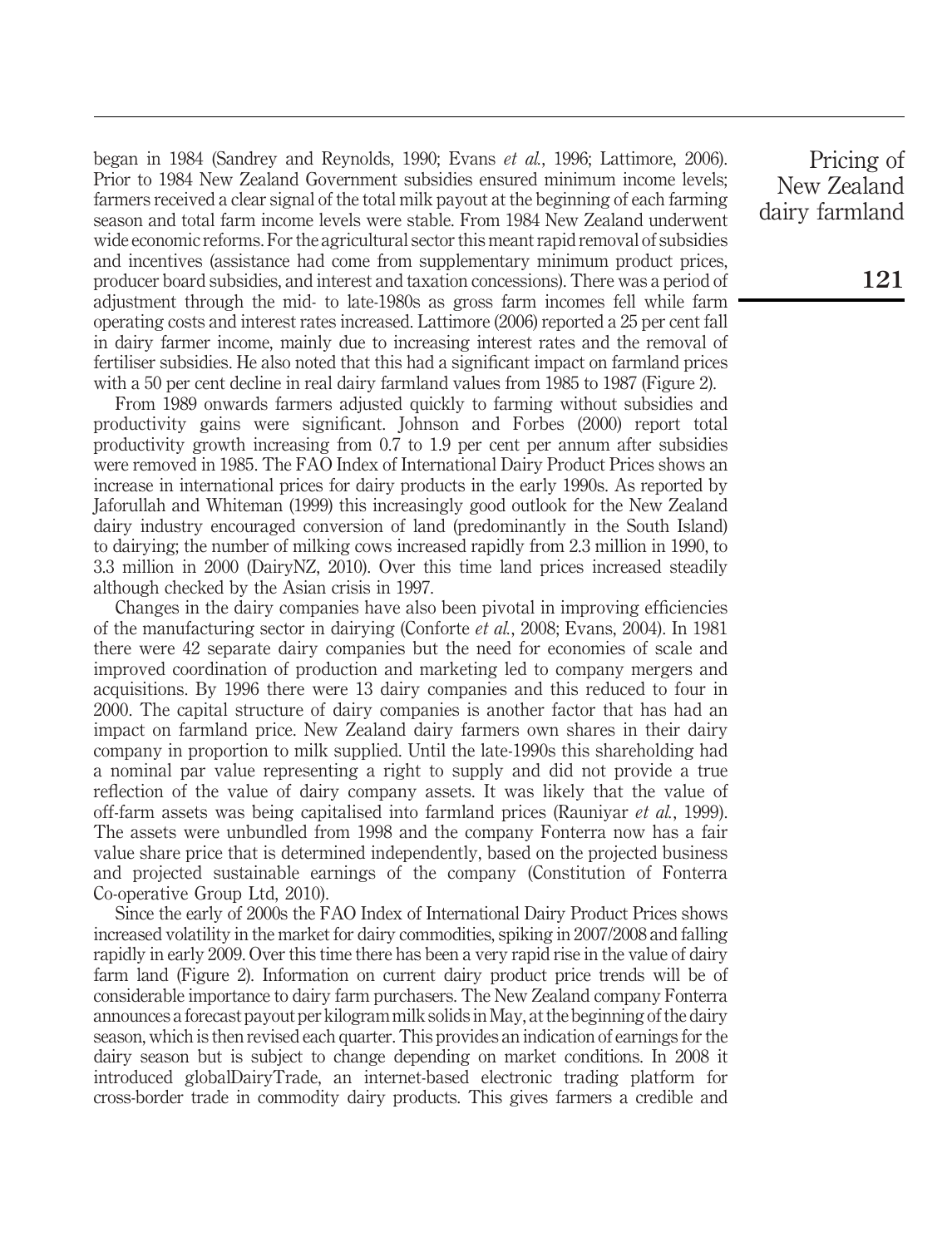transparent means of following product price trends on a monthly basis. The characteristics of New Zealand dairy industry over the studied period are summarised in Table I.

#### 3. Theoretical frame work

#### 3.1 Present value model

The analytical framework of this paper follows the present value model, developed in finance to estimate the fundamental value of an asset. The model relates the price of an asset to its expected future cash flows discounted to the present at an expected discount rate. If it is assumed the discount rate is constant, the current asset price  $P$  at time  $t$  is written as follows:

$$
P_t = E_t \left[ \sum_{i=1}^n \frac{D_{t+i}}{(1+R)^i} \right] + E_t \left[ \frac{P_{t+n}}{(1+R)^n} \right] \tag{1}
$$

where  $D_t$  is the dividend or cash flow at time t and R is the expected discount rate.

|                                                        |                                             | 1982-1985<br>$(Peak \rightarrow downturn)$              | 1986-1993<br>$(Trough \rightarrow upturn)$                                                                                                           | 1994-2001<br>$(Peak \rightarrow downturn)$                                                                                                     | 2002-2009<br>$(Trough \rightarrow upturn)$                                                    |
|--------------------------------------------------------|---------------------------------------------|---------------------------------------------------------|------------------------------------------------------------------------------------------------------------------------------------------------------|------------------------------------------------------------------------------------------------------------------------------------------------|-----------------------------------------------------------------------------------------------|
|                                                        | Policy<br>changes<br>Industry<br>conditions | 1984: deregulation,<br>removal of<br>subsidies          | Importance of<br>environmental issues.<br>introduction of the<br>Resource Management<br>Act 1991                                                     | 1997: impact of<br>Asian crisis<br>1998: share<br>standards<br>increased<br>2001: restructuring<br>of industry and<br>formation of<br>Fonterra | Fonterra<br>established 2008:<br>introduction of<br>globalDairyTrade                          |
|                                                        | Lending<br>criteria                         | Subsidised<br>government<br>lending until 1984/<br>1985 | Deregulation of the<br>banking sector in 1986<br>with rapidly rising.<br>interest rates until<br>1987, falling back to<br>pre-1984 levels by 1992    | Increased rural<br>lending, interest<br>rates relatively<br>stable then<br>decreasing in 1999                                                  | Stable interest<br>rates, readily<br>available credit<br>until the global<br>financial crisis |
|                                                        | Farm<br>profitability                       | <b>Stable</b>                                           | Decreasing in 1986 and<br>1987 with increased<br>business risk, major<br>drought in 1989.<br>Improving<br>productivity gains.<br>payout drop in 1991 | Continuing<br>productivity gains.<br>payout decrease in<br>1997 and 1998                                                                       | Increasing<br>volatility in<br>payout, peak<br>payouts in 2002<br>and 2008                    |
|                                                        | Farmland<br>prices                          | Stable from 1982,<br>declining rapidly<br>from 1985     | Lowest prices in 1988.<br>slow increase until<br>early 1990s then more<br>rapid increase                                                             | Decline slightly<br>and then recover                                                                                                           | Very rapid increase<br>in prices until 2008                                                   |
| Table I.<br>Characteristics of<br>the sub-time periods | <b>Sales</b><br>volume                      | Low, average 200<br>sales per annum                     | Medium, average 700<br>sales per annum                                                                                                               | High, average 1,200<br>sales per annum                                                                                                         | Medium, average<br>770 sales per<br>annum                                                     |

122

JPIF 31,2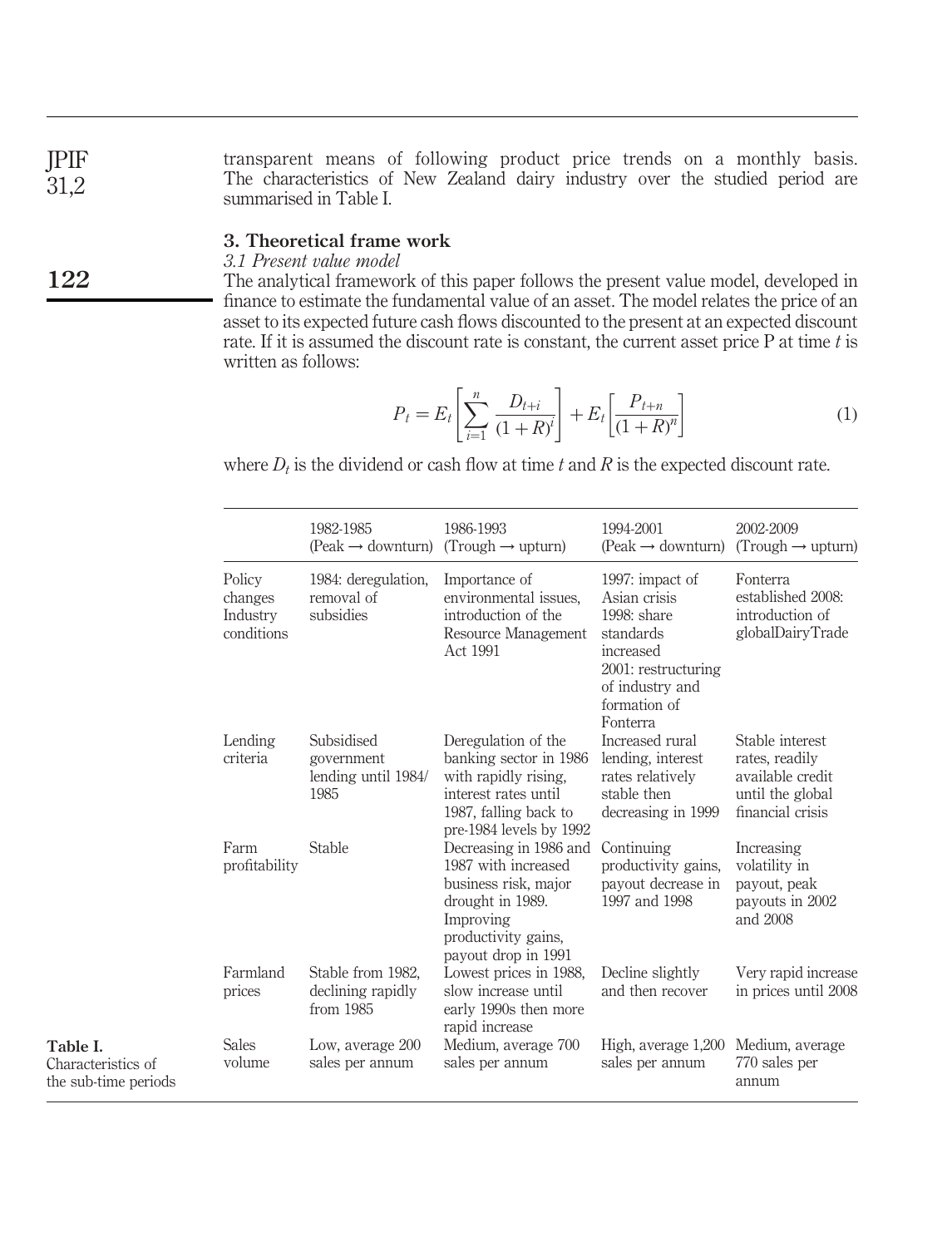In the finance literature the first term is often called the fundamental value and the second term is the price bubble. When  $n$  is sufficiently large, the second term will converge to 0. The model implies that the current asset price is simply the present value of all expected future cash flows, discounted at a constant rate.

When dividends  $D_{t+1}$  are expected to grow at a constant rate G, we obtain the well-known Gordon growth model (or constant growth model) as follows:

$$
P_t = \frac{(1+G)D_t}{R-G} \quad \text{or} \quad P_t = \frac{D_{t+1}}{R-G}
$$
 (2)

where G is the constant growth rate of cash flows and is less than R.

The denominator of  $R - G$  in equation (2) is the capitalisation rate and equation (2) is also known as the capitalisation method for valuing income producing properties. One feature of the above formula is that it assumes a constant expected discount rate R and growth rate G. The assumption may contradict the widely established evidence that the investor's expected rate of return will vary over time (Campbell *et al.*, 1997), but it is useful in examining parallel relationships inherent in the asset-pricing model. Melichar (1979) argued that for an asset with a growth return, real capital gains arise in two different ways. First changes in the value of R, G, or D result in a new equilibrium value P. Land prices P are high when incomes D are expected to grow or when incomes are discounted at a low rate R. Second if the growth rate G is greater than 0, value P will increase each year at the growth rate G, even though the values of G and R are unchanged. For example, if the asset's real income grows at 2 per cent per annum, it follows that the asset's price will grow by 2 per cent per annum as well, assuming the discount rate stays constant over time. A constant annual real capital gain due to constant income growth is an inherent feature implied by the above present value model.

#### 3.2 Estimation of farmland owners' expected future rents

A straight forward method to approximate future rental income to landowners,  $D_{t+1}$ , is to use the current rent  $D_t$ . For an individual farmland owner, his or her expected rental income in the next period can be defined as follows:

$$
E_{i,t}[D_{i,t+1}] = D_{i,t} + \mu_{i,t}
$$
\n(3)

where  $D_{i,t+1}$  is the expected next period rent for farmer i and  $\mu_{i,t}$  is the idiosyncratic effect associated with the individual farmer.

In addition to estimates of the current period income at individual farm levels in the above equation (3), Ahrendsen (1993) suggested using the industry average income to replace the estimates of income at individual farm levels. The rearranged equation is as follows:

$$
E_{i,t}[D_{i,t+1}] = \overline{D}_{i,t} + \mu_{i,t} \tag{4}
$$

where  $D_{i,t}$  is the average industry rental income for the current period t, and  $\mu_{i,t}$  is the idiosyncratic effect associated with the individual farmer.

In this study we follow the approach of Goodwin *et al.* (2011) and rely on both past and current information to approximate expected future income. In particular, we use the Akaike information criterion (AIC) to decide on how many years of past income to include in the calculation of approximate expected future income.

Pricing of New Zealand dairy farmland

123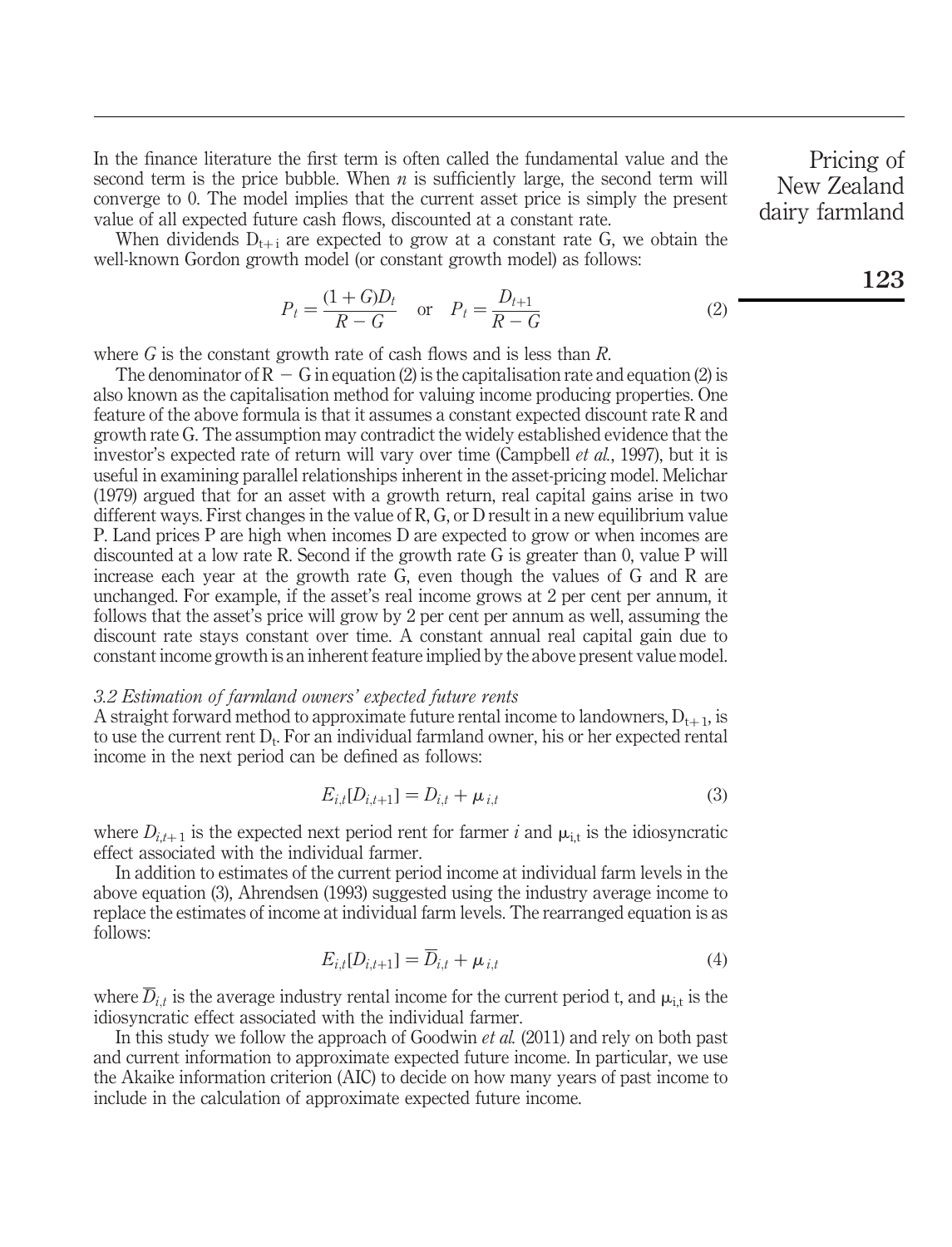#### 3.3 Dairy farmland price formation

We adopt a pooled cross-section regression model to estimate the relationship between the current farmland price and future income. The basic regression equation can be expressed as follows:

$$
P_{i,t} = c + \overline{D}_{i,t} + Dis_i + Area_i + regional \; dummies \tag{5}
$$

where  $P_{i,t}$  is individual farm sale price including land and buildings,  $D_{i,t}$  is the estimated district level farmland rental income at sale for the *i*th property,  $Dis<sub>i</sub>$  is the distance of *i*th property to the nearest town/city and Area<sub>i</sub> is the land area of *i*th property.

We include the distance variable in the equation as previous research has indicated farmland values can be influenced by the degree of urbanisation. Cavailhees and Wavresky (2003) found farm landowners expectation about conversion to urban uses had a large impact on farmland prices in peri-urban belts. As well, Shi et al. (1997) found farmland values in West Virginia were inversely related to the distance from urban centres. Finally we employ land area and regional dummy variables in the regression. Larger land parcels will generally have a lower land price per hectare. Regional dummies take account of regional differences such as the attractiveness of region's climate, soil and population density.

#### 4. Data and preparation

We obtain all farm sales recorded as being used for dairying, which had sold between the 1982 and 2009 farming years, from the Headway Systems database. The database records every property sale in New Zealand as soon as conveyancing is completed. The sales ranged in standard of improvements from sales with minimal buildings to fully improved dairy units. As a consequence the total farm sale price includes both land and buildings in this study.

Any erroneous data was identified and removed. This included non-market sales, duplicate sales and transactions with a sale price less than NZ\$100 per hectare or greater than NZ\$1,000,000 per hectare. Following the initial data clean-up, we further restricted our analysis to farms between 20 and 500 ha in size with a gross income multiplier between 1 and 20. By restricting the farmland size and income multiplier, we further eliminated any uneconomic farmland sales and minimised the influence of building values on farm sale prices. This produced a database of 22,301 farm sales over 28 farming years from 1982 to 2009. We then match this sales data to the average district income data sourced from DairyNZ[3]. In general, the districts experience uniform climatic conditions and low variability of productive land capacity. Figure 3 shows the regional locations with districts listed under DairyNZ.

Our empirical approach involves estimating the net cash rents received by landowners. We used the unique *DairyNZ Economic Survey* data to proxy the net cash rents. The survey includes a random sample of 300-500 dairy farms which is stratified by region and by herd size, and covers both owner-operated farms and farms under a typical 50/50 share-milking agreement as detailed by Jaforullah and Whiteman (1999). The two survey groups are very similar in terms of farm size and milk produced. Under a 50/50 share-milking agreement, landowners and share-milkers each receive 50 per cent of the milk revenue. Landowners own the land and share-milkers own the

JPIF 31,2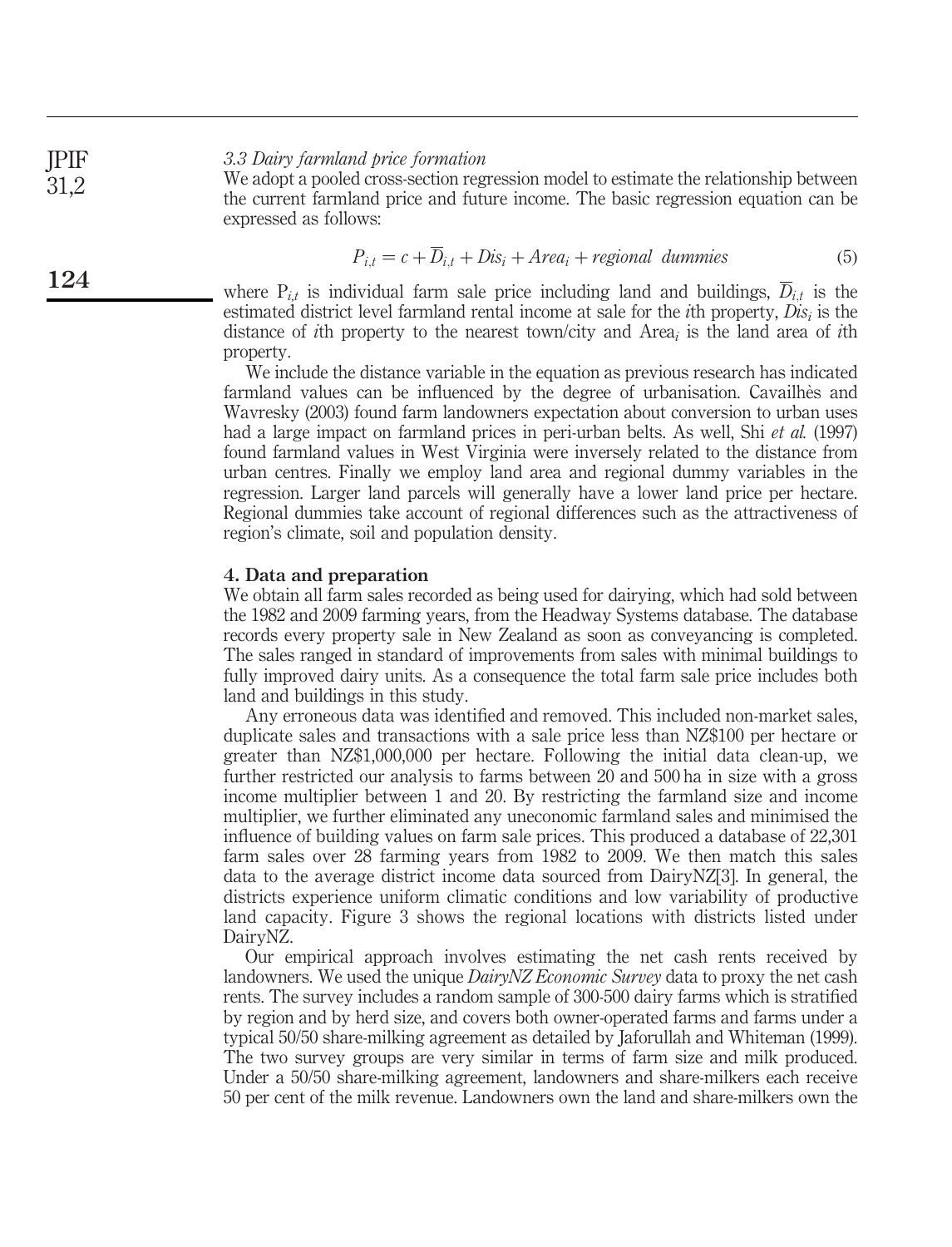

livestock, farm machinery and provide the labour. Operating costs for landowners relate mainly to ownership and maintenance of the land and buildings and include: fertiliser, re-grassing, weed and pest control, repairs and maintenance to farm improvements, administration, insurance, rates plus a 25-50 per cent share of power, grazing, feed and dairy expenses. We estimate the net cash rents by deducting the identified landowner-borne costs from 50 per cent of the gross milk income. At a national level the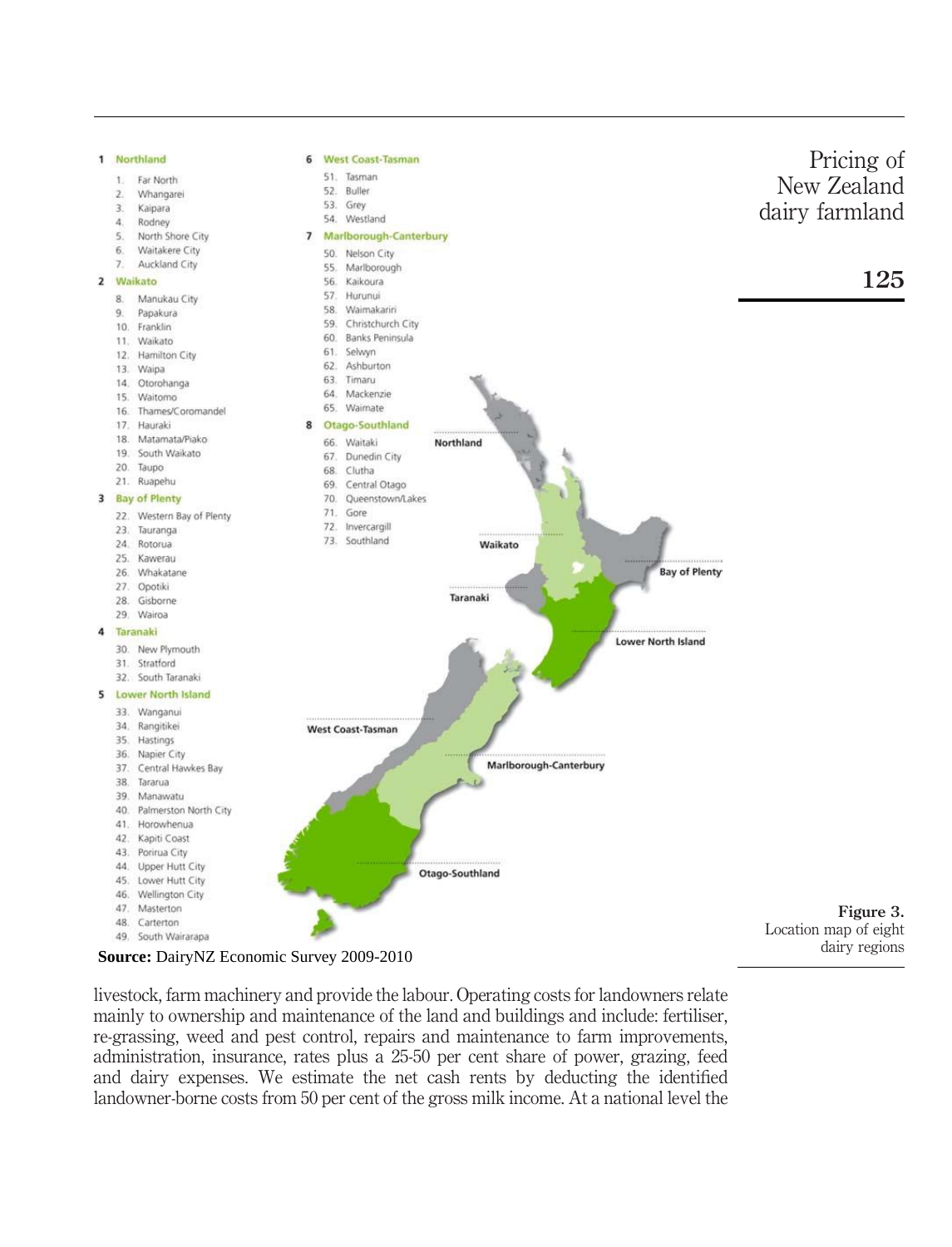owner-borne cost ranged from 20 to 35 per cent of the total farm milk income over the study period depending on specific farming years. We use an average of 27 per cent of total milk income to represent the long-run owner-borne operating expenses to derive the net income return to dairy farmland. The method is consistent with the long-term investment characteristics of farmland.

Also we assign a distance variable to each sale. The estimated distance data set, provided by QuickMap Custom Software Ltd, is a linear measurement of the distance from each sale property to the nearest town or city with a population of over 9,000. Finally, all farmland sale prices and incomes are reported in 2009 equivalent real values using the producer price index for dairy farming published by Statistics New Zealand. Summarised statistics for the analysed data set are presented in Table II.

#### 5. Empirical results

#### 5.1 Historical dairy farmland price appreciation and income growth

Table III presents the summarised results of farmland rent growth and farmland price appreciation including onsite buildings over the past 28 years. From 1982 to 1985, the estimated annual real net rental growth (column A) was 2.8 per cent while the real growth in farmland price (column D) was 1.2 per cent. From 1986 to 1993 annual real net rental growth was 3.7 per cent but farmland prices depreciated in real terms by 0.3 per cent per annum. From 1994 to 2001, the average real rental

| Variable                                                 | Years | Mean   | Median | Maximum | Minimum | SD    |
|----------------------------------------------------------|-------|--------|--------|---------|---------|-------|
| No. of annual farm sales                                 | 28    | 833    | 874    | 1.821   | 133     | 464   |
| Table II.<br>Farm size (ha)                              | 28    | 73.2   | 66.7   | 98.2    | 56.4    | 13.5  |
| National annual<br>Production (kg/ha)                    | 28    | 711    | 683    | 910     | 527     | 117   |
| Real payout (NZ\$/kg)<br>summary statistics              | 28    | 5.55   | 5.54   | 8.52    | 3.95    | 0.90  |
| Real net farmland rental (NZ\$/ha)<br>of dairy farmland, | 28    | 824    | 768    | 1.541   | 479     | 220   |
| Real farmland price (NZ\$/ha)<br>1982-2009               | 28    | 19.958 | 18.514 | 41.421  | 9.608   | 8,517 |

| Period <sup>a</sup> | Average annual real Average annual net<br>net rental growth rate capitalisation rate<br>$(\%)$<br>(A) | $(\%)$<br>(B) | Estimated average<br>annual discount<br>rate <sup>b</sup> $(\% )$ | Average annual real<br>land price growth<br>rate $\binom{0}{0}$<br>(D) |
|---------------------|-------------------------------------------------------------------------------------------------------|---------------|-------------------------------------------------------------------|------------------------------------------------------------------------|
| 1982-1985           | 2.8                                                                                                   | 5.5           | 8.3                                                               | 1.2                                                                    |
| 1986-1993           | 3.7                                                                                                   | 7.0           | 10.7                                                              | $-0.3$                                                                 |
| 1994-2001           | 6.9                                                                                                   | 5.7           | 12.6                                                              | 4.0                                                                    |
| 2002-2009           | 1.4                                                                                                   | 4.4           | 5.9                                                               | 9.2                                                                    |
| Overall             | 3.9                                                                                                   | 5.7           | 9.6                                                               | 4.0                                                                    |

Table III.

Estimated farmer's returns to land and buildings, 1982-2009

Notes: <sup>a</sup>We use financial year rather than the calendar year in estimating farmer's returns; a typical financial year for farming will run from 1 June to 31 May in the following year in New Zealand; for example, an annual return for the farming year of 1982 is actually measured from 1 June 1981 to 31 May 1982; the reason of using a financial year to estimate returns is because payout is calculated/ announced in a farming year; <sup>b</sup>discount rate is derived by column (A) plus column (B)

JPIF 31,2

126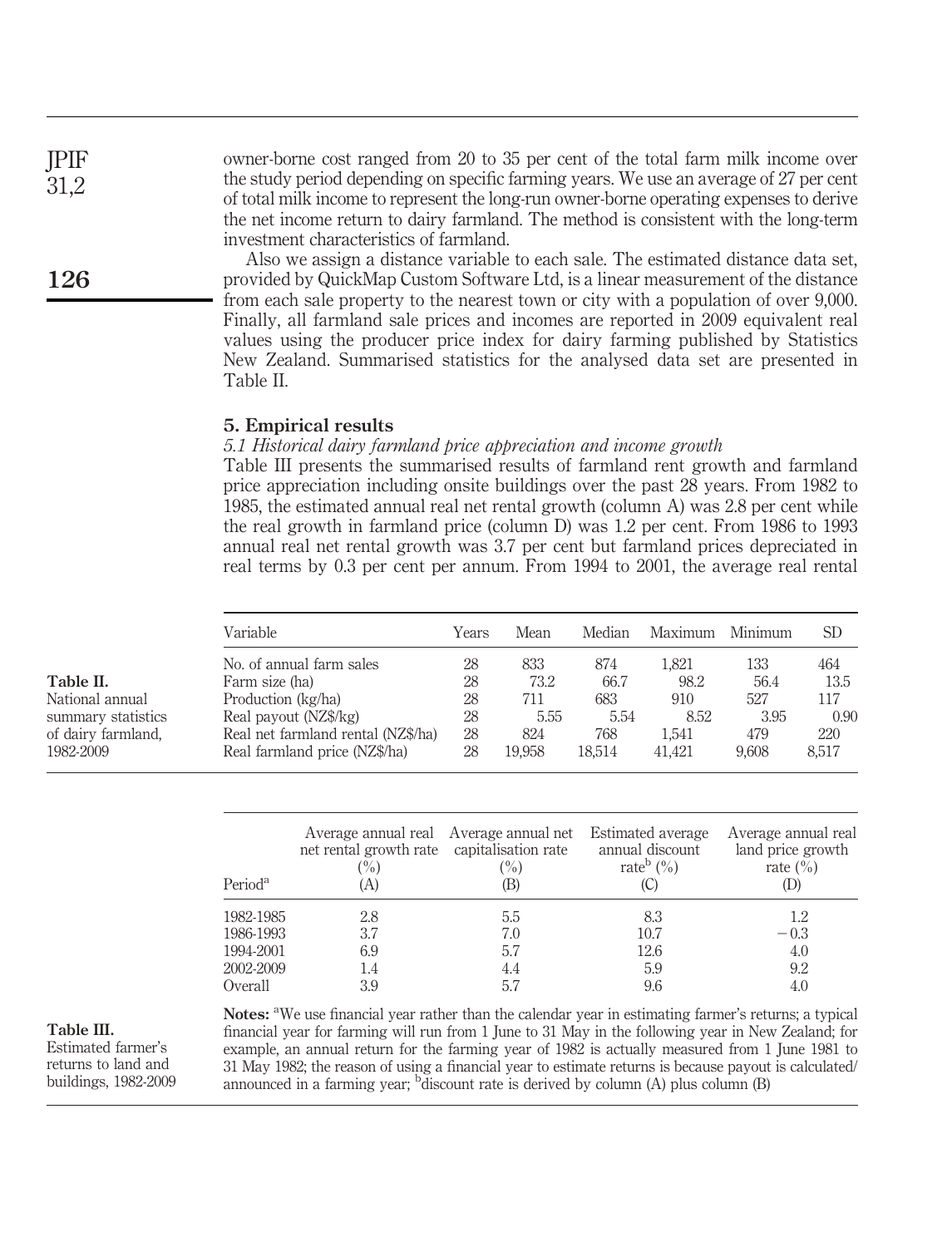growth was strong at 6.9 per cent per annum, while the average real farmland price growth was lower at about 4.0 per cent per annum. From 2002 to 2009, the average real rental growth was slow at 1.4 per cent per annum but the real farmland price appreciation was much higher at 9.6 per cent per annum. Our result suggests that New Zealand dairy farm investment has been characterised by cycles, with land price growth less than rental growth until the recent rapid increase in dairy farmland price since 2002.

Average annual net capitalisation rates for the four sub-time periods are reported in column B in Table III. The rates are estimated as the ratio of net land rents over land prices. On average, the net capitalisation rate was 5.7 per cent over the study period and ranged from 4.4 to 7.0 per cent. Discount rates were then estimated by adding the income growth rate (column A) to the net capitalisation rate (column B) (see equation (2) for the relationship between discount rate, capitalisation rate and income growth rate). The estimated discount rates (required rates of return for owning farmland) are presented in column C of Table III. In theory the discount rate is normally assumed to be constant over time due to the long-term investment characteristics of farmland and the high transaction costs (Burt, 1986). However, our results show it may vary over time due to substantial changes in policy or market fundamentals. The discount rate was lower in early 1980s, when the dairy farm market was protected by government subsidies. Government subsidies/payments can be viewed as a more stable source of income by farmers, requiring a lower discount rate than market based returns (Weersink et al., 1999). From 1986 to 2001, the discount rate ranged from 10.7 to 12.6 per cent and dropped considerably to 5.9 per cent per annum in the 2002-2009 cycle. The result shows that the required discount rate in the dairy farming sector is fairly low over the recent time when compared to the historical average.

To see if the observed discount rates in the dairy farmland market are consistent with market fundamentals such as real interest rate charges, we compare discount rates to real residential first mortgage floating rates, and five and ten year government bond yields. Table IV shows that farmland owners demand a substantially lower risk premium for the required discount rate since 2002. The risk premium is merely 0.1 per cent above the equivalent residential floating mortgage rate and 2.7 per cent

| Period                            | Average<br>annual<br>discount<br>rate $(\% )$ | Average<br>annual<br>residential<br>first<br>mortgage<br>floating rate<br>(%) | Risk<br>premium to<br>residential<br>first<br>mortgage<br>floating rate<br>(%) | Average<br>annual<br>five years<br>govt.<br>bond $(\% )$ | <b>Risk</b><br>premium<br>to five<br>vears<br>govt.<br>bond $(\% )$ | Average<br>annual<br>ten years<br>govt.<br>bond $(\% )$ | Risk<br>premium<br>to ten<br>vears<br>govt.<br>bond $(\% )$ |
|-----------------------------------|-----------------------------------------------|-------------------------------------------------------------------------------|--------------------------------------------------------------------------------|----------------------------------------------------------|---------------------------------------------------------------------|---------------------------------------------------------|-------------------------------------------------------------|
| 1982-1985<br>1986-1993            | 8.3<br>10.7                                   | 4.5<br>7.1                                                                    | 3.8<br>3.6                                                                     | 4.9                                                      | 5.8                                                                 | 4.7                                                     | 6.0                                                         |
| 1994-2001<br>2002-2009<br>Overall | 12.6<br>5.9<br>9.6                            | 7.1<br>5.7<br>6.3                                                             | 5.5<br>0.1<br>3.2                                                              | 5.1<br>3.2<br>4.6                                        | 7.5<br>2.7<br>5.0                                                   | 5.1<br>3.2<br>4.5                                       | 7.4<br>2.7<br>5.0                                           |

Notes: Interest rates and bond yields are obtained from the Reserve Bank of New Zealand; yields for five and ten years government bonds are not available prior 1985

Pricing of New Zealand dairy farmland

Table IV.

Average annual discount rates, mortgage rates and government bond yields for selected periods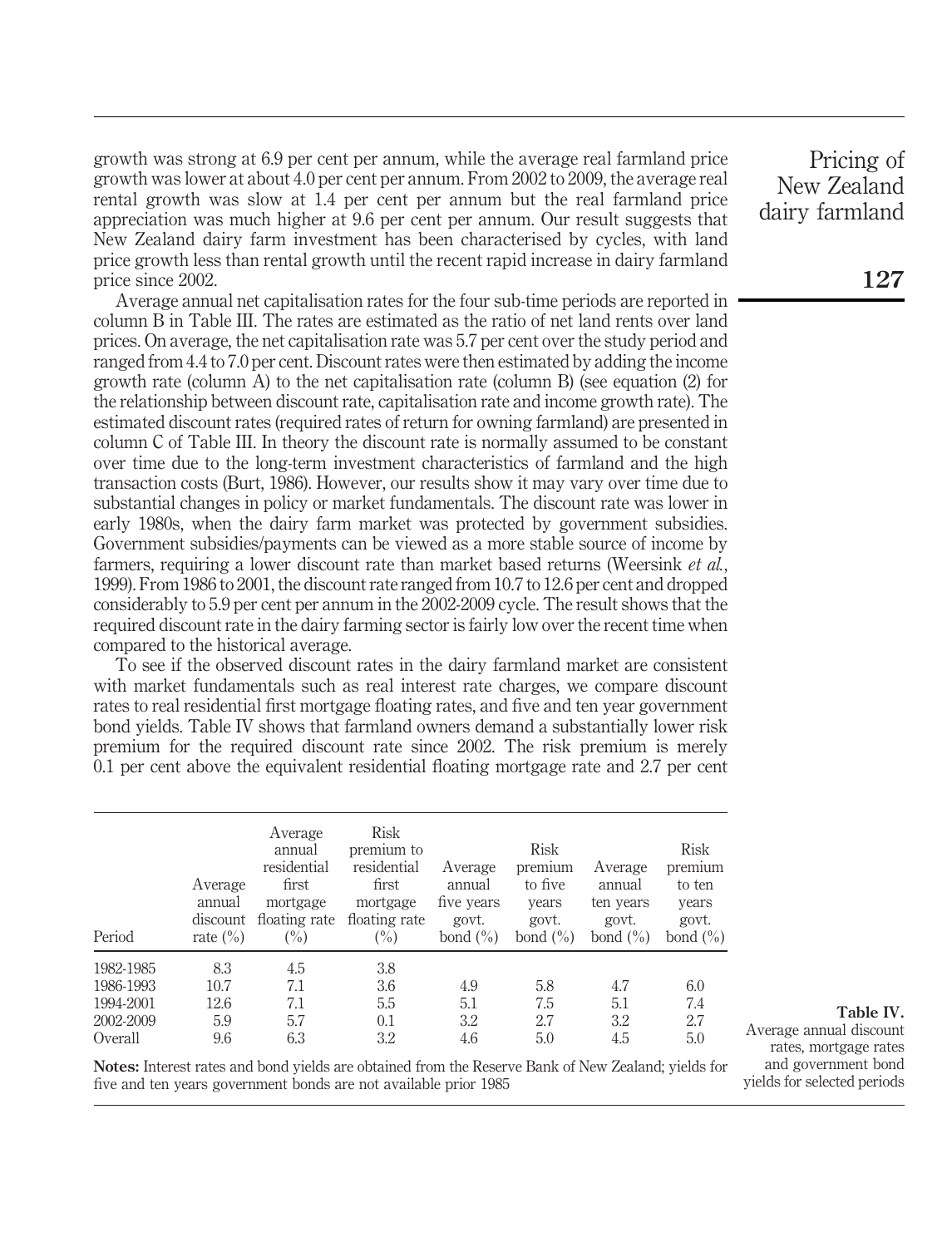| JPIF | above the five and ten year government bond rates. Prior to 2002 the risk premium was    |
|------|------------------------------------------------------------------------------------------|
| 31,2 | 3.6-5.5 per cent above first mortgage interest rates and 6.0-7.5 per cent above five and |
|      | ten year government bond rates. We expect the recent extreme low risk premium            |
|      | required by farmland owners may be due to optimistic expectation of future income        |
|      | growth leading to continuing capital growth boosted by readily available credit, a low   |
|      | interest rate environment and promising demand growth for dairy products from            |
| 128  | developing countries (Sullivan and Aldridge, 2011). This indicates the recent high       |
|      | dairy farmland price will be extremely sensitive to a permanent change in the expected   |
|      | risk premium required for dairy farming.                                                 |
|      |                                                                                          |

#### 5.2 Formation of farmland price expectations

We pooled cross-section farmland sales data, land rental incomes and other land variables in a regression analysis. In order to determine how many years of historical land rents should be taken into account for approximating landowner's expected future land income, we used the AIC criterion on the estimated farmland rental income. Our results indicate an optimal number of three years. So we use the average of the preceding three years rental income to approximate the landowner's expected rental income  $\overline{D}_{i,t}$ . In New Zealand dairy farmers do not know final milk payout until near the end of the farming season. However, this situation has improved over time as the company Fonterra announces a forecast payout now at the beginning of the dairy season and updates this on a quarterly basis. We were interested to see if this improved information on the current season income had an effect on farmland price, and if so how this has evolved over time. Summary statistics and definitions for the key variables for the regression analysis are presented in Table V.

It is possible that the current rental income and past rents are correlated over time, however this should not be a big problem in this analysis. As shown in Figure 2 and Table I market rents have been volatile for this New Zealand data set, the correlation between the current rent and the average past three-year rents are relatively low. Unfortunately, dropping the current rent variable that might belong in the population

|                        | Variable            | <b>Definition</b>                                                                    | Mean   | SD.    |
|------------------------|---------------------|--------------------------------------------------------------------------------------|--------|--------|
|                        | Real farmland price | Adjusted to 2009 farming year's equivalent real<br>values by PPI deflation (NZ\$/ha) | 20,809 | 13,679 |
|                        | Real farmland rent  | Proxied farmland rent using 50/50 share-milking<br>agreement (NZ\$/ha)               | 890    | 266    |
|                        | Land area           | Farm size (ha)                                                                       | 76.7   | 57.9   |
|                        | Distance            | Linear distance to the nearest town or city with a<br>population of over 9,000 (km)  | 29.4   | 19.2   |
|                        | Regional dummy      |                                                                                      |        |        |
|                        |                     | Northland (used as the control region in the regression)                             |        |        |
|                        | 2                   | Waikato                                                                              |        |        |
|                        | 3                   | Bay of Plenty                                                                        |        |        |
|                        | 4                   | Taranaki                                                                             |        |        |
| Table V.               | 5                   | Lower North Island                                                                   |        |        |
| Regression variable    | 6                   | West Coast-Tasman                                                                    |        |        |
| definition and summary | 7                   | Marlborough-Canterbury                                                               |        |        |
| statistics, 1982-2009  | 8                   | Otago-Southland                                                                      |        |        |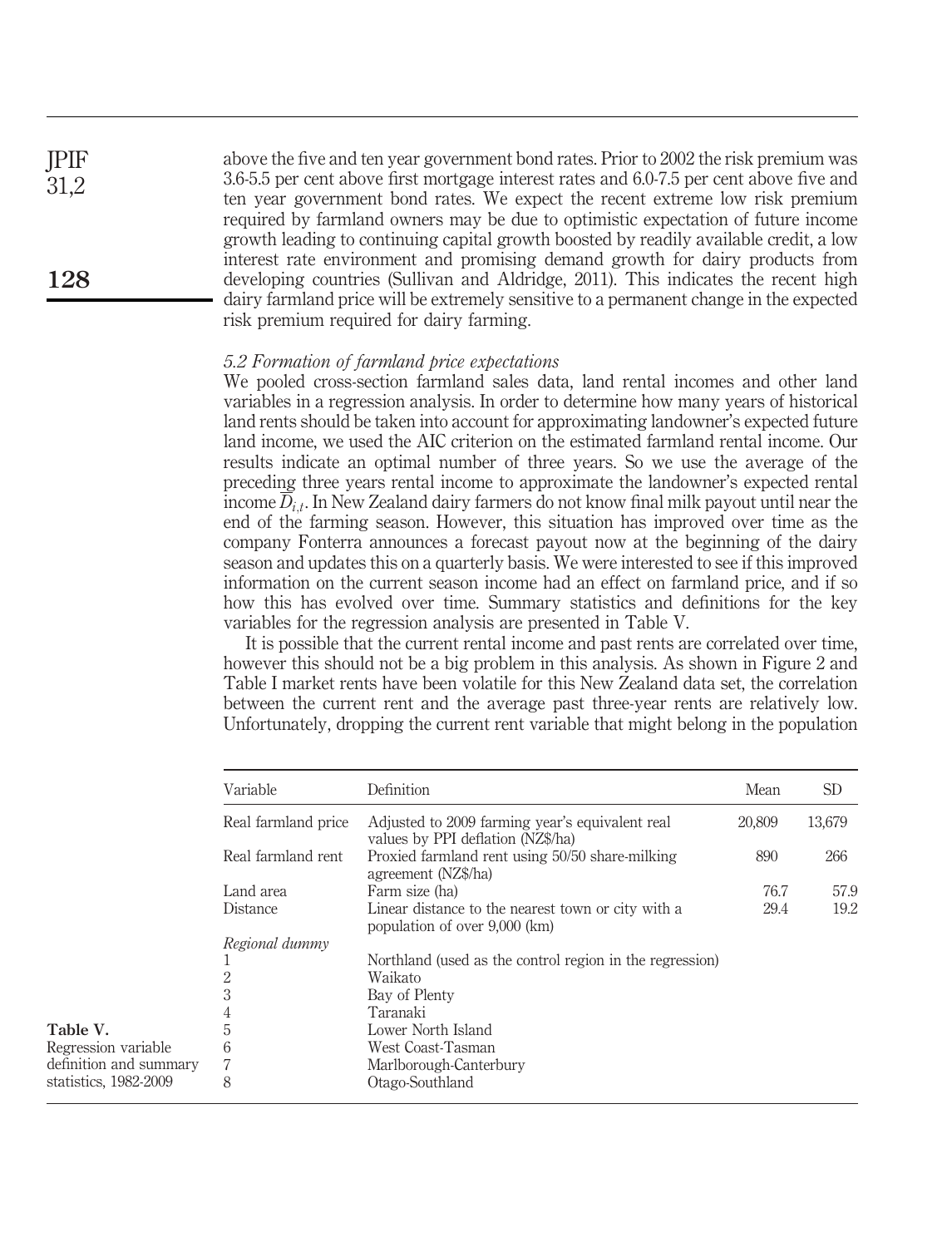model could lead to bias, particularly in modelling the recent farmland prices. The regression results are presented in Table VI.

The results in Table VI for model 1 show that past three-year average farmland rental incomes were not statistically important (at 10 per cent significance level) in determining farmland prices during the 1982-1985 and 2002-2009 time periods, but were statistically significant for the 1986-1993 and 1994-2001 time periods. One possible explanation is during the early 1980s, the government supplementary minimum price scheme was in place and the minimum payout announced at the beginning of each dairy season. This provided certainty and farmland owners did not need to look beyond the current season income to formulate their current land price. When the government supplementary minimum price was removed in 1985, information on the current season payout became much less certain and farmers might place more emphasis on historical incomes when formulating their current land price bid. After the formation of the company Fonterra information on past incomes was not significant. This also could be due to the volatility of the global dairy market (Briggs et al., 2011). A volatile market tends to make any past payouts of little relevance to estimation of the current season's payout.

The results for regression model 2 are shown in Table VI. The prediction of farmland price was improved over model 1 (see the improved  $R^2$  statistics) by inclusion of both current and historical rental incomes, in particular for the time period from 2002 to 2009. Results of this analysis show how current and historical rental incomes have changed in importance for farmland price determination over time. From 1982 to 1985, the net effect from both current and past income information cancelled out each other. This could imply under the regime of government subsidies farmer's expected future incomes were stable. From 1986 to 1993 government subsidies had been removed and both current and past land income were equally important in forecasting the expected future income. From 1994 to 2001 historical income was more important due to increasing market volatility. From 2002 information on the current season's payout has been greatly improved with farmland price being mostly determined by the current season income.

Interestingly, our results show there is a U-shape for the relationship between distance to town/city and dairy farmland prices over the whole study period. As shown in the model 2 of Table VI in the beginning period of 1982-1985, an additional 1 km away from the town/city will decrease a land price by about NZ\$129 per hectare. This figure dropped to about NZ\$61 and NZ\$83 in the subsequent two periods, but increased to NZ\$126 in the period of 2002-2009. The findings imply urban influences on farmland prices have varied over time. This could be due to the change in demand (or policy) on land-use in New Zealand (Jaforullah and Whiteman, 1999). Nevertheless, farm buyers are paying a premium for land close to city/town when formulating their bid prices, despite the strict land-use policy in New Zealand to preserve rural areas for agriculture rather than to develop them into urban uses.

Regional results confirm the desirability of the different dairying regions across New Zealand. Our results show a consistent premium is paid for land in the Waikato which is the predominant dairying region having a favourable climate for low cost grass production, but less favourable prices in the South Island regions of Canterbury and Southland due to a shortened growing season and colder winter temperatures (see model 2 of Table VI). Finally we show there is a negative relationship between

Pricing of New Zealand dairy farmland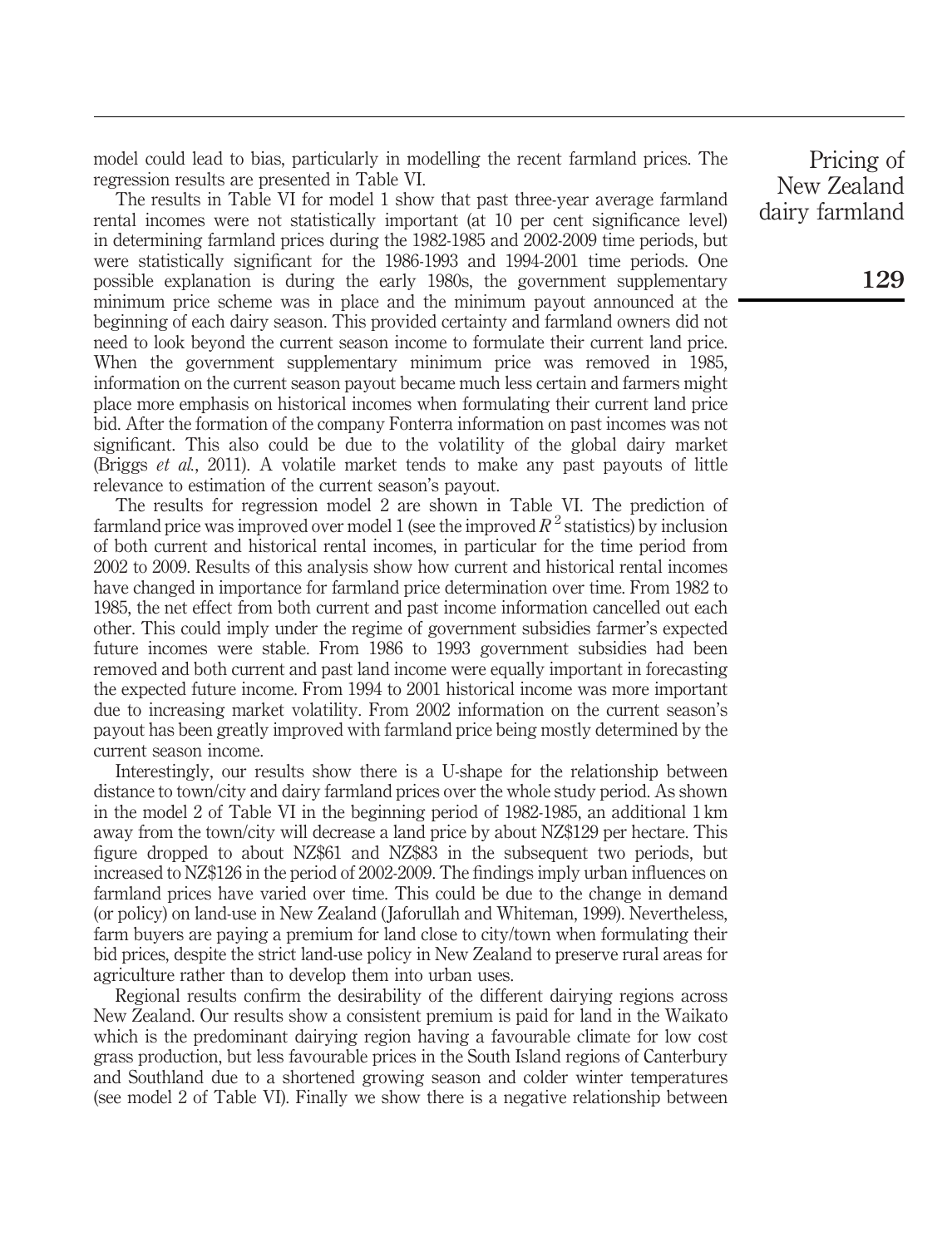130

Table VI. Results of OLS estimations of farmland price

|                                                                              | 1982-1985                                                                                                 | Model 1 (past income only)<br>1986-1993                                     | 1994-2001                                                                                                                                    | 2002-2009                                                                                                                                              | 1982-1985                                                                             | 1986-1993                                                     | Model 2 (both past and current incomes)<br>1994-2001 | 2002-2009                                                 |
|------------------------------------------------------------------------------|-----------------------------------------------------------------------------------------------------------|-----------------------------------------------------------------------------|----------------------------------------------------------------------------------------------------------------------------------------------|--------------------------------------------------------------------------------------------------------------------------------------------------------|---------------------------------------------------------------------------------------|---------------------------------------------------------------|------------------------------------------------------|-----------------------------------------------------------|
| Dependant variable is individual real farmland price per hectare<br>Constant |                                                                                                           | $6,722**$                                                                   | $14,773**$                                                                                                                                   | $31,943**$                                                                                                                                             | $18,689**$                                                                            | $3,049**$                                                     | $14,832***$                                          |                                                           |
| Jurrent rent (NZ\$/ha)                                                       |                                                                                                           |                                                                             |                                                                                                                                              |                                                                                                                                                        | $16.738***$                                                                           | $10.876***$                                                   | $\frac{1.838}{6.563}$ **                             | $\begin{array}{l} 14{,}168 \\ 21.984 \\ \end{array}^{**}$ |
| Average past three-year rent $(NZ\$ /ha) Land area (ha)                      | $-4.613$                                                                                                  | $14.374***$                                                                 | $8.708***$                                                                                                                                   | $-2.011$                                                                                                                                               | $-16.383**$<br>$-61.904**$                                                            | $10.795***$                                                   |                                                      | 0.670                                                     |
|                                                                              | $-61.296***$                                                                                              |                                                                             | $-42.532***$<br>$-83.513***$                                                                                                                 | $-46.504***$                                                                                                                                           |                                                                                       | $-33.452**$                                                   | $-42.847***$<br>$-83.804***$                         | $-48.427***$                                              |
| Distance (km)                                                                | $-124.282**$                                                                                              | $-34.046$ <sup>**</sup><br>-60.509 <sup>**</sup>                            |                                                                                                                                              | $-139.099***$                                                                                                                                          | $-129.922**$                                                                          | $-61.357***$                                                  |                                                      | $-125.650**$                                              |
|                                                                              |                                                                                                           |                                                                             |                                                                                                                                              |                                                                                                                                                        |                                                                                       |                                                               |                                                      |                                                           |
| Regional dummy<br>Waikato                                                    |                                                                                                           | $3,504***$                                                                  |                                                                                                                                              |                                                                                                                                                        | $7,849**$                                                                             |                                                               | $6,284***$                                           |                                                           |
|                                                                              |                                                                                                           |                                                                             |                                                                                                                                              |                                                                                                                                                        |                                                                                       |                                                               |                                                      |                                                           |
| Bay of Plenty<br>Taranaki                                                    |                                                                                                           | $\frac{-615}{1,379}$ **                                                     |                                                                                                                                              |                                                                                                                                                        |                                                                                       |                                                               |                                                      |                                                           |
| Lower North Island                                                           | $\begin{array}{l} * \\ 8.899^{**} \\ 2.170^{*} \\ 3.174^{*} \\ -1.134 \\ -1.157 \\ -2.667 \\ \end{array}$ | $-604$                                                                      | $\begin{array}{l} 6.246^{**} \\ 3.259^{**} \\ 3.366^{**} \\ 4.366^{**} \\ 4.367^{**} \\ 5.22 & 7.49 \\ 7.49 & 0.668 \\ 0.261 \\ \end{array}$ | $\begin{array}{l} 16.145^{**} \\ 8.195^{**} \\ 8.195^{**} \\ 10.363^{**} \\ 10.363^{**} \\ 12.494^{**} \\ 6.209^{**} \\ 6.154 \\ 6.154 \\ \end{array}$ | $\begin{array}{r} 1,699 \\ 1,501 \\ -1,795 \\ 842 \\ -1,432 \\ -3,200 \\ \end{array}$ | $\begin{matrix}1,280\\-2,312\\-864\\-1,877\end{matrix}^{***}$ |                                                      | $7,460**$<br>1,073<br>2,813<br>-1,691                     |
| West Coast-Tasman                                                            |                                                                                                           |                                                                             |                                                                                                                                              |                                                                                                                                                        |                                                                                       | 108                                                           |                                                      | $-1,352$<br>$-4,417$ **                                   |
| Marlborough-Canterbury<br>Otago-Southland                                    |                                                                                                           | $\begin{array}{r} 431 \\ -1,344 \\ -1,976 \\ 5,628 \\ 0.303 \end{array}$    |                                                                                                                                              |                                                                                                                                                        |                                                                                       | $2,427$ **<br>3,070**                                         |                                                      |                                                           |
|                                                                              |                                                                                                           |                                                                             |                                                                                                                                              |                                                                                                                                                        |                                                                                       |                                                               |                                                      | $^{-4,71.1}$<br>$-4,895$<br>$6,154$                       |
| <b>Jbservations</b>                                                          |                                                                                                           |                                                                             |                                                                                                                                              |                                                                                                                                                        |                                                                                       | 5,628                                                         |                                                      |                                                           |
| Adjusted $\mathbb{R}^2$                                                      | 0.397                                                                                                     |                                                                             |                                                                                                                                              |                                                                                                                                                        | 0.404                                                                                 |                                                               |                                                      | 0.330                                                     |
| Notes: Signficance at: $*5$ and $*1$ per cent levels:                        |                                                                                                           |                                                                             |                                                                                                                                              |                                                                                                                                                        |                                                                                       |                                                               |                                                      |                                                           |
|                                                                              |                                                                                                           | Model 1 · $P = \sim \pm D$ . $\pm P$ ic. $\pm A$ son $\pm$ soomand dumanize |                                                                                                                                              |                                                                                                                                                        |                                                                                       |                                                               |                                                      |                                                           |

Model 1 :  $P_{it} = c + D_{i,t-3} + Dis_i + Area_i + regional \t{annmics}$ <br>Model 2 :  $P_{it} = c + D_{i,t} + D_{i,t-3} + Dis_i + Area_i + regional \t{dunmics}$ Model  $2: P_{it} = c + D_{i,t} + D_{i,t-3} + Dis_i + Area_i + regional$  dummies Model 1 :  $P_{it} = c + D_{i,t-3} + Dis_i + Area_i + regional$  dummies

where  $P_{it}$  is individual farm sale price including land and buildings;  $\overline{D}_{i,t-3}$  is the average of the preceding three years district rental income at sale for the *ith* property;  $\overline{D}_{i,t}$  is the estimated distri where  $P_i$  is individual farm sale price including land and buildings;  $D_{i,t-3}$  is the average of the preceding three years district rental income at sale for the *i*th property;  $D_{i,i}$  is the estimated district level farmland rental income at sale for the ith property; Dis<sub>i</sub> is the distance of *i*th property to the nearest town/ city; Area<sub>i</sub> is the land area of *i*th property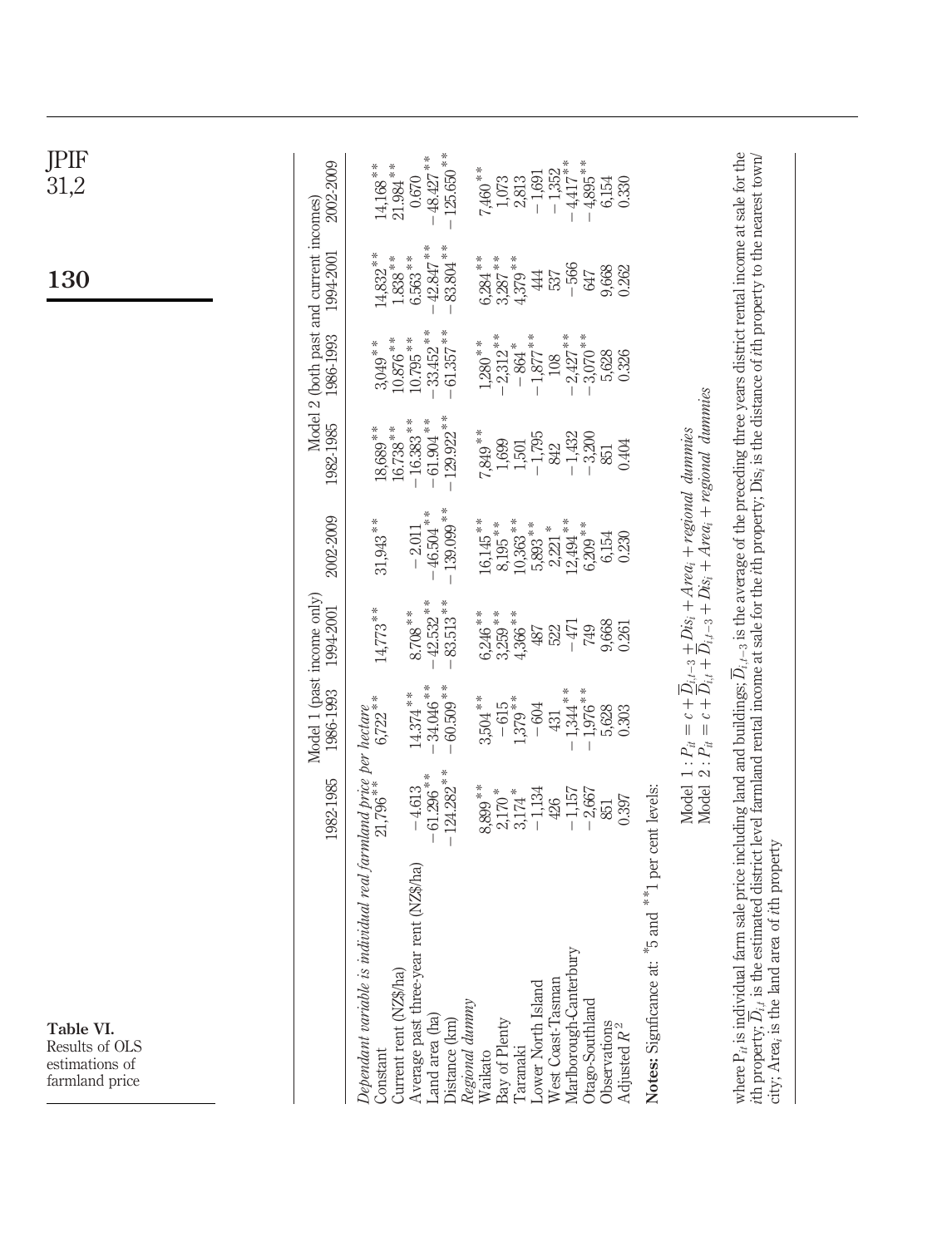farmland price per hectare and farm size. For the last ten to 15 years an additional 1 ha will decrease a land value by about NZ\$33 to 62 per hectare in real terms.

#### 6. Conclusions

First this paper studied the relationship between dairy farmland rents and farmland prices in New Zealand from 1982 to 2009. Farmland rents were proxied using the net rent received by landowners under a standard 50/50 share-milking agreement. We found over the long-term (over multiple farming cycles) dairy farmland price growth tends to be in line with rental growth. However, our research shows a higher than expected market land price and rent alignment since 2002. Dairy farmland prices have appreciated at about 9.2 per cent per annum in real terms while land rents have only increased by about 1.4 per cent annually. Moreover, the risk premium placed by farmland owners on future cash flows appears substantially below the historical average. Based on our findings, we argue that recent dairy farmland prices may be overvalued in New Zealand. As a consequence the recent high land prices will be extremely sensitive to a permanent change to the risk premium required for dairy farming, which is largely influenced by the global demand growth for dairy products and interest rate movements.

Second the paper considered how farmers formulate bid price of farmland with increased volatility of farmland rental. We found that dairy farmers nowadays are critically reliant on the current income information to formulate their bid prices. Dairy farmers normally do not know final milk payout until near the end of the farming season. In the past when market prices were volatile, farmers tended to use an historical average to formulate their price expectations. Our research shows this situation has improved over time and the company Fonterra now announces a forecast payout at the beginning of each dairy season and updates this on a quarterly basis in New Zealand. However, when farmers rely too much on the current level of payout it might cause a speculative market where prices paid for farmland will simply reflect any current bubble in dairy commodity prices. Since in the long-term farmland prices are mean reverting to their fundamental values, our results show that the recent dairy farmland market appears to give rise to bubbles.

This study has some important policy implications. The current high farmland price is of concern for the financial stability of the dairy sector in New Zealand (Reserve Bank of New Zealand, 2011). Statistics from the Reserve Bank of New Zealand show that debt levels within the agricultural sector (particularly in the dairy sector) have doubled since 2004. As OECD figures show, around 97 per cent of all milk produced in New Zealand is exported, thus the New Zealand dairy sector is very reliant on the international demand for products, so any soft global demand will have a magnified negative impact on the local agricultural economy. As reported by Hargreaves and Williamson (2011) farmers who are deeply indebted will have difficulty meeting their loan repayment in the event of a severe downturn. Therefore, the Reserve Bank has been prudent in recently revising the capital requirements for farm lending to safeguard financial stability in the event of a significant fall in farmland price. Finally the dairy farming market needs to be informed of the risk that high commodity prices and favourable interest rates may not continue in the future.

For future research, the impact of changing rural land uses and the finding that urban influences on farmland prices have varied over time could be explored further.

Pricing of New Zealand dairy farmland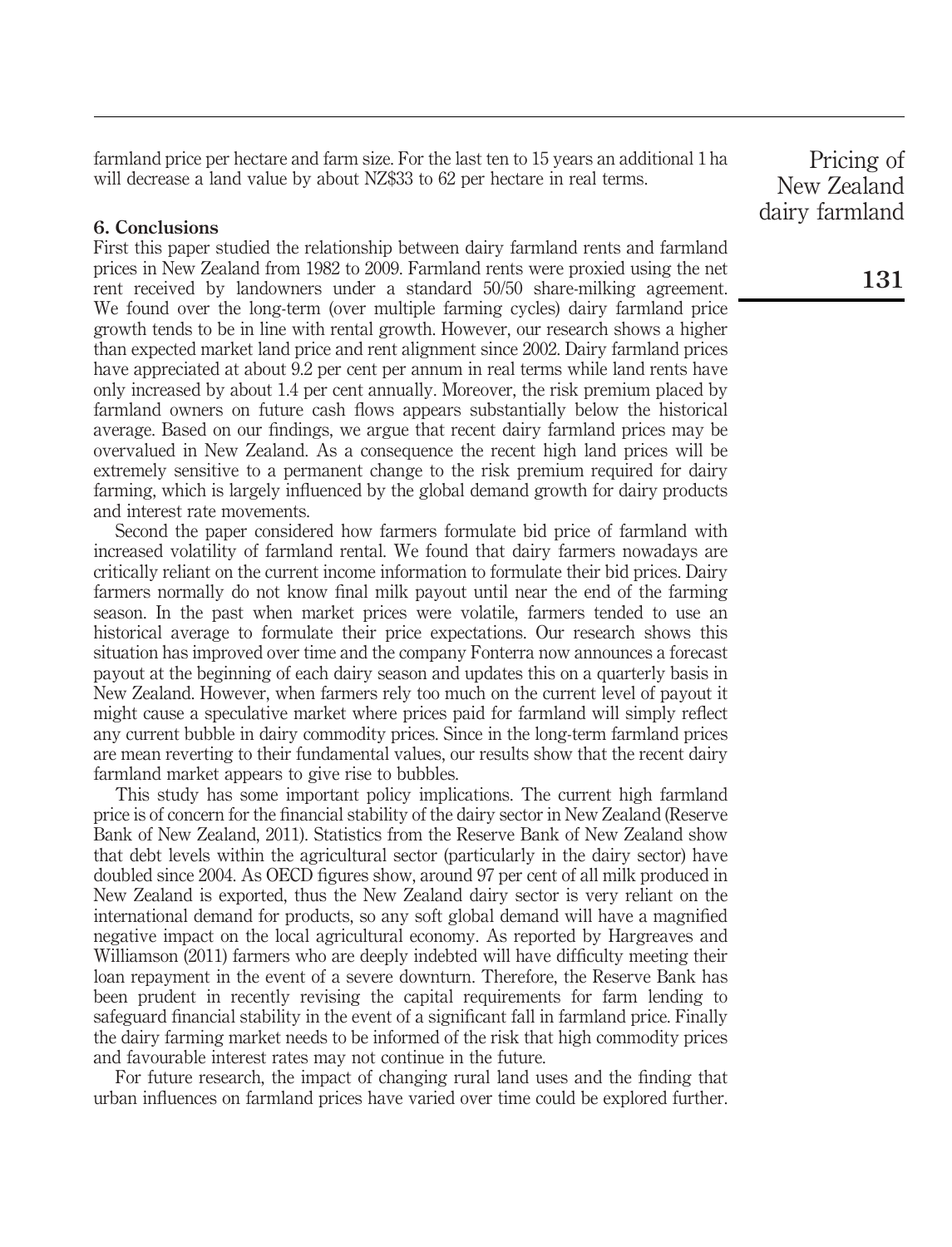It would also be worthwhile to include the cost and availability of credit in the model as this is likely to be of importance in farmland pricing.

#### Notes

- 1. DairyNZ is an industry good organisation representing New Zealand dairy farmers. Statistical information is collected annually by DairyNZ. Prior to 2007 data was collected by the New Zealand Dairy Board (until 1984), and then by Livestock Improvement Corporation.
- 2. Fonterra Co-operative Group Ltd processes approximately 90 per cent of New Zealand's milk production; currently the New Zealand Government regulates the behaviour of Fonterra to ensure efficient operation of dairy markets in New Zealand.
- 3. Milk production is reported on per effective hectare basis in the DairyNZ data set. For converting the income per effective area to income per total farm area, we adopted a ratio of 0.9 in this study.

#### References

- Ahrendsen, B.L. (1993), "A structural approach to estimating rate of return expectations of farmers", Journal of Agriculture and Applied Economics, Vol. 25 No. 2, pp. 56-68.
- Alston, J.M. (1986), "An analysis of growth of US farmland prices, 1963-82", American Journal of Agricultural Economics, Vol. 68 No. 1, pp. 1-9.
- Briggs, P., Harker, C., Ng, T. and Yao, A. (2011), "Fluctuations in the international prices of oil, dairy products, beef and lamb between 2000 and 2008: a review of market-specific demand and supply factors", Discussion Paper No. 2011/02, The Reserve Bank of New Zealand, Wellington.
- Burt, O.R. (1986), "Econometric modeling of the capitalization formula for farmland prices", American Journal of Agricultural Economics, Vol. 68 No. 1, pp. 10-26.
- Campbell, J.Y., Lo, A. and Mackinlay, A. (1997), The Econometrics of Financial Markets, Princeton University Press, Princeton, NJ.
- Cavailhe`s, J. and Wavresky, P. (2003), "Urban influences on periurban farmland prices", European Review of Agricultural Economics, Vol. 30 No. 3, pp. 333-57.
- Conforte, D., Garnevska, E., Kilgour, M., Locke, S. and Scrimgeour, F. (2008), "The key elements of success and failure in the NZ dairy industry", Research Report No. 313, Lincoln University, Christchurch.
- Constitution of Fonterra Co-operative Group Ltd (2010), 30 June, available at: www.fonterra. com/wps/wcm/connect/8729b280440c128b85849f9906727cef/Constitution.pdf?MOD= **AIPERES**
- DairyNZ (2002-2012), DairyNZ Economic Survey, DairyNZ, Hamilton.
- DairyNZ (2010), New Zealand Dairy Statistics 2009-2010, DairyNZ, Hamilton.
- Delgado, C.L. (2003), "Rising consumption of meat and milk in developing countries has created a new food revolution", The Journal of Nutrition, Vol. 133 No. 11, pp. 3907-10.
- Evans, L. (2004), "Structural reform: the dairy industry in New Zealand", paper presented at APEC High Level Conference on Structural Reform, Tokyo, Japan.
- Evans, L., Grimes, A., Wilkinson, B. and Treece, D. (1996), "Economic reform in New Zealand 1984-95: the pursuit of efficiency", Journal of Economic Literature, Vol. 34 No. 4, pp. 1856-902.

JPIF 31,2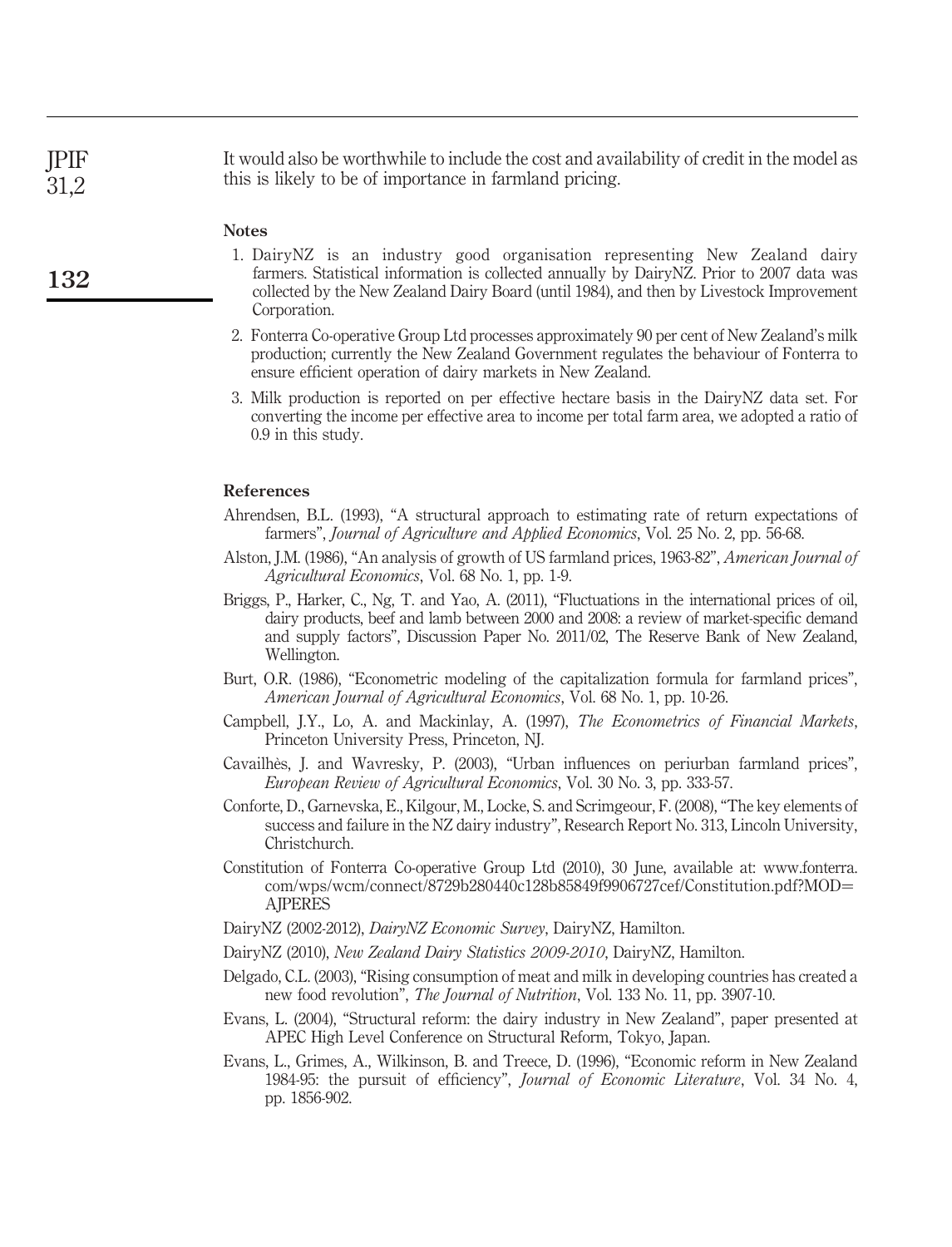- Eves, C. and Painter, M. (2008), "A comparison of farmland returns in Australia, Canada, New Zealand and United States", Australia and New Zealand Property Journal, Vol. 1 No. 7, pp. 588-98.
- Falk, B. (1991), "Formally testing the present value model of farmland prices", American Journal of Agricultural Economics, Vol. 73 No. 1, pp. 1-10.
- Falk, B. and Lee, B.-S. (1998), "Fads versus fundamentals in farmland prices", American Journal of Agricultural Economics, Vol. 80 No. 4, pp. 696-707.
- Goodwin, B.K., Mishra, A.K. and Ortalo-Magné, F. (2011), "The buck stops where? The distribution of agricultural subsidies", NBER Working Paper No. 16693, National Bureau of Economic Research, Cambridge, MA.
- Hargreaves, D. and Williamson, G. (2011), "Stress testing New Zealand banks' dairy portfolios", Reserve Bank of New Zealand Bulletin, Vol. 74 No. 2, pp. 15-25.
- Hargreaves, R.V. and McCarthy, I.A. (2010), "Is New Zealand farm land worth what it will produce?", Australia and New Zealand Property Journal, Vol. 2 No. 6, pp. 365-74.
- Jaforullah, M. and Whiteman, J. (1999), "Scale efficiency in the New Zealand dairy industry: a non-parametric approach", The Australian Journal of Agricultural and Resource Economics, Vol. 43 No. 4, pp. 523-41.
- Johnson, R. and Forbes, R. (2000), "Recent productivity trends in New Zealand primary sectors: agricultural sector and forestry and logging sector", MAF Technical Paper No. 2000/20, Ministry of Agriculture and Forestry, Wellington.
- Lattimore, R. (2006), "Farming subsidy reform dividends", NZ Trade Consortium Working Paper No. 45, The New Zealand Trade Consortium in Association with the New Zealand Institute of Economic Research, Wellington.
- Melichar, E. (1979), "Capital gains versus current income in the farming sector", American Journal of Agricultural Economics, Vol. 61 No. 5, pp. 1085-92.
- Quotable Value Ltd (1998-2011), Rural Property Sales Statistics, Quotable Value Ltd, Wellington.
- Rauniyar, G.P., Dooley, A.E. and Parker, W.J. (1999), "Trends in dairy farm sales and factors influencing dairy land prices in New Zealand (1990-1997)", Australasian Agribusiness Review, Vol. 7, Paper 1.
- Reserve Bank of New Zealand (2011), Financial Stability Report, Reserve Bank of New Zealand, Wellington, May.
- Sandrey, R. and Reynolds, R. (1990), Farming Without Subsidies: New Zealand's Recent Experience, New Zealand Ministry of Agriculture and Fisheries, Wellington.
- Seed, P.G., Sandrey, R.A. and Ward, B.D. (1986), "A study of the determinants of fattening and grazing farm land prices in New Zealand, 1962-1983", Research Report No. 186, Agricultural Economics Unit, Lincoln University, Christchurch.
- Shi, Y.J., Phipps, T.T. and Colyer, D. (1997), "Agricultural land values under urbanizing influences", Land Economics, Vol. 73 No. 1, pp. 90-100.
- Shiller, R.J. (2011), "Bubble spotting", Project Syndicate, available at: www.project-syndicate.org/ commentary/shiller76/English (accessed 12 November 2011).
- Sullivan, R. and Aldridge, T. (2011), The Outlook for Commodity Prices and Implications for New Zealand Monetary Policy, Reserve Bank of New Zealand, Wellington, available at: www.rbnz.govt.nz/research/econresearch/4363112.html (accessed 10 October 2011).
- Valuation New Zealand (1980-1997), Rural Property Sales Statistics, Valuation New Zealand, Wellington.

Pricing of New Zealand dairy farmland

133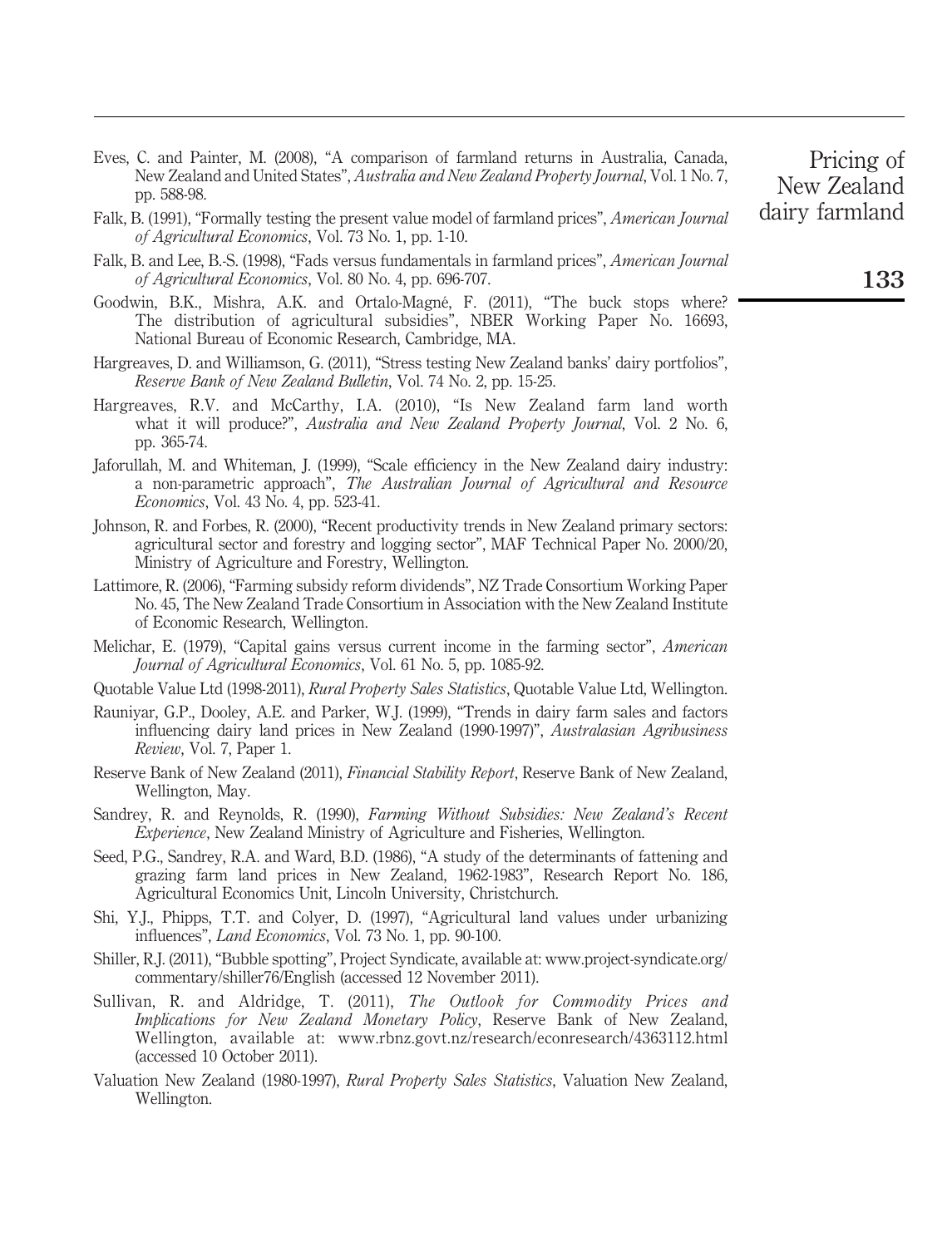| JPIF<br>31,2 | Vantreese, V.L., Skees, J.R. and Reed, M.R. (1986), "Using capitalisation theory to model farmland<br>prices", <i>North Central Journal of Agricultural Economis</i> , Vol. 8 No. 1, pp. 135-42.                                                                                                                                                              |
|--------------|---------------------------------------------------------------------------------------------------------------------------------------------------------------------------------------------------------------------------------------------------------------------------------------------------------------------------------------------------------------|
|              | Weersink, A., Clark, S., Turvey, C.G. and Sarker, R. (1999), "The effect of agricultural policy on<br>farmland values", <i>Land Economics</i> , Vol. 75 No. 3, pp. 425-39.                                                                                                                                                                                    |
|              | Wilson, K. (2009), <i>Rural Report</i> , The National Bank of New Zealand, Wellington.                                                                                                                                                                                                                                                                        |
| 134          | About the authors<br>Dr Song Shi is a Senior Lecturer in Property at School of Economics and Finance, Massey<br>University. His prime research expertise is in the areas of asset pricing, investment, valuation<br>of stigma and house price indexing. Song Shi is the corresponding author and can be contacted<br>at: $s. \text{shi}\omega$ massey. ac. nz |

Mrs Iona McCarthy is a Lecturer at School of Economics and Finance, Massey University. Her expertise is in the area of rural farmland valuation and management.

To purchase reprints of this article please e-mail: reprints@emeraldinsight.com Or visit our web site for further details: www.emeraldinsight.com/reprints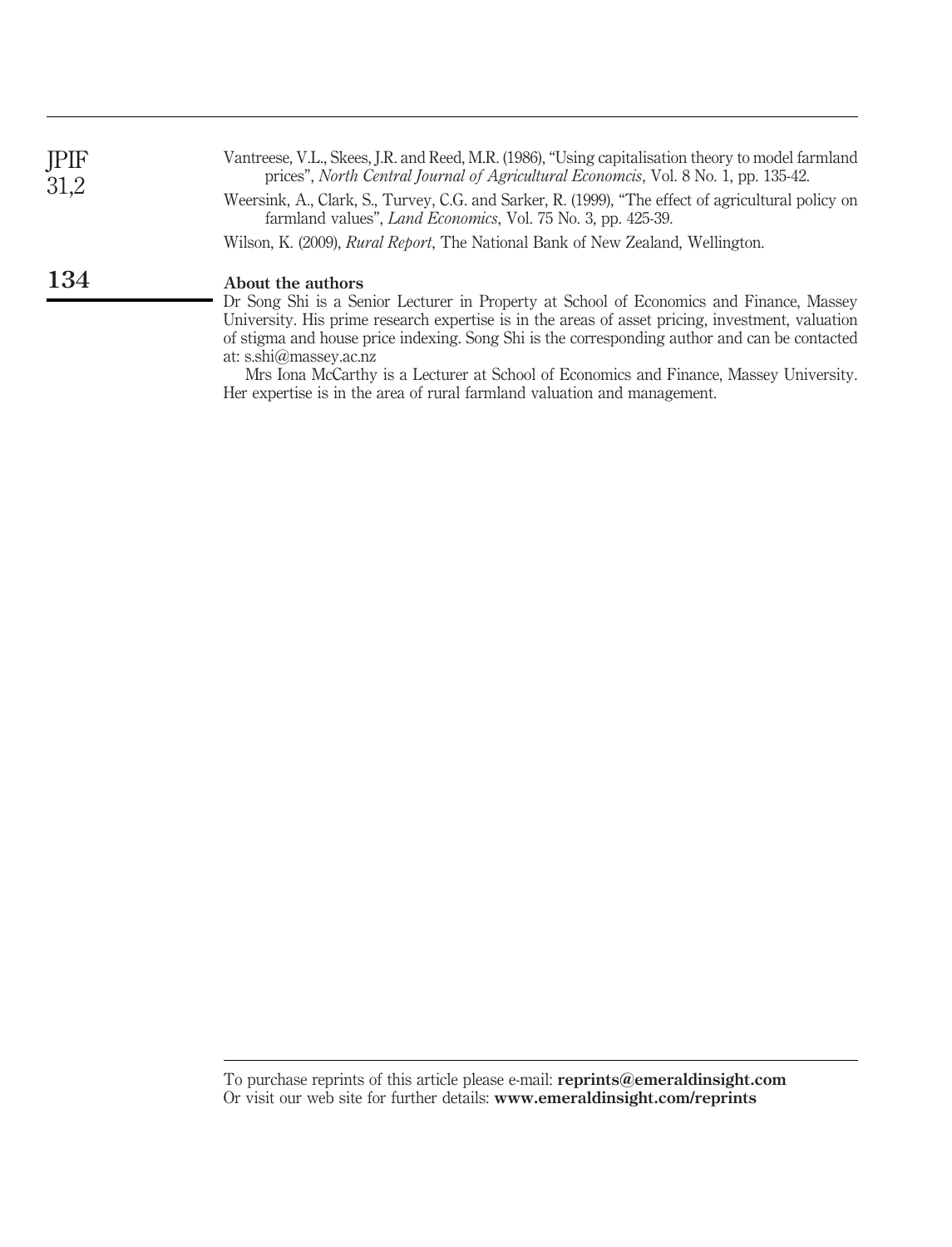

The current issue and full text archive of this journal is available at www.emeraldinsight.com/1463-578X.htm

198

Received December 2009 Accepted March 2010

### Role of farm real estate in a globally diversified asset portfolio

Gilbert Nartea

Department of Accounting, Economics and Finance, Faculty of Commerce, Lincoln University, Christchurch, New Zealand, and

Chris Eves

School of Urban Development, Faculty of Built Environment and Engineering, Queensland University of Technology, Brisbane, Australia

#### Abstract

Purpose – This paper seeks to examine the benefits of further diversifying a global portfolio of financial assets with New Zealand farm real estate (FRE).

Design/methodology/approach – The paper compares efficient sets generated with and without FRE using portfolio theory.

Findings – The results show that given the predominantly negative correlation between FRE and financial assets, the risk-return tradeoffs of portfolios of financial assets can be improved significantly. The diversification benefits measured in terms of risk reduction, return enhancement, and improvement in the Sharpe performance ratios are robust under a number of FRE risk-return scenarios as well as under high and low inflationary periods. Using five and ten-year rolling periods it also finds that FRE is a consistent part of risk efficient portfolios. Consistent with the results reported in Lee and Stevenson, for the UK real estate the risk reduction benefits of diversifying with FRE are larger than the risk enhancement benefits.

Practical implications – The results suggest that FRE takes on a consistent role of risk-reducer rather than a return-enhancer in a globally diversified portfolio. FRE appears to deserve more serious consideration by investment practitioners that it has been accorded in the past.

**Originality/value** – The study examines the role of direct real estate in a globally diversified portfolio of financial assets.

Keywords Diversification, Farms, Real estate, New Zealand, Portfolio theory

Paper type Research paper

#### 1. Introduction

The poor performance of global stock markets in recent years has ignited renewed interest in alternative investments to enhance return and reduce risk (Lee and Stevenson, 2006) through effective diversification. With increased globalisation one obvious avenue is international equity diversification, the benefits of which have been well documented (see for example, Levy and Sarnat, 1970; Harvey, 1991; Li et al., 2003; Meyer and Rose, 2003; Fletcher and Marshall, 2005; Phengpis and Swanson, 2004). However, with increased globalisation comes increased economic and financial integration leading to increased positive correlations among international equity markets with the consequent decline in the benefits from international diversification (Kearney and Lucey, 2004).

Real estate returns on the other hand has traditionally been shown to have a low correlation with financial assets and are therefore regarded as excellent vehicles for diversification (see Seiler et al., 1999 for an excellent review). Farm real estate (FRE) in



Journal of Property Investment & Finance Vol. 28 No. 3, 2010 pp. 198-220  $\degree$  Emerald Group Publishing Limited 1463-578X DOI 10.1108/14635781011048858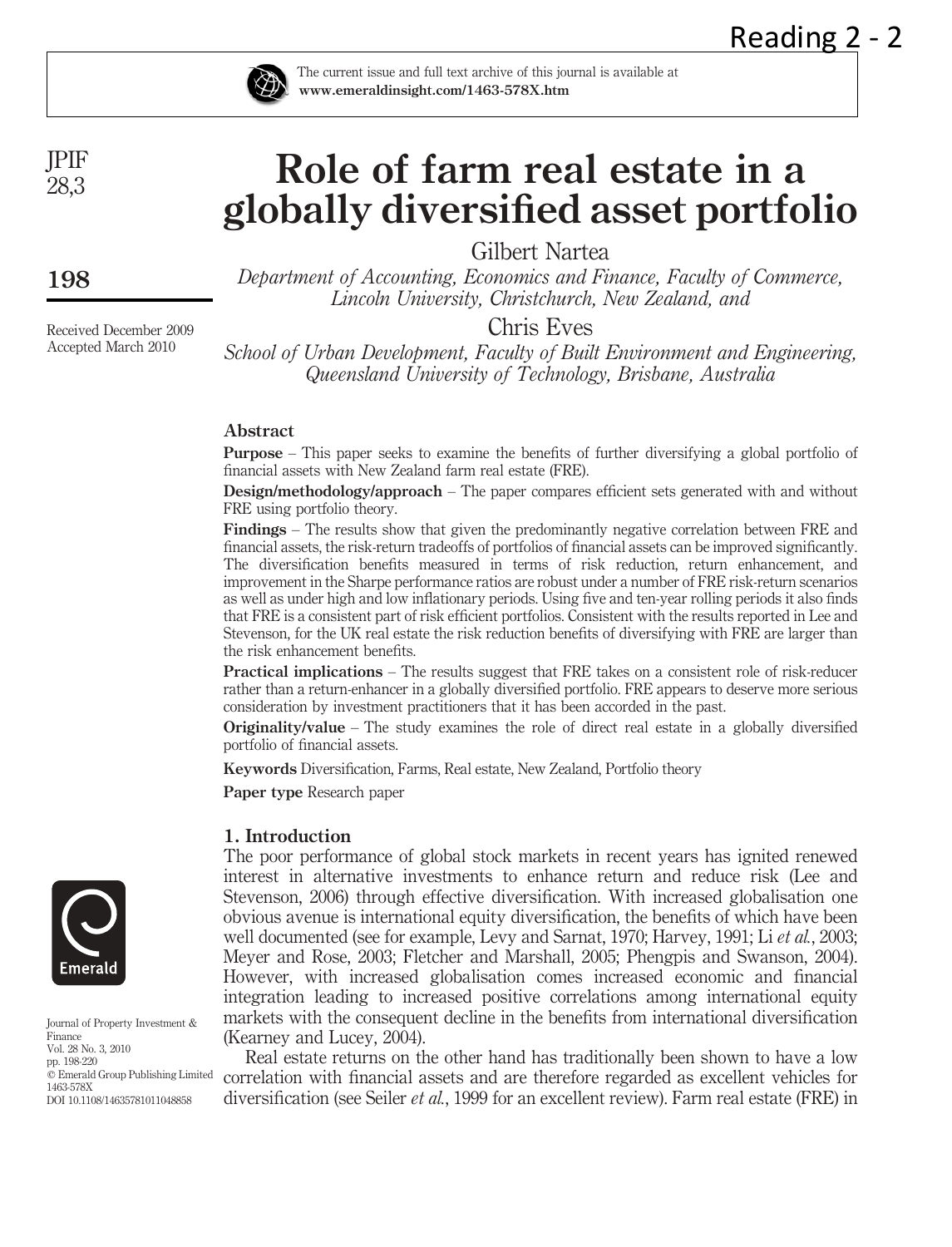particular appear to have a consistently low correlation with returns from financial assets with several North American studies suggesting the desirability of adding farm real estate (FRE) to a mixed portfolio of financial assets (Barry, 1980; Kaplan, 1985; Young and Barry, 1987; Moss et al., 1987; Lins et al., 1992; Painter, 2000; Eves and Newell, 2007). However few have tested the robustness of these benefits.

Barry (1980) finds that US farmland has low systematic risk relative to other assets, and is therefore a good candidate for risk reduction in well-diversified portfolios. Kaplan (1985) also argues that US farmland's high return and low correlation with US stocks and bonds makes it an ideal asset for diversification. Young and Barry (1987) find Illinois farmland to be negatively correlated with US stocks, corporate, government, and municipal bonds as well as T-bills and certificates of deposit. Using mean-variance (EV) analysis they show that Illinois farmers could reduce the relative variability of their farm's rate of return some 15 to 25 per cent by allocating up to 25 per cent of their investment portfolio in financial assets. Moss et al. (1987) likewise find that aggregate US farmland is negatively correlated with corporate and government bonds and T-bills and moderately positively correlated with US stocks. Using EV analysis they form risk-efficient portfolios that contained 30 to 68 per cent farmland. Lins et al. (1992) also used EV analysis to investigate the effect of adding US farmland and international stocks to a portfolio of US stocks, bonds and business real estate. They find that, portfolio performance could be enhanced, by including US farmland in the mix. In Canada, Painter (2000) investigates the benefits of adding Saskatchewan farmland to a portfolio of Canadian and international stocks and Canadian T-bills and long-term bonds. He finds that Saskatchewan farmland is negatively correlated with all financial assets considered in the study and is part of the efficient set for medium and high-risk portfolios.

In New Zealand Nartea and Dhungana (1998) report that NZ dairy farm returns are negatively correlated with NZ bond yields and weakly positively correlated with NZ share returns and suggest that farmers look towards diversifying into financial assets. Nartea and Pellegrino (1999) use EV analysis to investigate the benefits of diversifying a sheep and beef farm with investments in New Zealand shares. They document a negative correlation between farmland and share returns over the period 1966 to 1996 and report that a portfolio consisting of 16 to 25 per cent shares and 75 to 84 per cent farmland could reduce risk by as much as 20 per cent as compared with investing in farmland alone. Updating Nartea and Pellegrino's (1999) data set, and incorporating investor risk preferences, Nartea and Webster (2008) use data from 1966-2003 and report that NZ farmers with high degrees of risk aversion would gain utility by adding NZ financial assets to their portfolio dominated by farm real estate. In a related study, Nartea and Eves (2008) using data from 1995-2005 found that adding direct real estate, in particular retail property and farm real estate, to a portfolio of NZ financial assets provided significant return enhancement and risk reduction benefits that are robust even when real estate return variance is increased six-fold or when real estate returns are reduced by 20 per cent, suggesting that real estate can reasonably be expected to be a consistent part of risk efficient portfolios.

In spite of these findings anecdotal evidence suggests that investment practitioners allocate a negligible portion of their portfolios to farm real estate. One reason for this could be the suggestion that real estate form part of mixed asset portfolios in theoretical studies due to the understatement of real estate risk and/or due to inflation (Webb and Rubens, 1987; Michaud, 1989; Fisher et al., 1994; Corgel and deRoos, 1999).

Role of farm real estate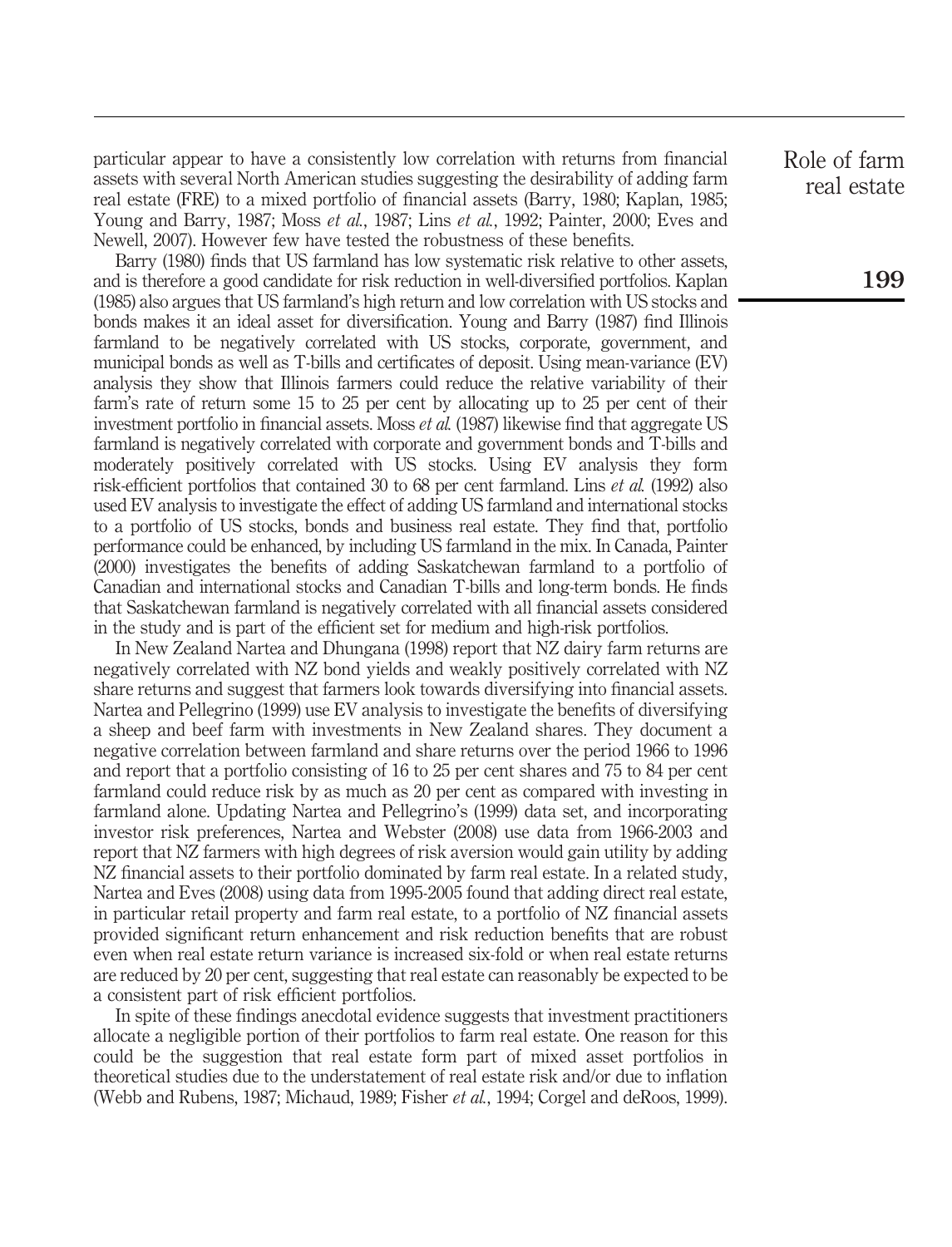The purpose of this paper is three-fold. First we quantify the benefits of adding New Zealand farm real estate to an already diversified mixed portfolio of international financial assets using EV analysis of modern portfolio theory. Second we test the robustness of these benefits under several scenarios and third, we test the consistency of FRE being part of the efficient set. Our approach is to use historical data for returns of different asset classes to generate risk efficient sets. We then compare efficient sets generated with and without farm real estate to determine the magnitude of return enhancement keeping risk constant, as well as the level of risk reduction while maintaining level returns. We also compare mean Sharpe ratios generated from equally spaced portfolios in the efficient sets. Then we perform robustness tests of diversification benefits under several FRE risk-return scenarios. We also test the robustness of diversification benefits for two periods, one characterised by low inflation and the other by high inflation. Finally we use five and ten-year rolling periods to test if FRE is a consistent part of the efficient set.

#### 2. Research design and data

#### 2.1 The model

We start with a portfolio of New Zealand T-bills, bonds, and shares and we show the benefit of diversifying globally with eight international equity markets. Then we investigate the benefits of adding direct farm real estate (FRE) (as opposed to Real Estate Investment Trusts) to the mix. This increased diversification is expected to expand the risk efficient frontier by shifting it northwest. Hence we investigate the incremental impact of the addition of FRE by examining the magnitude by which portfolio returns increase keeping risk constant, and the amount by which portfolio risk is decreased without diminishing returns. We also measure the improvement in the Sharpe ratio (Sharpe, 1966), which is defined as excess return per unit of risk. Excess return is the return above the risk-free rate and risk is defined as standard deviation of returns.

We use the traditional full-covariance EV analysis as developed by Markowitz (1952) to form risk efficient investment portfolios. A risk efficient portfolio is defined as a combination of assets, which maximises the expected returns for a given level of risk (measured as variance or standard deviation), or one that minimises the risk level for a desired expected rate of return. Risk-efficient portfolios can be generated, by solving the following quadratic formulation:

$$
\text{Min } \sigma_p = \left(\sum \sum x_i \sigma_{ij} x_j\right)^{0.5} \tag{1}
$$

subject to:

$$
\sum x_i E(r_i) \ge Z \tag{2}
$$

$$
\sum x_i = 1\tag{3}
$$

$$
x_i \ge 0 \tag{4}
$$

where  $\sigma_p$  is the portfolio standard deviation,  $x_i$  is the proportion of asset i in the portfolio,  $E(r_i)$  is the expected return of asset i,  $\sigma_{ii}$  is the covariance between assets i and

JPIF 28,3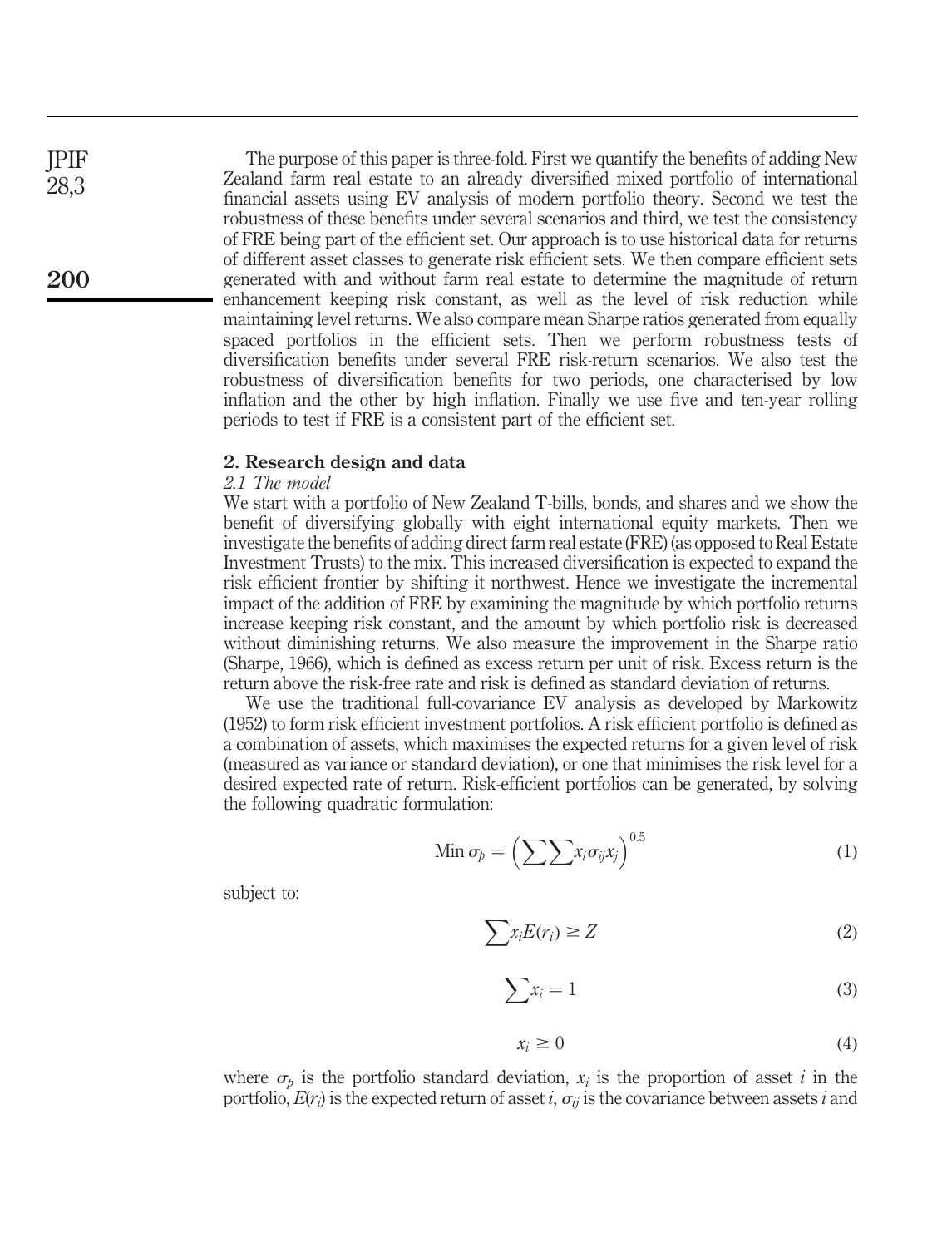*j* (variance of asset *i* if  $i = j$ ), and Z is the expected portfolio return, which is varied parametrically to obtain the risk-efficient set. The last constraint restricts short selling in this model to reflect the fact that FRE cannot be sold short.

Time series data relating to annual rates of return on shares, bonds, T-bills and FRE are obtained for the period spanning 1989 to 2005. Another data series of annual rates of return on shares and FRE is gathered for the period 1974-2003 for the robustness test involving high and low inflationary periods. The period 1974-1988 is typified by high inflation while 1989-2003 is characterised by low inflation. Annual rates of return are calculated as the sum of the current return and the capital gain expressed as:

$$
R_{it} = D_{i1} + (V_{i1} - V_{i0})V_{i0}
$$
 (5)

where  $R_{it}$  is the total rate of return in year t for the ith asset,  $D_{i1}$  is the current return,  $V_{i0}$  is the asset value at the beginning of each year, and  $V_{i1}$  represents the asset value at the end of the year.

We make no distinction between realised and unrealised capital gains since retaining the asset and earning only "unrealised" capital gain, is no different from selling it at year end, "realising" the capital gain, and immediately reinvesting by buying the asset back.

#### 2.2 Ordinary shares, government bonds, and T-bills

Ordinary shares are represented by country indices as reported in Datastream. The country indices that are considered in this study represent Austral-Asia (New Zealand, Australia, Hong Kong, Japan, and Singapore), North America (The USA), and Europe (France, Italy, and the UK). All returns are converted to NZ\$. Bonds are represented by Datastream NZ ALL lives government bond index, and T-bills are represented by the NZX90 Bank Bill Index obtained from the New Zealand Exchange (NZX).

#### 2.3 Farm real estate

Farm real estate is represented by sheep and beef operations on grazing farmland. Sheep and beef operations are the dominant agricultural activity in NZ covering approximately two-thirds of the 15.5 million hectares of land under occupation as of 2004.

The total return on farm real estate is the sum of the production rate of return and the capital gain. The production rate of return is the weighted average rate of return on assets for all classes of sheep and beef farms as reported in the Meat and Wool New Zealand web site (www.meatandwoolnz.com) and the New Zealand Sheep and Beef Farm Survey (New Zealand Meat and Wool Board Economic Service, 1975, 1976, 1977, 1978, 1979, 1989, 1992, 2000). The Survey involves roughly 500 to 550 farms per year. A sheep and beef farm is defined as a privately operated farm, which winters at least 750 sheep or their equivalent stock units in terms of sheep and cattle stock. At least 80 per cent of the stock units on the property had to be sheep and/or beef cattle and at least 70 per cent of the farm revenue had to be derived from sheep or sheep and beef cattle. To the extent that farm rates of return are estimated from group averages, our results are likely to understate the degree of variability faced by the individual farm. This issue will be addressed in the robustness tests to follow.

The capital gain component is represented by the annual percentage change in the grazing land price index (Quotable Value Limited, 2005; Valuation New Zealand, 1982, 1988).

Role of farm real estate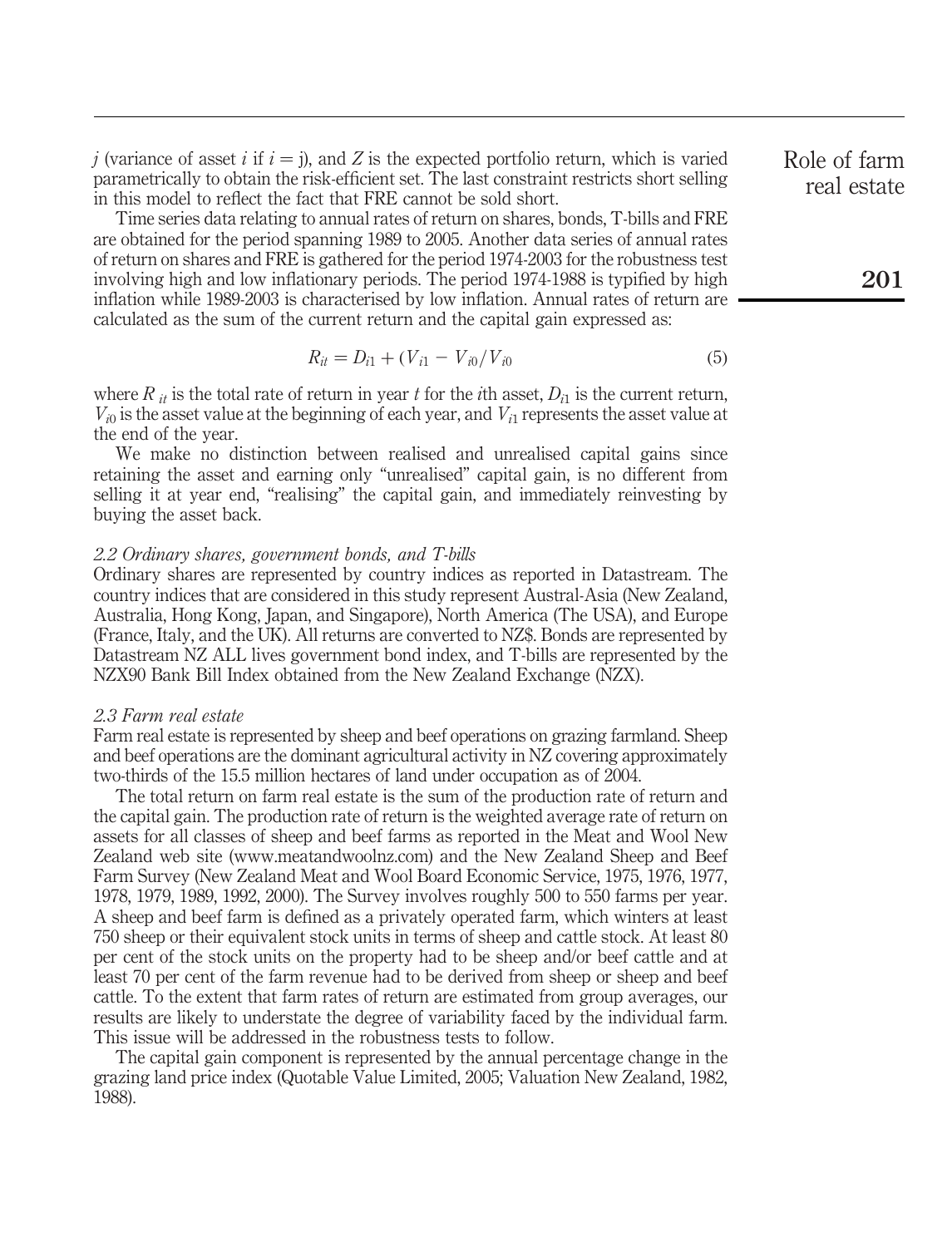#### 3. Empirical results

3.1 Comparative risk and return measures

Table I shows the mean, standard deviation, and coefficient of variation (CV) of the annual returns of farm real estate, T-bills, bonds, and the nine equity markets from 1989 to 2005. The data reveals that with the exception of Hong Kong and France, FRE outperformed all share markets considered earning a higher mean annual rate of return at a lower standard deviation or risk. On a risk-adjusted basis, FRE clearly outperformed all share markets. Only 90 day T-bills and bonds outperformed FRE on a risk-adjusted basis. This is clearly illustrated in Table I by the reward-to-risk ratio, which is the expected return per unit of risk (ie mean annual rate of return divided by the standard deviation). Table I shows that farm real estate has a reward-to-risk ratio that is 33 per cent better than Australian equities, which posted the highest reward-to-risk ratio among the share markets considered in the study.

Using the coefficient of variation as a measure of risk, T-bills and bonds are the least risky among the assets considered followed by FRE. Share returns are evidently more variable that T-bills, bonds, and FRE. Among the share markets considered, Japan exhibited the highest variability while Australia had the lowest. The variability of total FRE returns is apparently due to the capital gain component, which also accounts for 71 per cent of total return.

Figure 1 illustrates the relationship among farm real estate and NZ financial assets. FRE returns are clearly more volatile than T-bills and bonds but more stable than NZ equities. FRE returns also appear to have a longer price cycle than financial assets, consistent with the results in other countries (see for example, Painter, 2000).

Figure 2 compares FRE returns with US and Australian share market returns and shows that FRE returns are less variable and also appears to have a longer price cycle than the equity markets.

|                                                                                                    |                                                                                                                                                                                                                                                                 | Mean annual rate<br>of return <sup>a</sup><br>$(\%)$                                                                   | Rank                                                                             | Standard<br>deviation<br>$(\%)$                                                                                         | Coefficient of<br>variation<br>$(\%)$                                                                         | Reward-to-<br>risk ratio                                                                     | Rank                                                   |
|----------------------------------------------------------------------------------------------------|-----------------------------------------------------------------------------------------------------------------------------------------------------------------------------------------------------------------------------------------------------------------|------------------------------------------------------------------------------------------------------------------------|----------------------------------------------------------------------------------|-------------------------------------------------------------------------------------------------------------------------|---------------------------------------------------------------------------------------------------------------|----------------------------------------------------------------------------------------------|--------------------------------------------------------|
| Table I.<br>Risk and return measures<br>for farm real estate and<br>financial assets.<br>1989-2005 | Farmland<br>Production return<br>Capital gain<br>Total return<br>90 day T-bills<br><b>Bonds</b><br>New Zealand<br>Australia<br><b>USA</b><br>UK<br>Japan<br>Hong Kong<br>Singapore<br>France<br>Italy<br><b>Note:</b> <sup>a</sup> All figures in nominal terms | 2.41<br>12.14<br>14.58<br>8.32<br>9.56<br>11.52<br>12.24<br>14.42<br>12.94<br>1.96<br>17.56<br>10.93<br>15.92<br>11.70 | 3<br>11<br>10<br>8<br>6<br>4<br>5<br>12<br>9<br>$\overline{2}$<br>$\overline{7}$ | 1.28<br>11.12<br>10.99<br>3.19<br>4.98<br>13.33<br>12.29<br>23.85<br>22.59<br>27.76<br>31.40<br>29.87<br>30.52<br>34.32 | 0.53<br>0.92<br>0.75<br>0.38<br>0.52<br>1.16<br>1.00<br>1.65<br>1.75<br>14.20<br>1.79<br>2.73<br>1.92<br>2.93 | 1.33<br>2.63<br>1.92<br>0.86<br>1.00<br>0.61<br>0.57<br>0.07<br>0.56<br>0.37<br>0.52<br>0.34 | 3<br>2<br>5<br>4<br>6<br>7<br>12<br>8<br>10<br>9<br>11 |

### 202

JPIF 28,3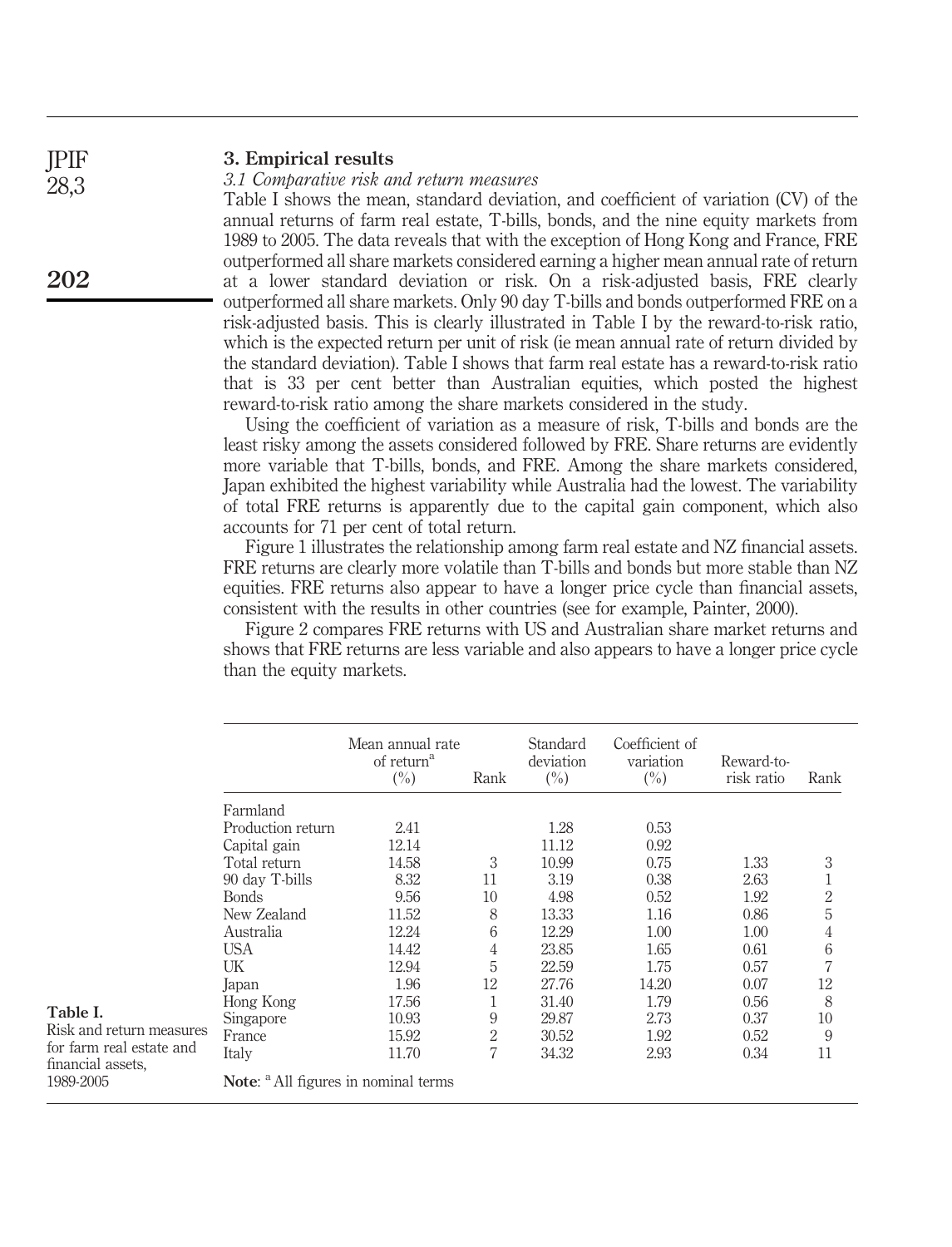### 3.2 Correlation matrix

Table II displays the pair wise correlation coefficients of the asset classes and shows that FRE returns are negatively correlated with all equity markets considered except for New Zealand, and are also negatively correlated with T-bills and bonds. These coefficients suggest that significant gains in risk efficiency could be obtained by adding FRE to a mixed portfolio of financial assets.

As a matter of interest, the correlation between share markets ranged from a low of 20.18 between New Zealand and Italy to a high of .90 between the US and the UK. New Zealand and the US also posted among the lowest correlation coefficients at  $-0.17$ . Overall, Table II shows the New Zealand share market is negatively correlated with the US and European markets and weakly positively correlated with the Australian and Asian markets, while the US share market appears to be highly correlated with the European markets and weakly correlated with the Australian and Asian markets.

#### 3.3 Benefits of diversification

Risk-efficient investment portfolios were obtained by solving equation (1) subject to equations (2), (3), and (4) for alternative values of Z. Based on the risk efficient sets, the benefits of diversification are measured by the magnitude of:

- . risk reduction;
- . return enhancement; and
- . improvement in excess return per unit of risk as measured by the Sharpe ratio.



Role of farm real estate

203

Figure 1. Annual return for farm real estate and the New Zealand financial assets

Figure 2. Annual return for farm real estate and selected share markets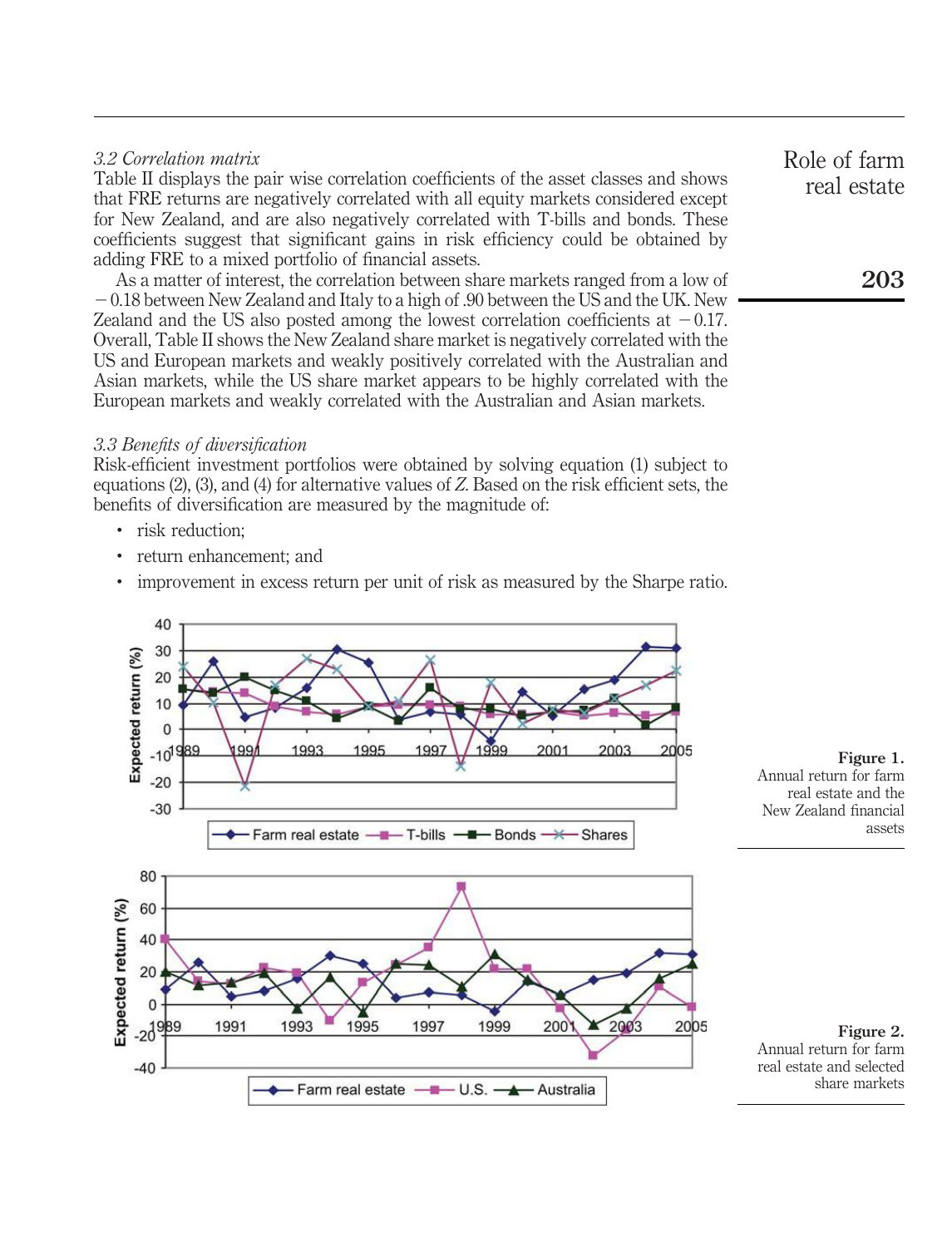| JPIF<br>28,3                                                                              | Italy               | $\mathbf{I}$<br>$\overline{1}$<br>$\overline{\phantom{a}}$<br>$\mathbf{I}$<br>$\overline{1}$                                                                                                                    |
|-------------------------------------------------------------------------------------------|---------------------|-----------------------------------------------------------------------------------------------------------------------------------------------------------------------------------------------------------------|
|                                                                                           | France              | $\mathbf{I}$                                                                                                                                                                                                    |
| 204                                                                                       | Singapore           | sassassa<br>Sassassassa<br>Sassassassa                                                                                                                                                                          |
|                                                                                           | Hong Kong           | SH33863238                                                                                                                                                                                                      |
|                                                                                           | Japan               | $0.588888860$<br>$\mathbf{I}$<br>$\mathbb{I}$                                                                                                                                                                   |
|                                                                                           | UK                  | 337<br>03714388<br>00000000<br>1                                                                                                                                                                                |
|                                                                                           | <b>USA</b>          | 24492148<br>449217<br>$\overline{\phantom{a}}$                                                                                                                                                                  |
|                                                                                           | Australia           | $0.26$<br>$0.17$<br>$0.02$<br>$0.00$<br>$1.00$                                                                                                                                                                  |
|                                                                                           | New Zealand         | $\begin{array}{c} 29 \\ 0.21 \\ 0.13 \\ 1.0 \end{array}$<br>$\mathbb{L}$<br>$\overline{\phantom{a}}$                                                                                                            |
|                                                                                           | <b>Bonds</b>        | $0.28$<br>$0.72$<br>$1.00$<br>$\overline{\phantom{a}}$                                                                                                                                                          |
|                                                                                           | $90$ day $T$ bills  | $-0.18$<br>$1.00$                                                                                                                                                                                               |
|                                                                                           | real estate<br>Farm | $1.00\,$                                                                                                                                                                                                        |
| Table II.<br>Correlation of farm real<br>estate and financial asset<br>returns, 1989-2005 |                     | Farm real estate<br>90 day T-bills<br>Bonds<br>New Zealand<br>$\begin{array}{lcl} \text{Australian} \\ \text{USA} \\ \text{UK} \\ \text{Japan} \\ \text{Long Kong} \end{array}$<br>Singapore<br>France<br>Italy |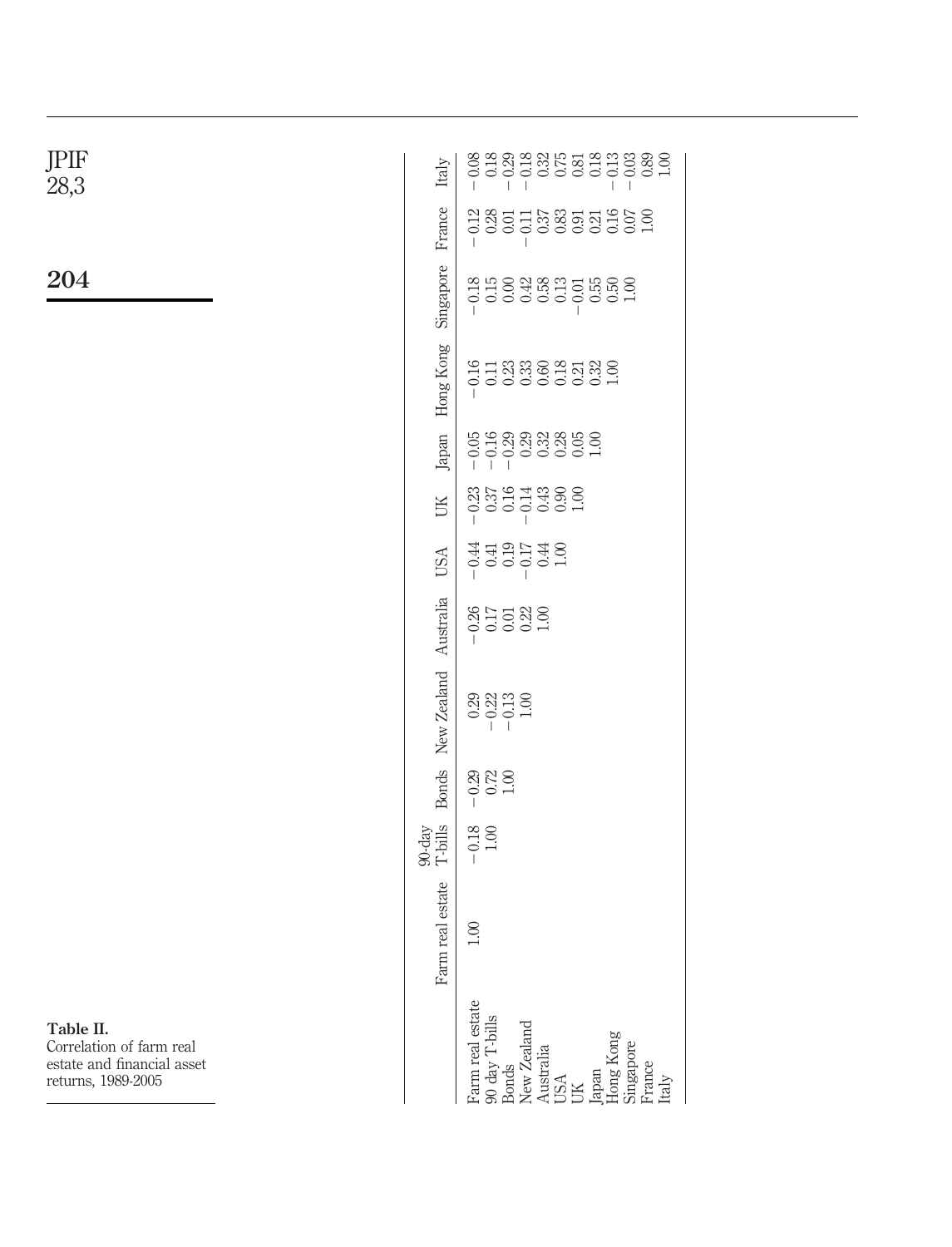Figure 3 shows the efficient frontier for investments involving:

- . only NZ financial assets;
- . NZ financial assets and international equities; and
- . NZ financial assets, international equities, and NZ FRE.

The efficient frontier comprised only of NZ financial assets is clearly dominated by the frontier, which includes international equities. Figure 3 also shows that further gains are possible with the inclusion of FRE in the mix.

3.3.1 Risk reduction. Table III shows the risk reduction benefits of diversifying a mixed asset portfolio of international financial assets with FRE. The risk reduction benefits are determined by comparing risk at points of identical returns for portfolios in the efficient sets with and without FRE. Efficient portfolios without FRE are shown in Panel A while those with FRE are displayed in Panel B. Panel B shows that the risk reduction benefits are economically significant and are most pronounced at portfolio returns in the range of 12 to 15 per cent. Over this range of returns, annual risk levels can be halved by holding FRE in a mixed asset portfolio in amounts ranging from 35 to 67 per cent of the total mix. In terms of basis points, the benefits are equivalent to a risk reduction of 408 to 886 points. The gains in risk reduction decline sharply at both ends of the efficient frontier, but even at modest allocations of FRE seen at the lower end of the frontier ranging from 9 to 24 per cent of the total portfolio, reduction in risk still ranges from 11 to 40 per cent or 34 to 220 basis points.

3.3.2 Return enhancement. The return enhancement benefits are shown in Table IV. These benefits are measured by comparing returns of portfolios with and without FRE at identical levels of risk (standard deviation). Panel A shows the efficient portfolios without FRE while Panel B displays the efficient portfolios with FRE. The return enhancement benefits shown in Panel B are also economically significant but are generally lower than the risk reduction benefits. FRE allocation and its marginal impact on portfolio returns is highest for portfolios with risk in the range of 6 to 12 per cent. At these risk levels, an allocation of 54 to 64 per cent FRE results in a 17 to 23 per cent increase in returns or the equivalent of a 228 to 285 basis point increase in annual



Role of farm

Figure 3. Efficient sets, with and without farm real estate, 1989-2005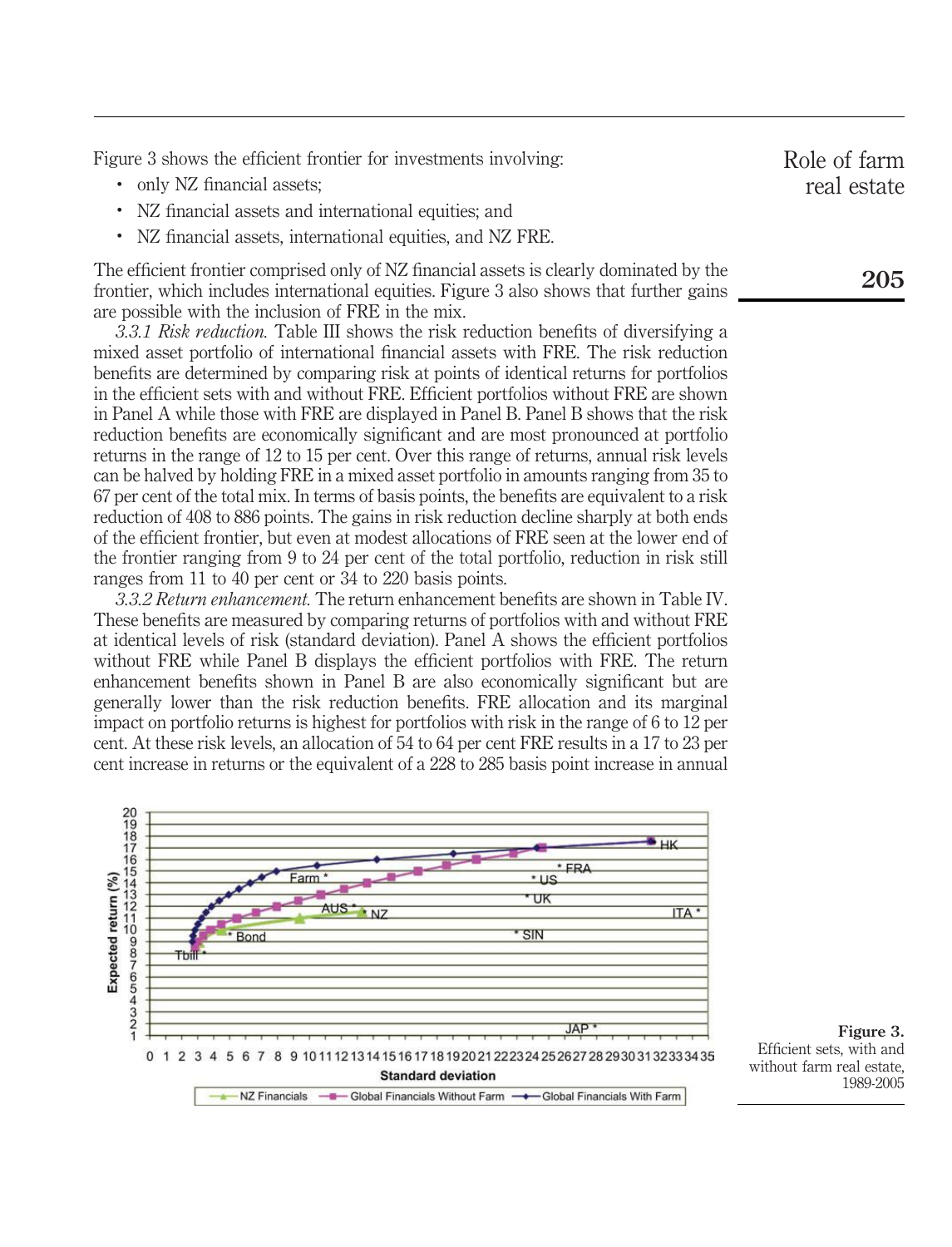| JPIF<br>28,3                                                | 11 <sup>b</sup> | $\begin{array}{c} 0.0 \\ 0.0 \\ 1000 \\ 17.6 \\ 31.4 \end{array}$                                                                                                                                                                                                                                                                                                                                                                                   |                                                                                                                                                                                                                                                                                                                                                                                                                                                  |
|-------------------------------------------------------------|-----------------|-----------------------------------------------------------------------------------------------------------------------------------------------------------------------------------------------------------------------------------------------------------------------------------------------------------------------------------------------------------------------------------------------------------------------------------------------------|--------------------------------------------------------------------------------------------------------------------------------------------------------------------------------------------------------------------------------------------------------------------------------------------------------------------------------------------------------------------------------------------------------------------------------------------------|
|                                                             | 10              | 0.0<br>0.0<br>100.0<br>17.0<br>24.6                                                                                                                                                                                                                                                                                                                                                                                                                 |                                                                                                                                                                                                                                                                                                                                                                                                                                                  |
| 206                                                         | G               | 0.0<br>6.9<br>$\ddot{\circ}$<br>$100.0$<br>$16.0$<br>$20.5$<br>0.0                                                                                                                                                                                                                                                                                                                                                                                  |                                                                                                                                                                                                                                                                                                                                                                                                                                                  |
|                                                             | $\infty$        | $0.0$<br>$0.001$<br>$0.001$<br>$0.001$<br>0.0                                                                                                                                                                                                                                                                                                                                                                                                       |                                                                                                                                                                                                                                                                                                                                                                                                                                                  |
|                                                             | $\sim$          | $\begin{array}{c} 8.0 \\ 52.7 \\ 886.4 \end{array}$<br>66.7<br>$\overline{0.0}$<br>05506<br>9513.6                                                                                                                                                                                                                                                                                                                                                  |                                                                                                                                                                                                                                                                                                                                                                                                                                                  |
|                                                             | Portfolio<br>G  | $14.0\,$<br>$\begin{array}{c} 6.3 \\ 53.7 \\ 733.0 \end{array}$<br>0.0<br>$\begin{array}{c} 18.5 \\ 81.5 \\ 13.0 \\ 10.7 \\ \end{array}$<br>$0.0$<br>$12.3$<br>$28.4$<br>59.1                                                                                                                                                                                                                                                                       |                                                                                                                                                                                                                                                                                                                                                                                                                                                  |
|                                                             | S               | 13.0<br>$\frac{5.0}{53.8}$<br>47,3<br>365<br>3620<br>30<br>$0.0$<br>$28.6$<br>$24.1$<br>0.0                                                                                                                                                                                                                                                                                                                                                         |                                                                                                                                                                                                                                                                                                                                                                                                                                                  |
|                                                             | 4               | $35.1\n0.0\n40.1\n0.0\n0.0\n0.0\n0.0\n0.0\n0.0\n0.0\n0.0\n0.0\n0.0\n0.0\n0.0\n0.0\n0.0\n0.0\n0.0\n0.0\n0.0\n0.0\n0.0\n0.0\n0.0\n0.0\n0.0\n0.0\n0.0\n0.0\n0.0\n0.0\n0.0\n0.0\n0.0\n0.0\n0.$<br>o u u o u<br>o u d u<br>o u d u                                                                                                                                                                                                                       |                                                                                                                                                                                                                                                                                                                                                                                                                                                  |
|                                                             | S               | 12.6<br>60.2<br>10.0<br>3.8<br>$243716.716.711.021.321.321.321.321.321.321.321.321.321.321.321.321.321.321.321.321.321.322.322.323.324.325.326.327.328.329.320.321.322.323.324.325.3$                                                                                                                                                                                                                                                               |                                                                                                                                                                                                                                                                                                                                                                                                                                                  |
|                                                             | 2               | 20.3<br>20.3<br>20.3<br>9.0<br>$3.0\degree$<br>16.8<br>$46.1$<br>$46.5$<br>$11.6$<br>$10.0\,$<br>0<br>2<br>8<br>8<br>8                                                                                                                                                                                                                                                                                                                              |                                                                                                                                                                                                                                                                                                                                                                                                                                                  |
|                                                             | $\mathbb{I}^a$  | ೦ ೧ . ೧ ೧<br>೦ ೧ . ೧ ೧<br>a pri contra di contro di contro di contro di contro di contro di contro dell'ano di contro di contro di contr<br>Si contro di contro di contro di contro di contro di contro di contro di contro di contro di contro di contro<br>501                                                                                                                                                                                    |                                                                                                                                                                                                                                                                                                                                                                                                                                                  |
| Table III.<br>Risk efficient portfolios<br>(risk reduction) | Assets          | Panel A. Efficient portfolios without farm real estate<br>olios with farm real estate<br>Reduction in risk $(^9\!/\!6)^{\rm c}$ Reduction in risk (basis points)<br>$^{\rm d}$<br>Panel B. Efficient porty<br>Expected return $(^{\circ\!\!}\gamma_0)$<br>Expected return $(^{\circ}\!\!/_{\! 0})$<br>SD $(^{\circ}\!\!/_{\! 0})$<br>Farm real estate<br>90 day T-bills<br>90 day T-bills<br>Equities<br>Bonds<br>Equities<br>SD(%)<br><b>Bonds</b> | Notes: <sup>a</sup> Global Minimum Variance Portfolio (MVP); <sup>b</sup> Maximum Expected Return Portfolio (MRP); 'percentage increase in return relative to the<br>o with the same expected return in the efficient set without farm real estate; <sup>ch</sup> asis point increase in return relative to the<br>corresponding portfolio with the same expected return in the efficient set without farm real estate<br>corresponding portfoli |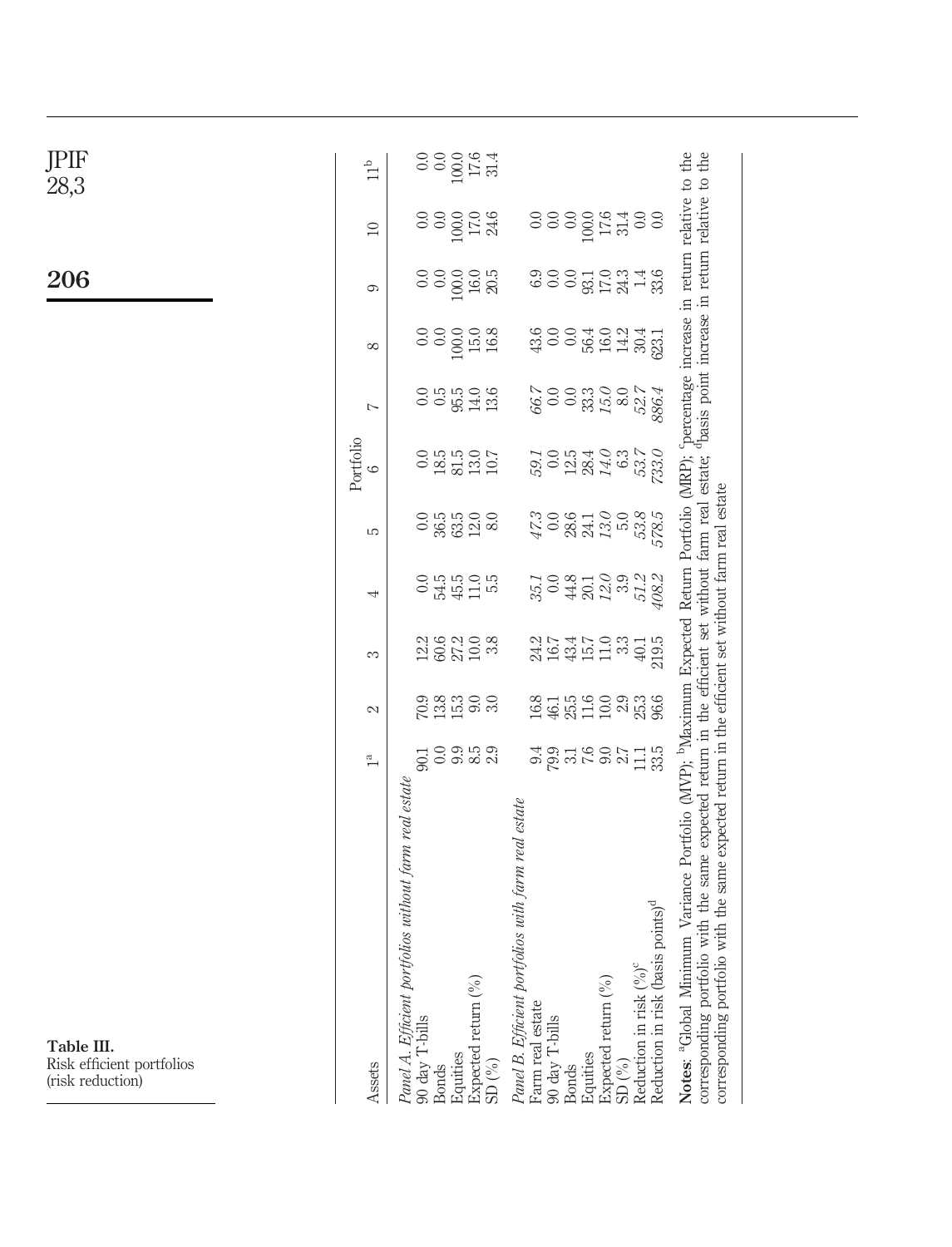|                                                        |       |       |       |       | Portfolio |       |       |       |       |       | Role of farm |
|--------------------------------------------------------|-------|-------|-------|-------|-----------|-------|-------|-------|-------|-------|--------------|
| Assets                                                 | 1     | 2     | 3     | 4     | 5         | 6     | 7     | 8     | 9     | 10    | real estate  |
| Panel A. Efficient portfolios without farm real estate |       |       |       |       |           |       |       |       |       |       |              |
| 90 day T-bills                                         | 70.9  | 0.0   | 0.0   | 0.0   | 0.0       | 0.0   | 0.0   | 0.0   | 0.0   | 0.0   |              |
| Bonds                                                  | 13.8  | 50.4  | 29.7  | 10.4  | 0.0       | 0.0   | 0.0   | 0.0   | 0.0   | 0.0   |              |
| Equities                                               | 15.3  | 49.6  | 70.3  | 89.6  | 100.0     | 100.0 | 100.0 | 100.0 | 100.0 | 100.0 | 207          |
| Expected return $\binom{0}{0}$                         | 9.0   | 11.2  | 12.4  | 13.5  | 14.5      | 15.3  | 16.1  | 16.9  | 17.3  | 17.5  |              |
| SD(%)                                                  | 3.0   | 6.0   | 9.0   | 12.0  | 15.0      | 18.0  | 21.0  | 24.0  | 27.0  | 30.0  |              |
| Panel B. Efficient portfolios with farm real estate    |       |       |       |       |           |       |       |       |       |       |              |
| Farm real estate                                       | 18.9  | 56.3  | 63.9  | 53.5  | 40.7      | 28.9  | 18.3  | 7.6   | 0.0   | 0.0   |              |
| 90 day T-bills                                         | 35.3  | 0.0   | 0.0   | 0.0   | 0.0       | 0.0   | 0.0   | 0.0   | 0.0   | 0.0   |              |
| Bonds                                                  | 32.9  | 16.4  | 0.0   | 0.0   | 0.0       | 0.0   | 0.0   | 0.0   | 0.0   | 0.0   |              |
| Equities                                               | 12.9  | 27.4  | 36.1  | 46.5  | 59.3      | 71.1  | 81.7  | 92.4  | 100.0 | 100.0 |              |
| Expected return $(\% )$                                | 10.3  | 13.8  | 15.2  | 15.7  | 16.1      | 16.4  | 16.7  | 17.0  | 17.3  | 17.5  |              |
| SD(%)                                                  | 3.0   | 6.0   | 9.0   | 12.0  | 15.0      | 18.0  | 21.0  | 24.0  | 27.0  | 30.0  |              |
| Increase in return $(\% )^a$                           | 14.4  | 22.5  | 23.0  | 17.0  | 11.3      | 7.0   | 3.4   | 0.5   | 0.0   | 0.0   |              |
| Increase in return<br>$(basis points)^b$               | 130.0 | 252.9 | 285.0 | 228.0 | 163.0     | 107.0 | 55.0  | 8.0   | 0.0   | 0.0   |              |

Notes: <sup>a</sup> Percentage increase in return relative to the corresponding portfolio with the same risk (standard deviation) in the efficient set without farm real estate; <sup>b</sup>basis point increase in return relative to the corresponding portfolio with the same risk (standard deviation) in the efficient set without farm real estate

Table IV. Risk efficient portfolios (return enhancement)

returns. Like the gains in risk reduction, the risk enhancement benefits decline at both ends of the efficient frontier but the decline is more pronounced at the higher end.

3.3.3 Increase in the Sharpe ratio. On each efficient set with and without FRE, Sharpe ratios are computed for 35 portfolios defined by return levels ranging from 9 to 17.5 per cent in 0.25 per cent increments[1]. Table V reports the Sharpe ratios of the efficient portfolios with and without FRE and shows an increase in the ratio as a result of the addition of FRE to a mixed asset portfolio. Consistent with the results on risk reduction and return enhancement, portfolios with returns around 12 to 15 per cent benefit the most from the inclusion of FRE in mixed asset portfolios. These portfolios registered an increase in the Sharpe ratio of more than 100 per cent relative to the corresponding portfolios without FRE.

Tests of the statistical significance of differences in mean Sharpe ratios provide more robust evidence of diversification benefits. The mean Sharpe ratio becomes a summary measure of the excess return per unit of risk using the 35 equally spaced portfolios spanning the entire efficient set. The mean Sharpe ratios are compared using the parametric t-test and the non-parametric Wilcoxon signed rank test. The bottom panel of Table V shows that the mean Sharpe ratio of efficient portfolios that include FRE is 71 per cent higher than that without it, with both the parametric and nonparametric tests indicating a significant difference at the 1 per cent level, strongly confirming the presence of diversification benefits.

#### 3.4 The role of FRE in mixed asset portfolios

Two points are evident from these results. First, the magnitude of the benefits from diversification with FRE, whether it is risk reduction or return enhancement, clearly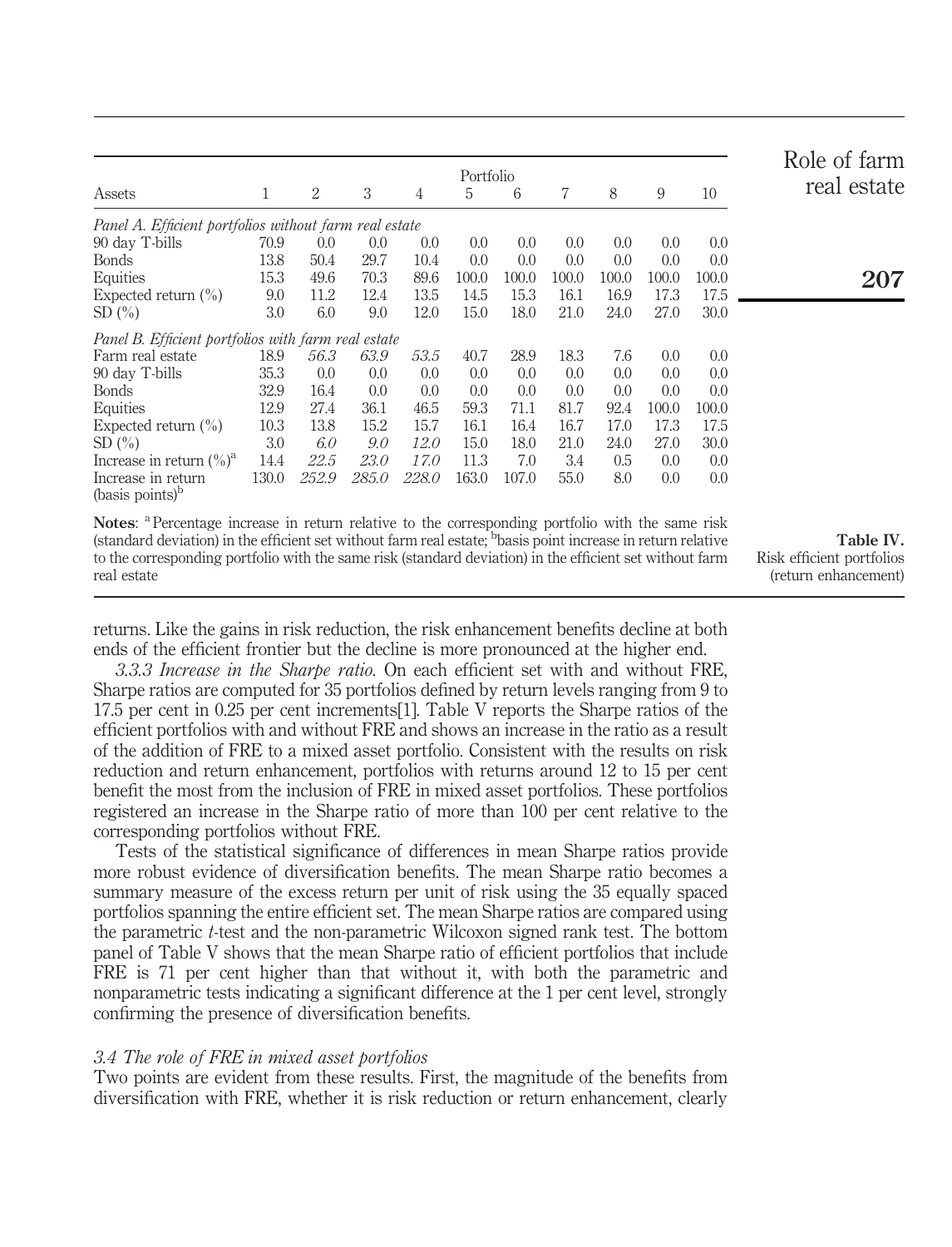208

|                      |                                                                                                                                                                                                                                                                                                            | Sharpe ratio                                                                                                                                                                                                                         |                                                                                                                                                                                                                                                                                                                                                        |
|----------------------|------------------------------------------------------------------------------------------------------------------------------------------------------------------------------------------------------------------------------------------------------------------------------------------------------------|--------------------------------------------------------------------------------------------------------------------------------------------------------------------------------------------------------------------------------------|--------------------------------------------------------------------------------------------------------------------------------------------------------------------------------------------------------------------------------------------------------------------------------------------------------------------------------------------------------|
| $(\%)$               | Without FRE                                                                                                                                                                                                                                                                                                | With FRE                                                                                                                                                                                                                             | Per cent increase in Sharpe ratio                                                                                                                                                                                                                                                                                                                      |
| 9.00                 | 0.23                                                                                                                                                                                                                                                                                                       | 0.25                                                                                                                                                                                                                                 | 12.27                                                                                                                                                                                                                                                                                                                                                  |
| 9.25                 | 0.29                                                                                                                                                                                                                                                                                                       | 0.34                                                                                                                                                                                                                                 | 17.41                                                                                                                                                                                                                                                                                                                                                  |
| 9.50                 |                                                                                                                                                                                                                                                                                                            | 0.43                                                                                                                                                                                                                                 | 23.08                                                                                                                                                                                                                                                                                                                                                  |
| 9.75                 | 0.40                                                                                                                                                                                                                                                                                                       | 0.51                                                                                                                                                                                                                                 | 28.78                                                                                                                                                                                                                                                                                                                                                  |
| 10.00                | 0.44                                                                                                                                                                                                                                                                                                       | 0.58                                                                                                                                                                                                                                 | 31.03                                                                                                                                                                                                                                                                                                                                                  |
|                      |                                                                                                                                                                                                                                                                                                            | 0.66                                                                                                                                                                                                                                 | 39.12                                                                                                                                                                                                                                                                                                                                                  |
|                      | 0.48                                                                                                                                                                                                                                                                                                       | 0.72                                                                                                                                                                                                                                 | 48.03                                                                                                                                                                                                                                                                                                                                                  |
|                      | 0.49                                                                                                                                                                                                                                                                                                       | 0.77                                                                                                                                                                                                                                 | 56.65                                                                                                                                                                                                                                                                                                                                                  |
| 11.00                | 0.49                                                                                                                                                                                                                                                                                                       | 0.81                                                                                                                                                                                                                                 | 66.67                                                                                                                                                                                                                                                                                                                                                  |
| 11.25                |                                                                                                                                                                                                                                                                                                            |                                                                                                                                                                                                                                      | 77.42                                                                                                                                                                                                                                                                                                                                                  |
| 11.50                | 0.48                                                                                                                                                                                                                                                                                                       | 0.90                                                                                                                                                                                                                                 | 87.61                                                                                                                                                                                                                                                                                                                                                  |
|                      |                                                                                                                                                                                                                                                                                                            |                                                                                                                                                                                                                                      | 97.57                                                                                                                                                                                                                                                                                                                                                  |
|                      |                                                                                                                                                                                                                                                                                                            |                                                                                                                                                                                                                                      | 105.13                                                                                                                                                                                                                                                                                                                                                 |
|                      |                                                                                                                                                                                                                                                                                                            |                                                                                                                                                                                                                                      | 109.71                                                                                                                                                                                                                                                                                                                                                 |
|                      |                                                                                                                                                                                                                                                                                                            |                                                                                                                                                                                                                                      | 113.73                                                                                                                                                                                                                                                                                                                                                 |
|                      |                                                                                                                                                                                                                                                                                                            |                                                                                                                                                                                                                                      | 115.45                                                                                                                                                                                                                                                                                                                                                 |
|                      |                                                                                                                                                                                                                                                                                                            |                                                                                                                                                                                                                                      | 114.00                                                                                                                                                                                                                                                                                                                                                 |
|                      |                                                                                                                                                                                                                                                                                                            |                                                                                                                                                                                                                                      | 117.05                                                                                                                                                                                                                                                                                                                                                 |
|                      |                                                                                                                                                                                                                                                                                                            |                                                                                                                                                                                                                                      | 117.11                                                                                                                                                                                                                                                                                                                                                 |
|                      |                                                                                                                                                                                                                                                                                                            |                                                                                                                                                                                                                                      | 116.61                                                                                                                                                                                                                                                                                                                                                 |
|                      |                                                                                                                                                                                                                                                                                                            |                                                                                                                                                                                                                                      | 115.87                                                                                                                                                                                                                                                                                                                                                 |
|                      |                                                                                                                                                                                                                                                                                                            |                                                                                                                                                                                                                                      | 115.59                                                                                                                                                                                                                                                                                                                                                 |
|                      |                                                                                                                                                                                                                                                                                                            |                                                                                                                                                                                                                                      | 115.34                                                                                                                                                                                                                                                                                                                                                 |
|                      |                                                                                                                                                                                                                                                                                                            |                                                                                                                                                                                                                                      | 115.52                                                                                                                                                                                                                                                                                                                                                 |
|                      |                                                                                                                                                                                                                                                                                                            |                                                                                                                                                                                                                                      | 110.00                                                                                                                                                                                                                                                                                                                                                 |
|                      |                                                                                                                                                                                                                                                                                                            |                                                                                                                                                                                                                                      | 94.29                                                                                                                                                                                                                                                                                                                                                  |
|                      |                                                                                                                                                                                                                                                                                                            |                                                                                                                                                                                                                                      | 77.14                                                                                                                                                                                                                                                                                                                                                  |
|                      |                                                                                                                                                                                                                                                                                                            |                                                                                                                                                                                                                                      | 60.48                                                                                                                                                                                                                                                                                                                                                  |
|                      |                                                                                                                                                                                                                                                                                                            |                                                                                                                                                                                                                                      | 44.37                                                                                                                                                                                                                                                                                                                                                  |
|                      |                                                                                                                                                                                                                                                                                                            |                                                                                                                                                                                                                                      | 29.47                                                                                                                                                                                                                                                                                                                                                  |
|                      |                                                                                                                                                                                                                                                                                                            |                                                                                                                                                                                                                                      | 17.70                                                                                                                                                                                                                                                                                                                                                  |
|                      |                                                                                                                                                                                                                                                                                                            |                                                                                                                                                                                                                                      | 8.23                                                                                                                                                                                                                                                                                                                                                   |
|                      |                                                                                                                                                                                                                                                                                                            |                                                                                                                                                                                                                                      | 1.23                                                                                                                                                                                                                                                                                                                                                   |
|                      |                                                                                                                                                                                                                                                                                                            |                                                                                                                                                                                                                                      | 0.00                                                                                                                                                                                                                                                                                                                                                   |
|                      |                                                                                                                                                                                                                                                                                                            |                                                                                                                                                                                                                                      | 0.00                                                                                                                                                                                                                                                                                                                                                   |
|                      |                                                                                                                                                                                                                                                                                                            |                                                                                                                                                                                                                                      |                                                                                                                                                                                                                                                                                                                                                        |
|                      |                                                                                                                                                                                                                                                                                                            |                                                                                                                                                                                                                                      |                                                                                                                                                                                                                                                                                                                                                        |
|                      |                                                                                                                                                                                                                                                                                                            |                                                                                                                                                                                                                                      |                                                                                                                                                                                                                                                                                                                                                        |
| Wilcoxon signed rank |                                                                                                                                                                                                                                                                                                            | $528*$                                                                                                                                                                                                                               |                                                                                                                                                                                                                                                                                                                                                        |
|                      | 10.25<br>10.50<br>10.75<br>11.75<br>12.00<br>12.25<br>12.50<br>12.75<br>13.00<br>13.25<br>13.50<br>13.75<br>14.00<br>14.25<br>14.50<br>14.75<br>15.00<br>15.25<br>15.50<br>15.75<br>16.00<br>16.25<br>16.50<br>16.75<br>17.00<br>17.25<br>17.50<br>Mean Sharpe ratio<br>Std dev. of Sharpe ratio<br>t-stat | 0.35<br>0.47<br>0.48<br>0.47<br>0.46<br>0.45<br>0.45<br>0.44<br>0.44<br>0.43<br>0.43<br>0.42<br>0.42<br>0.41<br>0.41<br>0.40<br>0.40<br>0.39<br>0.39<br>0.38<br>0.37<br>0.37<br>0.37<br>0.36<br>0.35<br>0.33<br>0.30<br>0.41<br>0.06 | 0.86<br>0.93<br>0.94<br>0.95<br>0.96<br>0.95<br>0.94<br>0.93<br>0.92<br>0.91<br>0.90<br>0.89<br>0.88<br>$0.87\,$<br>0.84<br>0.76<br>0.68<br>0.61<br>0.54<br>0.48<br>0.43<br>0.39<br>$0.36\,$<br>0.33<br>0.30<br>0.70<br>0.23<br>$9.156\,^*$<br>Notes: FRE, farm real estate. t-stat (signed rank) is the parametric (non-parametric) test statistic in |

# Table V.

Sharpe ratios sets with and without farm real estate

Notes: FRE, farm real estate. t-stat (signed rank) is the parametric (non-parametric) test statistic in comparing the difference in the mean Sharpe ratios with and without FRE; \* Indicates significance at the 0.01 level

depends on portfolio's position in the frontier. Second, the results also indicate that the gain in return is typically less than the risk reduction benefits, suggesting that FRE would best be used to reduce portfolio risk rather than to enhance return. This result is consistent with those of Lee and Stevenson (2006) and is not surprising given that FRE returns are negatively correlated with financial assets except for New Zealand equities.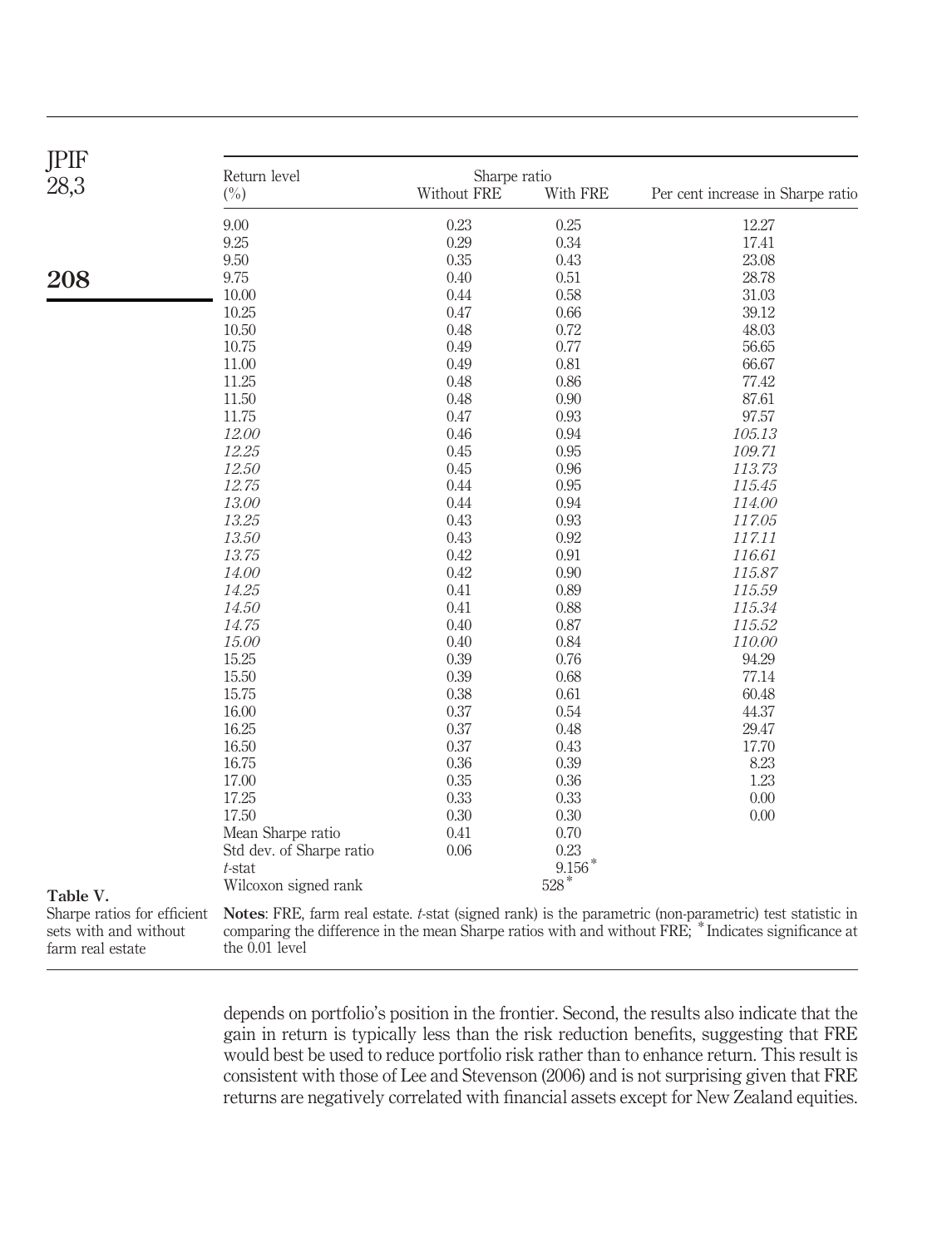Additional insight on the role of FRE in mixed asset portfolios can be deduced from an analysis of the assets that it replaces. Table VI displays the detailed composition of the risk efficient portfolios. Panels A and B show the risk efficient portfolios without FRE and with FRE, respectively, while Panel C summarises the changes in the composition of the portfolios brought about by the introduction of FRE in the mix. Panel A shows that low risk portfolios in the efficient set without FRE are dominated by T-bills and bonds, with bonds taking on a more dominant role as one moves up the efficient frontier. At higher levels of return, equities become more dominant as bonds exit the portfolios. Not all equity markets are represented in the portfolios as NZ, Australia, the US, HK and France dominate the equity markets. The UK and Singapore do not enter the efficient set, while Japan and Italy are kept at or below 5 per cent of the mix and only in portfolios very close to the MVP. This is not surprising as these equity markets either have among the lowest reward-to-risk ratios as shown in Table I or are highly correlated with other equity markets with superior reward-to-risk ratio as is the case of the UK and the US. Panel C shows that the introduction of FRE in the choice set reduces the share of equities in the efficient portfolios for all return levels except those close to the maximum return portfolio (MRP). Again this is not surprising given the superior reward-to-risk ratio of FRE relative to equities as shown in Table I. Interestingly, the amount of T-bills in the efficient portfolios increase, with the introduction of FRE in the mix especially at the lower end of the efficient frontier. This seems to be at the expense of bonds, which has a lower reward-to-risk ratio than T-bills. Towards the median return levels of 12 to 14 per cent the composition of both FRE and bonds in the efficient portfolios increase at the expense of equities. Again this could be explained by the inferior reward-to-risk ratio of equities relative to FRE and bonds. These results suggest that FRE acts as a risk-reducer at the middle to the higher end of the efficient frontier as it replaces the more volatile equities and has a dual role as a risk-reducer and a return-enhancer at the lower end of the frontier as it replaces equities and helps boost returns, as the lower earning T-bills replace bonds.

## 3.5 Robustness tests

It has been argued in the literature that since direct real estate data are appraisalrather than market-based, they are subject to considerable estimation errors (Michaud, 1989). Consequently it has been suggested that real estate form part of mixed asset portfolios due to the understatement of real estate risk and/or overstatement of returns (Michaud, 1989; Fisher et al., 1994; Corgel and deRoos, 1999). It has also been suggested that inflation plays a role (Webb and Rubens, 1987). In this section we test the robustness of FRE diversification benefits to changes in our original FRE risk and return estimates, as well as to changes in inflationary regimes. Table VII shows the maximum risk reduction, maximum return enhancement, increase in mean Sharpe ratio, and maximum weight attained by FRE in the efficient frontier under the base case and various risk-return scenarios and two inflationary regimes.

3.5.1 Risk. To address the issue of possible underestimation of FRE risk, we investigate the effect on the efficient set of a three-fold as well as a six-fold increase in the variance of FRE returns. Figure 4 displays the efficient sets with and without FRE using the original estimate of FRE risk. It also shows the efficient sets when FRE variance is tripled and sextupled. Figure 4 shows that the efficient sets with tripled and sextupled variance still dominate the set without FRE, indicating diversification Role of farm real estate

209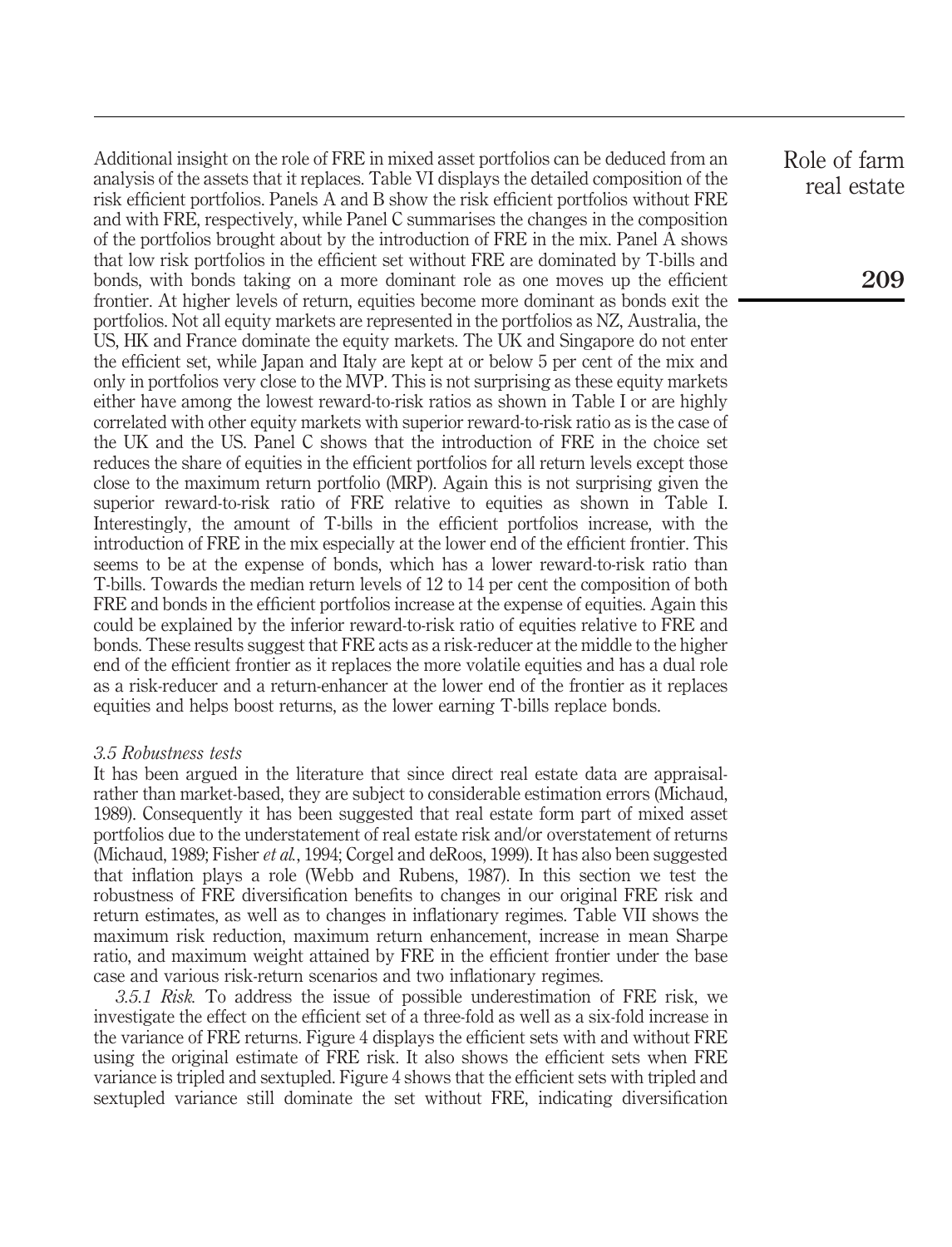| JPIF<br>28,3                                             | 11 <sup>b</sup> |                                                             |                 |                |                      |           |     |    |       |           |           |        |       | 888888888888.#                                                    |                                 |                                     |                |                      |                  |    |       |           |                             |        | (continued) |
|----------------------------------------------------------|-----------------|-------------------------------------------------------------|-----------------|----------------|----------------------|-----------|-----|----|-------|-----------|-----------|--------|-------|-------------------------------------------------------------------|---------------------------------|-------------------------------------|----------------|----------------------|------------------|----|-------|-----------|-----------------------------|--------|-------------|
|                                                          | $\overline{10}$ |                                                             |                 |                |                      |           |     |    |       |           |           |        |       | 888888888#86#                                                     |                                 |                                     |                |                      |                  |    |       |           |                             |        |             |
| 210                                                      | c               |                                                             |                 |                |                      |           |     |    |       |           |           |        |       | 8888888688888                                                     |                                 |                                     |                |                      |                  |    |       |           |                             |        |             |
|                                                          | $\infty$        |                                                             |                 |                |                      |           |     |    |       |           |           |        |       |                                                                   |                                 |                                     |                |                      |                  |    |       |           |                             |        |             |
|                                                          | $\sim$          |                                                             |                 |                |                      |           |     |    |       |           |           |        |       |                                                                   |                                 |                                     |                |                      |                  |    |       |           | នូខខខខឌួខខជូនខ្លួ           |        |             |
|                                                          | Portfolio       |                                                             |                 |                |                      |           |     |    |       |           |           |        |       | 0 3 3 3 3 4 0 0 9 9 0 3 0 5 17<br>0 3 3 3 8 9 1 0 0 4 0 1 0 9 9 1 |                                 |                                     |                |                      |                  |    |       |           |                             |        |             |
|                                                          | S               |                                                             |                 |                |                      |           |     |    |       |           |           |        |       |                                                                   |                                 |                                     |                |                      |                  |    |       |           |                             |        |             |
|                                                          | 4               |                                                             |                 |                |                      |           |     |    |       |           |           |        |       |                                                                   |                                 |                                     |                |                      |                  |    |       |           |                             |        |             |
|                                                          | S               |                                                             |                 |                |                      |           |     |    |       |           |           |        |       |                                                                   |                                 |                                     |                |                      |                  |    |       |           |                             |        |             |
|                                                          | $\mathcal{L}$   |                                                             |                 |                |                      |           |     |    |       |           |           |        |       |                                                                   |                                 |                                     |                |                      |                  |    |       |           | 831569881888<br>84836881888 |        |             |
|                                                          | $\mathbb{I}^a$  |                                                             |                 |                |                      |           |     |    |       |           |           |        |       | a ca coon cooca a<br>Lotocon cooca a                              | ortfolios with farm real estate |                                     |                |                      |                  |    |       |           |                             |        |             |
| Table VI.<br>Composition of risk<br>efficient portfolios |                 | Panel A. Risk efficient portfolios without farm real estate | Composition (%) | 90 day T-bills | Bonds<br>New Zealand | Australia | USA | ŬК | Japan | Hong Kong | Singapore | France | Italy | Expected return (%)<br>$\mathrm{SD}\left(\text{\%}\right)$        | Panel B. Risk efficient p       | Composition (%)<br>Farm real estate | 90 day T-bills | Bonds<br>New Zealand | Australia<br>USA | UK | Japan | Hong Kong | Singapore                   | France |             |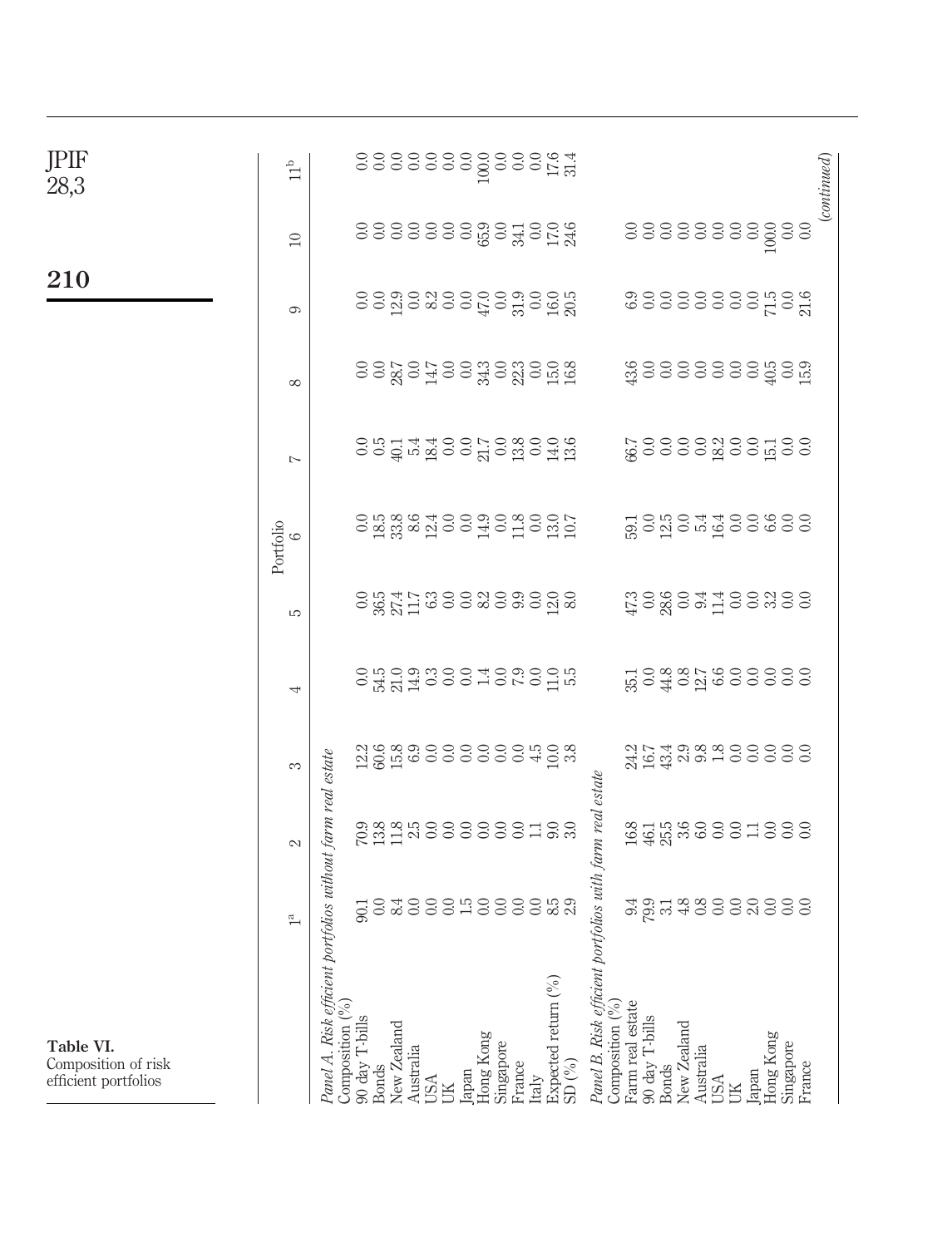|                                                                                                                                                                       | $\mathbb{I}^a$  | 2                                                       | S                                           | 4                                                | S                                | Portfolio<br>$\circ$        | $\overline{a}$      | $\infty$        | $\circ$                         | $\overline{10}$           | 11 <sup>b</sup> |
|-----------------------------------------------------------------------------------------------------------------------------------------------------------------------|-----------------|---------------------------------------------------------|---------------------------------------------|--------------------------------------------------|----------------------------------|-----------------------------|---------------------|-----------------|---------------------------------|---------------------------|-----------------|
|                                                                                                                                                                       |                 |                                                         |                                             |                                                  |                                  |                             |                     |                 |                                 |                           |                 |
|                                                                                                                                                                       | 0.0             |                                                         |                                             |                                                  | $\odot$                          | $\odot$                     | $\odot$             | $\odot$         |                                 |                           |                 |
|                                                                                                                                                                       |                 |                                                         |                                             |                                                  |                                  |                             |                     |                 |                                 |                           |                 |
| Italy<br>Expected return (%)<br>SD (%)                                                                                                                                |                 | $\frac{100}{100}$                                       | $1.3$<br>$1.0$<br>$3.3$                     |                                                  | 13.0                             | $14.0$<br>6.3               | $15.0$<br>8.0       | 16.0<br>14.2    | 0.0<br>173<br>24:3              | $0.6$<br>$17.4$<br>$31.4$ |                 |
|                                                                                                                                                                       |                 |                                                         |                                             |                                                  |                                  |                             |                     |                 |                                 |                           |                 |
|                                                                                                                                                                       |                 |                                                         |                                             |                                                  |                                  | 14.0                        | 15.0                | 16.0            | 17.0                            | 17.6                      |                 |
| <i>Panel C. Change in the comp</i><br>Return level (%)<br>% Change in composition <sup>e</sup><br>Asset class<br>Farm real estate<br>90 day T-bills<br>Bonds<br>Bonds |                 |                                                         |                                             |                                                  |                                  |                             |                     |                 |                                 |                           |                 |
|                                                                                                                                                                       |                 |                                                         |                                             |                                                  |                                  |                             |                     |                 |                                 |                           |                 |
|                                                                                                                                                                       |                 |                                                         |                                             |                                                  |                                  |                             |                     |                 |                                 |                           |                 |
|                                                                                                                                                                       | 0.66            |                                                         | $\begin{array}{c} 24.2 \\ 16.7 \end{array}$ |                                                  |                                  |                             |                     |                 |                                 |                           |                 |
|                                                                                                                                                                       |                 |                                                         |                                             | $\begin{array}{c} 351 \\ 0.0 \\ 8.3 \end{array}$ |                                  |                             |                     | $43.6$<br>$0.0$ |                                 |                           |                 |
|                                                                                                                                                                       | $-10.8$<br>-7.6 | $\begin{array}{r} 16.8 \\ 33.9 \\ -15.6 \\ \end{array}$ | $-11.1$<br>$-29.7$                          | $43.4\,$                                         | $\frac{473}{101}$<br>1011<br>574 | $-1.1$<br>$-1.1$<br>$-71.1$ | 750<br>1950<br>1950 | 43.6            | 8<br>8<br>9<br>9<br>9<br>9<br>9 | 8888                      |                 |
|                                                                                                                                                                       |                 |                                                         |                                             |                                                  |                                  |                             |                     |                 |                                 |                           |                 |
| Notes: <sup>a</sup> Global Minimum Variance Portfolio (MVP); <sup>b</sup> Maximum Expected Return Portfolio (MRP)                                                     |                 |                                                         |                                             |                                                  |                                  |                             |                     |                 |                                 |                           |                 |

Role of farm real estate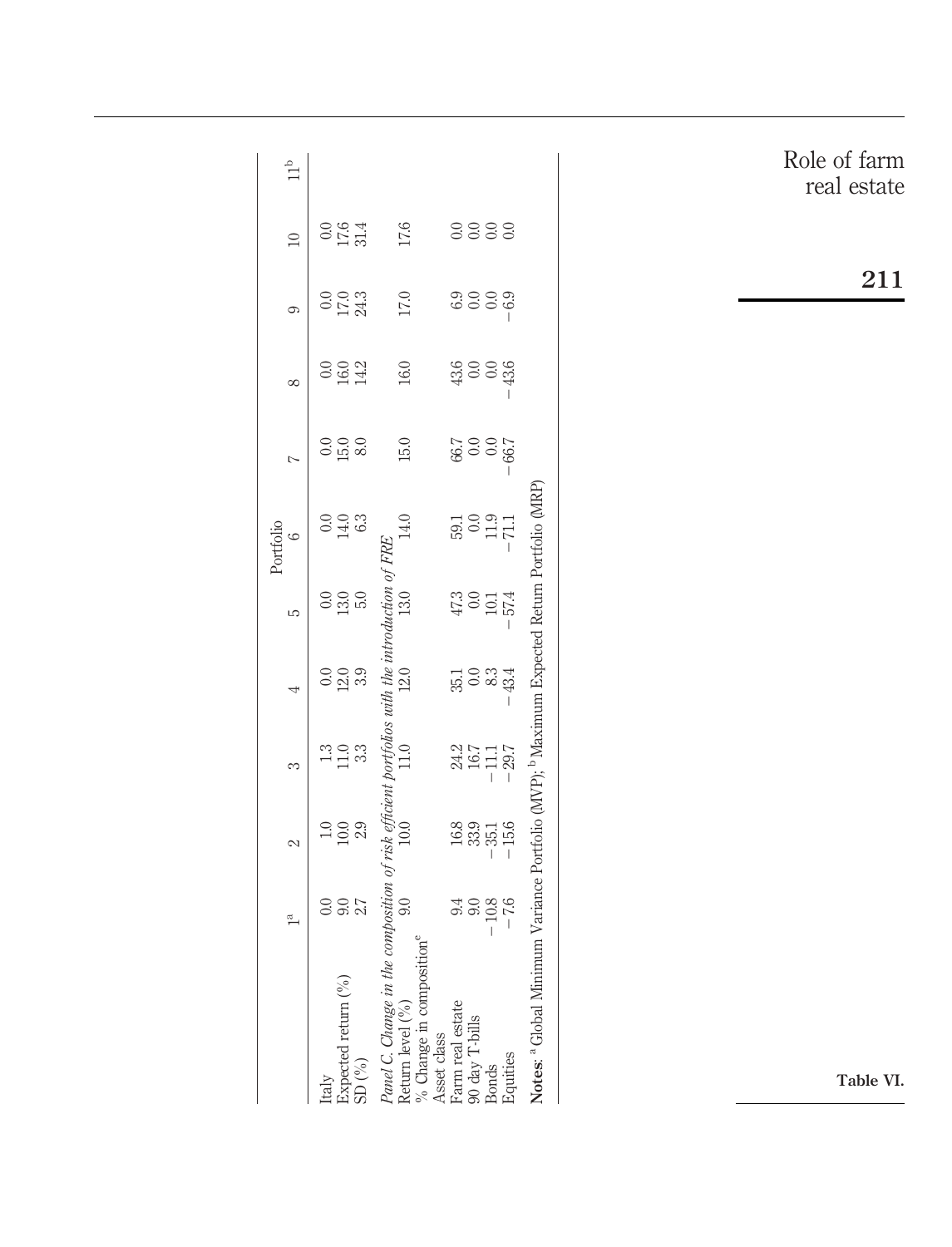212

Notes: FRE, farm real estate. <sup>a</sup>Increase in corresponding mean Sharpe ratio relative to the base case without farm real estate. The increase in Sharpe ratio corresponding to the two inflation rate periods, 1974-1988 and 1989-2003 are relative to their respective base case without farm real estate. *t* stat (signed rank) is the parametric (nonparametric) test statistic in compa Notes: FRE, farm real estate. <sup>a</sup>Increase in corresponding mean Sharpe ratio relative to the base case without farm real estate. The increase in Sharpe ratio corresponding to the two inflation rate periods, 1974-1988 and 1989-2003 are relative to their respective base case without farm real estate. t stat (signed rank) is the parametric (nonparametric) test statistic in comparing the difference in the mean Sharpe ratios relative to the base case without farm real estate. The test statistics  $323}^*$ Signed rank  $\begin{array}{c} 561 \\ 528 \end{array}$ ្ត្រៃ<br>ភូមិដូ  $228*$  $-$ <br>0.000  $*$ Base case with FRE (1989-2005) 54 886 886 64 64 67 0.701 9.701 9.701 9.156  $^*$  0.000  $^*$ Three x variance 36 650 48 15 196 47 50 0.564 9.845 561 561 561 9.86 9.845 Six  $\times$  variance 28 508 508 38 11 147 37 38 38 0.514 26 10.438 528 528 13 per cent 43 501 501 54 15 960 57 63 0.586 0.586 44 8.328 528  $^*$ 12 per cent 34 34 34 35 11 134 56 56 58 0.526  $(0.526 \pm 0.326)$  528  $^*$  528  $^*$ 11 per cent 25  $25$  197  $25$  197  $40$  40 53  $63$  53  $435$   $435$   $435$   $435$   $435$   $435$ 10 per cent 14 86 86 58 58 58 59 15 40  $(0.440 \text{ W})(3.187)^{*}$  276  $^{*}$  $\alpha = 0.33$   $\alpha = 0.33$   $\alpha = 23$   $\alpha = 34$   $\alpha = 34$   $\alpha = 34$   $\alpha = 34$   $\alpha = 34$   $\alpha = 34$   $\alpha = 34$   $\alpha = 34$ «10.40 2.669\* 595.\* 524 40 11 50 41 41 41 41 41 41 595.\* ¼ 0:50 35 609 48 14 188 48 48 0.564 39 11.600 \* 561 \* (1974-1988) 61 0.813 38 6.047 \* 228 \* (1989-2003) 65 0.520 65 65 0.520 65 0.520 65 0.520 65 0.520  $^*$  323  $^*$  $\mathbb{L}$  $\overline{1}$ Base case without FRE (1989-2005) – – – – – – 0 0.407 – – – Base case without FRE (1974-1988) 0 0.589 – – – Base case without FRE (1989-2003) 0 0.326 – – – corresponding to the two inflation rate periods are relative to their respective base case without farm real estate; \*Indicates significance at the 0.01 level  $\frac{1}{9.156}$ \*  $9.845$ <br> $10.438$  $\begin{array}{c} 14.031 \\ 12.669 \\ 11.600 \end{array}$  $6.722*$  $\begin{array}{c} 8.328 \\ 7.826 \\ 7.356 \\ 6.187 \end{array}$  $6.047**$ t-stat Weight  $(%)$  ratio ratio<sup>a</sup>  $(%)$  t-stat  $\vert - \vert$ mean Sharpe mean Sharpe Increase in Increase in ratio<sup>a</sup> (%) 80  $\frac{1}{2}$ 28  $482^\circ$ ននន 38  $\vert \ \ \vert$ Mean Sharpe on frontier Mean Sharpe 0.813 0.520 ratio 0.701 0.564 0.514 0.586 0440 0.501<br>0.528<br>0.564 0.589<br>0.326 weight<br>on frontier Maximum  $(%)$  $rac{6}{5}$ 58  $3837$ 3118  $\circ$ G1 65 FRE<br>Weight 222313  $3348$ । ঊ 25 Maximum return Maximum return enhancement enhancement Basis points 547 gares  $258$ - 85  $(%)$  $n = \infty$  $\infty$  $\equiv$  $\pm$ Weight (%)  $\overline{3}$  $\Xi$ Maximum risk reduction FRE<br>Weight Maximum risk reduction  $\overline{6}$  $\frac{8}{38}$ **ZES** <u> 앞</u> 순 앞 Basis points  $\frac{1}{886}$ 650 នីខ្លី ដូន **FRS** (%)  $88$ \$351  $885$ 1 로 *Panel C*<br>Base case without FRE (1974-1988)<br>Base case without FRE (1989-2003) Panel A<br>Base case without FRE (1989-2005) Base case with FRE (1989-2005) Annual inflation rate (period) Annual inflation rate (period) Panel B<br>De-smoothed FRE returns De-smoothed FRE returns Three X variance FRE return scenarios FRE return scenarios FRE risk scenarios Six  $\times$  variance FRE risk scenarios 13.1 per cent<br>(1974-1988) 13.1 per cent  $\begin{array}{c} 13\,\mathrm{per\,cent} \\ 12\,\mathrm{per\,cent} \\ 11\,\mathrm{per\,cent} \\ 10\,\mathrm{per\,cent} \end{array}$ 2.4 per cent 2.4 per cent  $(1989 - 2003)$  $\alpha=0.33$ ಕ ಕ

Table VII.

Sensitivity of diversification benefits to changes in FRE Risk and-return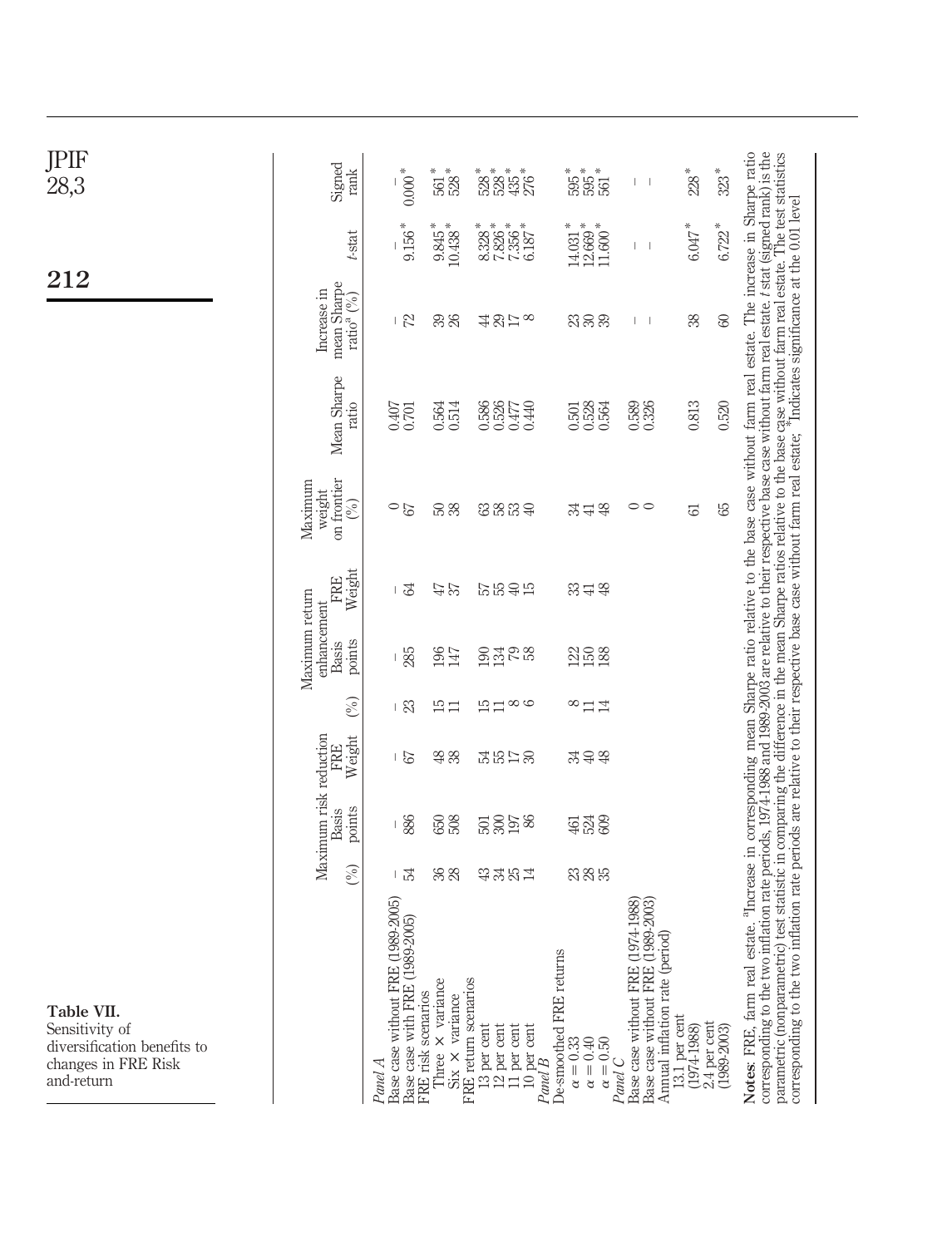

Role of farm real estate

213

Figure 4.

Efficient sets for selected farm real estate variance scenarios, 1989-2005

benefits, albeit at a reduced level compared with the base case. Panel A of Table VII quantifies these diversification benefits and shows that though the diversification benefits predictably fall as a result of the rise in the variance of FRE, they are still economically significant. The maximum risk reduction benefits fall from 54 to 36 per cent (28 per cent) when the variance is tripled (sextupled), but these benefits are still equivalent to a 650 (508) basis points reduction in the standard deviation of annual returns. Likewise, the maximum return enhancement benefits fall from 23 to 15 per cent (11 per cent) when the variance is tripled (sextupled) but this is still equivalent to an improvement in annual returns of 196 and 147 basis points, respectively. Table VII also shows that though the proportion of FRE in risk efficient portfolios decreases as its variance is tripled (sextupled), it still attains a maximum weight of 50 per cent (38 per cent) on the efficient frontier compared with 67 per cent in the base case. Finally, Table VII reports a 40 (27) percent improvement in the mean Sharpe ratio even as the variance of FRE is tripled (sextupled). Both the parametric  $t$ -test and the non-parametric Wilcoxon signed rank test indicate that these improvements are statistically significant at the 1 per cent level. These results indicate that the diversification benefits of including FRE in efficient portfolios remain robust even if FRE return variance is tripled and sextupled from the original level.

3.5.2 Returns. Next, we investigate the effect of decreasing FRE's expected return from an initial value of 14.6 per cent down to 13, 12, 11 and 10 per cent. Figure 5 displays the efficient sets for the selected FRE return scenarios. It shows that all efficient sets with FRE dominate the efficient set without FRE. This clearly indicates diversification benefits in spite of a fall in FRE return. These benefits are again quantified in Panel A of Table VII. The maximum risk reduction benefits range from 14 to 43 per cent or 86 to 501 basis points, and are attained by allocating 17 to 55 per cent of the portfolio to FRE. The maximum return enhancement benefits range from 6 to 15 per cent or 58 to 190 basis points per year and are likewise attained by allocating 15 to 57 per cent of the portfolio to FRE. Table VII also shows that despite a fall in FRE returns, FRE still enters the efficient portfolios at a maximum weight of 40-63 per cent. We also report significant improvements in the mean Sharpe ratio ranging from 8 to 44 per cent. These improvements are statistically significant at the 1 per cent level using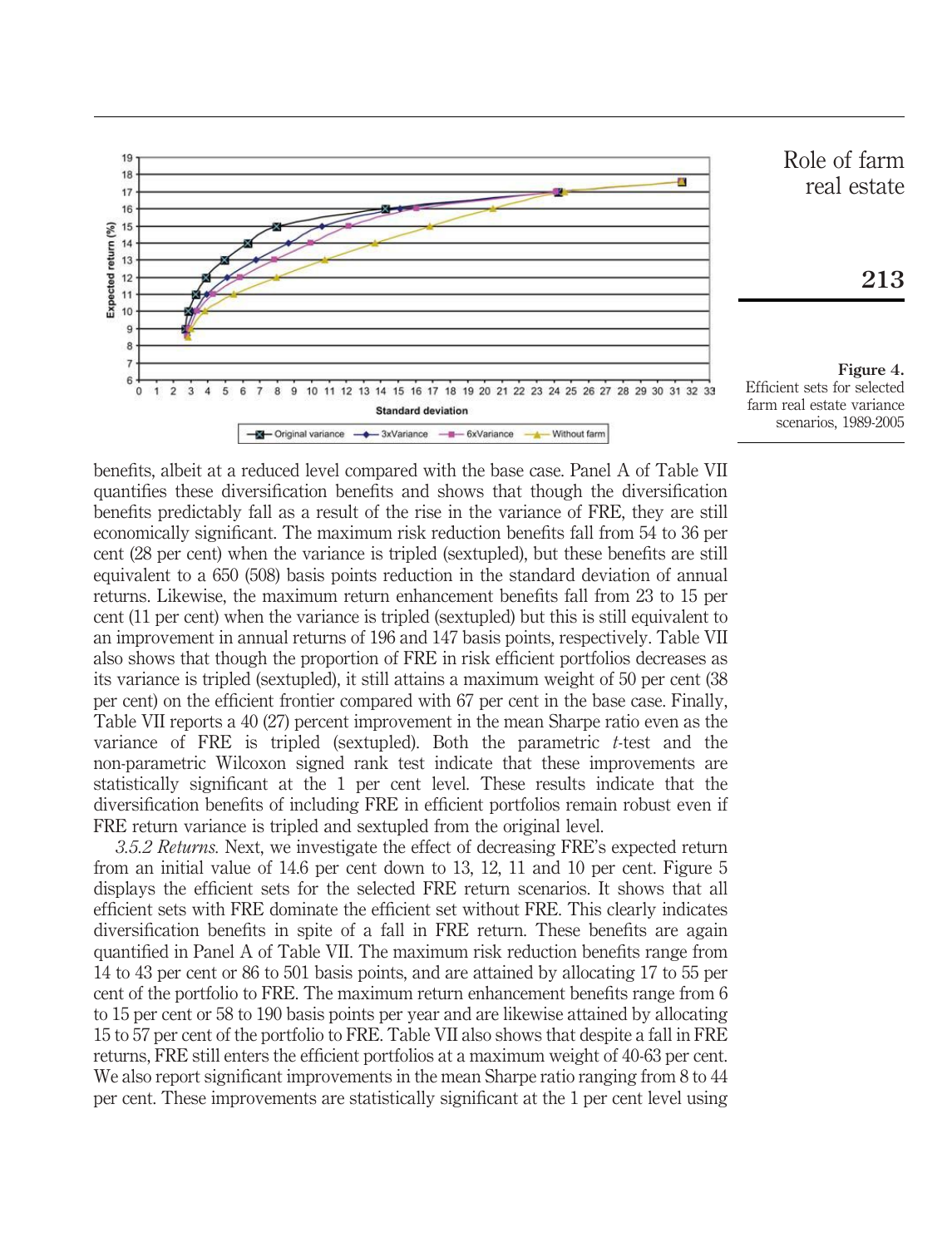

both the parametric t-test and the non-parametric signed rank test. These results show that diversification benefits are robust under different FRE return scenarios.

Panel A of Table VII shows further that diversification benefits are more sensitive to a fall the FRE return than to a rise in FRE variance. For example, the effect on maximum risk reduction benefits of a 600 per cent rise in FRE variance is the same as an 11 per cent drop in FRE returns from 14.6 to 13 per cent. In the same way, the effect on the maximum return enhancement benefits of a 300 per cent rise in FRE variance is almost the same as an 11 per cent drop in FRE returns from 14.6 to 13 per cent. Futhermore, the effect of a 300 per cent increase in FRE variance results in a 46 per cent fall in the mean Sharpe ratio from 0.74 to 0.40, while an 11 per cent decline in FRE returns already results to a 40 per cent fall in the same from 0.74 to 0.44. This suggests that errors in the estimation of FRE returns are more critical than errors in the estimation of the variance of returns.

3.5.3 De-smoothed FRE returns. To further address the issue of understatement of the volatility of real estate returns when using appraisal-based data as we have here, we de-smoothed the FRE return series using Geltner's (1993) method. Geltner (1993) proposed the following reverse filter to recover the underlying property series from appraisal-based data:

$$
R_t^u = [R_t^* - (1 - \alpha)R_{t-1}^u]/\alpha
$$

where  $R_t^u$  is the unobserved underlying return,  $R_t^*$  is the reported appraisal-based return, and  $\alpha$  is a de-smoothing parameter with values between 0 and 1. A value for  $\alpha$ of 1 implies no smoothing in the appraisal-based data. Following Geltner (1993), we de-smooth the FRE series using a value of 0.40 for  $\alpha$  as well as a lower bound of 0.33, and an upper bound of 0.50.

Table VIII shows the risk and return measures of the appraisal-based FRE series as well as the de-smoothed series. It also shows FRE's correlation coefficients with the various financial assets. The de-smoothed series exhibit both higher return and volatility compared with the appraisal-based data. In particular, the variance increased approximately nine-fold, six-fold, and four-fold as we used  $\alpha$  values of 0.33, 0.40, and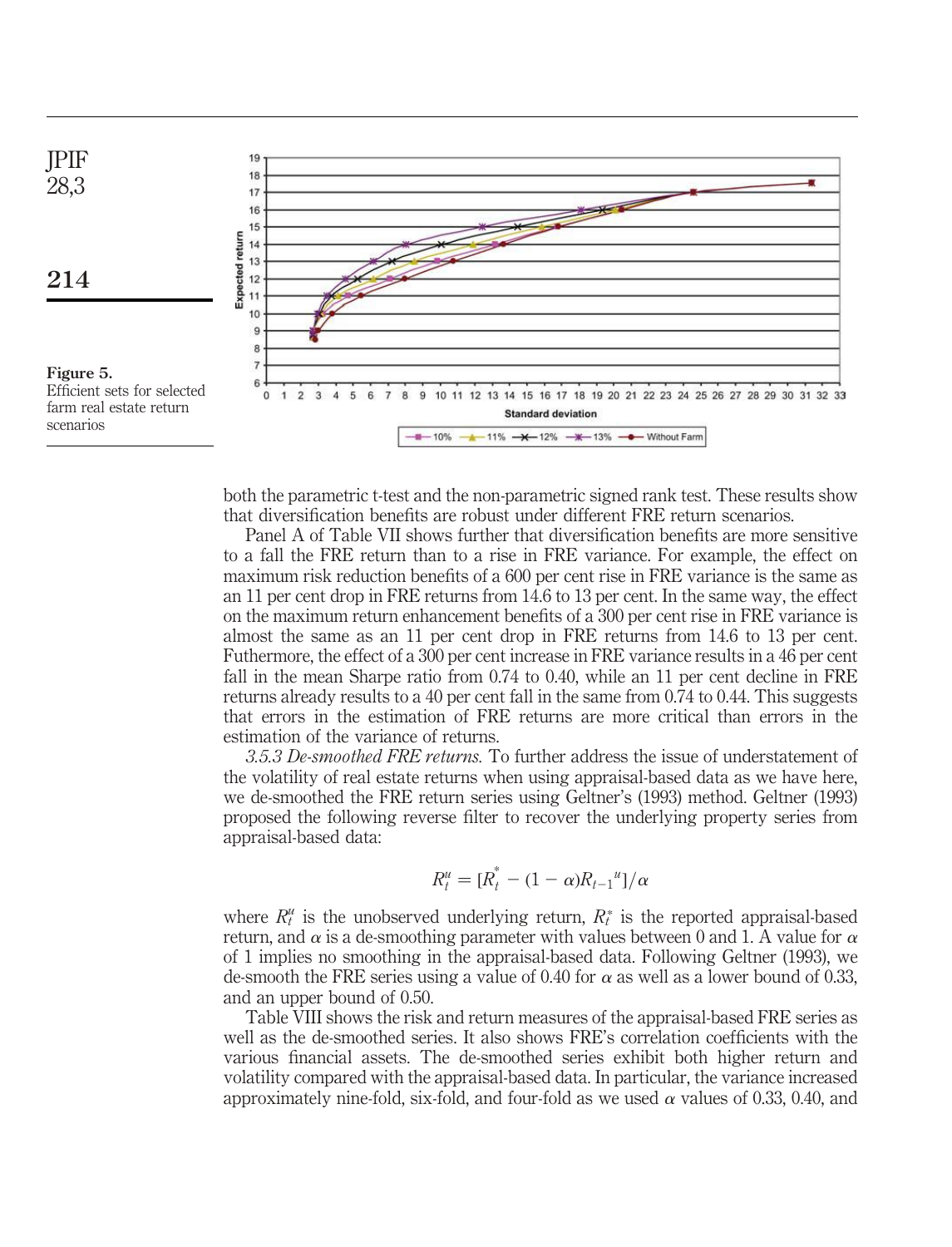|                                                                                            | 0.09<br>$\frac{0.11}{0.07}$                                                       |                                                                                                                                                                                                                           |  |
|--------------------------------------------------------------------------------------------|-----------------------------------------------------------------------------------|---------------------------------------------------------------------------------------------------------------------------------------------------------------------------------------------------------------------------|--|
| Italy                                                                                      | $-0.08$                                                                           |                                                                                                                                                                                                                           |  |
|                                                                                            | $-0.12$<br>$0.07$<br>0.10<br>0.04                                                 |                                                                                                                                                                                                                           |  |
|                                                                                            | $-0.18$<br>$-0.18$<br>$-1.0 -$<br>$-0.18$                                         |                                                                                                                                                                                                                           |  |
|                                                                                            | $-0.16$<br>$-0.03$<br>$0.02\,$<br>$0.00\,$                                        |                                                                                                                                                                                                                           |  |
|                                                                                            | $-0.05$<br>$\begin{array}{c} 0.11 \\ 0.13 \end{array}$<br>0.08                    |                                                                                                                                                                                                                           |  |
| Correlation coefficient                                                                    | $-0.23$<br>$-0.11$<br>$-0.14$<br>$-0.10$                                          |                                                                                                                                                                                                                           |  |
|                                                                                            | $\begin{array}{cccc}\n4 & 35 & 36 \\ - & 0 & 0 & 0 \\ - & 0 & 0 & 0\n\end{array}$ |                                                                                                                                                                                                                           |  |
|                                                                                            | 88888<br>00000<br>0000                                                            |                                                                                                                                                                                                                           |  |
|                                                                                            | 0.33<br>83<br>83<br>0.33<br>0.33                                                  |                                                                                                                                                                                                                           |  |
|                                                                                            | $-0.28$<br>$-0.27$<br>$-0.29$<br>$-0.29$                                          |                                                                                                                                                                                                                           |  |
| ariance 90 day T-bills Bonds New Zealand Australia USA UK Japan Hong Kong Singapore France | $-0.33$<br>$-0.32$<br>$-0.30$                                                     | estate returns, appraisal -based; FRE_DS33, de-smoothed farm real estate returns with $\alpha$ = 0.33; FRE_DS40, de-smoothed farm<br>$\alpha$ = 0.40; FRE DS50, de-smoothed farm real estate returns with $\alpha$ = 0.50 |  |
|                                                                                            | 428<br>1,049<br>691<br>$\Xi$                                                      |                                                                                                                                                                                                                           |  |
| Mean V                                                                                     | 14.53<br>16.53<br>15.43                                                           |                                                                                                                                                                                                                           |  |
|                                                                                            | FRE_DS33<br>FRE_DS40 1<br>FRE_DS50 1<br>RE                                        | real estate returns with<br>Notes: FRE, Farm real                                                                                                                                                                         |  |

Role of farm real estate

215

Table VIII.

Risk-return measures and correlation coefficients of appraisal-based and de-smoothed FRE return series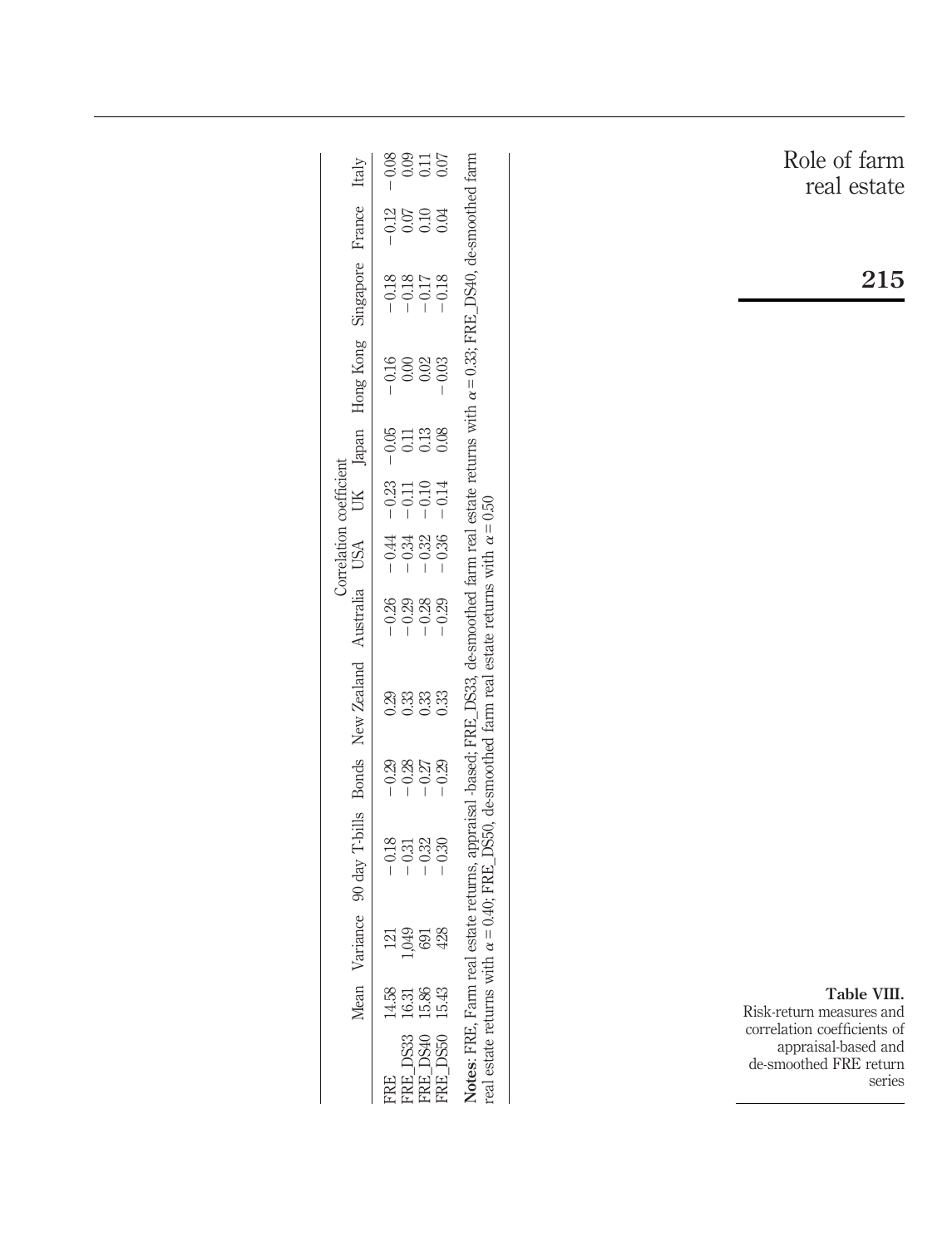0.50, respectively. Therefore using  $\alpha$  values of 0.40 and 0.50 roughly corresponds to the earlier FRE risk scenarios that assume a six- and three-fold increase in variance, respectively.

The correlation coefficient of the de-smoothed FRE with the financial assets is less negative for the US, the UK, and Hong Kong while it turned from negative to positive for France, Italy, and Japan, when compared with the correlation coefficient using appraisal-based data. The correlation coefficient remained almost the same for NZ bonds, Australia, and Singapore, and while it became more negative for NZ T-bills. On the whole, de-smoothing appears to have increased the volatility of the FRE return series and generally increased its correlation with the financial assets implying lower diversification benefits relative to that provided by the appraisal-based FRE series.

Panel B of Table VII shows the benefits of diversification using the de-smoothed series. As expected, the results obtained when  $\alpha$  was set to 0.40 and 0.50 are very similar to the results of the FRE risk scenarios where variance was increased six- and three-fold, respectively. Risk reduction was in the order of 500 to 600 basis points with FRE attaining a maximum weight of 41 to 48 per cent on the efficient frontier. The mean Sharpe ratio increased by 30 to 39 per cent relative to the base case without FRE and the increase was significant at the 1 per cent level using both the parametric and non-parametric tests. Using an  $\alpha$  equal to 0.33 amounted to increasing the FRE return variance nine-fold. Though the maximum risk reduction and return enhancement are lower, FRE still attains a maximum weight of 34 per cent on the efficient frontier. Therefore, even with the de-smoothed series the benefits from diversification with FRE are still evident.

3.5.4 Inflation. We also test if inflation plays a role in making FRE an attractive asset for diversification. Our results strongly reject this suggestion given that 1989-2005 is a relatively low inflation period in New Zealand with an average annual inflation rate of 2.5 per cent, yet FRE is a significant component of risk efficient portfolios. As a further test we use a different data set to compare two periods with different inflationary environments. We use only FRE, and equity markets, as we do not have complete data on NZ T-bills and bonds. We consider the period 1974-1988 with an average annual inflation rate of 13.1 per cent in New Zealand, and 1989-2003 with an average inflation rate of 2.4 per cent. Again we reject the inflation explanation as our results in panel C of Table VII show that in the period of high inflation, FRE entered risk efficient portfolios at a maximum of 61 per cent while in the period of low inflation FRE entered risk efficient portfolios at and even higher proportion of 65 per cent. Likewise, we report statistically significant improvements in the mean Sharpe ratio when FRE is included in the mixed asset portfolio, but the magnitude of the improvement is higher in the low inflation period (1989-2003) rejecting the inflation explanation. The mean Sharpe ratio increased by 60 per cent from 0.326 to 0.520 in the low inflation period while it only increased 38 per cent from 0.589 to 0.813 in the high inflation period. These differences in Sharpe ratio are statistically significant at the 1 per cent level in both parametric and non-parametric tests.

Overall, in all risk-return scenarios as well as in the two inflationary regimes considered in this study, FRE enters the risk efficient portfolios at an economically significant level ranging from 15 to 65 per cent while retaining significant risk reduction and return enhancement benefits.

216

JPIF 28,3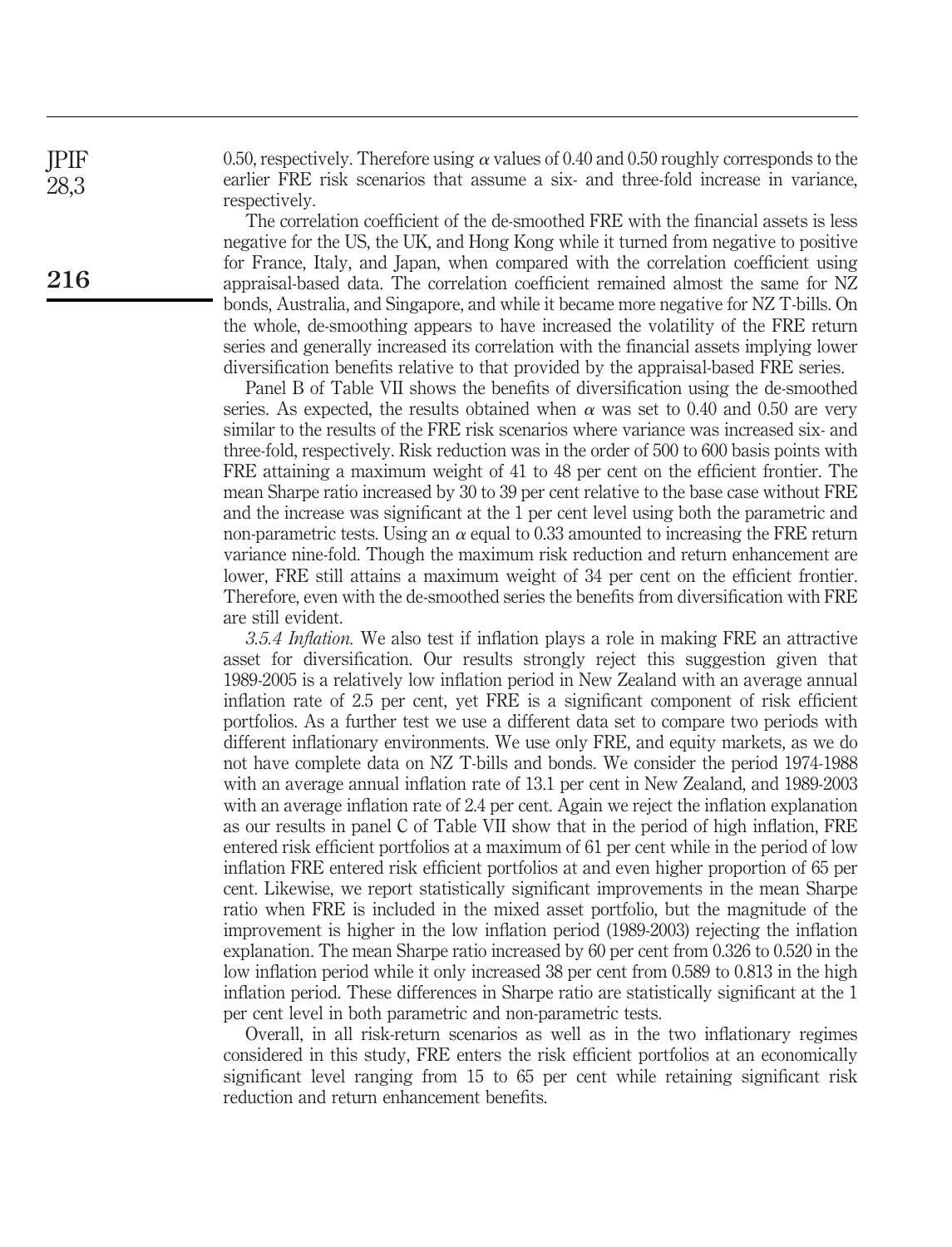# 3.6 Consistency

Finally, we test if FRE is a consistent part of the efficient set using an adaptation of Lee and Stevenson's (2006) procedure. We generate efficient sets for five and ten-year rolling periods beginning in 1989 and ending in 2005. This test is meant to address the observation in the literature of time-varying equity market correlations (see for example, Solnik et al., 1996; Goetzmann et al., 2002; Meyer and Rose, 2003; Kearney and Lucey, 2004).

Thefive-yearrollingperiodsare defined asreturns from1989 to1993, 1990 to1994, and so on until 2001 to 2005. The ten-year rolling periods are similarly defined as returns from 1989 to 1998, 1990 to 1999, and so on until 1996 to 2005. There are a total of 13 five-year rolling periods and eight ten-year rolling periods. The efficient frontier, generated for each rolling period, is defined by ten portfolios, which are equally spaced, according to expected return, including the MVP (portfolio 1) and the MRP (portfolio 10).

Table IX shows that FRE is a consistent component of the efficient set under both the five and ten-year rolling periods. In the five-year rolling periods, FRE achieved a positive allocation in the efficient portfolios more than 75 per cent of the time at the lower end of the frontier (portfolios 1 to 5). This number declines as we move up the frontier towards the MRP. The mean allocation of FRE in the ten portfolios ranged from 15 to 35 per cent. It has been suggested in the literature that allocating 20 per cent of a mixed asset portfolio to real estate is a viable strategy (e.g. Folger, 1984; Sweeney, 1988). Table IX shows that the mean FRE allocation in the efficient portfolios exceeded this level, 69-77 per cent of the time in the middle portfolios (portfolios 4 to 6) attaining an average allocation ranging from 33 to 35 per cent.

FRE is an even more consistent part of the efficient set in the ten-year rolling periods. FRE attained a positive allocation 100 per cent of the time in eight of the ten efficient portfolios. FRE also exceeded the 20 per cent allocation 100 per cent of the time in the middle portfolios (portfolios 4 to 6) achieving a mean allocation of 38 to 44 per cent with diminishing allocation as we move in either direction towards the upper and lower ends of the frontier.

|               | Mean<br>allocation<br>of FRE | Five-year rolling period<br>Percentage of<br>the time when the allocation<br>FRE achieved a<br>positive | Percentage of<br>the time when<br>of FRE<br>exceeded 20 per | Mean<br>allocation | Ten-year rolling period<br>Percentage of<br>the time when<br>FRE achieved a<br>positive | Percentage of<br>the time when<br>the allocation<br>of FRE<br>exceeded 20 per |                         |
|---------------|------------------------------|---------------------------------------------------------------------------------------------------------|-------------------------------------------------------------|--------------------|-----------------------------------------------------------------------------------------|-------------------------------------------------------------------------------|-------------------------|
|               | $(\% )$                      | allocation                                                                                              | cent                                                        | of FRE             | allocation                                                                              | cent                                                                          |                         |
| 1MVP          | 21                           | 85                                                                                                      | 31                                                          | 12                 | 100                                                                                     | 13                                                                            |                         |
| 2             | 27                           | 92                                                                                                      | 62                                                          | 22                 | 100                                                                                     | 38                                                                            |                         |
| 3             | 33                           | 77                                                                                                      | 62                                                          | 30                 | 100                                                                                     | 88                                                                            |                         |
| 4             | 35                           | 85                                                                                                      | 77                                                          | 38                 | 100                                                                                     | 100                                                                           |                         |
| 5             | 35                           | 77                                                                                                      | 69                                                          | 43                 | 100                                                                                     | 100                                                                           |                         |
| 6             | 33                           | 69                                                                                                      | 69                                                          | 44                 | 100                                                                                     | 100                                                                           |                         |
| 7             | 27                           | 69                                                                                                      | 54                                                          | 41                 | 100                                                                                     | 88                                                                            |                         |
| 8             | 22                           | 62                                                                                                      | 46                                                          | 28                 | 100                                                                                     | 50                                                                            | Table IX.               |
| 9             | 18                           | 46                                                                                                      | 15                                                          | 16                 | 50                                                                                      | 25                                                                            | Allocation of FRE under |
| <b>10 MRP</b> | 15                           | 8                                                                                                       | 8                                                           | $\theta$           | $\Omega$                                                                                | $\Omega$                                                                      | two rolling periods     |

Role of farm real estate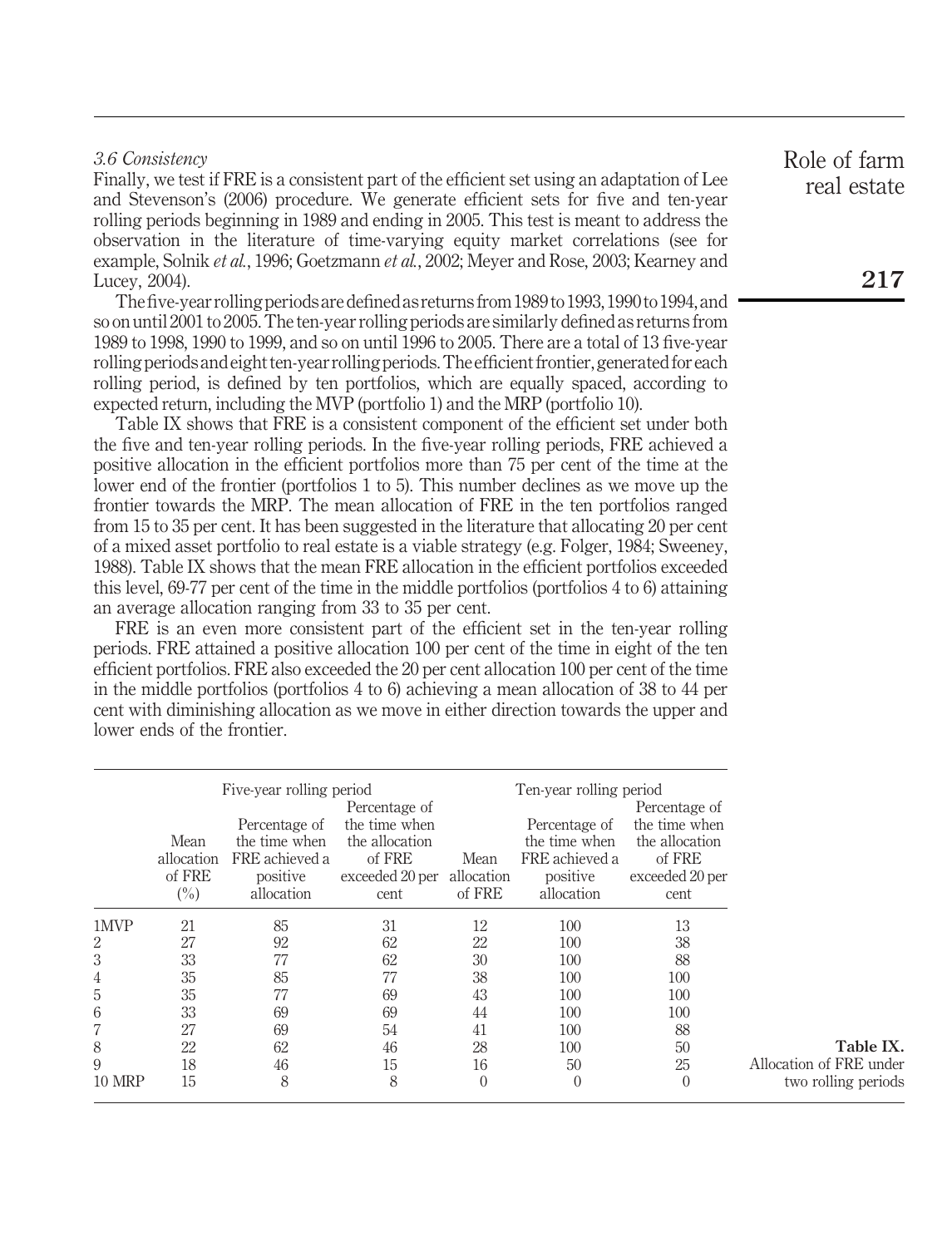Based on this evidence we conclude that FRE can be expected to be a consistent part of the efficient set.

#### 6. Conclusion

This study investigated the benefits of further diversifying a mixed portfolio of international financial assets with farm real estate (FRE). The results show that given the predominantly negative correlation between FRE and financial assets, the risk-return tradeoffs of such portfolios can be improved significantly. The diversification benefits measured in terms of risk reduction, return enhancement, and improvement in the Sharpe ratio are robust under a number of FRE risk-return scenarios as well as under high and low inflationary periods. Using five- and ten-year rolling periods, FRE was found to be a consistent part of efficient portfolios.

The results also show that risk reduction benefits of diversifying with FRE are larger than the risk enhancement benefits. This suggests a role for FRE in mixed asset portfolios that typify more of a risk-reducer rather than a return-enhancer. The practical implication of our findings is that investors can significantly enhance their portfolio risk-return tradeoffs, particularly by reducing risk, through diversification into FRE. FRE therefore appears to deserve more serious consideration by investment practitioners than it has been accorded in the past. We conjecture that such is the result of limited avenues by which they can invest in FRE. Therefore, it is also important to explore ways of making it easier for investment practitioners to invest in FRE probably through the wider introduction and development of unit trusts investing in direct FRE.

#### Note

1. The Sharpe ratios are computed using the average annual return of the NZ 90 day T-bills from 1989-2005 as the proxy for the risk-free rate. Different proxies for the risk-free rate were also tried with the same results as those reported.

#### References

- Barry, P.J. (1980), "Capital asset pricing and farm real estate", American Journal of Agricultural Economics, Vol. 62, pp. 549-53.
- Corgel, J.B. and deRoos, J.A. (1999), "Recovery of real estate returns for portfolio allocation", Journal of Real Estate Finance and Economics, Vol. 18, pp. 279-96.
- Eves, C. and Newell, G. (2007), "The role of US farmland in real estate investment portfolios", Journal of Real Estate Portfolio Management, Vol. 14, pp. 317-27.
- Fisher, J.D., Geltner, D.M. and Webb, R.B. (1994), "Value indices of commercial real estate: a comparison of index construction methods", Journal of Real Estate Finance and Economics, Vol. 9, pp. 137-64.
- Fletcher, J. and Marshall, A. (2005), "An empirical examination of the benefits of international diversification", Journal of International Financial Markets Institutions and Money, Vol. 15, pp. 455-68.
- Folger, H.R. (1984), "Twenty per cent in real estate: can theory justify it?", The Journal of Portfolio Management, Winter, pp. 6-13.
- Geltner, D. (1993), "Estimating market values from appraised values without assuming an efficient market", Journal of Real Estate Research, Vol. 8, pp. 325-45.

JPIF 28,3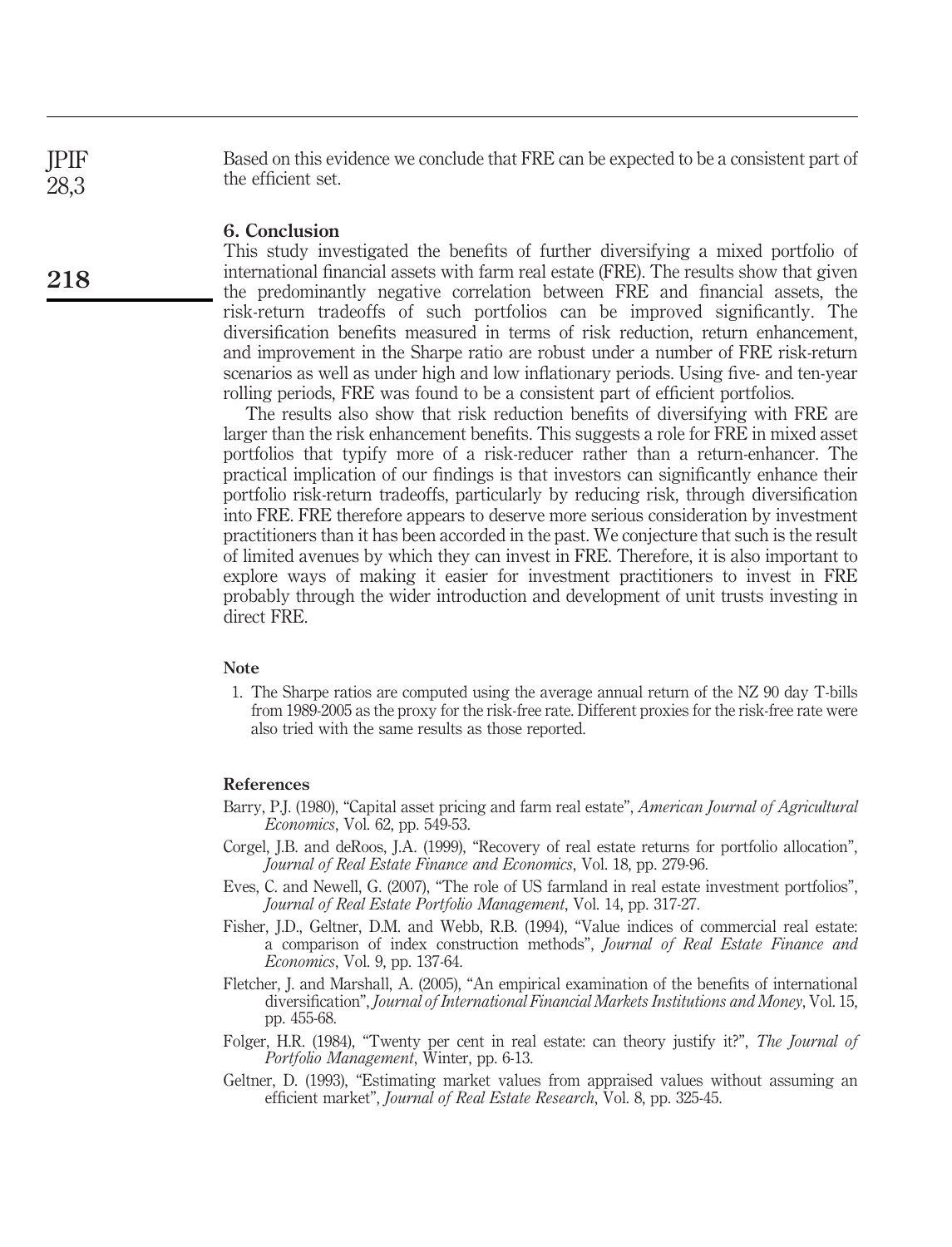|  | Goetzmann, W.N., Li, L. and Rouwenhorst, K.G. (2002), "Long-term global market correlations", |  |  |  |  |
|--|-----------------------------------------------------------------------------------------------|--|--|--|--|
|  | working paper, National Bureau of Economic Research, Cambridge, MA.                           |  |  |  |  |

Harvey, C.R. (1991), "The world price of covariance risk", *Journal of Finance*, Vol. 46, pp. 111-58.

- Kearney, C. and Lucey, B.M. (2004), "International equity market integration: theory, evidence and implications", International Review of Financial Analysis, Vol. 13, pp. 571-83.
- Lee, S. and Stevenson, S. (2006), "Real estate in the mixed-asset portfolio: the question of consistency", Journal of Property Investment and Finance, Vol. 24, pp. 123-35.
- Levy, H. and Sarnat, M. (1970), "International diversification of investment portfolios", American Economic Review, Vol. 60, pp. 668-75.
- Li, K., Sarkar, A. and Wang, Z. (2003), "Diversification benefits of emerging markets subject to portfolio constraints", Journal of Empirical Finance, Vol. 10, pp. 57-80.
- Lins, D., Kowalski, A. and Hoffman, C. (1992), "Institutional investment diversification: foreign stocks vs US farmland", Proceedings of Regional Research Committee NC-161, Department of Agricultural Economics, Kansas State University, Manhattan, KS.
- Markowitz, H.M. (1952), "Portfolio selection", Journal of Finance, Vol. 12, pp. 77-91.
- Meyer, T.O. and Rose, L.C. (2003), "The persistence of international diversification benefits before and during the Asian crisis", *Global Finance Journal*, Vol. 14, pp. 217-42.
- Michaud, R.O. (1989), "The Markowitz optimization enigma: is 'optimised' optimal?", Financial Analysts Journal, January/February, pp. 31-42.
- Moss, C.B., Featherstone, M. and Baker, T.G. (1987), "Agricultural assets in an efficient multi-period investment portfolio", Agricultural Finance Review, Vol. 47, pp. 82-94.
- Nartea, G. and Eves, C. (2008), "Diversification benefits from New Zealand real estate", Pacific Rim Property Research Journal, Vol. 14 No. 1, pp. 27-43.
- Nartea, G. and Webster, P. (2008), "Should farmers invest in financial assets as a risk management strategy? Some evidence from New Zealand", Australian Journal of Agricultural and Resource Economics, Vol. 52, pp. 183-202.
- Nartea, G.V. and Dhungana, B.R. (1998), "Diversifiable and nondiversifiable risk in New Zealand dairy farming", Proceedings of the NZ Farm Management Society Annual Conference, 18-20 November, Waikato University, Hamilton, pp. 172-82.
- Nartea, G.V. and Pellegrino, J.M. (1999), Off-farm Investment in Financial Assets as a Risk Response for New Zealand Sheep and Beef Farms, research report 99/07, Farm and Horticultural Management Group, Division of Applied Management and Computing, Lincoln University, Christchurch.
- New Zealand Meat and Wool Board Economic Service (1975), The New Zealand Sheep and Beef Farm Survey, New Zealand Meat and Wool Board Economic Service, Wellington.
- New Zealand Meat and Wool Board Economic Service (1976), The New Zealand Sheep and Beef Farm Survey, New Zealand Meat and Wool Board Economic Service, Wellington.
- New Zealand Meat and Wool Board Economic Service (1977), The New Zealand Sheep and Beef Farm Survey, New Zealand Meat and Wool Board Economic Service, Wellington.
- New Zealand Meat and Wool Board Economic Service (1978), The New Zealand Sheep and Beef Farm Survey, New Zealand Meat and Wool Board Economic Service, Wellington.
- New Zealand Meat and Wool Board Economic Service (1979), The New Zealand Sheep and Beef Farm Survey, New Zealand Meat and Wool Board Economic Service, Wellington.
- New Zealand Meat and Wool Board Economic Service (1989), The New Zealand Sheep and Beef Farm Survey, New Zealand Meat and Wool Board Economic Service, Wellington.
- New Zealand Meat and Wool Board Economic Service (1992), The New Zealand Sheep and Beef Farm Survey, New Zealand Meat and Wool Board Economic Service, Wellington.

219

Kaplan, H.M. (1985), "Farmland as a portfolio investment", The Journal of Portfolio Management, Vol. 11, pp. 73-9.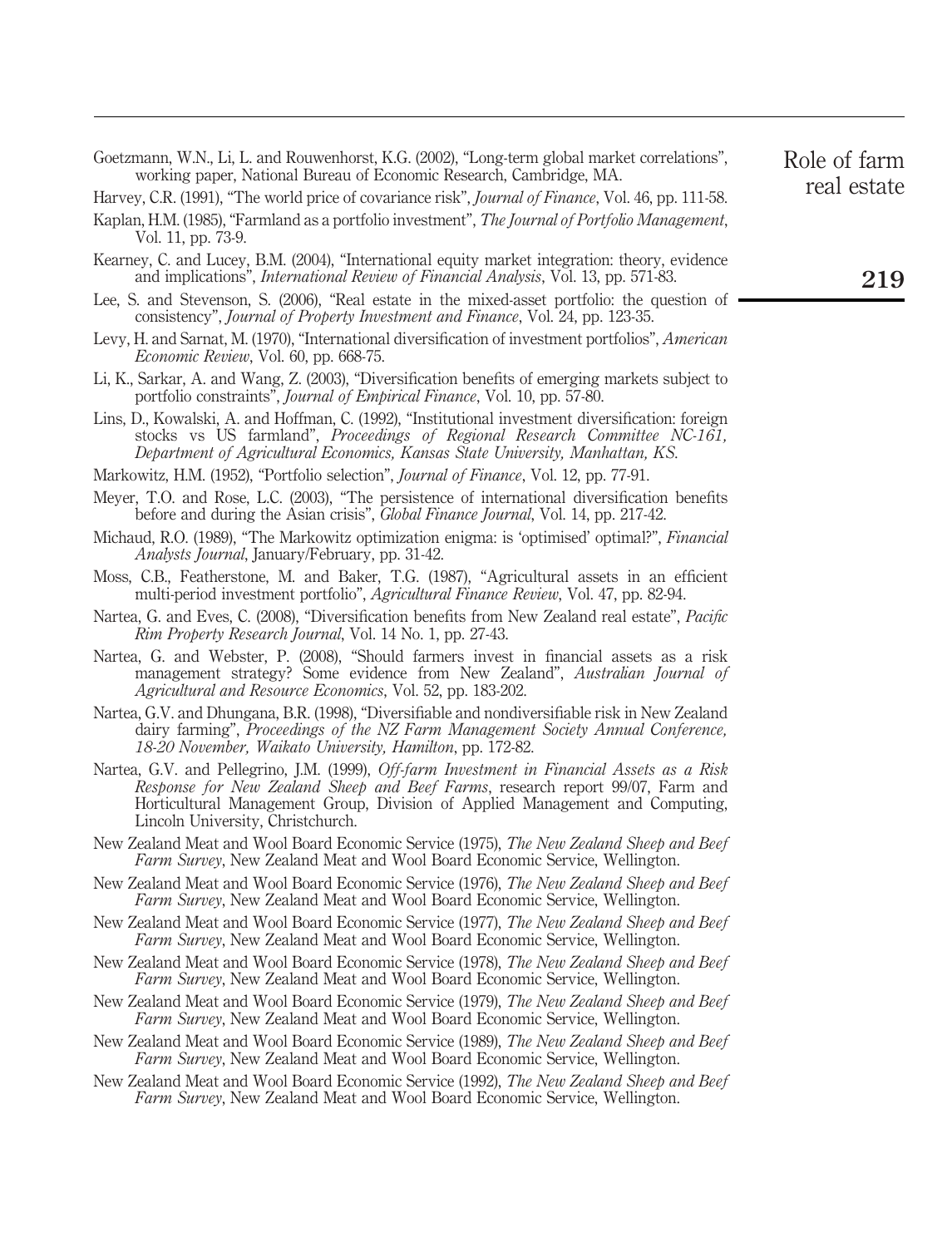| <i>Farm Survey</i> , New Zealand Meat and Wool Board Economic Service, Wellington.                                                                                                                                                      |
|-----------------------------------------------------------------------------------------------------------------------------------------------------------------------------------------------------------------------------------------|
| Painter, M.J. (2000), "Should Saskatchewan farmland be part of your investment portfolio?",<br>Canadian Journal of Agricultural Economics, Vol. 48, pp. 39-50.                                                                          |
| Phengpis, C. and Swanson, P.E. (2004), "Increasing input information and realistically measuring<br>potential diversification gains from international portfolio investments", Global Finance<br><i>Journal</i> , Vol. 15, pp. 197-217. |
| Quotable Value Limited (2005), <i>Rural Property Sales Statistics</i> , Quotable Value Limited, Petone.                                                                                                                                 |
| Seiler, M., Webb, J.R. and Myer, F.C.N. (1999), "Diversification issues in real estate investment",<br><i>Journal of Real Estate Literature, Vol. 7, pp. 163-79.</i>                                                                    |
| Sharpe, W.F. (1966), "Mutual fund performance", <i>Journal of Business</i> , Vol. 39, pp. 119-38.                                                                                                                                       |
| Solnik, B., Boucrelle, C. and Le Fur, Y. (1996), "International market correlation and volatility".<br><i>Financial Analysts Journal, Vol. 52, pp. 17-34.</i>                                                                           |
| Sweeney, F. (1988), "Twenty per cent in property – a viable strategy?", <i>Estates Gazette</i> ,<br>13 February, pp. 26-8.                                                                                                              |

Valuation New Zealand (1982), Rural Property Sales Statistics, Valuation New Zealand, Wellington.

New Zealand Meat and Wool Board Economic Service (2000), The New Zealand Sheep and Beef

- Valuation New Zealand (1988), Rural Property Sales Statistics, Valuation New Zealand, Wellington.
- Webb, J.R. and Rubens, J. (1987), "How much in real estate? A surprising answer", *The Journal of* Portfolio Management, Spring, pp. 10-14.
- Young, R. and Barry, P.J. (1987), "Holding financial assets as a risk response: a portfolio analysis of Illinois grain farms", North Central Journal of Agricultural Economics, Vol. 9, pp. 77-84.

#### Further reading

Haugen, R. (1990), Modern Investment Theory, 2nd ed., Prentice-Hall, Englewood Cliffs, NJ.

Lintner, J. (1965), "The valuation of risky assets and selection of risk investments in stock portfolios and capital budgets", Review of Economic Statistics, Vol. 47, pp. 13-37.

#### About the authors

Gilbert Nartea is a Senior Lecturer in Finance at Lincoln University, New Zealand. He obtained his BS in agribusiness management (*cum laude*) from the University of the Philippines, MEcon from the University of New England, Australia and PhD in Agricultural Economics from the University of Illinois at Urbana-Champaign, USA. He was a former Assistant Professor in Agribusiness Management at the University of the Philippines. Gilbert Nartea is the corresponding author and can be contacted at: gilbert.nartea@lincoln.ac.nz

Chris Eves is currently the Professor in Property Economics at Queensland University of Technology. He has undergraduate degrees in Agriculture and Business and his PhD was completed at University of Western Sydney in the area of rural property investment performance and the development of an Australian rural property investment performance index, which is updated bi-annually.

JPIF 28,3

To purchase reprints of this article please e-mail: reprints@emeraldinsight.com Or visit our web site for further details: www.emeraldinsight.com/reprints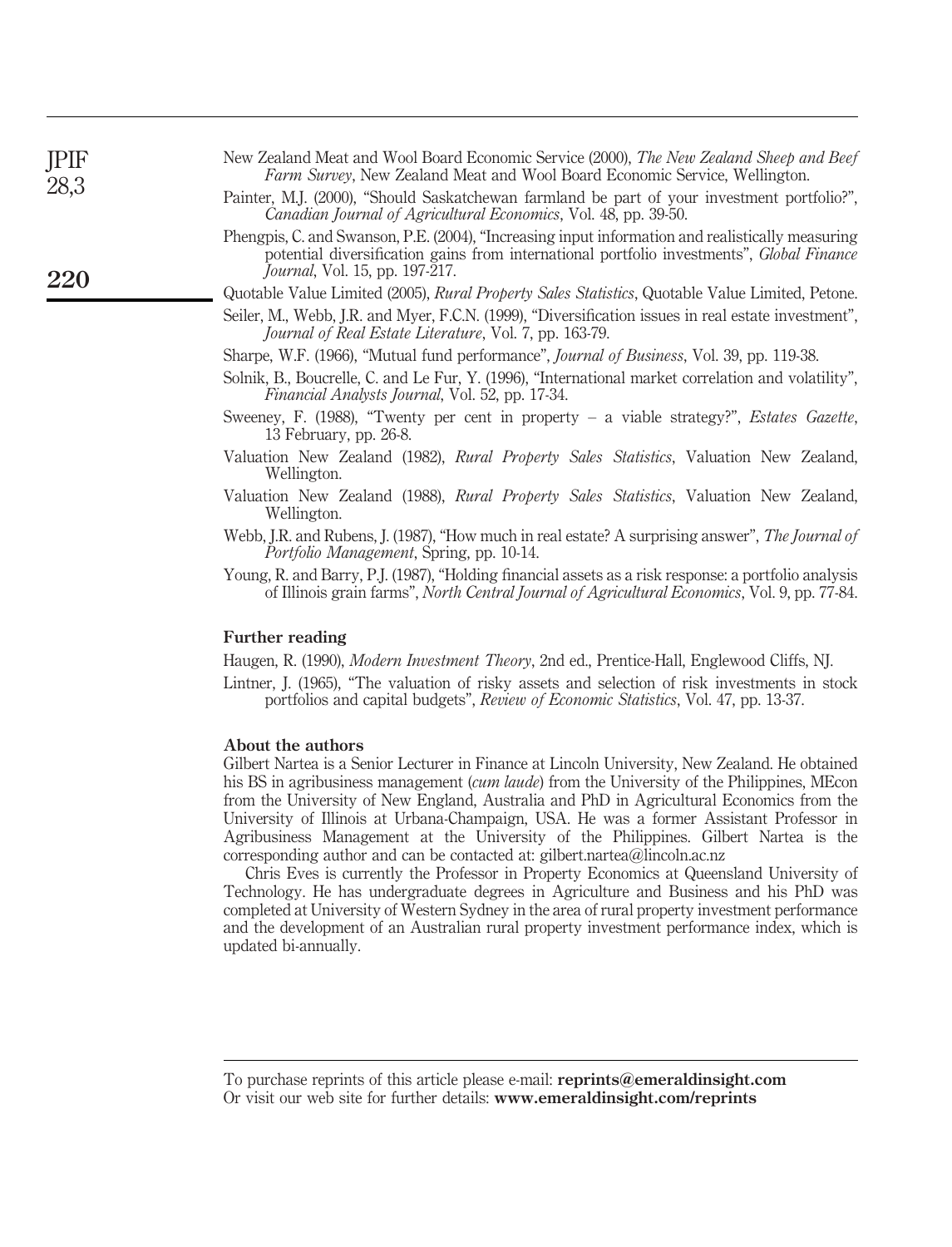# **A History of Site Valuation Rules: Functions and Empirical Evidence**

Peter F. Colwell\* Tim F. Scheu\*\*

Abstract. It is commonplace to think of the price of land as an amount per unit of area. This may be inappropriate, because it appears that the value of land increases at a decreasing rate as area increases in some situations, and frontage and depth may affect value differently. Various rules have been developed to aid in the process of estimating site value. This paper describes the functional forms of these rules and provides estimates of the parameters of these rules utilizing historical data. The hypotheses that value is a concave function of both frontage and depth cannot be rejected.

# **Introduction**

Various rules have been developed by appraisers, judges and assessors to aid in the process of estimating site value. These site valuation rules can be divided into three categories: (1) depth rules; (2) frontage rules; and (3) area rules. A depth rule describes an increasing concave function (i.e., positive first and negative second derivatives) relating value to depth. Similarly, a frontage rule describes an increasing concave function relating value to frontage. Differences in these rules would imply that parcel shape matters. Alternatively if certain of these rules are identical for depth and frontage, then shape appears not to affect value and one is left with an area rule.

It is obligatory for anyone who would suggest that nonlinear site valuation rules are based in reality to explain how this could be possible. For these rules to reflect market prices, transaction costs must stand in the way of arbitrage eliminating nonlinear prices through further subdivision. This point has been clear since Colwell and Sirmans (1978, 1980) but has recently been restated by Brownstone and DeVany  $(1991).$ 

The purpose of this paper is to trace the development of various site valuation rules, show how some of these rules utilize well-known functions, and to empirically investigate whether historical data support their early development and use. The second section of this paper traces the historical development of site valuation rules and shows that many of these rules, previously available only in tabular form, can be written in terms of their functional forms. Writing out the functions is a helpful step in empirically rejecting or not rejecting the rules. The third section of this paper describes the sales data from the New York City land market during the first half of the 1880s that are used in the fourth section. The fourth section develops the hedonic regression models, the hypotheses to be tested, and analyzes the results. The fifth and

<sup>\*</sup>University of Illinois, 1407 West Gregory Drive, 304B DKH, Urbana, Illinois 61801. \*\*Hayworth College of Business, Western Michigan University, Kalamazoo, Michigan 49001. Date Revised-March 1994; Accepted-May 1994.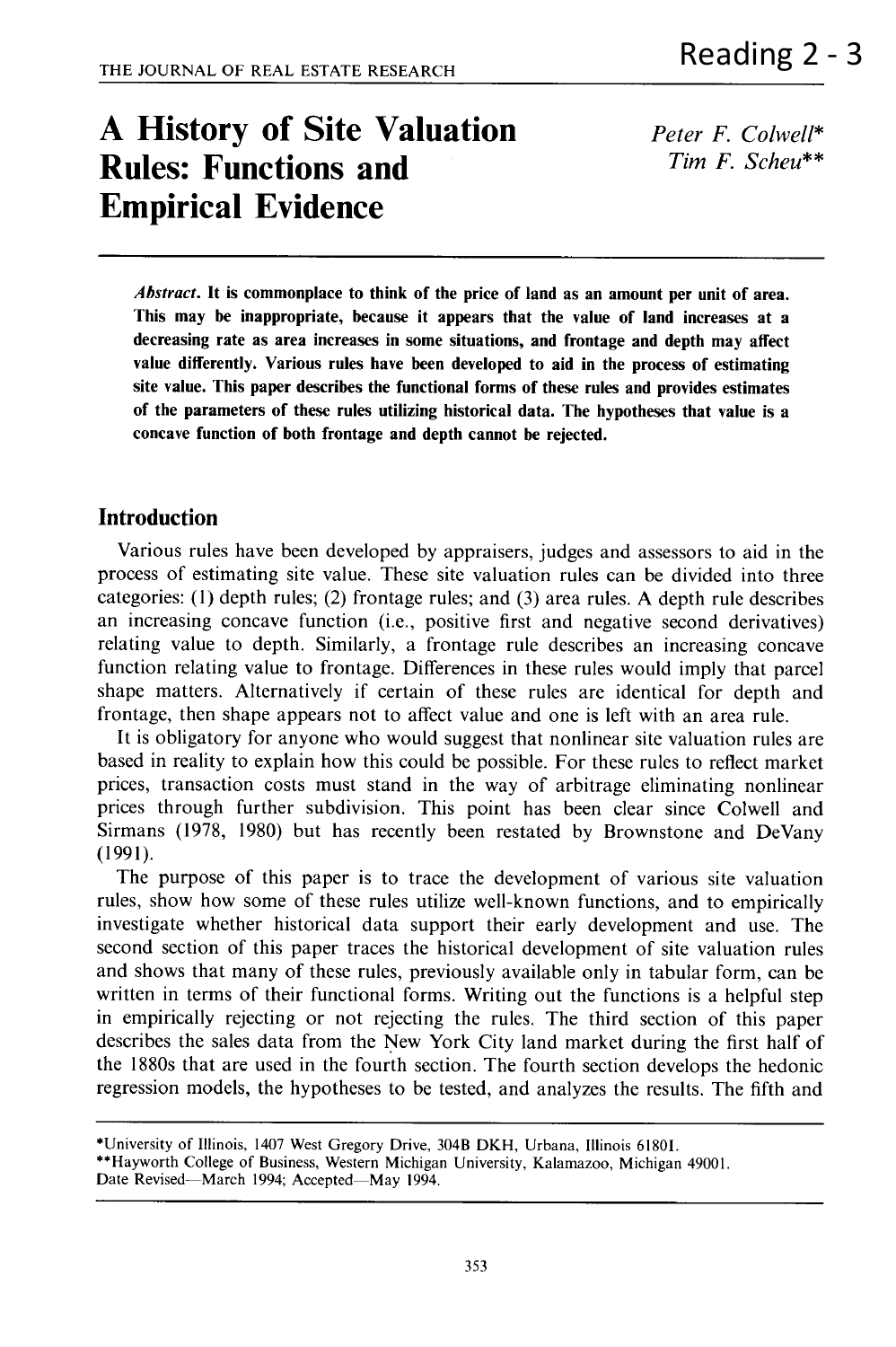final section offers some conclusions related to the relevance of the empirical work for the selection and application of site valuation rules.

# **Development of Site Valuation Rules**

A site valuation rule relates site value to a measure of size. The simplest such rule is that value is proportional to parcel area or, in other words, that the value per unit of area is a constant. This simple rule has been rejected by sophisticated practitioners for at least a century. It is not surprising that the search for more reliable rules (i.e., more accurate predictors of sales prices) has continued throughout this period. While most interest has focused on depth as a measure of size, there has been some interest in nonlinear frontage effects and relatively recent interest in area rules.

# **Depth Rules**

Various depth rules have been established to be used as guides in analyzing the declining marginal contribution of depth to value. The development and use of these depth rules have not proceeded without criticism. Critics claim that to apportion different values to different parts of a parcel of land, all of which is necessary as a unit for the production of income, would be speculative at best. Babcock wrote:

No great amount of inquiry into the fundamental concept of the depth table seems necessary to me. It seems to me that the value . . . is best discovered by an inquiry into its productivity rather than the depths, etc. (McMichael, 1935: 436).

Yet, depth may be a proxy for a parcel's productivity and productivity may diminish marginally with depth as suggested by depth rules. Whether depth is in fact a proxy for productivity and whether depth rules reflect reality are empirical questions that should not be dismissed out of hand.

# The Development of Depth Rules

The development and proliferation of depth rules throughout the country can be traced to a basic need by assessors to use this type of tool where mass appraisal or the separation of value into land and building values is required. In the field of assessment, uniformity is important. During the period of 1900 to 1930 when depth tables were developing very rapidly, the assessment of property values for taxation purposes appeared to be rather crude and subject to corruption (Pollock and Scholz,  $1926: 15$ ). The use of depth rules by assessing authorities was promoted as a means by which more standardized assessments would result. By reducing the land assessment problem to one of referring to a table, depth rules simplified and standardized the assessment process.

Depth rules were generally developed by judges and assessors based on their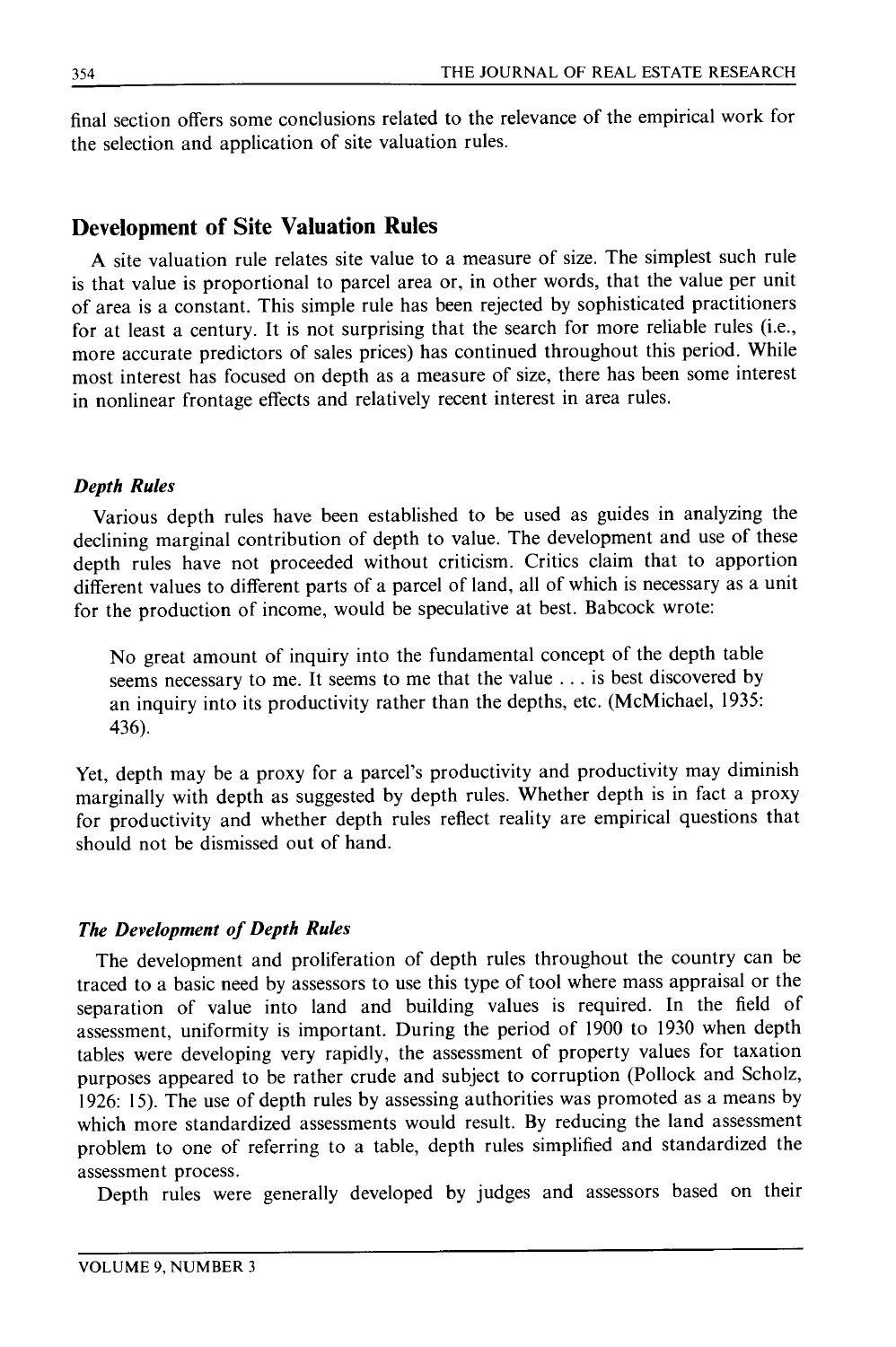intuition. However, some rules may have been developed from rather extensive empirical evidence. Unfortunately there is insufficient documentation to precisely characterize this empirical evidence.

Although its origins are cloudy, the 4-3-2-1 Rule seems to be the first site valuation rule to gain acceptance (McMichael, 1951: 490). Utilizing a standard depth of 100 feet, it allocates 40% of the total value to the first 25% of standard depth, then 30%, 20% and finally 10% of the total value to each successive 25% of depth.

In 1866, Hoffman introduced the first depth rule to be recognized by the courts. The Hoffman Rule is based on the premise that the front half of a standard depth parcel of 100 feet is worth two-thirds of the total value (Zangerle, 1927: 108). This rule was used for many years in the New York City area. A number of strictly mathematical (i.e., unrelated to any empirical work) inconsistencies in the Hoffman Rule were later pointed out by Neill (Clar, 1936: 157). For example, at a depth of 25 feet, Neill computed two-thirds of the two-thirds of the value, allocated to 50 feet of depth, or 44% of the value. This contrasts with the Hoffman depth rule which allocated only 37.5% of total value to a depth of 25 feet. As real estate editor of the Evening Mail, a New York City newspaper, Neill published his table in 1904. This table became known as the Hoffman-Neill Rule. Neill's critique of Hoffman may have sensitized later rule developers to base their tables on mathematical functions.

Davies elevated the inquiry into site valuation rules to a new level and became the first to apply hedonics to real estate. He felt the use of either the Hoffman Rule, which was full of inconsistencies, or the Hoffman-Neill Rule, which he felt bore no relation to actual land sales, was foolish. In the 1891 edition of the Diary of the Real Estate Board of New York, Davies wrote how he developed his depth rule:

My first effort in the necessary direction was to obtain at great labor the average of the sales of ten thousand, two hundred parcels of varying depths, thus fixing numerous points, through which a curve could be run, and the resultant parabola stated in the formula, easy to remember, and moreover being based on actual sales, not subject to attack as having no foundation (Davies, 1912: 158).

The resultant rule, which became known as the Davies Rule, was the first depth rule not just based on mere intuition and anecdote, but based on actual market data.

Somers continued the tradition begun by Davies by investigating the contribution of varying depths on value in the St. Paul, Minnesota area. He also undertook an empirical investigation of market sales as a basis for his rule. After a "careful study" of over 2,000 parcels, he arrived at a tentative depth rule. He assigned 70% of the total value to the first 50 feet as is the case with the 4-3-2-1 Rule. After testing this curve in "other areas," he slightly modified his results. Somers, in constructing his depth rule, utilized both his empirical results and mathematical analysis. The result is a depth curve that follows a logarithmic function for the first 100 feet and then deviates from this function for depths greater than 100 feet. He later went to Cleveland, Ohio where he was hired by city officials to develop a similar rule for that city. This rule, known as the Cleveland Rule, assigns a percent of value up to depths of 700 feet. The Cleveland Rule and the Somers Rule have the same values for as far in depth as he had carried out the Somers Rule (McMichael, 1951: 505). If indeed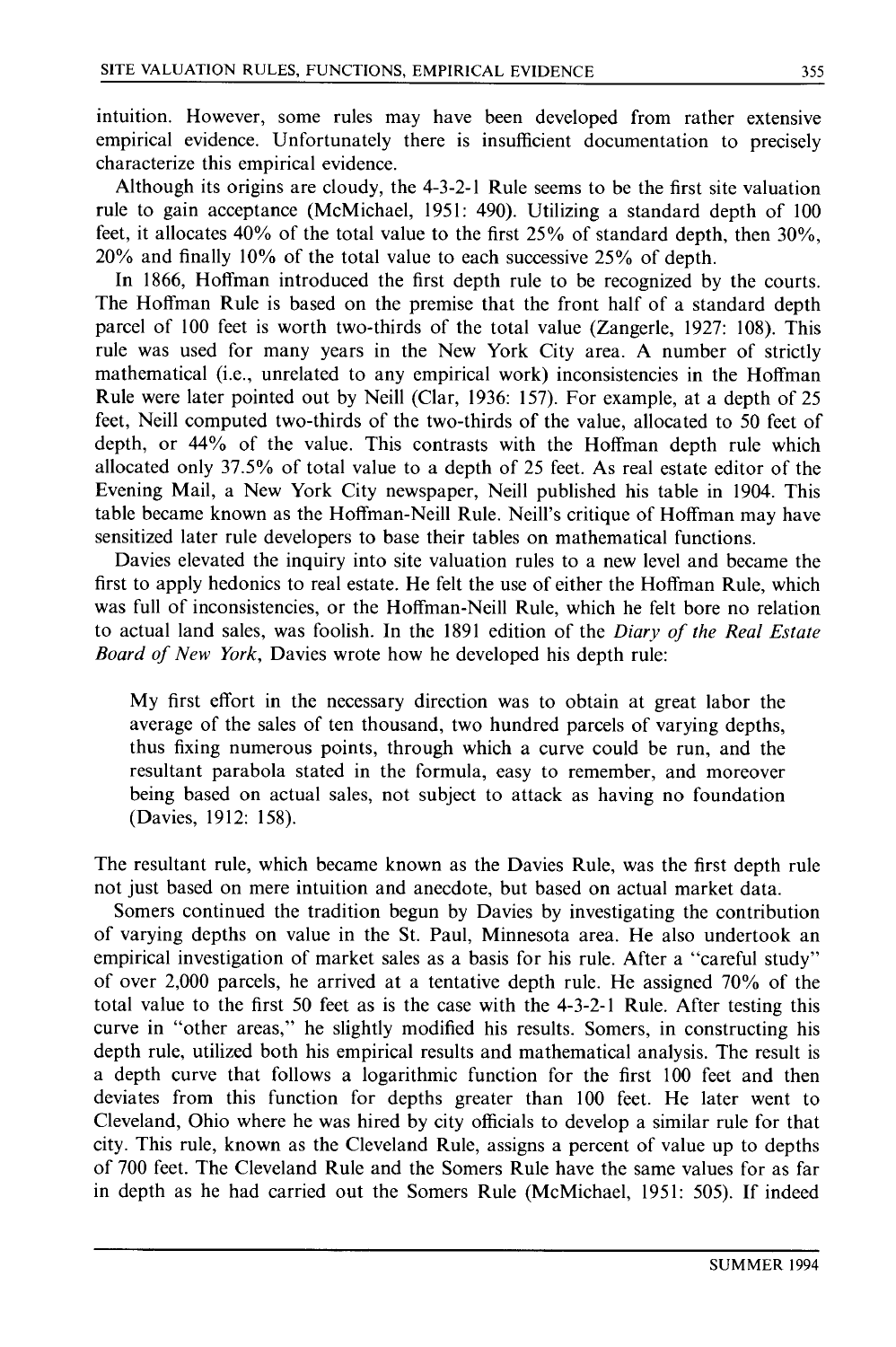|  | <b>Exhibit 1</b> |                                                |
|--|------------------|------------------------------------------------|
|  |                  | <b>Definitions of Variables and Parameters</b> |

|  | $A_c$ = area of the comparable parcel,                          |
|--|-----------------------------------------------------------------|
|  | $A_s$ = area of the subject parcel,                             |
|  | $\alpha$ = depth elasticity of value,                           |
|  | $\beta$ = frontage elasticity of value when different from one, |
|  | $D_i$ = the depth in feet of the $i^{\text{th}}$ parcel, and    |
|  | $D_s$ = the depth in feet of the standard parcel,               |
|  | $F_i$ = the number of front feet of the $i^{\text{th}}$ parcel. |
|  | $p =$ the price of the first square foot,                       |
|  | $P =$ price per front foot of the standard depth parcel,        |
|  | $V_c$ = value (i.e., price) of the comparable property,         |
|  | $V_i$ = value of the $i^{\text{th}}$ parcel,                    |
|  | $\xi$ = area elasticity of value.                               |
|  |                                                                 |

Source: Authors

Somers based his rules on empirical evidence, it is absolutely amazing that the evidence was precisely the same in St. Paul and "other areas" as in Cleveland.

Other rules were subsequently developed in other areas of the country. Many of these rules were developed for a particular land use type in a particular city or county. For example, a residential depth rule and a business depth rule were developed for use in Milwaukee, Wisconsin. A nearly complete list of depth rules can be found in McMichael (1951: 489-514).

#### **Depth Rule Functions**

Depth rules describe a concave function relating value to depth. Most depth rules shown in tabular form can be written as a mathematical function. Five different functional forms that fit a large number of depth rules are shown in Exhibit 2. Of the five functions, the Cobb-Douglas and logarithmic functions fit most of the depth rules. Of course, the parameters of these functions tend to differ across the various rules.

The extent of concavity varies across the different rules. This variation in concavity is illustrated in two ways. First, three indices of concavity are computed for each rule and shown in Exhibit 2. Second, the proportion of the value of a standard depth parcel at 25% of standard depth and at 75% of standard depth are computed and shown in Exhibit 2. These proportions would appear as percentages in depth rule tables.

Overall convexity is defined as the deviation of the function from a straight line between zero and the standard depth. The Overall Convexity Index (OCI) is as follows:

$$
OCI = \frac{2 \int_{0}^{B_s} V_i dD_i}{P F_i D_i} - 1 , \qquad (1)
$$

where the variables are defined in Exhibit 1. The Overall Concavity Index functions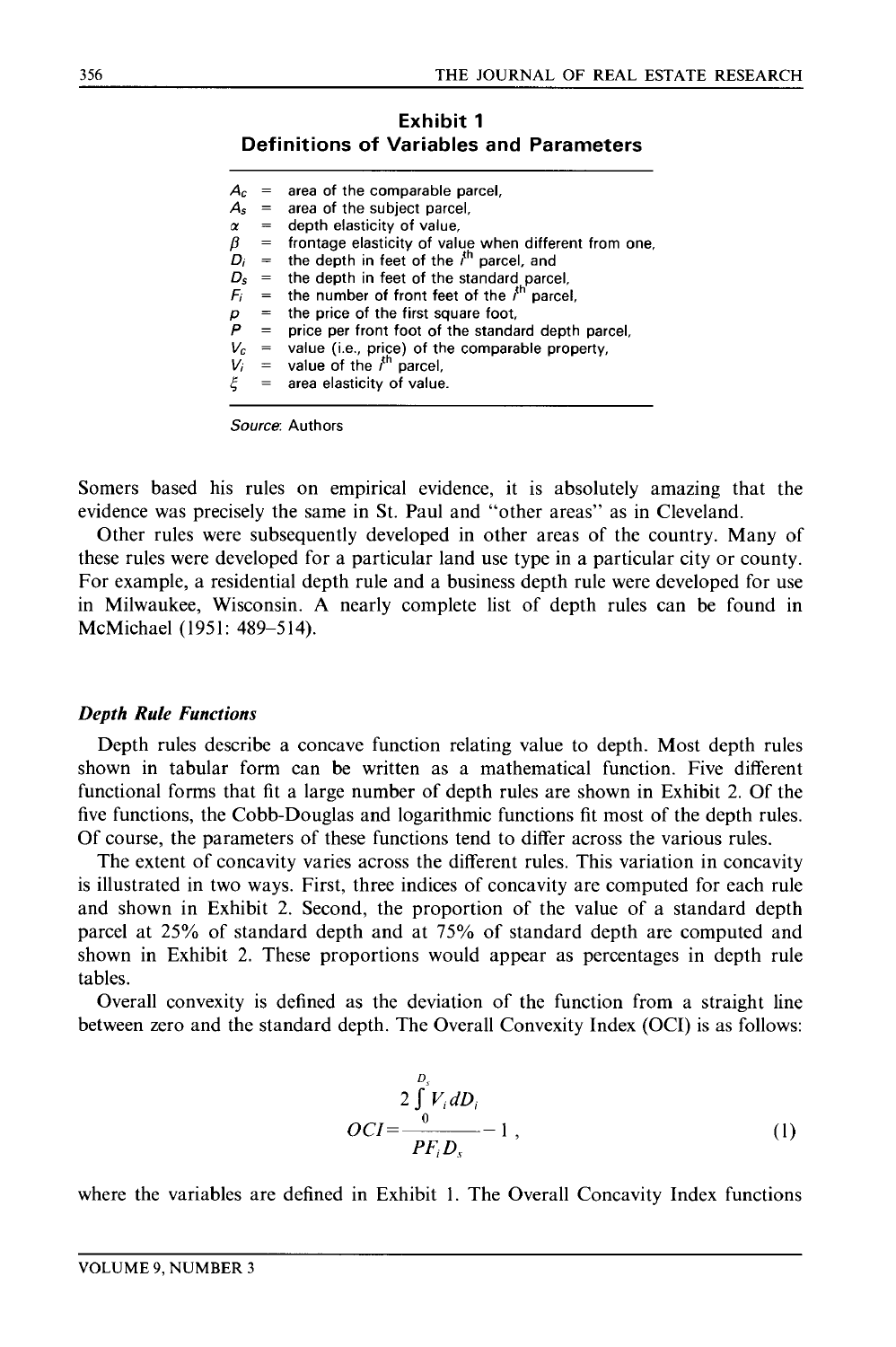exactly like a Gini coefficient does in measuring overall inequality along a Lorenz curve. An Overall Concavity Index of zero indicates a linear relationship (i.e., no concavity), and greater concavity is indicated by a larger index.

The ratio of the negative second derivative to the first derivative is a concavity index that can be evaluated at any point on the function. That is,

$$
CI(D_i) = \frac{-\frac{d_2 V_i}{d D_i^2}}{\frac{d V_i}{d D_i}}.
$$
\n(2)

The second and third concavity indices in Exhibit 2 show the results for this measure evaluated at  $D_i = .25D_s$  and  $D_i = .75D_s$ . Here again, zero indicates no concavity, and greater concavity is indicated by a larger index.

The second way the differences in convexity are highlighted is to take the ratio of the value function evaluation at a point to the value of the first foot of depth. That is,

$$
\frac{V_i(D_i)}{PF_i}.
$$
 (3)

This index is evaluated at  $D_i = .25D_s$  and  $D_i = .75D_s$ . The results are shown in Exhibit 2. The extent to which  $V_i(.25D_i)/PF_i$  deviates from .25 and  $V_i(.75D_i)/PF_i$  deviates from .75 indicates the degree of concavity.

# **Comparing Depth Rules**

The depth rules described in Exhibit 2 match the corresponding depth tables with great precision. The authors of the depth tables either used these very functions or borrowed from those who did. Some of the authors actually wrote out the functional form, others provided some hints (e.g., the two-thirds at 50 feet and two-thirds  $\times$ two-thirds at 25 feet was a giveaway for the Hoffman-Neill Rule). The discovery of the function behind some of the rules required an educated guess (e.g., the  $4-3-2-1$ ) Rule is just another version of the sum-of-the-years-digits depreciation schedule).

The depth elasticity of value is indicated by  $\alpha$  for each of the depth rules that utilize the Cobb-Douglas function (i.e., Function 1, Exhibit 2). For example, the Hoffman-Neill Rule has a depth elasticity of .585, whereas it is .5 for the Hobbs and Reeves Rules. The Milwaukee Rule falls in between with a depth elasticity of .51. Not surprisingly, the Overall Concavity Index exceeds .32 for all the rules of this type except for the Hoffman-Neill Rule. That is, the Hoffman-Neill Rule shows the least concavity of rules of this type.

A glance at the concavity indices evaluated at one quarter and three quarters of standard depth reveals that the greater concavity occurs "early" in the Cobb-Douglas function. This is true of most, but not all, of the depth rule types as will become clear.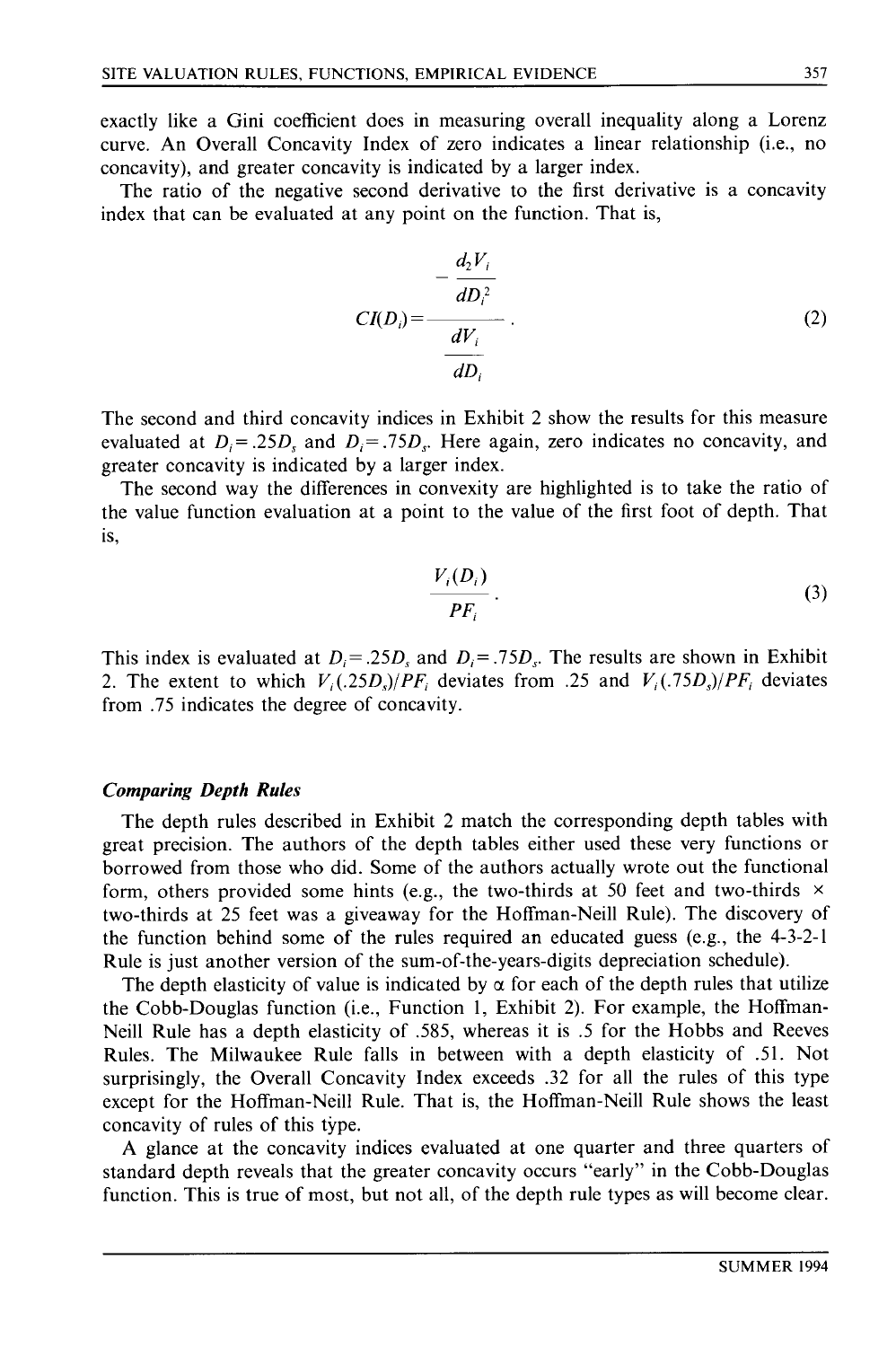|                                                                                                                                                                                                                   |                                                                                           |                |                                                             |                                                                               |                                                                               | $CI(.25D_s)$ $CI(.75D_s)$                                                     | $PF_i$                                                                        | $V_i(.25D_s)$ $V_i(.75D_s)$<br>$PF_i$                                         |
|-------------------------------------------------------------------------------------------------------------------------------------------------------------------------------------------------------------------|-------------------------------------------------------------------------------------------|----------------|-------------------------------------------------------------|-------------------------------------------------------------------------------|-------------------------------------------------------------------------------|-------------------------------------------------------------------------------|-------------------------------------------------------------------------------|-------------------------------------------------------------------------------|
|                                                                                                                                                                                                                   |                                                                                           |                | $D_{s}$                                                     | OCI                                                                           |                                                                               |                                                                               |                                                                               |                                                                               |
| Rule<br>1. Cobb-Douglas: $V_i = PF_i(D_i/D_s) \alpha$                                                                                                                                                             |                                                                                           |                |                                                             |                                                                               |                                                                               |                                                                               |                                                                               |                                                                               |
|                                                                                                                                                                                                                   | α                                                                                         |                |                                                             |                                                                               |                                                                               |                                                                               |                                                                               |                                                                               |
| Hobbs<br>Hoffman-Neill<br>Milwaukee<br>Reeves                                                                                                                                                                     | .500<br>.585<br>.510<br>.500                                                              |                | 125<br>100<br>100<br>100                                    | .3333<br>.2616<br>.3241<br>.3329                                              | .0200<br>.0166<br>.0196<br>.0200                                              | .0067<br>.0055<br>.0065<br>.0067                                              | .5000<br>.4444<br>.4931<br>.5000                                              | .8660<br>.8451<br>.8635<br>.8660                                              |
| <b>2. Logarithmic:</b> $V_i = PF_i(\text{LOG}(1 + 9D_i/D_s))^T$                                                                                                                                                   |                                                                                           |                |                                                             |                                                                               |                                                                               |                                                                               |                                                                               |                                                                               |
|                                                                                                                                                                                                                   | $\pi$                                                                                     |                |                                                             |                                                                               |                                                                               |                                                                               |                                                                               |                                                                               |
| Cleveland<br>III. Apartment<br>III. Residential<br>Leenhouts<br>McMahon<br>Montreal<br>Somers<br><b>Stafford</b><br><b>3. Parabolic:</b> $V_i = PF_i(\psi + \tau D_i/D_s - \theta(D_i/D_s)^2)$<br>$4 - 3 - 2 - 1$ | 1.07<br>1.14<br>1.25<br>1.71<br>1.36<br>1.11<br>1.07<br>1.07<br>ψ<br>$\tau$<br>0.0<br>1.8 | $\theta$<br>.8 | 100<br>135<br>120<br>120<br>100<br>100<br>100<br>100<br>100 | .3256<br>.2989<br>.2592<br>.1188<br>.2222<br>.3102<br>.3256<br>.3256<br>.2666 | .0261<br>.0244<br>.0218<br>.0110<br>.0192<br>.0251<br>.0261<br>.0261<br>.0114 | .0112<br>.0108<br>.0102<br>.0075<br>.0096<br>.0110<br>.0112<br>.0112<br>.0267 | .4884<br>.4661<br>.4330<br>.3182<br>.4022<br>.4755<br>.4884<br>.4884<br>.4000 | .8820<br>.8748<br>.8636<br>.8182<br>.8525<br>.8779<br>.8820<br>.8820<br>.9000 |
| M-C                                                                                                                                                                                                               | 0.1<br>1.0                                                                                | $\cdot$ 1      | 100                                                         | .1333                                                                         | .0021                                                                         | .0024                                                                         | .3427                                                                         | .7937                                                                         |
| 4. Square Root: $V_i = PF_i((\varphi(\sigma + D_i/D_s))^{5} - \rho)$                                                                                                                                              |                                                                                           |                |                                                             |                                                                               |                                                                               |                                                                               |                                                                               |                                                                               |
| σ                                                                                                                                                                                                                 |                                                                                           | φ<br>$\rho$    |                                                             |                                                                               |                                                                               |                                                                               |                                                                               |                                                                               |
| .0352<br>Davies                                                                                                                                                                                                   |                                                                                           | 1.45 .226      | 100                                                         | .2284                                                                         | .0175                                                                         | .0064                                                                         | .4170                                                                         | .8410                                                                         |
| 5. Jerret: $V_i = PF_i(2D_i/(D_i/D_s))$                                                                                                                                                                           |                                                                                           |                |                                                             |                                                                               |                                                                               |                                                                               |                                                                               |                                                                               |
| Jerret                                                                                                                                                                                                            |                                                                                           |                | 100                                                         | .2274                                                                         | .0160                                                                         | .0114                                                                         | .4000                                                                         | .8571                                                                         |

# **Exhibit 2 Depth Rule Functional Forms**

Source: Authors

The final two indices show that the variation among the Cobb-Douglas depth rules at three quarters of standard depth is relatively trivial compared to the variation at one quarter of the standard depth.

A larger family of depth rules with greater variation in concavity employs a logarithmic function as shown in Exhibit 2 for Function 2. The Leenhouts Rule is nearly linear with  $\pi$ = 1.71 and the OCI = .1188 ( $\pi$ = 2.21 yields an OCI of approximately zero). The Cleveland-Stafford-Somers Rule is the most concave of this type with the OCI close to the maximum OCI found among the Cobb-Douglas type rules.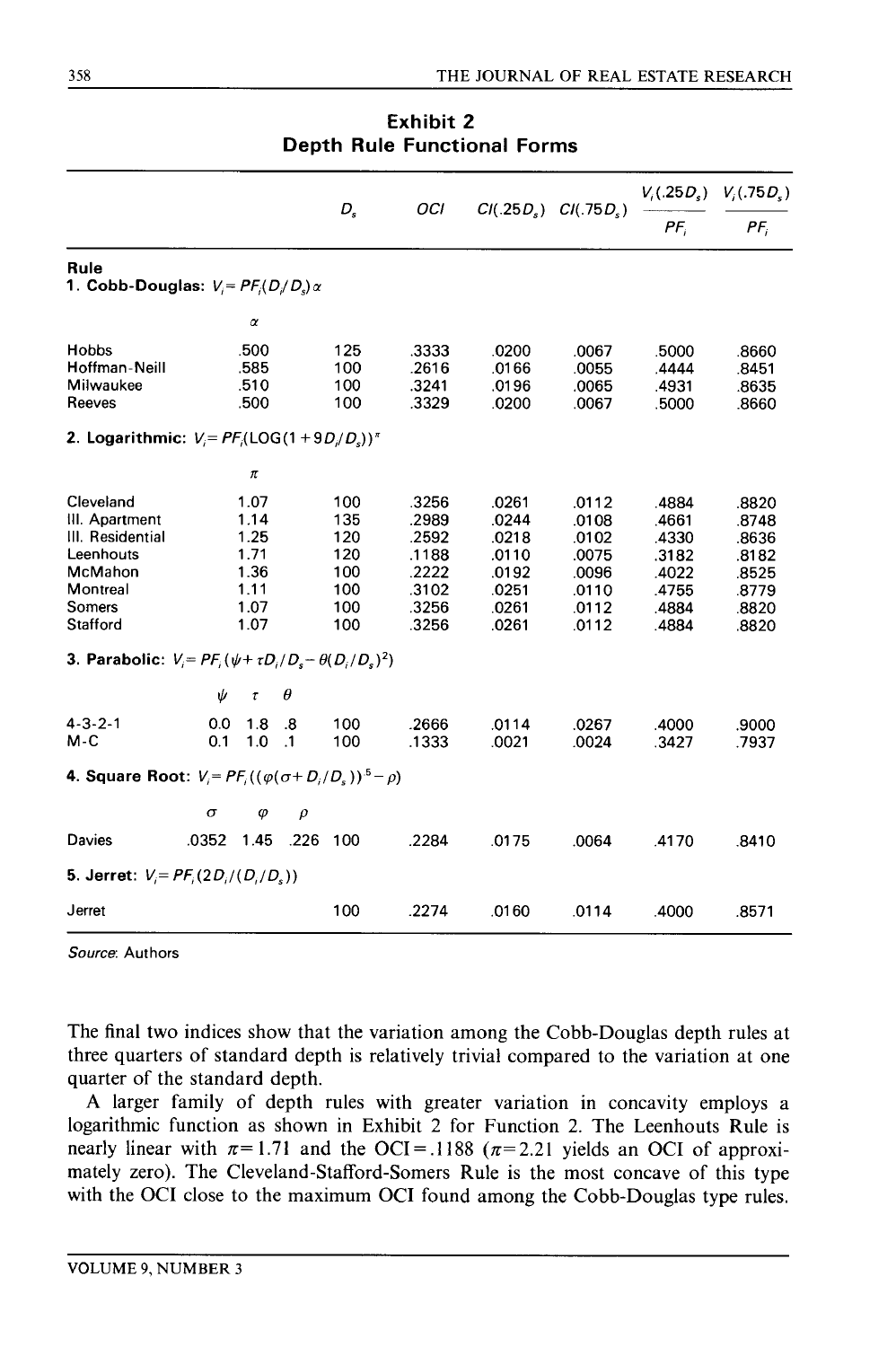Again the concavity is greater "early" in the function, but the differences between concavity at one quarter and three quarters of standard depth are less for the "Logarithmic" rules than those found for the Cobb-Douglas rules. The final two indices show that although the variation in the "Logarithmic" rules is much greater at three quarters of standard depth than that of the Cobb-Douglas depth rules, this variation is still relatively small compared to the variation among the "Logarithmic" rules at one quarter of the standard depth.

Both the Martin-Chicago (M-C) and 4-3-2-1 Rules are parabolas as shown by Function 3 in Exhibit 2. The Martin-Chicago Rule reaches its maximum at 500 feet of depth, well beyond most standard depths and certainly beyond its own 100 foot standard depth. The 4-3-2-1 Rule reaches its maximum at 112.5 feet, however the function is only thought to apply up to a standard depth of 100 feet. Beyond 100 feet of depth, the 4-3-2-1 Rule does not appear to follow any function. The vertical intercept for the Martin-Chicago Rule does not go through the origin, but curiously allocates 10% of value to parcels with no depth. Still, the Overall Concavity of the Martin-Chicago Rule is very small, second only to the Leenhouts Rule. The curiosity is that these parabolic rules display more concavity "late" in the function than "early" in the function. This is in contrast with all the other depth rules. The 4-3-2-1 Rule is shown by the last index to deviate more from the linear at three quarters of standard depth than any other rule.

The Davies and Jerret Rules are each unique. While one can appreciate the appeal of the computational simplicity of the Jerret Rule in an age prior to calculators and computers, one wonders how Davies was able to concoct such a convoluted form let alone estimate its parameters as he indicated he was able to do. These rules are very similar to each other in overall concavity and in their concavity at the first quarter of standard depth. As with all but the parabolic rules, the concavity declines from the first quarter to that found at the third quarter of standard depth. However, this difference is practically nothing for the Jerret Rule.

# **Frontage Rules**

While many depth rules were developed and used by assessors and appraisers, little is found in the literature that explicitly addresses frontage rules. Implicitly, the developers of depth rules assumed that value is proportional to frontage, ceteris paribus. Ross, a Los Angeles appraiser, developed a frontage rule for which he devised a table to show the effect of frontage on value while holding depth constant (McMichael, 1951; 498). The Ross Rule for residential parcels uses standard depths of 125 to 150 feet and categorizes residential parcels into four different classifications. In general, for all classes of residential property, increasing frontage results in marginally declining value. It is a curiosity that according to the Ross Rule, at some point for each of the classifications, increasing frontage actually results in absolutely declining value.

# **Area Rules**

There is a rather large empirical literature that indicates there may be area rules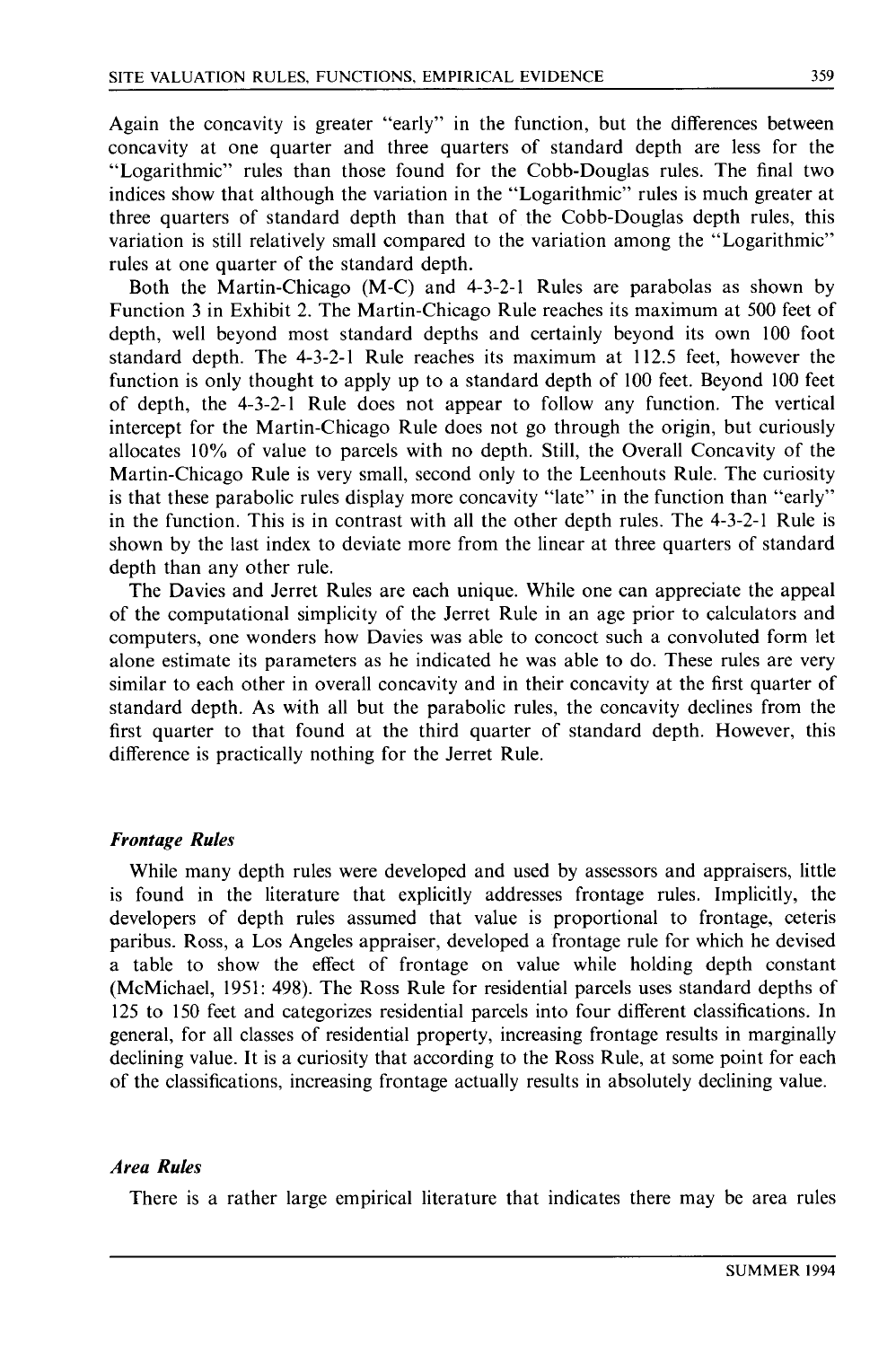(i.e., a concave relationship between land value and the area of the parcel; see Asabere, Nov. 1981, Aug. 1981; Asabere and Colwell, 1984, 1985; Asabere and Huffman, Summer 1991, Spring 1991; Brownstone and DeVany, 1991; Colwell and Sirmans, 1980). In the appraisal literature, Dilmore has developed several area rules to assist in adjusting for disparities in size between a subject property and a comparable property (Dilmore, May–June 1976, May 1976, 1971). The development of these area rules was also intended to increase the number of comparable properties (i.e., by providing the means for making adjustments) and reduce the problem of inconsistencies arising from adjustments for size.

The area rules are based on the premise that increases in area cause decreases in unit price. After testing several types of curves, Dilmore found the "learning curve" is best suited for land prices. The learning curve is a Cobb-Douglas function and its parameter is an elasticity coefficient.

Dilmore defines the ratio of comparable to subject unit prices as follows:

$$
\frac{A_c^{\xi}/A_i^{\xi}}{A_c/A_i} = \frac{V_c/A_c}{V_i/A_i},
$$
\n(4)

where variables and parameters are defined in Exhibit 1. Simplifying equation (4) and solving for  $V_i$  yields:

$$
V_i = \frac{V_c}{A_i^{\xi}} A_i^{\xi}, \qquad (5)
$$

where  $V_c/A_c^{\xi}$  equals an estimate of the price of the first square foot, based upon the sale of a comparable parcel. All Dilmore has contributed is an expression for the value of the first square foot in lieu of estimation via regression.

For rectangular parcels, Dilmore's approach can be interpreted as nothing more than having a depth rule and a frontage rule of the Cobb-Douglas type, where the frontage and depth elasticities are identical as follows:

$$
V_i = \frac{V_c}{F_c^{\xi} D_c^{\xi}} F_i^{\xi} D_i^{\xi} . \tag{6}
$$

If  $\xi$  equals one in equations (4), (5) and (6), value is proportional to area, depth and frontage. This implies that prices are linear and it is a useful construct to think of the value per square foot. Another way to think about this is that constant returns in parcel area implies increasing returns to scale in frontage and depth. That is, doubling both frontage and depth quadruples value if  $\xi$  equals one, but doubling both also quadruples area.

If  $\xi$  is between zero and one in equations (4), (5) and (6), value increases at a decreasing rate with increases in area, depth, or frontage. This means that prices are nonlinear and value per square foot is not a particularly useful construct. It also means that the commonly used value per front foot is also not a particularly useful construct.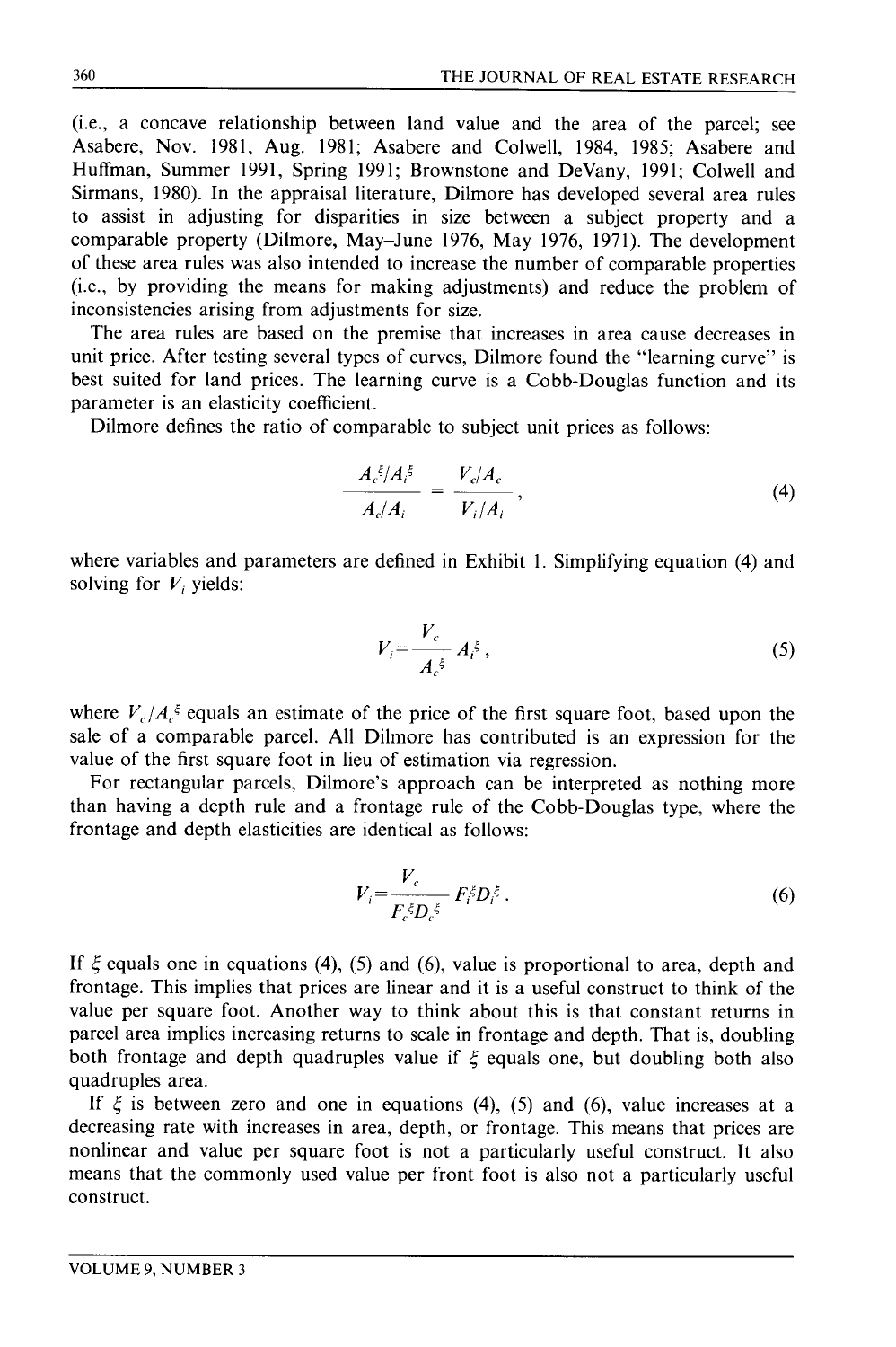# **Combining Frontage and Depth Rules**

There is no theoretical reason for frontage and depth elasticities to be equal. If anything, there is a theoretical reason for the frontage elasticity to exceed the depth elasticity (Colwell and Cannaday, 1990; Colwell and Scheu, 1989). If these elasticities differ, then the frontage rule differs from the depth rule as in equation (7).

$$
V_i = pF_i^{\beta}D_i^{\alpha} \,,\tag{7}
$$

where  $\beta \neq \alpha$ .

If  $\beta$  is between zero and one in equation (7), then frontage too has a diminishing marginal impact on value. This assumption has been utilized in the theory of Colwell and Scheu (1989) and Colwell and Cannaday (1990). The empirical justification for this view is to be found in Kowalski and Colwell (1986) and, to a lesser extent, in Colwell and Scheu (1989).

If  $\beta$  equals one as in the various rules specified in Exhibit 2, then the price of frontage is linear. This would imply that it makes sense to discuss the price per front foot (as is frequently done for commercial or for lakefront property) assuming that depth is constant.

# Data

The data are analyzed to determine whether the early development and use of depth rules are empirically justifiable. The data consist of vacant land sales in New York City during the period 1800 to 1885 (Real Estate Record Association, 1880–1884). The use of this historical data is particularly significant in that the early development and use of depth rules took place in New York at approximately this time (i.e., with Hoffman earlier and Neill later).

The data consist of 187 vacant land sales from a sample area of the New York market. Each of the observations front on avenues. The sales data for parcels that front on streets were omitted from the sample because nearly all the observations were either at the standard depth or at twice the standard depth (i.e., through-block parcels) and thus do not exhibit sufficient variation in depth to be informative about depth rules. In New York City, streets run east and west and avenues run north and south. The New York avenue data sample area is bounded by First Avenue and Eleventh Avenue on the east and west, respectively, and 50th Street and 120th Street on the south and on the north, respectively. In addition to the selling price of each parcel, other variables were recorded. These include the frontage and depth, the date of sale, and the parcel's address. A location variable was computed from the address and historical accounts of the location of peak value.

The location of a parcel of real estate is an important factor to consider in estimating the parcel's value. Some major location factors that were present in New York City for the period 1880 through 1884 are distance to the central business district, proximity to the intersection of 50th Street and 5th Avenue, proximity to Central Park and distance from either the East River or the Hudson River.

During the study period, the area north of 59th Street was the outskirts of town. Further development depended upon the growth of the mass transit system. It was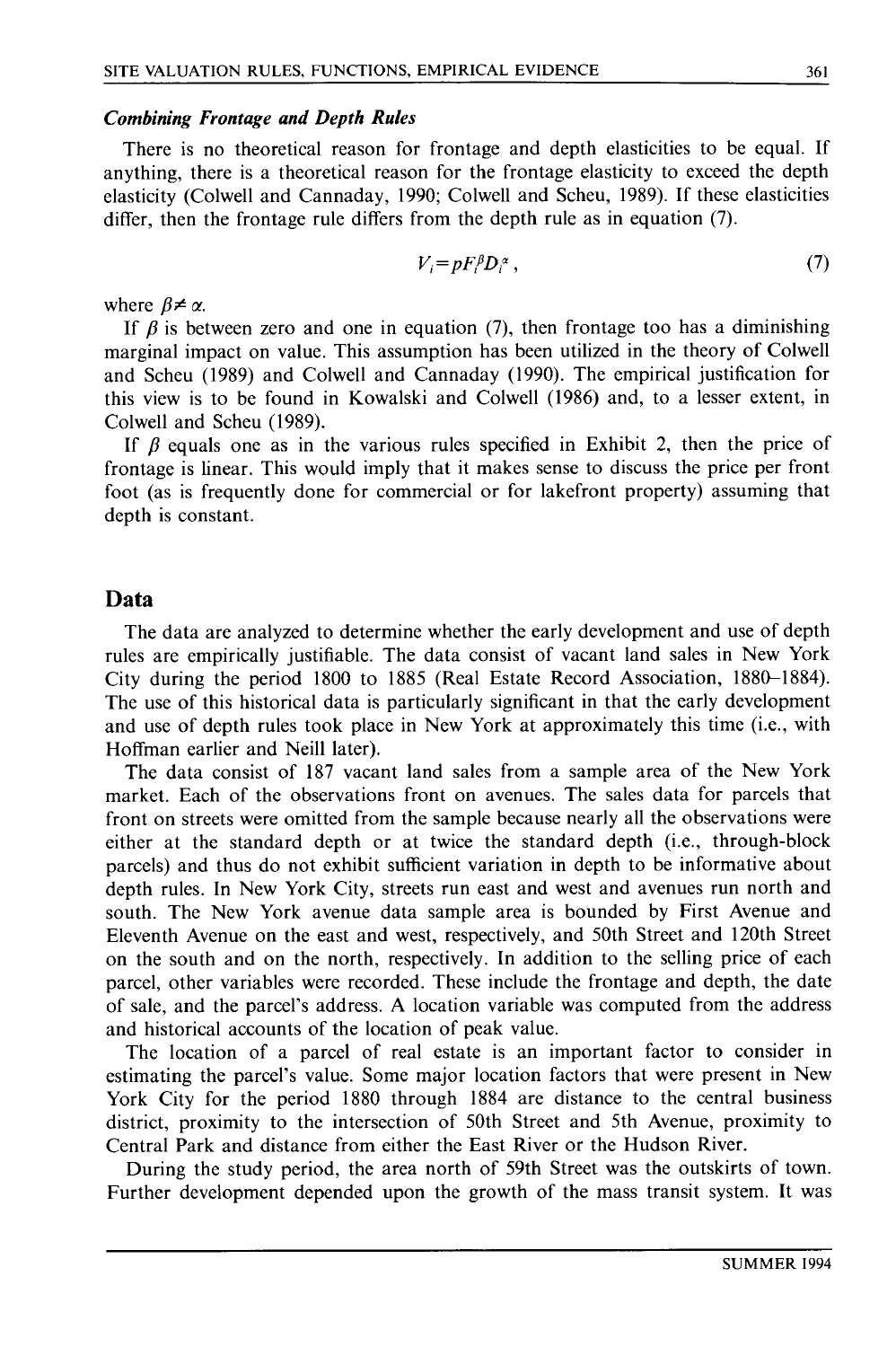| Variable | Mean   | Std. Dev. | <b>Minimum</b> | Maximum |
|----------|--------|-----------|----------------|---------|
| D        | 102.38 | 31.03     | 62.30          | 313.00  |
|          | 66.87  | 35.90     | 10.10          | 176.70  |

Exhibit 3 **Summary Statistics for Parcel Dimensions** 

Source: Authors

also during this time that Madison Avenue and Fifth Avenue north of 50th Street started to become fashionable. In August 1879, Vanderbilt purchased property between 51st and 52nd Streets adjacent to Fifth Avenue (Real Estate Record Association, 1898: 81). His purchases were imitated by a number of his friends and other investors. This sector continued north to the park. For many years there was a reluctance to develop adjacent to the park. Its marshy ground had been used as a dumping site for raw sewage, a practice that continued even after it officially became a park. Central Park was also inhabited by the homeless.

During the sample period, proximity to either the East River or Hudson River also had a negative effect on value. There are several reasons for this influence that can be gathered from the historical accounts. The first reason was that with very little commercial activity taking place in the area there was no incentive to develop the waterfront for shipping and receiving goods. Another reason for the negative influence on value was the crime rate. The waterways were the most accessible and fastest transportation arteries and enhanced the opportunity for criminal getaways. The final factor for this negative influence was the climate. It was colder and more damp along the waterfront than it was inland. The technology for heating homes was still fairly primitive, so in order to find a less harsh climate, people preferred to live away from the water. Based on the historical record, the intersections of 50th Street and 5th Avenue appears to be the point where local land values were highest. If the point of maximum value were farther south, it would not matter much for the creation of a location variable because no observations are included below 50th Street.

One of the more profound data questions is whether there is sufficient variation in the parcel dimensions, especially depth, found in the sample. There appears to be no such problem with the avenue data, as can be seen in Exhibit 3. Nevertheless, one wonders whether the apparent variation in depth is merely the result of a very few extreme observations. In fact, 70 out of 187 observations have depths other than 100 feet. Thus, we believe that reliable estimates of the influence of depth are obtainable.

# **Regression Models, Hypotheses and Results**

# **Models**

All of the variables and hypotheses developed in the prior sections are brought together in Exhibit 4. These models differ only with respect to the depth rule or depth rule family represented. In Models I and II, the critical depth parameters  $\alpha$  and  $\pi$  are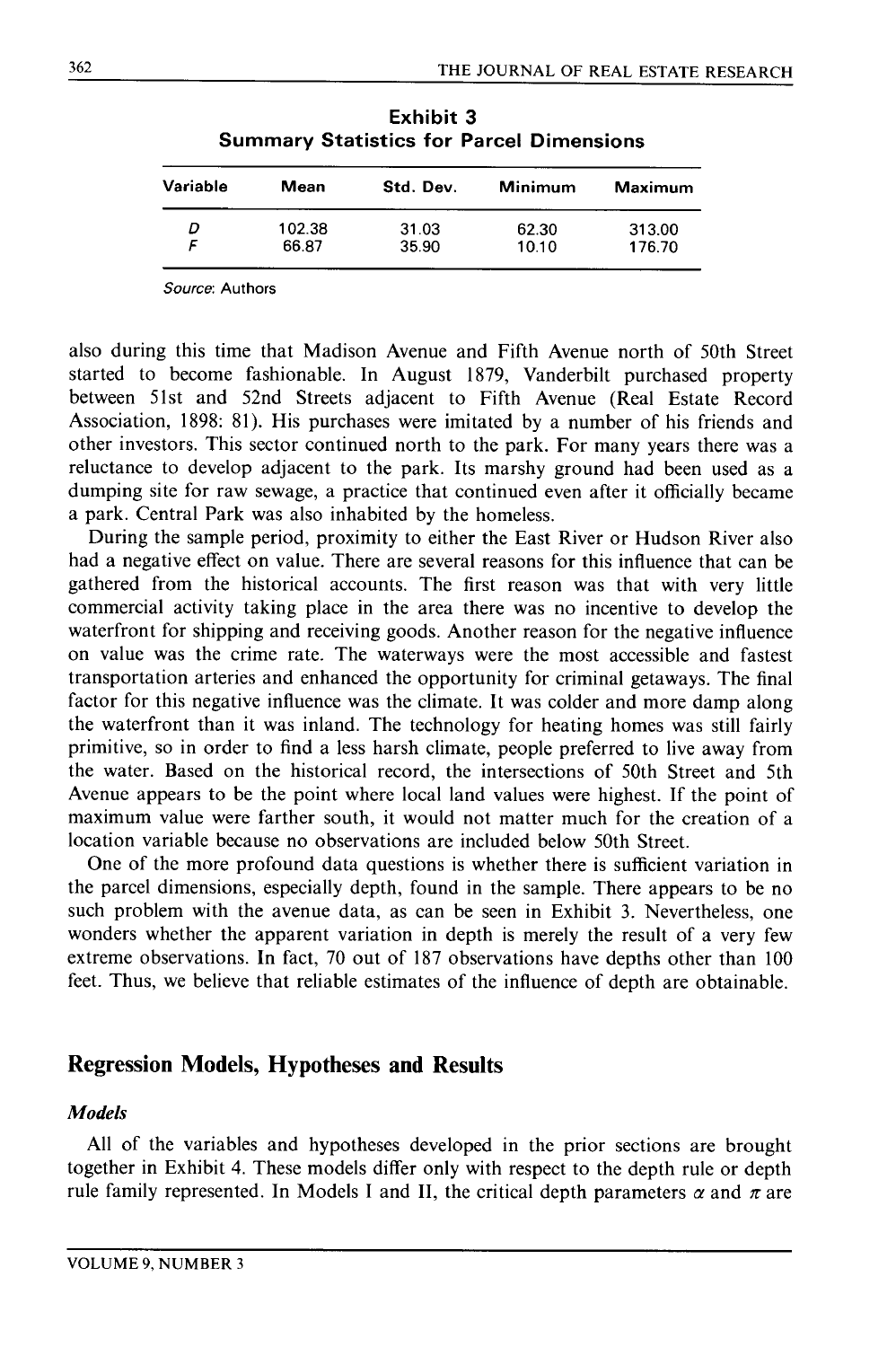|       | Model Number                       | Model                                                                                              |
|-------|------------------------------------|----------------------------------------------------------------------------------------------------|
|       |                                    |                                                                                                    |
|       |                                    | $\ln V_i = \lambda + \beta \ln F_i + \alpha \ln (D_i/D_s) + \delta U_i + \omega T$                 |
|       | $\mathbf{u}$                       | $\ln V_i = \lambda + \beta \ln F_i + \pi \ln (LOG_i) + \delta U_i + \omega T$                      |
|       | ш                                  | $\ln V_i = \lambda + \beta \ln F_i + \zeta \ln (4 - 3 - 2 - 1) + \delta U_i + \omega T_i$          |
|       | ı٧                                 | $\ln V_i = \lambda + \beta \ln F_i + \zeta \ln (M - C_i) + \delta U_i + \omega T_i$                |
|       | v                                  | $\ln V_i = \lambda + \beta \ln F_i + \zeta \ln (DAVIES_i) + \delta U_i + \omega T_i$               |
|       | ٧ı                                 | $\ln V_i = \lambda + \beta \ln F_i + \zeta \ln(JERRET_i) + \delta U_i + \omega T_i$                |
|       |                                    |                                                                                                    |
| where |                                    |                                                                                                    |
|       |                                    | $\ln V_i$ = the natural log of the selling price of parcel <i>i</i> in dollars,                    |
|       |                                    | $ln F_i$ = the natural log of the frontage of parcel <i>i</i> in feet,                             |
|       |                                    | $\ln(D/D_s)$ = the natural log of the ratio of the depth of parcel <i>i</i> to the depth of a      |
|       | standard parcel.                   |                                                                                                    |
|       |                                    | $U_i$ = the distance in thousands of feet from 50th Street and 5th Avenue,                         |
|       |                                    | $T_i$ = the time in months from January of 1880 to the sale of parcel i,                           |
|       |                                    | $\ln (LOG_i)$ = the natural log of the logarithmic type of depth rule excluding the parameter      |
|       | $\pi$ , (LOG(1+9D/D))              |                                                                                                    |
|       |                                    | $\ln(4-3-2-1)$ = the natural log of the 4-3-2-1 depth rule (with a linear approximation            |
|       |                                    | beyond 100 feet of depth), $(1.8D/Ds - .8(D/Ds)2)$ for $Di$ , <100 and                             |
|       | $(1+.0032(Di-100))$ for $Di > 100$ |                                                                                                    |
|       |                                    | $\ln(M-C_i)$ = the natural log of the Martin-Chicago depth rule, $(1+1D_i/D_s - 1(D_i/D_s)^2)$ ,   |
|       |                                    | $\ln(DAVIES)$ = the natural log of the Davies depth rule, $((1.45(.0352 + D/L))^{5} - .226)$ , and |
|       |                                    | $\ln(JERRET_i)$ = the natural log of the Jerret depth rule, $(2D/(D_i+D_i))$ .                     |

**Exhibit 4 The Empirical Models** 

Source: Authors

to be estimated directly. In Models III through VI, a depth parameter,  $\zeta$ , is to be estimated that bends the rule if it deviates from one. If  $\zeta$  is greater than one, it indicates that, in reality, the depth relation is less concave than the rule, whereas it is more concave than the rule if  $\zeta$  is less than one. Model I represents the Cobb-Douglas family of depth rules. The depth rules in Models (II) through (VI) are named explicitly. The frontage rule in all models is of the Cobb-Douglas type. The location variable was included in all models. This variable was computed as the linear distance between the point of hypothesized maximum value and the parcel. Finally, the time variable (i.e., month of sale) was used in all models.

# **Hypotheses**

The purpose of the regression estimates is to provide for tests of the following hypotheses:

- We expect a coefficient on the log of frontage between zero and one indicating a concave frontage rule;
- we expect a coefficient on the log of the depth ratio in Model 1 between zero and one indicating a concave depth rule;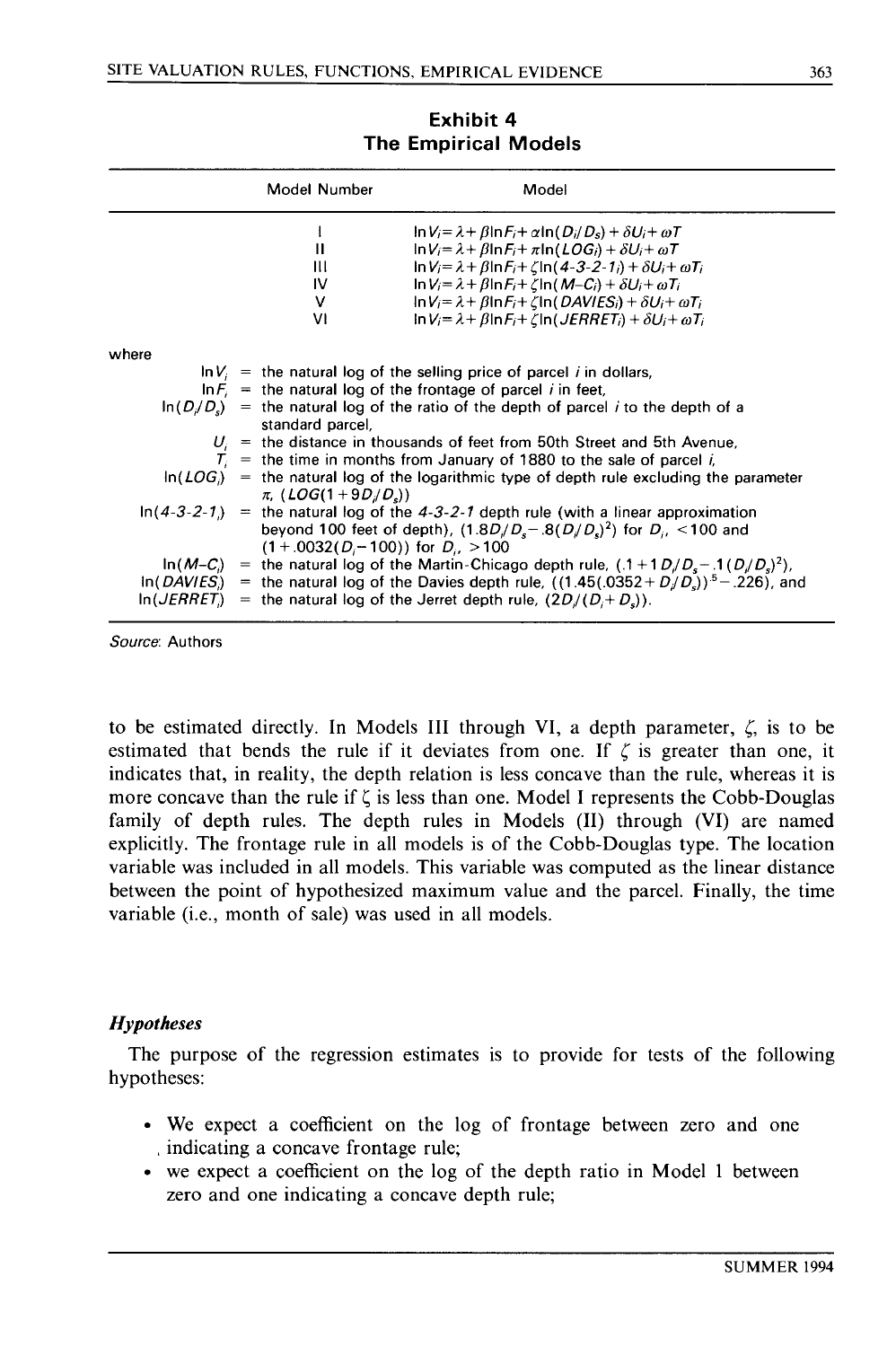- we expect that a coefficient on the log of the depth ratio in Model 1 is between .5 and .585, the range of elasticity found in the Cobb-Douglas depth rules:
- we expect that the coefficient on the log of depth is less than that on the frontage in Model I indicating that area rules are not justified because frontage elasticity is greater than depth elasticity and that the cited theory and empirical work is confirmed;
- we expect the coefficient on the depth rule variable in Model II to fall between 1.07 and 1.71, the range found in the "Logarithmic" depth rules;
- we expect the coefficient on the depth rule variable in Models III through VI to equal 1.0 indicating the concavity in the rule is found in the data;
- we expect the coefficient on the location variable to be negative indicating that values fall with distance from the point selected as the peak;
- we expect the coefficient on the time variable to be positive indicating that values typically were increasing during the sample period.

There can be no nested test (e.g., Box-Cox and Box-Tidwell) to identify the functional forms that produce log likelihood estimates insignificantly different from that which maximizes the log-likelihood function. The reason is that all the functional forms considered do not belong to a single family of functions in the sense that each can be considered a special case of a more general function.

# **Results**

The regression results support the notion of concave site valuation rules (i.e., diminishing marginal contributions of frontage and depth). Exhibit 5 shows the results of the regression analysis. All of the coefficients are significantly different from zero at the 95% level of confidence. The *t*-ratio for each estimated coefficient is shown in parentheses. While the results indicate that there is a concave depth rule, there is a question of whether there is a concave frontage rule. Furthermore it is not possible to reject the hypothesis that there is a concave area rule.

The coefficient on depth is significantly less than one in Model I. Note that this is properly a one-tailed test. The indication is that it is not possible to reject the hypothesis that there is a depth rule like those that were developed about the same time as the study period. While this coefficient is slightly outside the range found among the Cobb-Douglas rules, it is almost precisely the magnitude of the implied coefficient in the Hoffman-Neill Rule. If a question remains about the robustness of this result, because it is thought that depths seldom deviate from the standard depth, it is possible to re-estimate the model with all standard depth parcels omitted. Even though depth appears quite variable (see Exhibit 3), only seventy observations are at depths other than 100 feet. Re-estimating Model I using only these seventy observations yields

$$
\ln V_i = 6.824 + .8451 \ln F_i + .567 \ln D_i/D_s - .083 U_i + .012 T_i.
$$
  
(6.105) (2.284) (4.416) (3.531) (8)

The depth elasticity coefficient is virtually unchanged by this procedure. It is peculiar that the rate of appreciation is doubled, but the other coefficients are also virtually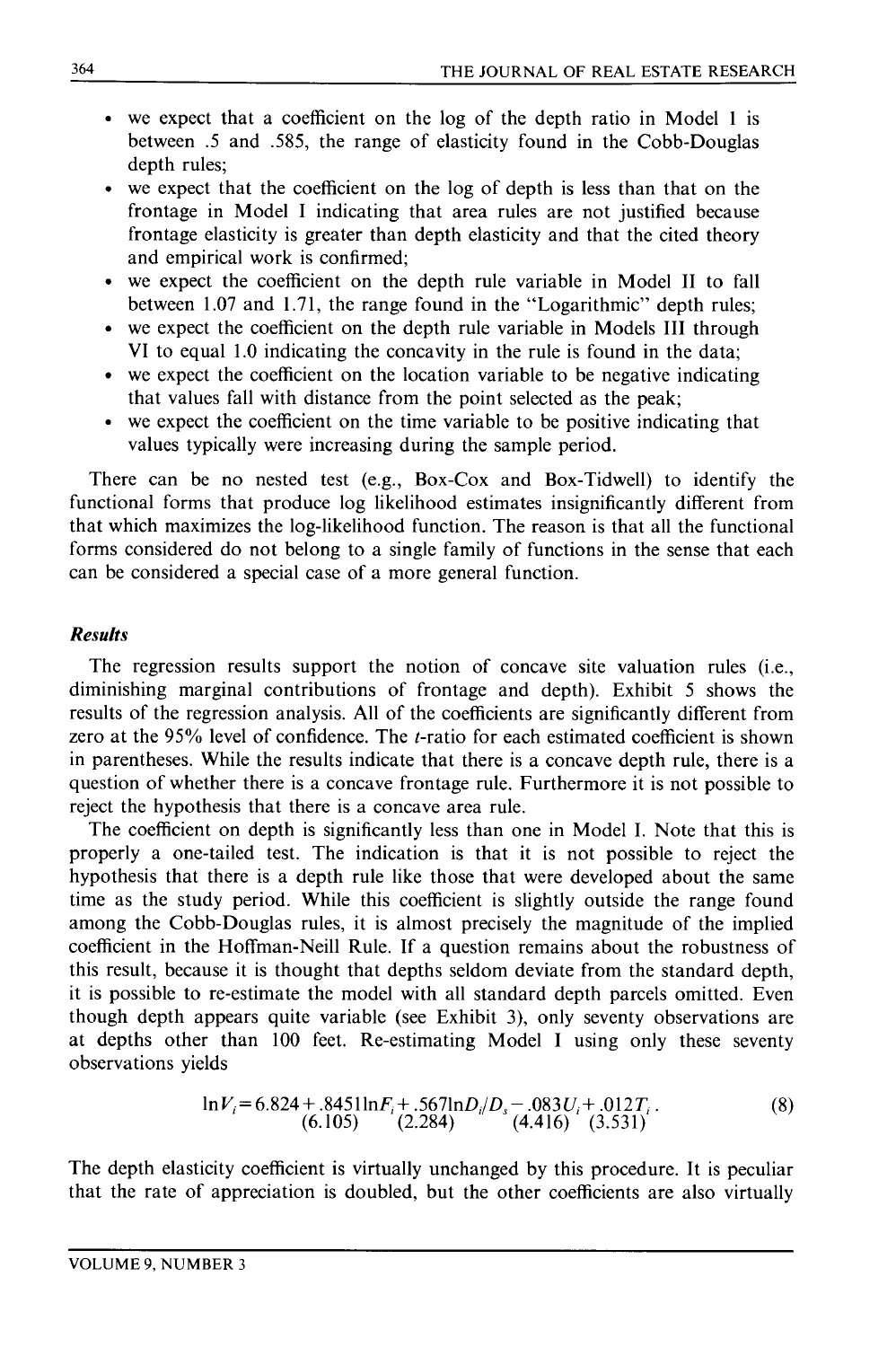unchanged. It is safe to say that the data are sufficiently variable to reveal the influence of depth on value.

In Model II, the coefficient on the depth variable is between the extremes found in the depth rules using the Logarithmic functional form. It is, however, not significantly different than either extreme magnitude (i.e., 1.07 and 1.71). Also, it is not significantly different than the magnitude that produces zero overall net concavity (i.e., 2.21). Of course, this result raises the question of whether the value-depth function is indeed concave; however it should be recognized that the test of a difference from 2.21 is not strictly a test of whether the function is linear (i.e., zero overall net concavity cannot be equated to linearity if the function can be part convex and part concave).

Looking at the results for the 4-3-2-1 and Martin-Chicago Rules (i.e., Models III and IV) gives the impression that the true model is more concave than the Martin-Chicago Rule and less concave than the 4-3-2-1 Rule. That is, the coefficient for 4-3-2-1 is substantially greater than one and the coefficient for Martin-Chicago is substantially below one. However, these coefficients are not significantly different from one in either case. Thus, it is not possible to state that the true model differs from either of these rules.

The coefficient on the Davies Rule (Model V) is almost exactly one, indicating that the concavity of the Davies Rule matches that found in the sample data almost exactly. Finally, the coefficient on the Jerret Rule (Model VI) is close to one and certainly not significantly different from one. Thus, it is impossible to reject the hypothesis that the Jerret Rule is correct.

The coefficient on frontage is significantly less than one in Models I through VI. This indicates that it is possible to reject the hypothesis that there is a linear frontage rule. It should be remembered that the depth rule creators, with only one exception, believed that value is proportional to frontage. This finding to the contrary should be viewed as a deviation from the received doctrine. However, the magnitude of the deviation is not large.

Despite the fact that the frontage and depth elasticity estimates in Model I are of the approximate hypothesized absolute and relative magnitudes, the difference between them is not statistically significant. One way to produce this test is to substitute lot area for the depth ratio variable. The result of this re-estimation of the model is as follows:

$$
\ln V_i = 4.528 + .1861 \ln F_i + .589 \ln Ai - .087 U_i + .006 T_i .
$$
  
(730) (2.559) (-8.801) (2.571) (9)

The test is then whether the coefficient on the frontage variable is significantly different from zero if the alternative hypothesis is that the frontage elasticity is different than the depth elasticity, or significantly greater than zero if the alternative hypothesis is that frontage elasticity is greater than depth elasticity. The result shows that it is not possible to reject the hypothesis that there is an area rule. That is, both alternative hypotheses are rejected.

It was hypothesized that, north of 50th Street, parcel values decline with distance from the intersection of 50th Street and 5th Avenue, holding other things constant. We find that value decreases 8.7% per 1,000 feet of distance. This is the right order of magnitude for the study period. Mills found that unit values decline by 49% and 33% per mile for Chicago in 1857 and 1873, respectively (1971).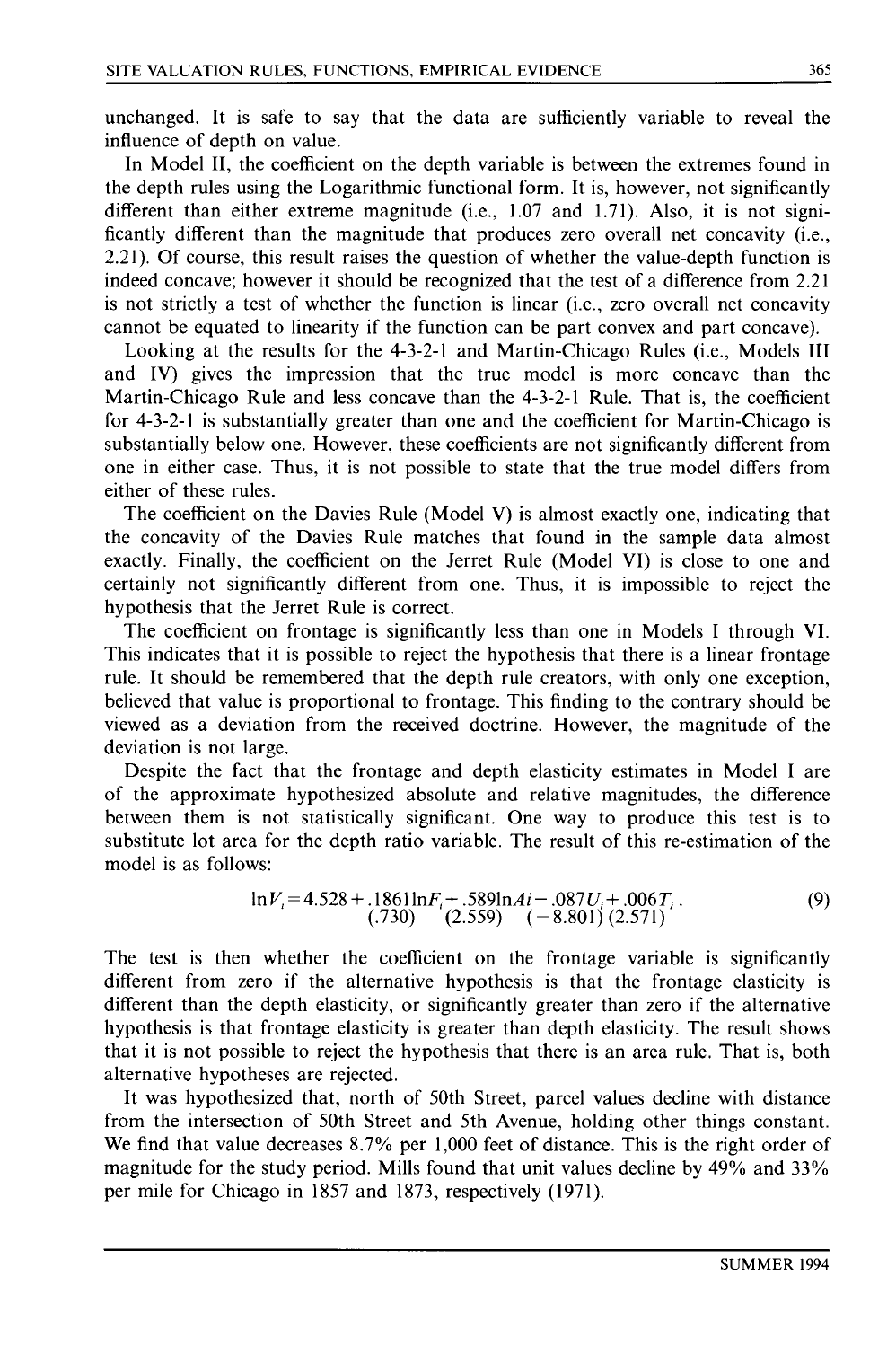| ı                     | $\mathbf{H}$          | Ш                     | IV                    | $\vee$                | VI                    |
|-----------------------|-----------------------|-----------------------|-----------------------|-----------------------|-----------------------|
| .505                  | .504                  | .505                  | .505                  | .505                  | .503                  |
|                       |                       |                       |                       |                       |                       |
| .775<br>(9.863)       | .778<br>(9.905)       | .777<br>(9.882)       | .776<br>(9.876)       | .776<br>(9.873)       | .781<br>(9.941)       |
| .589<br>(2.559)       |                       |                       |                       |                       |                       |
|                       | 1.545<br>(2.468)      |                       |                       |                       |                       |
|                       |                       | 1.405<br>(2.509)      |                       |                       |                       |
|                       |                       |                       | .763<br>(2.525)       |                       |                       |
|                       |                       |                       |                       | 1.002<br>(2.538)      |                       |
|                       |                       |                       |                       |                       | 1.228<br>(2.375)      |
| $-.087$<br>$(-8.801)$ | $-.087$<br>$(-8.788)$ | $-.087$<br>$(-8.794)$ | $-.087$<br>$(-8.796)$ | $-.087$<br>$(-8.798)$ | $-.087$<br>$(-8.801)$ |
| .006<br>(2.571)       | .006<br>(2.574)       | .006<br>(2.579)       | .006<br>(2.575)       | .006<br>(2.572)       | .006<br>(2.571)       |
| 7.242                 | 7.233                 | 7.232                 | 7.239                 | 7.233                 | 7.241                 |
|                       |                       |                       |                       |                       |                       |

# **Exhibit 5 Regression Results**

Source: Authors

Based on the historical record, it was hypothesized that parcel values were increasing during the sample period. The empirical results support this hypothesis. The coefficient on the time of sale variable is significantly different from zero (and, of course, significantly positive in all models). The coefficient indicates that parcel value was growing at a compound rate of .6% per month.

# **Conclusions**

The site valuation rules analyzed in this paper are divided into three categories: depth rules, frontage rules, and area rules. The functional form can be found for a large number of depth rules. These forms are specified where possible. Frontage rules, on the other hand, are generally neglected in the literature. We assume that frontage rules, if they exist, take the form of a Cobb-Douglas function. Similarly, area rules are assumed to be Cobb-Douglas functions in which the frontage and depth elasticities are identical. The use of historical data is shown to be significant in that the early development and use of depth rules took place in New York City, the place of our study, at approximately the time of our study.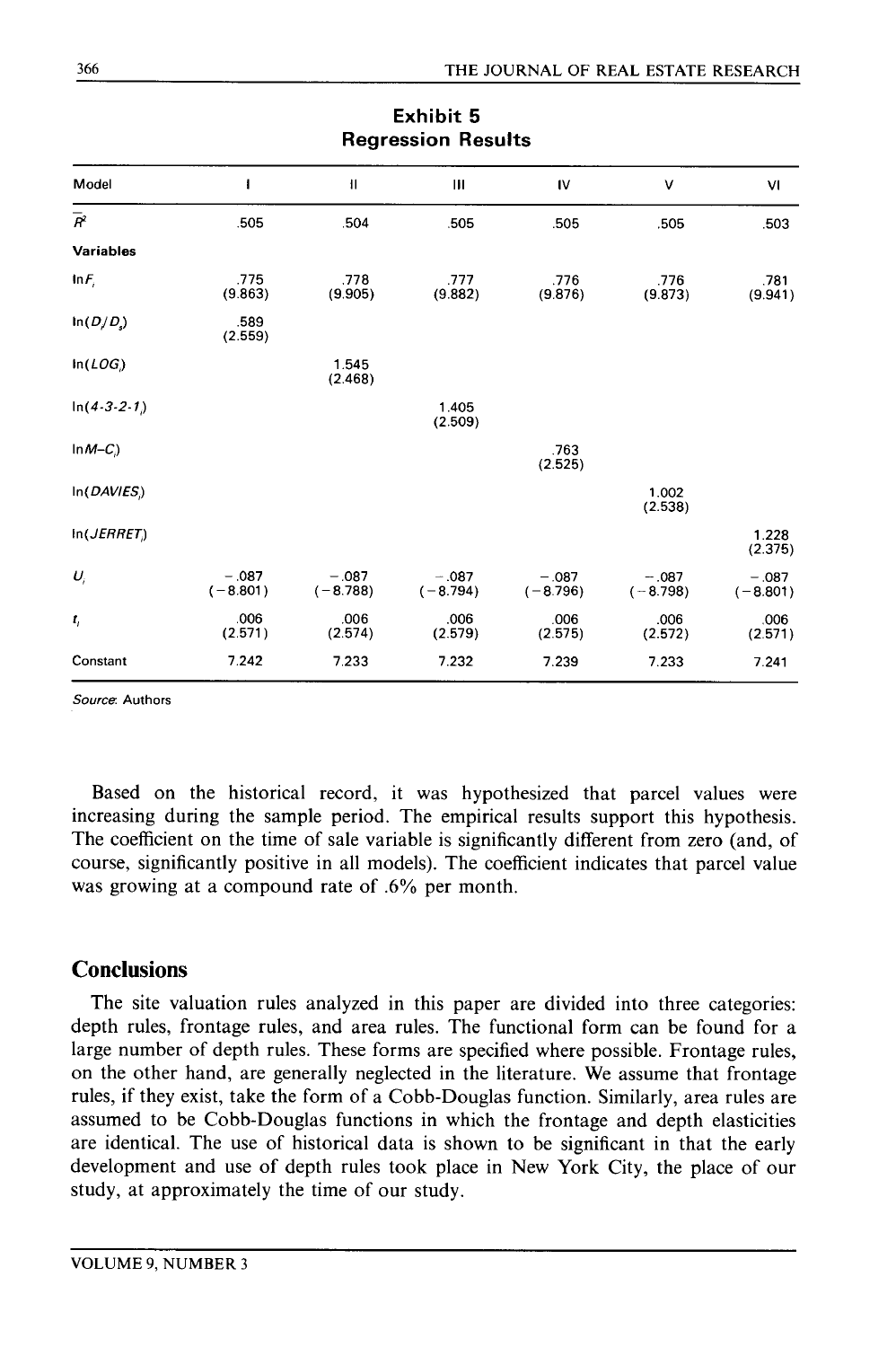The results provide support for the development and use of depth rules. We are neither able to reject any of the depth rules nor are we able to distinguish among them in any meaningful way. That is, we cannot rank the rules. We cannot even identify the best rule. Of course, the rules are quite similar. That is, their differences represent a range of concavity, none are linear and none are convex. The magnitudes of the coefficient estimates suggest that the degree of concavity found in the market falls within the range found in the various rules.

The results also provide support for the use of frontage rules. That is, we cannot reject the hypothesis that there is a concave frontage rule in the market. Unfortunately perhaps, the developers of depth rules generally assumed that the frontage relation is linear. Thus, our results are in conflict with depth rule doctrine.

We cannot say that the depth elasticity differs significantly from the frontage rule. Therefore, it is not possible to reject the hypothesis that there is an area rule (i.e., shape does not matter). The estimated area rule suggests that value is a concave function of parcel area.

The next logical step would be to test the relevance of these site valuation rules for contemporary usage. Kowalski and Colwell (1986) and Colwell and Scheu (1989) provide the first steps in this direction by considering the relevance of the Cobb-Douglas frontage and depth rules for valuing land. Kowalski and Colwell's results show a pronounced concave depth rule as well as a concave frontage rule on data from the Detroit area between 1975 and 1983. Colwell and Scheu's results show pronounced concave depth rules but possibly linear frontage rules in Champaign-Urbana, Illinois between 1970 and 1974 as well as in Bloomington-Normal, Illinois between 1975 and 1982. The similarities of the magnitudes of frontage and depth elasticities across these studies, and between these studies and the present study, suggest that site valuation rules have relevance across time and space. However, more empirical work is needed to truly demonstrate the stability of these relationships.

# **References**

- Asabere, P. K., The Price of Urban Land in a Chiefdom: Empirical Evidence on a Traditional African City, Kumasi, Journal of Regional Science, November 1981, 21, 521-39.
- -. The Determinants of Land Value in an African City: The Case of Accra, Ghana, Land Economics, August 1981, 57, 385-97.
- and P. F. Colwell, Zoning and the Value of Urban Land, Real Estate Issues, Summer/Spring 1984, 9, 22–27.
- -, A Relative Lot Area Hypothesis: An Empirical Note, Urban Studies, August 1985, 22,  $355 - 57$ .

Asabere, P. K. and F. E. Huffman, Zoning and Industrial Land Values: The Case of Philadelphia, AREUEA Journal, Summer 1991, 154–60.

- -, Historic Districts and Land Values, Journal of Real Estate Research, Spring 1991, 6,  $1 - 7$ .
- Bonbright, J. C., The Valuation of Property, New York: McGraw-Hill, 1937.
- Brownstone, D. and A. DeVany, Zoning, Returns to Scale, and the Value of Undeveloped Land, Review of Economics and Statistics, November 1991, 63, 699-704.
- Chicoine, D. L., Farmland Values at the Urban Fringe: An Analysis of Sales Prices, Land *Economics*, August 1981, 57, 353-62.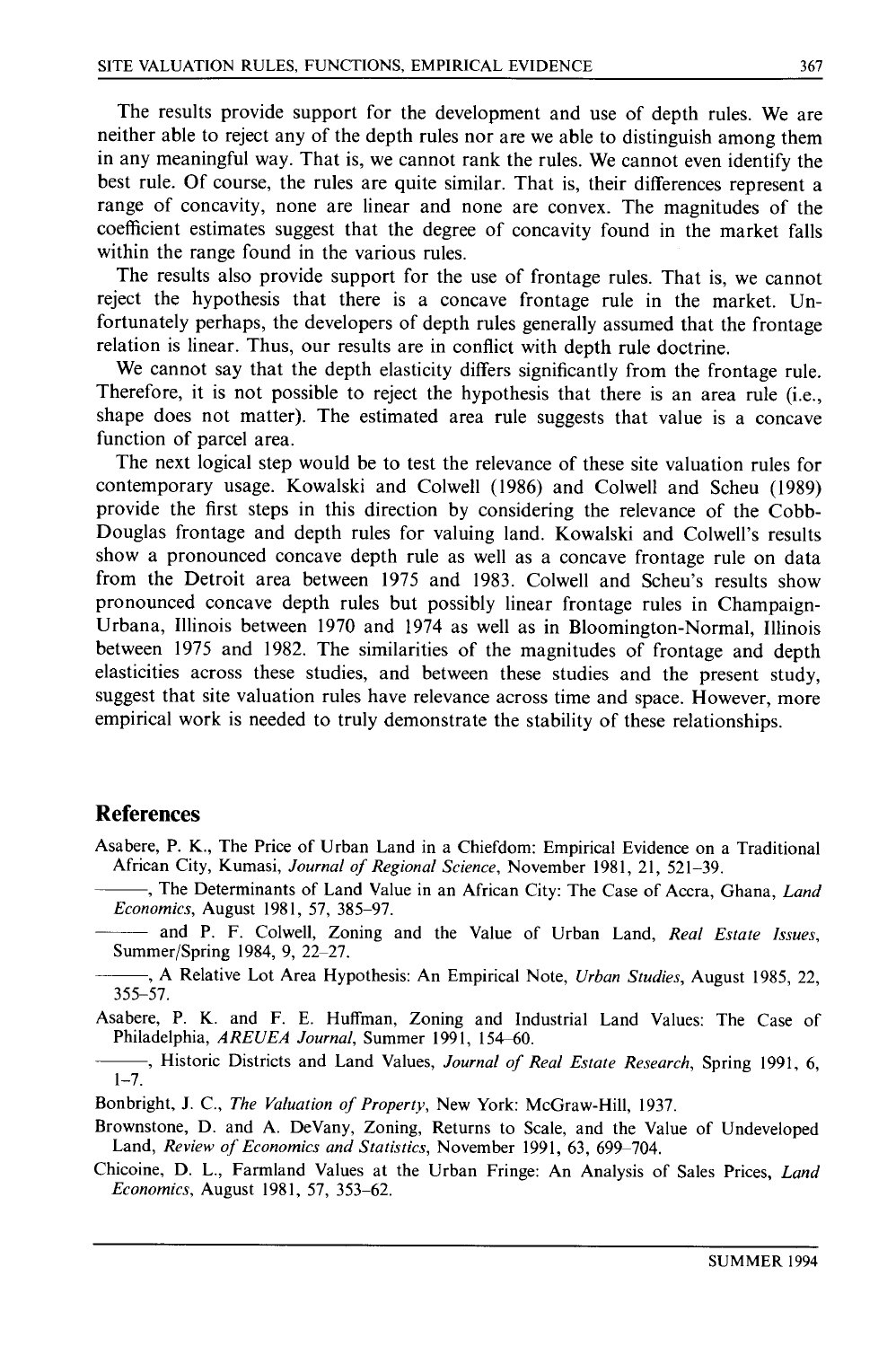Clar, H. F., Appraising the Home, Englewood Cliffs, N.J.: Prentice-Hall, 1936.

- Colwell, P. F. and R. E. Cannaday, Optimization of Subdivision Development, Journal of Real Estate Finance and Economics, June 1990, 3, 195-206.
- Colwell, P. F. and T. F. Scheu, Optimal Lot Size and Configuration, Journal of Urban Economics, July 1989, 26, 90-109.
- Colwell, P. F. and C. F. Sirmans, Area, Time, Centrality and the Value of Urban Land, Land *Economics*, November 1978, 54, 514-19.
- -, Non-Linear Urban Land Prices, Urban Geography, April-June 1980, 1, 141-52.
- Davies, W. E., Technical Information for Real Estate Experts, Diary of the Real Estate Board of New York, 1912, 54, 156-61.
- Dilmore, G., Size Adjustment Tables, Real Estate Appraiser, May-June 1976, 42, 23-27.
- -, Land Size Adjustments, *Right of Way*, May 1976, 23, 44–45.
- -, The New Approach to Real Estate Appraising, Englewood Cliffs, N.J.: Prentice-Hall, 1971.
- Hoffman, M., A Digest of the Charters and Statutes of and Relating to the Corporation of the City of New York, New York: Edmund Jones and Co., 1966.
- Hurd, R. M., Principles of City Land Values, in Real Estate Record and Guide, New York: RERA, 1924.
- International Association of Assessment Officers, Assessing and the Appraisal Process, Chicago: Chicago Press, 1973.
- Knowles, J. and J. E. Pervear, Assessors Real Estate Appraisal Manual, Northeast Harbor, Maine: Knowles and Associates, 1964.
- Kowalski, J. G. and P. F. Colwell, Market versus Assessed Values of Industrial Land, AREUEA Journal, Summer 1986, 14, 361-73.
- Kowalski, J. G. and C. C. Paraskevopoulos, The Impact of Spatial-Temporal Interactions on Industrial Land Values, Urban Studies, August 1991, 28, 577-83.
- Kuehnle, W. R., Valuation of Real Estate for Ad Valorem Tax Purposes, Chicago: Chicago Press, 1954.
- McMichael, S. L., McMichael's Appraising Manual, Englewood Cliffs, N.J.: Prentice-Hall, 1951. -, Depth Tables, Journal of the American Institute of Real Estate Appraisers, 1935, 430-41.
- Mills, E. S., The Value of Urban Land, in H. S. Perloff, editor, The Quality of the Urban *Environment*, 229–53. Baltimore: Johns Hopkins, 1971.
- Pollock, W. W. and K. H. Scholz, The Science and Practice of Urban Land Valuation, Philadelphia: Manufacturers Appraisal Co., 1926.
- Real Estate Record Association, Real Estate Building and Architecture in New York City, in Real Estate Record and Guide, New York: RERA, 1898.
	- -, Real Estate Record and Guide, New York: RERA, 1880-1884.
- Ring, A. A., The Valuation of Real Estate, Englewood Cliffs, N.J.: Prentice-Hall, 1970.
- Spengler, E., Land Values in New York, New York: Columbia University Press, 1930.
- Todd, C. L., Depth Tables, Assessors Journal, October 1971, 37–54.
- Waring, G. E., Social Statistics of Cities, Part 1, New England and the Middle States, Washington, D.C.: Government Printing Office, 1886.
- Zangerle, J. A., Principles of Real Estate Appraising, Cleveland: McMichael Publishing Co., 1927.

This research was funded, in part, by grants from the Office of Real Estate Research at the University of Illinois, Urbana-Champaign.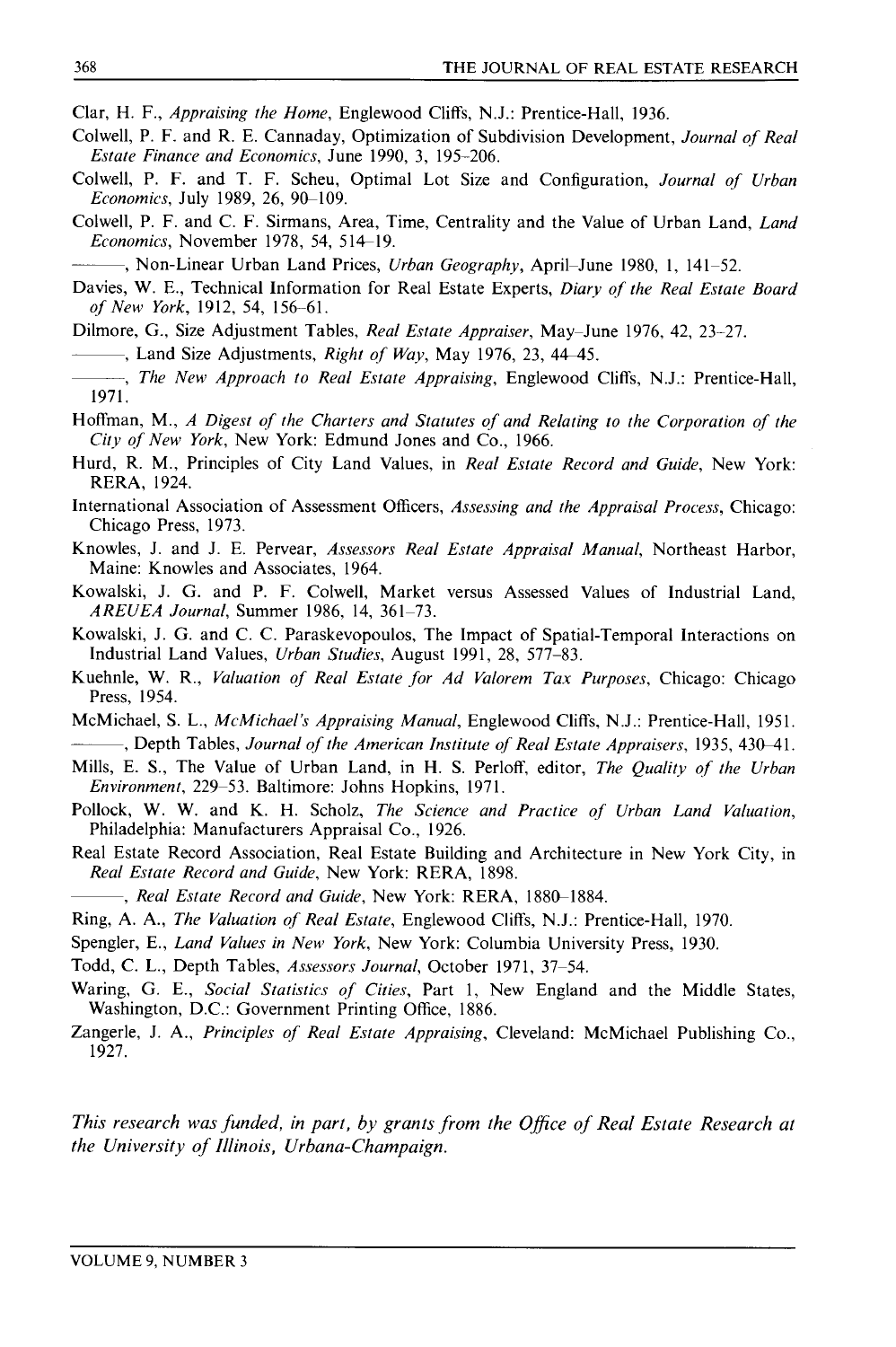The Emerald Research Register for this journal is available at The current issue and full text archive of this journal is available at <www.emeraldinsight.com/researchregister><www.emeraldinsight.com/1463-578X.htm>



# PRACTICE BRIEFING Apportionment in property valuation: should we separate the inseparable?

Dave Hendriks Jones Lang LaSalle, The Hague, The Netherlands

# Abstract

Purpose – Property valuers are often asked to allocate portions of the market value of a property to parts of the subject property. This paper aims to illustrate that the market value of a property cannot be divided into a market value for the land and a market value for the improvement.

Design/methodology/approach – Apportionment methods that exist in practice are briefly addressed and shortcomings are identified. Also theory that was developed for valuation and apportionment purposes is discussed and evaluated. From a combination of theory and practice conclusions are drawn and recommendations are made.

Findings – The combination of theory and practice show that the existing apportionment methods are unreliable tools for property analysis. Some suggestions are made concerning tools that might replace apportionment in property analysis.

Practical implications – Apportionment plays an important role in property investment and finance decisions. Due to the International Financial Reporting Standards (IFRS) apportionment will have a strong role to play in financial reporting and through this it will influence management and investment decisions indirectly. This paper shows that apportionment methods are not reliable and that important decisions should not be based on results from apportionment methods. Valuers should no longer supply these apportionments unless the client fully understands the shortcomings of the method used. On the other hand, clients, their advisors and auditors should no longer ask for value apportionments, as there are far more reliable alternatives.

Originality/value – The property profession has been struggling with apportionment theory for years. At this time IFRS introduces a strong need for value apportionment. Therefore, this is the time for the property profession to thoroughly investigate the shortcomings of existing apportionment methods and to come up with alternatives. This paper is an attempt to do just that.

Keywords Asset valuation, Property, Real estate

Paper type Conceptual paper

# 1. Introduction

Companies with interests in property have various reasons to obtain insight in the value components of a property. One reason can result from tax-related issues. Companies often write off buildings by basing their calculation on the value of the improvement disregarding the value of the land. This method relies on the assumption that land does not wear out and does not need to be written off. Another reason to analyse a property and establish a division between the value of land and the value of improvements arises when determining the risk structure of the investment. Many investors have found that land investments involve different risks than investments in improvements. Therefore, owners and capital lenders have often sought for clarity



Journal of Property Investment & Finance Vol. 23 No. 5, 2005 pp. 455-470  $\degree$  Emerald Group Publishing Limited 1463-578X DOI 10.1108/14635780510616043

Apportionment in property valuation

455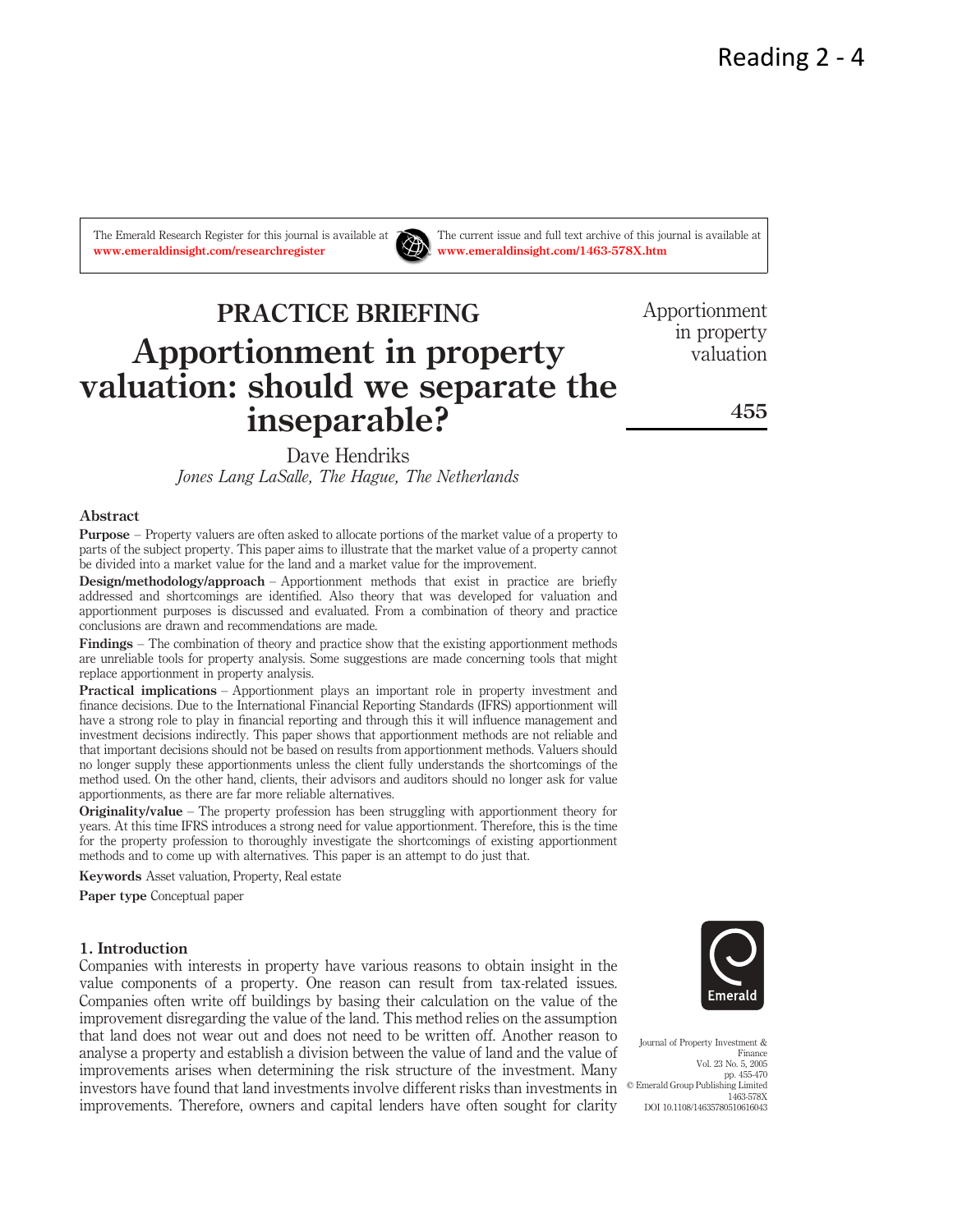about what part of their capital is invested in buildings and what part is invested in land.

Currently the International Accounting Standards Board (IASB) is debating whether IAS 17 should include directives to split property leases into a part for land and a part for building. Although this might not directly be a valuation issue, many of the same issues arise.

In many different ways the notion that property merely consists of land and building and that therefore value can be structured in the same manner asserts its influence on today's economy.

#### 1.1 Aim of the paper

This paper focuses on the question whether the market value of a property can be split into a value for land and a value for the building. One of the issues that arise is what the difference is between land value and the portion of the market value that can be allocated to the land. That even raises the question of whether land value is the same as the value of a site.

Another fundamental difficulty is how to look at a building without land. A first thought might be to compare the value of the building without land to the value of a building on land that is owned by another party[1]. However, this would transfer some qualities of the land to the building, as its location is a quality of the land and not a quality of the building.

To address these issues, first some property valuation background will be discussed. Then I give an inventory of apportionment methods that are used in the European property market. In addition I have summarised my attempts to apportion property value through the allocation of cash flows. After this summary of practical approaches, apportionment theory is addressed. Finally I have translated my findings into suggestions, in an attempt to contribute to standardisation.

# 2. Background

# 2.1 Property valuation

2.1.1 Definitions. Current valuation practice finds its roots in 18th and 19th century classical economics as formulated by Adam Smith, Ricardo and John Stuart Mill. The comparison between a good and what someone would be prepared to give up to obtain it, is what founds valuation analysis of today. The concept of a good that is traded for a certain price under certain conditions is our starting point. For the purpose of this paper I have adopted the definition of market value, as suggested by the International Valuation Standards Committee (IVSC) and as supported by the Royal Institution of Chartered Surveyors (RICS, 2003): the estimated amount for which a property should exchange on the date of valuation between a willing buyer and a willing seller in an arm's-length transaction after proper marketing wherein the parties had each acted knowledgeably, prudently and without compulsion.

It is one thing to agree on a definition of market value. It is a completely other thing to agree on how to come to a market value. Over the last decades many valuation methods have been used and professional practice has ended up supporting a few of them, when it comes to market value. An important step that underlies these methods is the view that economic benefit can be measured by establishing a market rent[2]. Again the definition as suggested by the IVSC and as supported by the RICS was

456

JPIF 23,5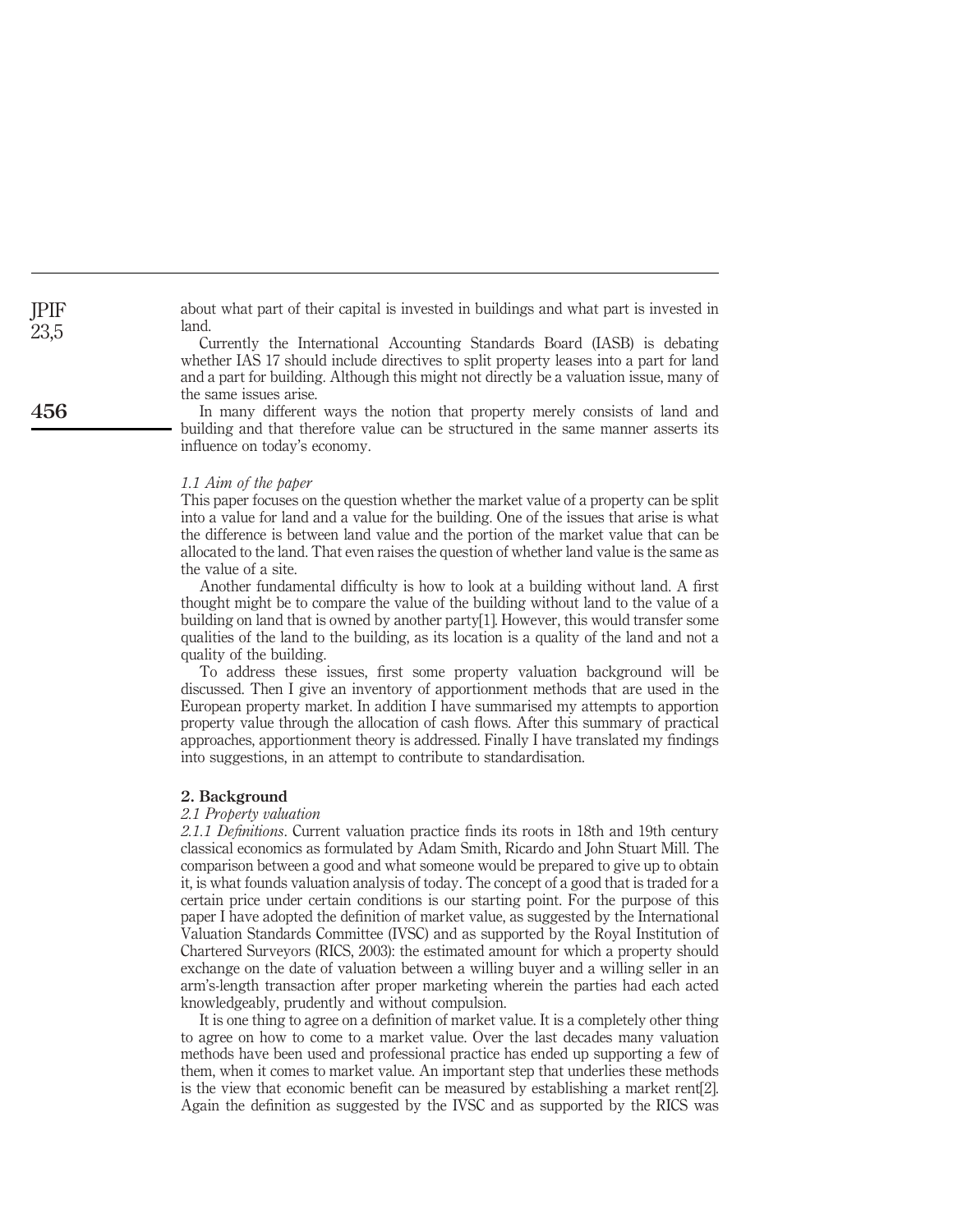adopted in this paper (RICS, 2003): the estimated amount for which a property, or a space within a property, should lease (let) on the date of valuation between a willing lessor and a willing lessee on appropriate lease terms in an arm's-length transaction after proper marketing wherein the parties had acted knowledgeably, prudently and without compulsion.

2.1.2 Discounted cash flow. If market rent enables us to measure economic benefit during a certain period (the period of the lease), then a big step towards the market value of the property was taken. If, besides income, a reliable view of yearly costs related to the property can be obtained and one has a reasonable idea about the future development of income and costs, a net cash flow can be projected. This should include a sale or exit value of the property at some time. When a cash flow is prepared, the market value of the property can be found by calculating net present values for each cash flow item using an appropriate discount rate[3]. It is important to realise that a discount rate should be a result of the evaluation of risk that derives from the projected cash flows.

The discounted cash flow method is a very common valuation tool for investment property.

2.1.3 Capitalisation. As discounted cash flow calculations can be quite extensive and were extremely difficult to do before spreadsheets became a common good, a way to approach the discounted cash flow method in a simple manner was developed soon enough. Using initial yields, a capitalisation of gross or net income results in a value as well[4].

# 2.2 Apportionment

When we discuss apportionment of market value there are two main concerns[5].

2.2.1 Market evidence. It is of fundamental importance to examine the consequences of the usage of the term market value. Market value was defined earlier, but the following crucial issue was not addressed. As apportionment requires the market value of a property to be split into a value of the land and a value of the improvement, it suggests that market values can be produced for these two components. That leads to the following difficulty: there may be a market for land that can deliver comparables for valuation of the land under consideration, but there is no market for buildings without land (or location). Therefore, a market value of a building without land, based on market evidence, is impossible to produce.

2.2.2 Inseparability. An essential quality of property is that the improvement and the land are inseparable. This is why it is not likely for property investors to invest in mobile homes or caravans. The inseparability is the reason for its own investment profile, based on land, the continuous process of optimisation of its use, lease agreements and other value influencing factors. The fact that a whole has a certain value, does not mean that the two parts that make up the whole add up to the same value. Especially when the two are inseparable. When a vase brakes in two, the two parts are not likely to amount to the same value as the vase as a whole.

# 3. Apportionment in practice

In international valuation practice, two apportionment methods can be distinguished. Both methods aim to divide the value of a property into a building portion and a land portion.

Apportionment in property valuation

457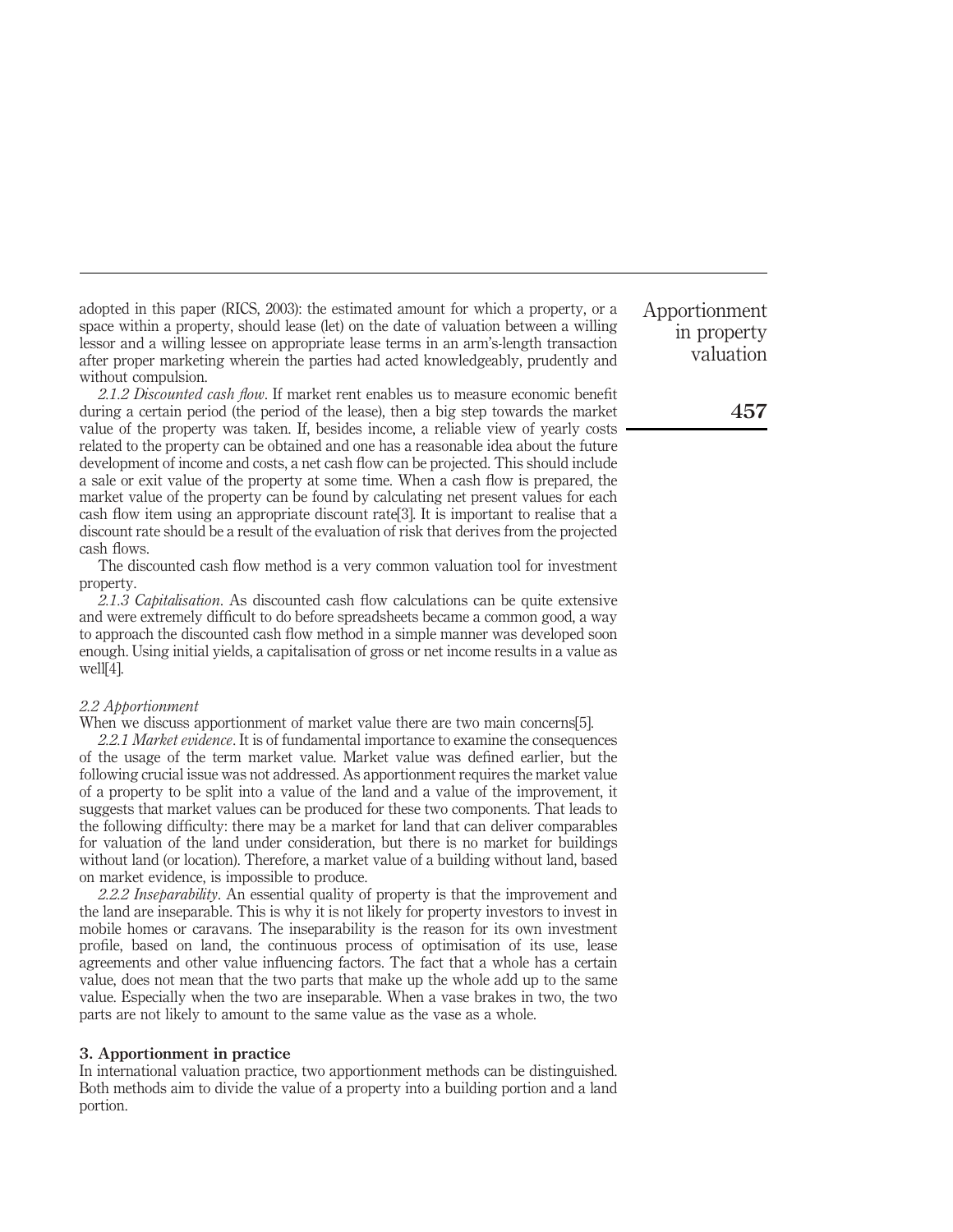#### 3.1 Residual apportionment theory

The most commonly used methods to apportion value into a building and a land portion are based on residual apportionment theory. This theory is based on the assumption that if one value portion (either land or building) is calculated, the rest of the value is the other portion. There are various methods that result from this. These methods can be divided into two groups. The first group of methods include the ones that start by calculating the value of the land and consider the rest to be the value of the improvement. The other group consists of the methods that start by calculating the value of the improvements and consider the rest to be the value of the land.

## 3.2 Proportional apportionment theory

As residual apportionment theory, proportional apportionment theory is based on the assumption that building and land together represent the total property. However, instead of calculating one portion and accepting the rest as the other portion, methods based on this second theory assume there to be a relationship between the value portion for the land and the value portion for the improvement. This means that ratios are used to find both value portions. This can be based on verifiable historic costs or market evidence like land values and building costs. Also simplified methods appear in the market, based on this theory. In some cases an estimated ratio or previously agreed ratios are used to find one of the two portions.

In order to discuss apportionment as it is practiced throughout Europe, I have made an inventory of methods and divided them into two groups. On one side there are methods that are based on the value of the improvement and consider the rest to be value of the land. On the other side there are methods that start with the valuation of land and name the remainder as value of the improvement. Below the methods are mentioned and commented on.

#### 3.3 Apportionment practice starting with value of improvements

As buildings without land (or location)[6] simply are not traded on any market, the valuation of a "bare building" requires some creativity. To calculate the value of the land and simply labelling the rest as value of the building (as will be illustrated in the paragraph "Market apportionment practice starting with value of the land") is one way. Other ways are used in the market as well.

3.3.1 Historic building cost. Quite a simplistic way of finding a value for the building is see what the realisation of the building cost when it was built. These historic building costs, even when they are corrected for inflation, have most likely lost all relation with the current market value. There could have been many reasons for these costs to differ from the costs that would be involved in the realisation of the building at this moment or from the price one would be willing to pay for the building. Therefore, this method is unreliable and scarcely used for the purpose of finding the buildings contribution to the market value of the property. In Example 1 (Table I) an office building is used to illustrate this method.

3.3.2 Replacement cost. Instead of using historic building costs, it is more interesting to see what the costs are that are involved in the realisation of the building at this moment. At least this eliminates any incidental stroke of good fortune or unexpected financial setback that influenced the historic building costs, as well as, changes in prices and perhaps building methods and options. Important to realise, however, is that

23,5

458

JPIF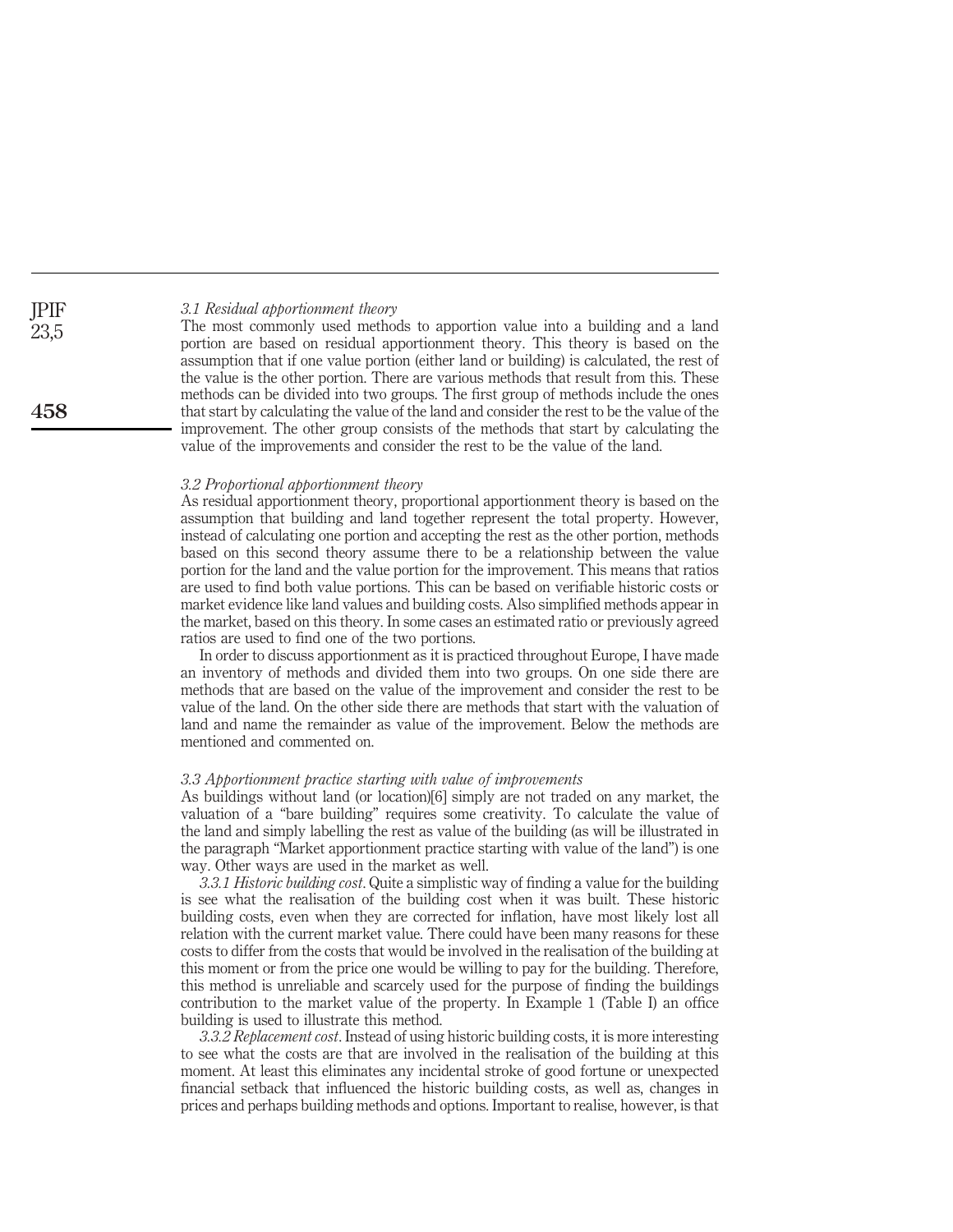| Value total<br>Surface gfa<br>Ifa/gfa<br>Surface lfa<br>Rent/m <sup>2</sup> | 1.200<br>83.33 per cent<br>1,000<br>200 | Apportionment<br>in property<br>valuation        |
|-----------------------------------------------------------------------------|-----------------------------------------|--------------------------------------------------|
| Rent<br>Gross yield<br>Value                                                | 200,000<br>$8.00$ per cent<br>2,500,000 | 459                                              |
| Value improvement<br>Historic building cost<br>Value land<br>Rest           | 1,200,000<br>1,300,000                  | Table I.<br>Example 1: historic<br>building cost |

the use of this method could lead to the situation in which an old building that requires refurbishment in the near future ends up with a larger share of the market value than it deserves. This method is illustrated in Example 2 (Table II).

3.3.3 Depreciated replacement cost. In order to compensate for obsolescence the replacement cost can be adjusted for depreciation. If the value of the building would be based on the depreciated replacement cost[7] at least the contribution of the building to the market value of the property would decrease over time, which seems fair in the light of writing off and depreciation theory. In Example 3 the basics of this method are set out (Table III).

There is a great danger in using costs as a basis for valuation, as value is a completely different concept. However, as the only trade in buildings without land concern buildings yet to be realised, it does seem appropriate to use building costs as a reference. Furthermore, we must realise that this depreciation process is much more complicated than establishing a depreciation percentage per annum, a lifespan and an exit value. Buildings that are well maintained and have reached a certain age or have a certain specific quality may have added value. For example this appears to be the case for some monumental buildings or properties with an historical feel.

It must be said, therefore, that value development of a building is not automatically downward.

3.3.4 Market value of a building on leasehold land[8]. Some argue that, when a building is owned by one party and the land is owned by a second party, the market actually delivers comparables that could allow us to value buildings without land. When the owner of a building has the right to use the land of another party and is required to pay a market rent for that right, one could state that a purchaser would only buy the building without the land.

| Value total<br>Value<br>Value improvement             | 2,500,000                   |                                |
|-------------------------------------------------------|-----------------------------|--------------------------------|
| Surface gfa<br>Building costs/ $m2$<br>Building costs | 1.200<br>1.500<br>1,800,000 | Table II.                      |
| Value land<br>Rest                                    | 700,000                     | Example 2: replacement<br>cost |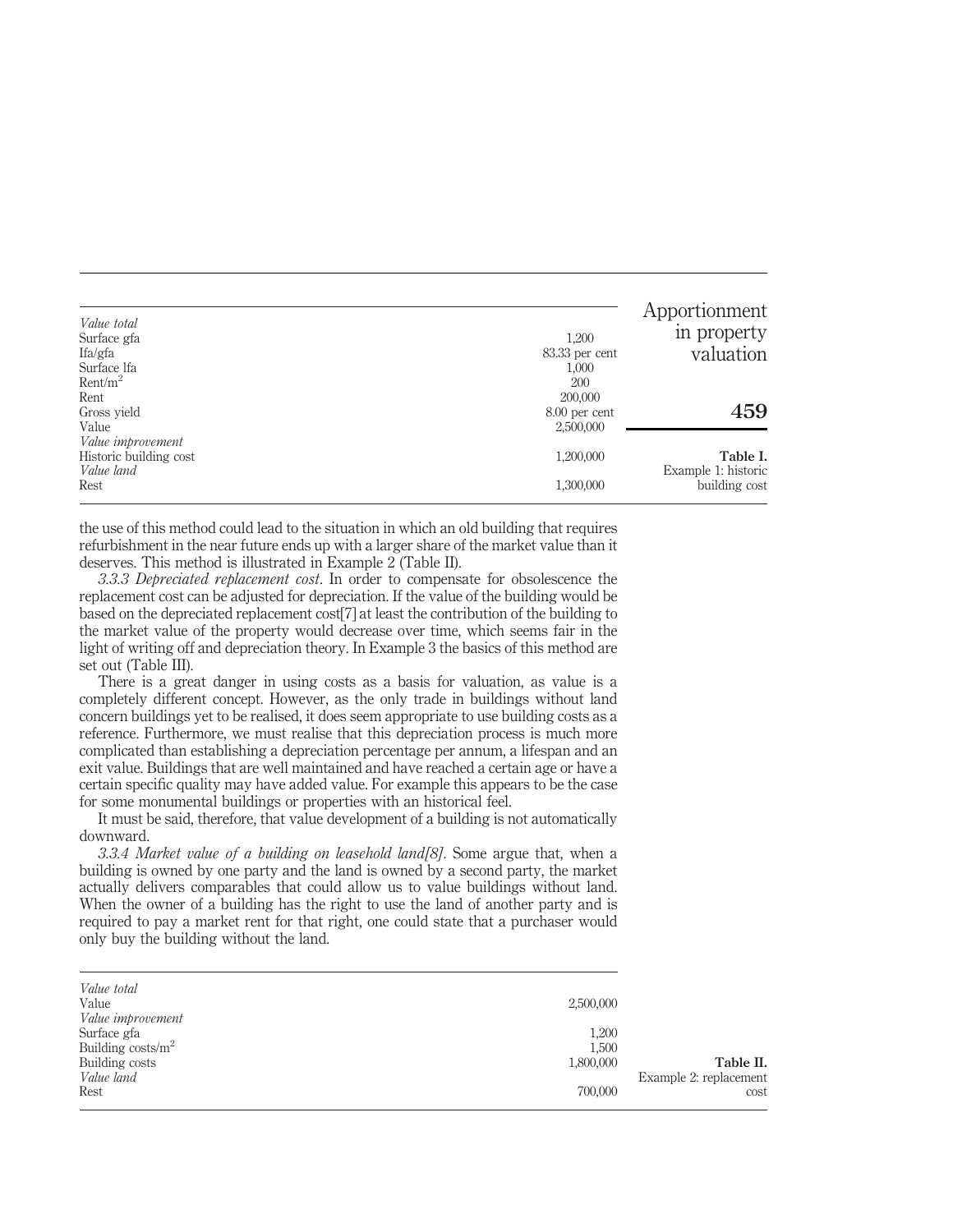That seems to be true. However, the market rent that is paid for the right to use the land is based on market conditions. That means that if conditions differ from market standards, the value of the total is affected, without the value of the land being influenced. That results in an influence on the remainder, or the alleged value of the building. So a tenant in the building that pays a rent that is higher than the market rent, results in a higher value of the total, a stable land value and a higher value of the building. This method, therefore, supports the idea that changes in value due to tenancy agreements should be incorporated in the value of the improvement, even though there does not seem to be any reason for that assumption. More on this issue is stated in section 3.6.

# 3.4 Apportionment practice starting with value of land

3.4.1 Land value. As this paragraph deals with land values as a basis for apportionment, we will first have a look at the definition of land value. The term land value is used in different contexts. Land value can mean the market value of a plot of land. However, in that case the term market value would be more appropriate. The term land value ought to be used to refer to the value of a cleared and fully serviced site. Therefore, land value can be defined as follows: the market value, assuming that the site is cleared and fully serviced and that the property is not subject to any contract.

3.4.2 Comparative land valuation. This method to come to a value of land is very simple to use. It is based on the comparison of sites and the prices that have been paid for those sites. One way to compare the sites is to use a price per  $m<sup>2</sup>$  land. That way, a parcel of 200 m<sup>2</sup> that was sold for  $\epsilon$ 40,000 can be a good reference for a neighbouring parcel of 150 m<sup>2</sup>. The price per square metre can even be adjusted for individual differences.

A slightly more sophisticated comparative method is based on using prices that were paid for parcels of land, taking into account the development possibilities. This would result in a price per square metre gross floor area of the optimal development. For example a site that would enable the owner to build  $1,000 \text{ m}^2$  of office space could be compared to a site that would allow  $1,200 \text{ m}^2$  of office space. Using this method, not only the size of a parcel but also the planning conditions can be reflected. A simple illustration of this method is set out in Example 4 (Table IV).

As a method of land valuation it can be difficult to use if it is hard to find comparable land transactions, as each parcel has its own unique possibilities. As a method of apportionment, the main issue is whether the market value of the total property less the thus calculated value of the land would result in a value for improvement. And on what use would the calculated land value be based? Would one

|                                            | Value total<br>Value<br>Value improvement                        | 2,500,000                         |
|--------------------------------------------|------------------------------------------------------------------|-----------------------------------|
| Table III.                                 | Replacement cost<br>Depreciation<br>Department replacement costs | 1,800,000<br>800,000<br>1,000,000 |
| Example 3: depreciated<br>replacement cost | Value land<br>Rest                                               | 1,500,000                         |

460

JPIF 23,5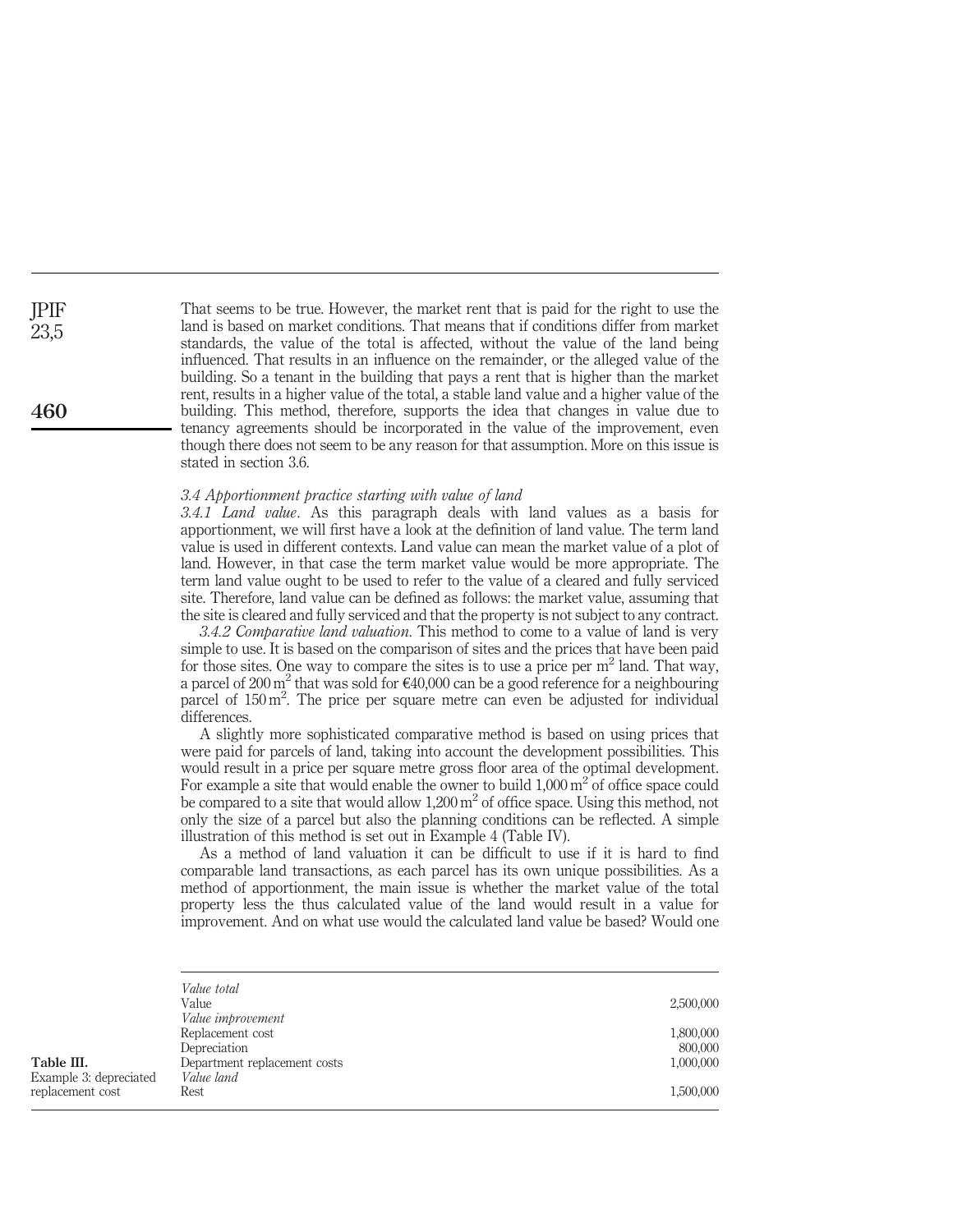base the calculation on the current use as optimal use, or would it be better to base the calculation on the real optimal use? I will address this issue later in this paragraph.

3.4.3 Residual land valuation. Residual land valuation is often used to calculate the land value. This method is based on the assumption that land is purchased in order to develop it. With that in mind, land value is simply calculated by predicting the sale revenues and subtracting all development costs. As the development costs include development profits, the amount that remains is the maximum amount that can be paid for the land[9]. This land valuation method reflects the fundamentals on which property valuation and the theory of land economics are based. An important disadvantage of this method is that it is very difficult to use, as slight changes in input result in substantial changes in output. As an apportionment tool, the same issue applies as for comparative land valuation. A straightforward illustration of this method is set out in Example 5 (Table V).

3.4.4 Land valuation as an apportionment tool. In some cases the contribution of land to the market value of the property is quite clear. This is the case when the land is developed optimally or if there is nothing that stands in the way of optimal development[10]. Optimal development is achieved when the development that underlies the residual land valuation is actually realised. When such a development is completed, the market value less the building costs equal the land value. It can be argued that the value of the building then equals the building costs. If only part of the optimal development is realised and the rest can simply be added to the existing structures, optimal development can still be achieved without endangering the land's contribution to market value. Land's contribution to market value is also clear when the property needs redevelopment and all improvements should be demolished. The market value of the property is then a result of the land value and the demolition costs. Therefore, if the land value is subtracted from the market value, the value of the building will be negative and equal the demolition costs. We can conclude that, as long as the optimal development underlies the market value, land's contribution to market value actually equals land value.

Other situations may arise. It is possible that land value does not automatically equal the land's contribution to the market value of the property. When optimal development of land requires demolition of buildings that are far from obsolete, the loss of capital can be too high for this scenario to be the most profitable. The highest value[11] is achieved when the existing building is retained, even though the possibilities offered by the land are not fully utilised. There is a method that enables the use of a residual land valuation in establishing the apportionment of market value between land and buildings. If the calculation of the land value is done using the assumption that the existing building is the optimal development for the land, a value results that reflects the contribution of the land in the actual market value. It remains true that the land offers more than currently utilised, but the fact is that optimal development is economically impossible because the

| Value total       |           |                        |
|-------------------|-----------|------------------------|
| Value             | 2,500,000 |                        |
| Value land        |           |                        |
| Price comp. site  | 1,200,000 | Table IV.              |
| Value improvement |           | Example 4: comparative |
| Rest              | 1.300,000 | land valuation         |
|                   |           |                        |

Apportionment in property valuation

461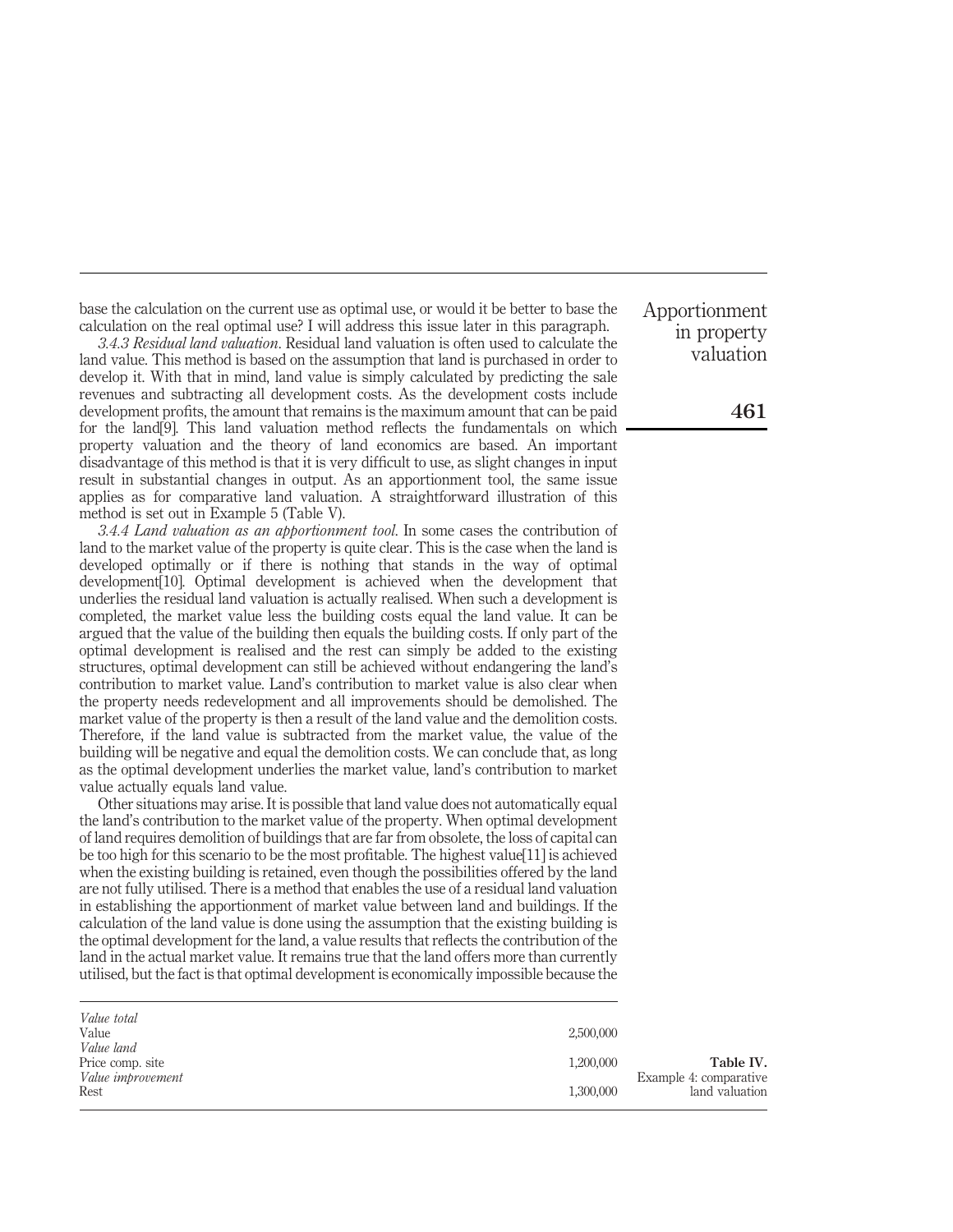| JPIF                     | Value total                 |                |
|--------------------------|-----------------------------|----------------|
| 23,5                     | Value                       | 2,500,000      |
|                          | Value land                  |                |
|                          |                             | 1,600          |
|                          | Surface gfa                 |                |
|                          | Ifa/gfa                     | 83.33 per cent |
|                          | Surface Ifa                 | 1,333          |
| 462                      | Rental value/m <sup>2</sup> | 225            |
|                          | Rental value                | 300,000        |
|                          | Gross vield                 | 7.50 per cent  |
|                          | Value let                   | 4,000,000      |
|                          | Void                        | 150,000        |
|                          | Value void                  | 3,850,000      |
|                          | Realisation costs           | 2,400,000      |
| Table V.                 | Land                        | 1,450,000      |
| Example 5: residual land | Value improvement           |                |
| valuation                | Rest                        | 1,050,000      |

land is polluted[12] with a less than perfect improvement. This leads to the need for utilised land value, which can be defined as follows:

The land value, assuming that existing improvements equal the optimal improvements for the land under consideration. In practice the comparison between an optimal improvement and an existing improvement is quite complicated to make. A difficulty using this method is that utilised land value is calculated based on a new development, since land value is based on the possibility to realise a new development on the site under consideration. This means that rental values for a new development are used and that a yield is used that would be appropriate for a new development. The calculation also does not take into account existing leases. Therefore, it should be decided in what manner an existing improvement is comparable to a new development and in what way the two situations differ as there are value components other than land or improvement that influence the market value of a property. Please see in Example 6 (Table VI) how this method can lead to a different outcome from the one resulting from the method as set out in Example 5.

|                          | Value total                 |                 |
|--------------------------|-----------------------------|-----------------|
|                          | Value                       | 2,500,000       |
|                          | Value land                  |                 |
|                          | Surface gfa                 | 1,200           |
|                          | lfa/gfa                     | 83.33 per cent  |
|                          | Surface ifa                 | 1,000           |
|                          | Rental value/m <sup>2</sup> | 200             |
|                          | Rental value                | 200,000         |
|                          | Gross vield                 | $8.00$ per cent |
|                          | Value let                   | 2,500,000       |
|                          | Void                        | 100,000         |
|                          | Value void                  | 2,400,000       |
|                          | Realisation costs           | 1,800,000       |
| Table VI.                | Land                        | 600,000         |
| Example 6: utilised land | Value improvement           |                 |
| valuation                | Rest                        | 1,900,000       |
|                          |                             |                 |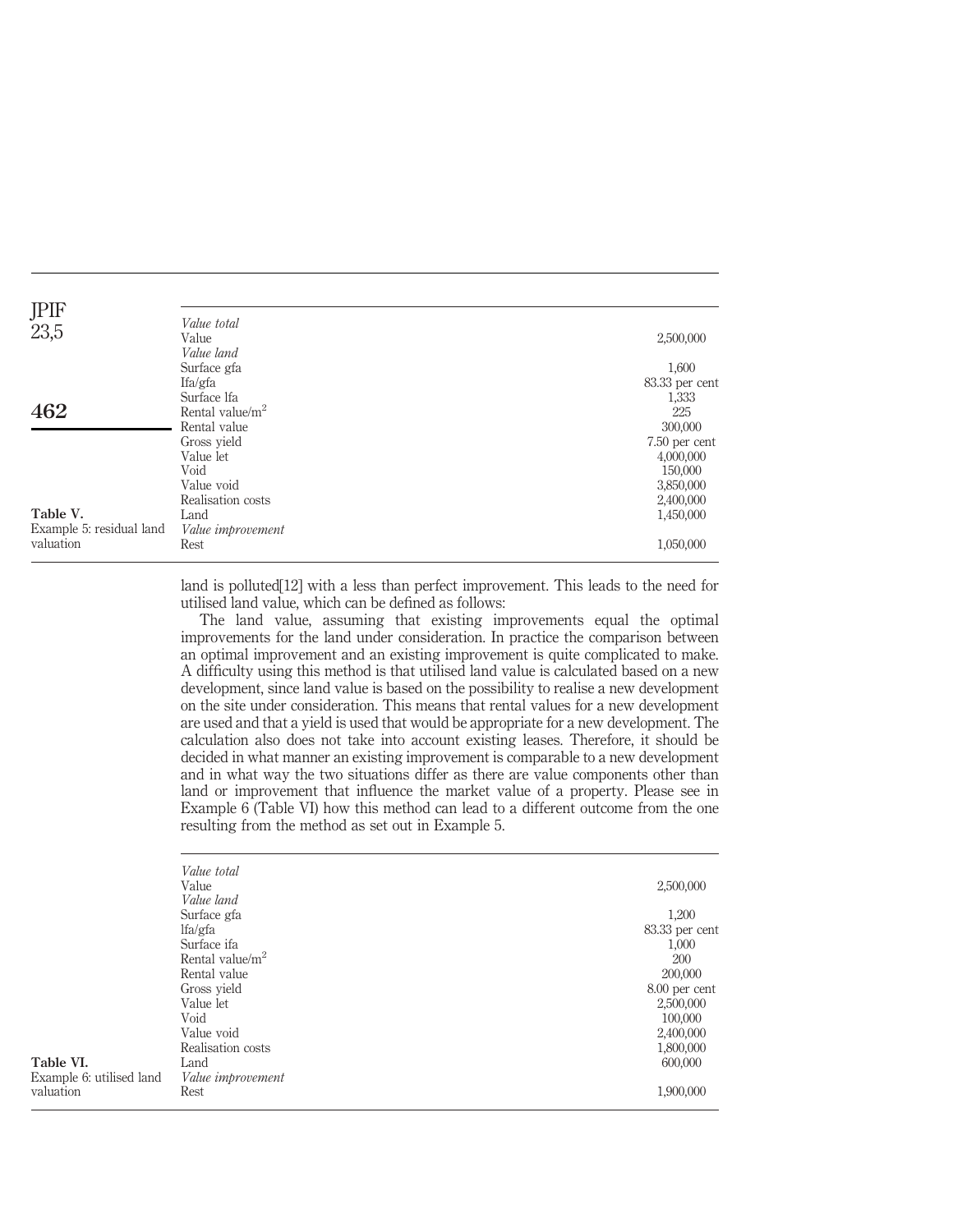## 3.5 Value contribution by other components

Apportionment of value between land and improvements suggests that these two components are responsible for the total value of a property or that additional components can be appointed to one or the other. Even though the list of value influencing factors is endless, as indicated above, there are several important factors that do not just influence the value of improvements or the value of land.

3.5.1 Planning. The restrictions that result from planning regulations have an influence on the value of property. The regulations might restrict the height of a development, it might set a maximum gross floor area to be developed or limit the use of a site to (for instance) industrial use. These restrictions often have a negative effect on the value of a site. On the other hand, the fact that the use of a neighbouring site is limited as well might have a positive effect on the value of a site. That will depend on whether the neighbouring site would be used for competitive purposes or for supportive purposes. The influence of planning on the value of a property is easily regarded as site related, as the site carries the restrictions. However, in setting the restrictions often the current use of the site and its environment is kept in mind. For example existing buildings are often considered in city planning. It would be very difficult to decide what the influence of local planning is on the value portion of the land and to the value portion of the building. One could, therefore, argue that planning can be a value factor by itself.

3.5.2 Monumental status. Local legislation that provides monumental status to a property obviously influences the value as well. A less than optimal improvement that would be fit for redevelopment in economical sense might be kept from redevelopment by monument legislation. If a monumental building is protected from alterations, the land value of the site cannot be fully utilised, since the optimal development cannot take place. It is possible that a monumental property has a total value that is less than the land value alone. In that case it could be argued that the value of the improvement is negative. This could also lead to the conclusion that the building has a value, but that the monumental status itself is a negative value factor. However, there are countries in which the owners of monumental buildings can apply for subsidies and tax advantages, which could lead to a positive influence on the value.

3.5.3 Lease. In the valuation of investment property, leases are an important part of the equation. The valuation of a vacant property is based on its ability to produce rent in the future. This ability is based on market references. Therefore, such a valuation will be based on market rents and market conditions. If there is an existing lease agreement and the rent and other conditions differ from market standards, it might lead to a change in value. It will often be impossible to find out why a different rent was agreed than to be expected and if you can find out, it is often impossible to decide for what part the building was responsible for that and to what extent it was a land issue. Leases, therefore, can be considered as separate value factors that cannot be split into a land and a building part[13].

3.5.4 Others. As discussed in Section 3.6 there are many components that make up an investment in property. Many of these are not just land or building aspects. Separating all aspects that cannot be appointed to one or the other from the value before apportioning it, leads to a very theoretical exercise that can never be done correctly and that will not lead to a workable answer in the end. I consider this to be another way not to go.

Apportionment in property valuation

463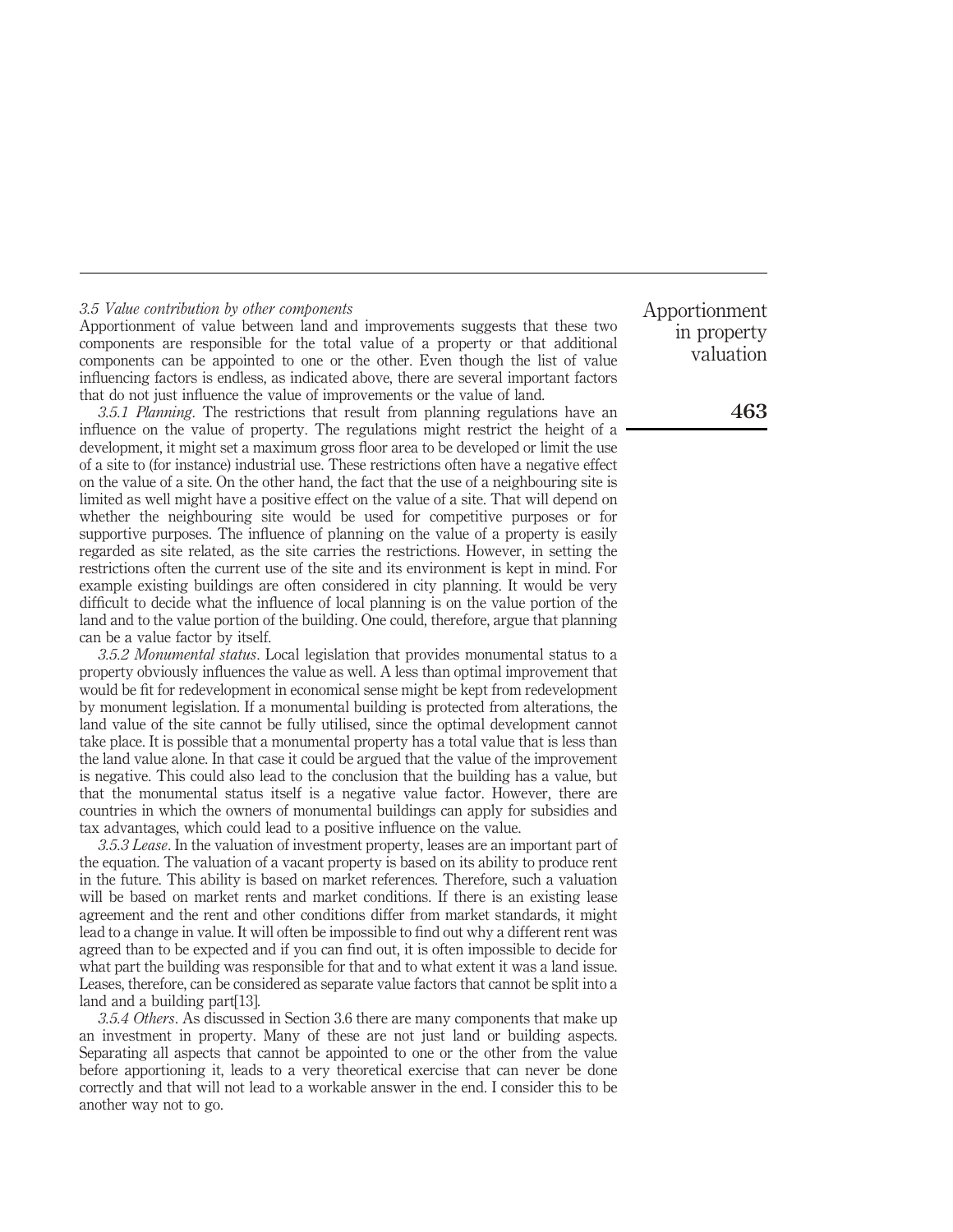3.6 Allocation of cash flows

As value of investment property is based on the assessment of cash flows, it seems logical to search for an apportionment solution in the cash flow structure. In order to split the value in a land and a building element based on cash flow allocation, all value influencing factors should be appointed to one or the other, or logically divided between the two. Since, investors are a strong buying force on the commercial property market, it is fair to say that property value originates from the expected cash flow that derives from the property.

The largest cash flow element is often rental income, deriving from lease contracts. If a split in value should be accomplished, this cash flow element needs to be apportioned between land and building.

If the rental value of a building would be split up into many different aspects for which a tenant would be willing to pay rent, these aspects could be appointed to either land or building. Aspects like the pleasant environment, the accessibility of the site and the presence of various services in the area increase the rental value and can clearly be appointed to the land. Then things like excellent climate control, a prestigious appearance and a profitable relationship between lettable and useful floor area increase the rental value as well and are unmistakeably caused by the building. Having said this, the amount that each aspect is responsible for will be very hard to come up with, since combinations of different aspects might influence the impact of a single aspect and small variations in the many little amounts might lead to rents that simply do not apply.

Another difficulty that should not be overlooked is the following. Current rental income often differs from the estimated rental value. It is the result of past negotiations between the property owner and the tenant, perhaps increased by a few indexes. This difference (a positive or a negative topslice) cannot really be appointed to one or the other, without knowing the ins and outs of the negotiations that led to that rent.

Many maintenance costs seem to be fairly easy to appoint, for building repairs clearly have to do with the improvement rather than the land. However, since land value is created through the development possibilities for a site, land value allows for future maintenance. The location of a property has not only effect on building costs, but also on the costs of maintenance. Fore maintenance might involve different costs in Poland than in London and a building on quicksand involves much more maintenance than a building on clay. Does that justify appointing part of the maintenance costs to the land?

An unimproved site can have a rental value as well. However, a capitalisation of this rent will rarely be higher than the land value based on development. If it is, then development would not be improvement and the optimal use would be to leave it unimproved. If the site is developed, the capitalised rental value of that site in unimproved state is not likely to have any relation with the land value.

I believe it is fair to conclude that attempts to allocate cash flows do not contribute towards a solution.

### 4. Apportionment in theory

#### 4.1 Rust

Rust (1996) described three methods for calculating land value. For these methods he uses the assumption that the value of the property  $(V_p)$  equals the value of the land  $(V_l)$ 

464

JPIF 23,5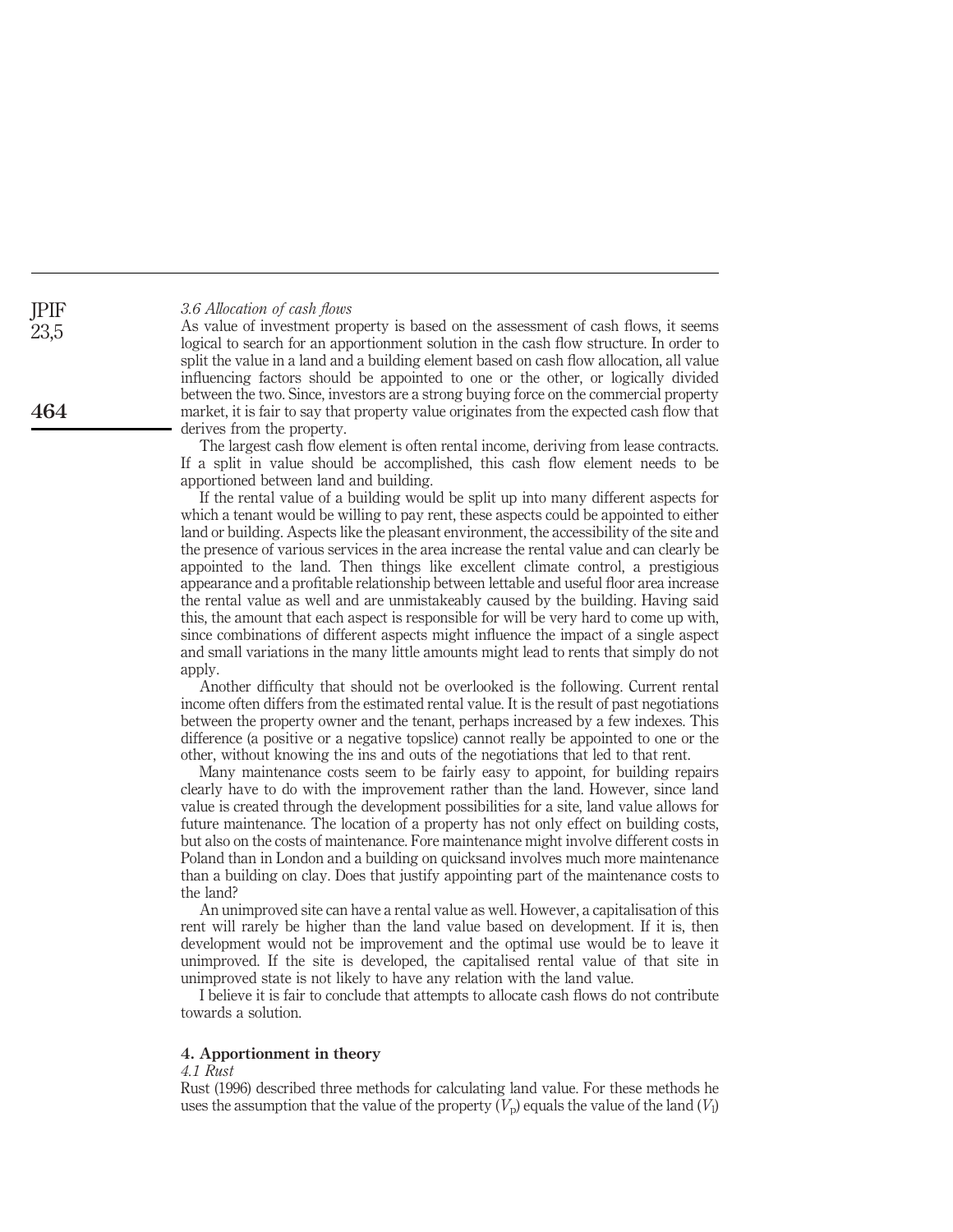plus the value of the improvement  $(V_i)$ . That could be represented as follows.

 $V_{\rm p} = V_1 + V_{\rm i}$ 

This formula represents the assumption that the values of two parts (land and improvement) simply equal the value of the combination.

### 4.2 Kruijt

B. Kruijt published formulas for the valuation of property (Kruijt, 1989), based on the assessment of future net income during an exploitation period, an exit value for the land and an exit value for the improvement. Underlying this formula there is the assumption that the value of a property equals the value of the land plus the value of the improvement, as the formula uses an exit value that exists of inflated land value and depreciated improvement value. Knowing that determining an exit value is merely a theoretical exercise, this approach might be as effective as any other. However, the suggestion that land value increased by depreciated improvement value equals the total value of the property does not add up theoretically. It suggests that net income from an investment in property decreases as a building ages and increases as land value goes up. One of the most important factors in investment property valuation is disregarded, namely the lease contract(s). Facts as that the realisation of a long lease results in less risk and, therefore, in a lower yield and that an actual rent that differs significantly from the estimated rental value influences the value are disregarded in the equation.

Besides the valuation formula, he formulated an equation that states that the total value of a property at time  $t = 0 (P_0)$  equals the value of the land at time  $t = 0 (G_0)$  plus the value of the improvement at time  $t = 0$  (Ge<sub>0</sub>). He formulated it as follows:

# $P_0 = G_0 + Ge_0$

At first sight, the formula does not differ much from the one formulated by Rust. However, the time element does contribute somewhat. If we would set  $t = 0$  at the moment of realisation, the formula would make sense. If the above just calculates the value upon realisation, the problems concerning changes in land and improvement values like depreciation and land value increase hardly exist any longer. There is only the realisation period in which markets may influence land value or building costs. And the latter will only have effect on the equation if we agree that the value of an improvement will be based on the costs that are involved in replacing it on the market for built improvements or the market for unbuilt improvements alike. Since, most realisation periods are much shorter than most exploitation periods, these changes have significantly less influence in this equation and can be disregarded for the purpose of this discussion. If we believe that land value can be calculated as a residual from the total value and the costs involved in realisation of the project, this formula can be accepted. It does not take into account leases in any way, but for a newly developed property this is not necessary. Even when we realise that often properties are pre-let, the assumption that a building will be delivered to a purchaser in a vacant state is quite realistic. If necessary, the valuation can be adjusted for the lease afterwards. It is the added value of a lease, among other things, that is impossible to split between land and improvement.

Apportionment in property valuation

465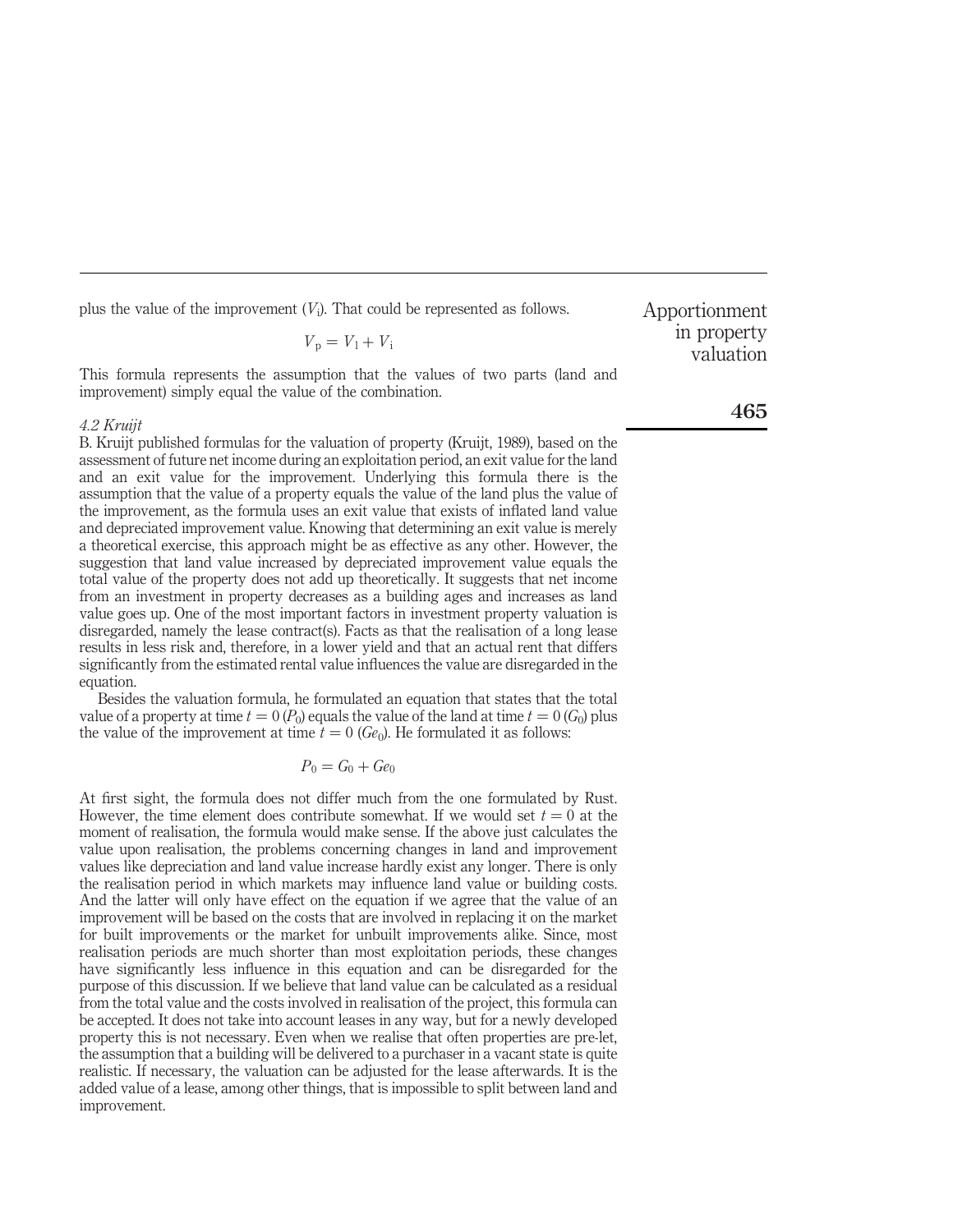Besides lease contracts there is another factor that complicates Kruijt's equation. The improvement might not be the optimal improvement for the land. If the land value is based on the optimal improvement and a far from optimal improvement was realised, the improvement might have a negative value influence.

### 4.3 Marshall

Even in 1890 the problem of mismatch between a site and its improvement was recognised in apportionment theory. A. Marshall argues that it is quite reasonable to split the rent for a total property into an annual site value and an annual building value, based on the costs of the land and the costs of constructing the building (Marshall, 1910). He uses a "current rate of income" to capitalise rents and arrive at a value. This would result in value portions. However, he realises that this can only work if the improvement remains appropriate to its site. As an example he uses a residential plot on which a warehouse might be needed. He does not mention all the other ways in which the exact fit of an improvement and its site might change. Nor does he tackle the problem of a total rent that does not equal the normal return for the site and its improvement.

### 4.4 Changes in suitability of improvement

If we accept the notion that we can define the optimal development for a site, we should realise that the moment the improvement is developed and starts to age, it will move away from being the optimal development. This does not just happen because of changes in development possibilities, but also because of the simple fact that the building becomes old and out of date. A few examples are shown to illustrate this point. Please note that these examples are based on the assumptions that no repairs of any kind take place.

The effect of for instance aging on the suitability of a building on its site is shown in Figure 1. The suitability of the building on its site will drop over time, assuming that no additional investments will take place to compensate for the wearing out of the building. The suitability will drop to zero, as in the end the site will have to be cleared in order for it to be redeveloped. The suitability will not go below zero. Mostly a property will be invested in through repairs and renovation. When its suitability drops, a property is likely to be redeveloped before its suitability actually drops to zero.

Figure 2 again shows the effect of aging on the suitability of a building on its site. In addition, it shows what happens to the suitability when it becomes possible to develop more building(s) on the site under consideration. The improvements that were realised in the past no longer represent a close to optimal development. This results in a decrease of the suitability of the building. Also the time until the moment at which it becomes economically feasible to demolish the existing building and replace it by a new optimal development is likely to decrease.

Finally, Figure 3 shows what happens when the optimal development of a site changes in such a way that it immediately becomes feasible to demolish the existing building and redevelop the site. The total value of the property, in that case, exists of the land value (taking into account the optimal development) less the demolition costs of the current building. This means that a change in zoning can cause an immediate obsolescence of a perfectly good building.

466

JPIF 23,5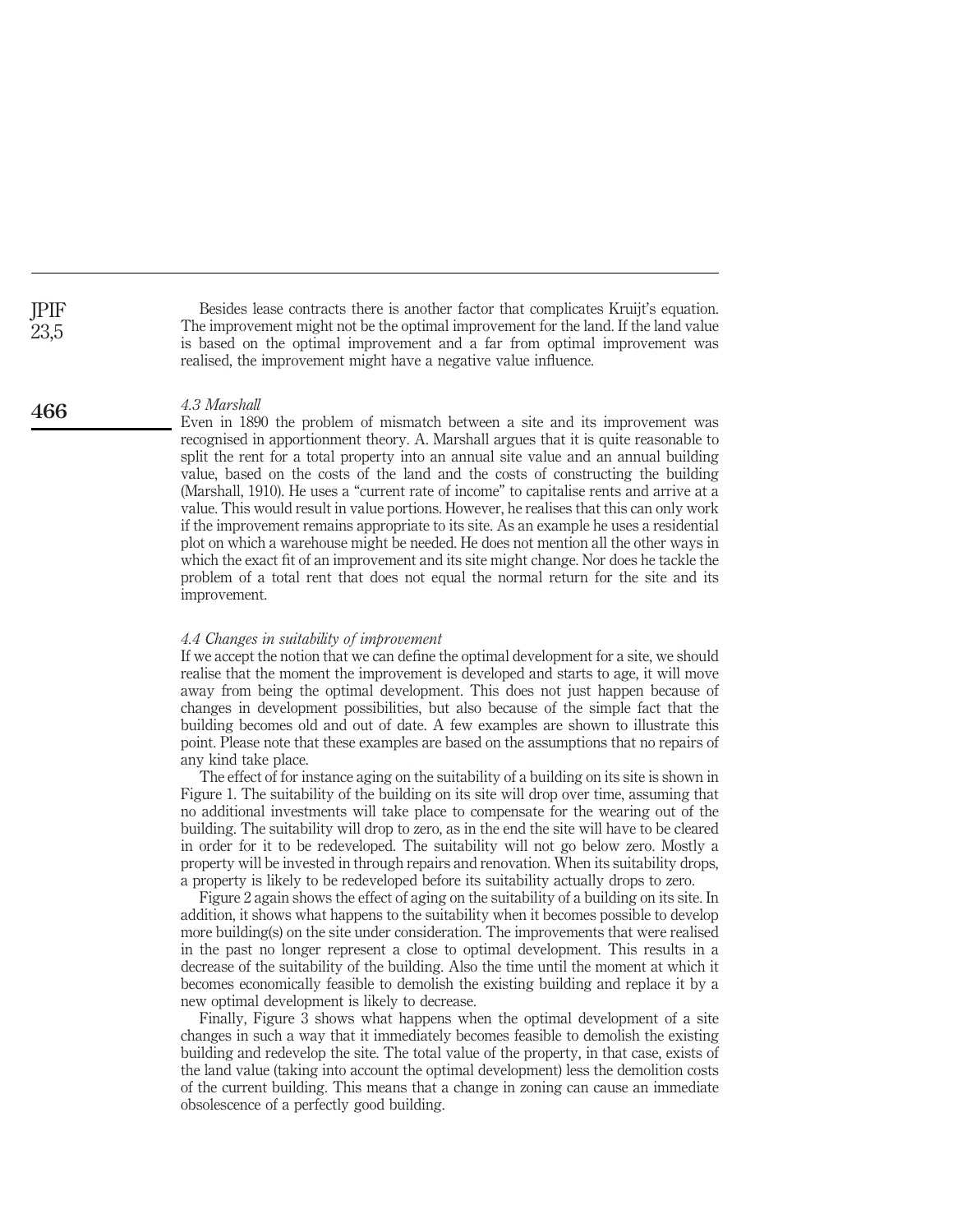

If we accept the development of the suitability over time, it becomes clear that Marshall's view on the impossibility to apportion value to the improvement and the land becomes relevant at an earlier stage than he suggested. Not only a big change in development options brings this problem about, but also the simple effects of aging result in this impossibility.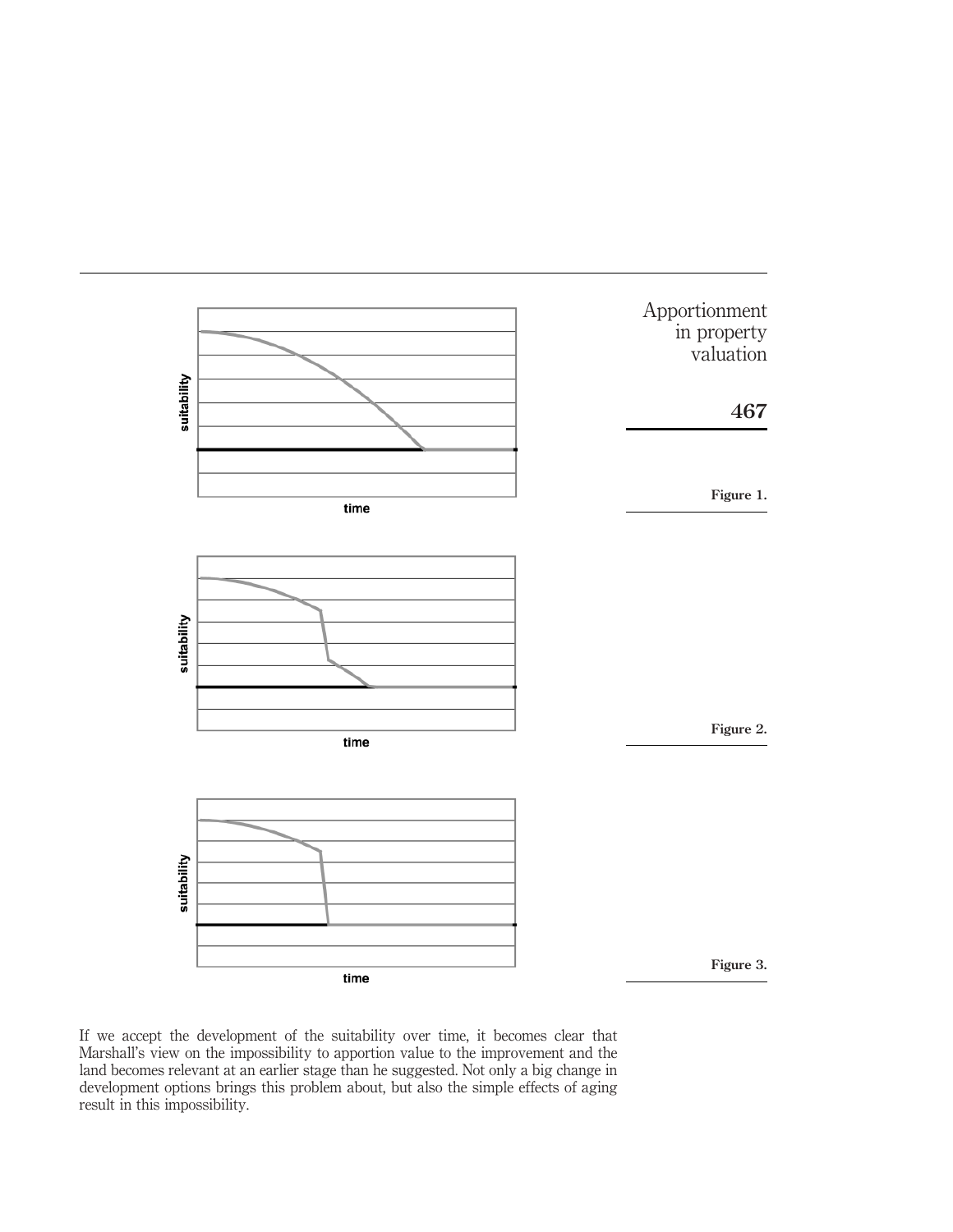### 5. Recommendations

## 5.1 International financial reporting standards

For financial reporting purposes, there does not seem to be a need to split leases or other interests in property into a land and an improvement part. Whether a property lease qualifies as an operational or a financial lease can be assessed much better when it is based on the total property than when it is on the basis of apportioned value parts.

#### 5.2 Bank valuation

When a valuation is needed for bank lending or other finance purposes, often apportionment is requested. Since, no two seem to agree on one commonly used apportionment method, it is obvious that all valuers will use different methods and often come up with different numbers. A bank, therefore, will base lending decisions on unreliable value analysis. In this paper I hope to have shown that there is not one way to perform apportionment and that one should even doubt whether apportionment is theoretically possible.

In order to be able to produce reliable advise for lenders and finance professionals another product can be offered. If a bank knows what the land value of a site is, and it can be made transparent what the current utilisation of that land value is, a bank has much more information than when an apportionment is reported. This is the purpose of the utilisation ratio. The utilisation ratio (*u*) equals utilised land value ( $V<sub>lu</sub>$ ) divided by land value  $(V<sub>1</sub>)$ . This is shown below.

$$
u = \frac{V_{\text{lu}}}{V_1}
$$

This delivers insight in the optimisation that has been achieved through development of the site. This utilisation ratio alone does not give insight in the dimensions of value destruction. If  $u = 1$ , the site is fully improved or optimised. If the ratio is rather low, it is important to know whether the site can be further improved without having to destroy valuable improvements. There might be enough room to further develop towards the optimum without having to demolish existing structures. In order to gain insight in the way in which that extra development land adds value to the total property, the utilisation option is defined. Utilisation option (o) equals the land value of those parts of the site that can still be improved  $(V_{\rm ii})$  divided by the total land value of the site  $(V<sub>1</sub>)$ . This equation is shown below.

$$
o = \frac{V_{\text{li}}}{V_1}
$$

When  $u + o = 1$ , no value has been lost through poor development. In that case part of the site is well developed and the rest of the site is still suitable for development. If  $u + o \lt l$ , value was lost through less than optimal development. It theory the value is there, but cannot be disclosed without value destruction. This latent land value  $(V_{\parallel})$ can be calculated by multiplying the land value by the land value latency ratio. This is written as follows.

$$
V_{\rm ll} = V_{\rm l} \times l
$$

As a result the latent land value ratio  $(l)$  can be calculated as well. It equals the difference between the sum of  $u + o$  and 1. This is summarised in the following equation.

468

JPIF 23,5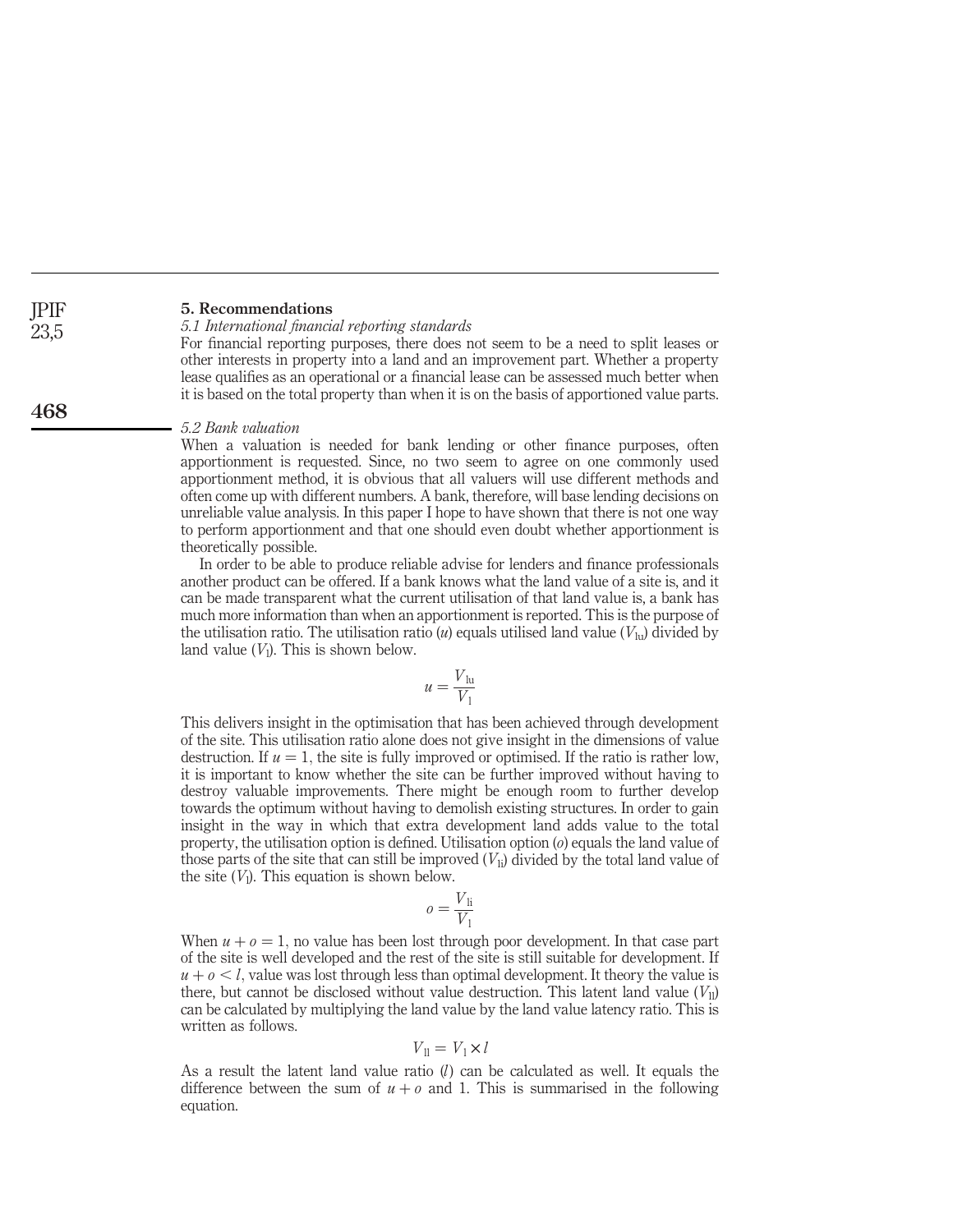|                                                                                                                                                                                  | $u + o + l = 1$                                                                                                                                                                                                                                                                                                                                                                                                  | Apportionment |
|----------------------------------------------------------------------------------------------------------------------------------------------------------------------------------|------------------------------------------------------------------------------------------------------------------------------------------------------------------------------------------------------------------------------------------------------------------------------------------------------------------------------------------------------------------------------------------------------------------|---------------|
| in property<br>The ratios as mentioned above should give property stakeholders objective insight in<br>valuation<br>land and improvements and how these influence current value. |                                                                                                                                                                                                                                                                                                                                                                                                                  |               |
|                                                                                                                                                                                  | <b>Notes</b>                                                                                                                                                                                                                                                                                                                                                                                                     |               |
|                                                                                                                                                                                  | 1. In The Netherlands this is a common situation for some municipalities have sold leasehold<br>interests in land, a perpetual right to use the land for a yearly rent (in Dutch: erfpacht).                                                                                                                                                                                                                     | 469           |
|                                                                                                                                                                                  | 2. An introduction to the concept of rent as a surplus can be found in Fraser (1993).                                                                                                                                                                                                                                                                                                                            |               |
|                                                                                                                                                                                  | 3. For an introduction to the calculation of net present values, to the concept of discounted cash<br>flows or to discount rates see for instance Brealey and Myers (2000).                                                                                                                                                                                                                                      |               |
|                                                                                                                                                                                  | 4. An extensive introduction to various capitalisation methods can be found in Have (1993).                                                                                                                                                                                                                                                                                                                      |               |
|                                                                                                                                                                                  | 5. These were also addressed by the RICS in their response to the International Accounting<br>Standards Board of 13 September 2002 regarding IAS improvements. This response can be<br>found on www.rics.org.uk.                                                                                                                                                                                                 |               |
|                                                                                                                                                                                  | 6. It is important to realise that a building without land does not have a location either! This<br>results in difficulties concerning market rent and yield comparables.                                                                                                                                                                                                                                        |               |
|                                                                                                                                                                                  | 7. A definition of Depreciated Replacement Cost and accompanying commentary can be found<br>in Royal Institution of Chartered Surveyors (2003).                                                                                                                                                                                                                                                                  |               |
|                                                                                                                                                                                  | 8. This refers to the Dutch land leasehold (erfpacht) system.                                                                                                                                                                                                                                                                                                                                                    |               |
|                                                                                                                                                                                  | 9. For a more detailed introduction to residual land valuation I refer to Issac (1996).                                                                                                                                                                                                                                                                                                                          |               |
|                                                                                                                                                                                  | 10. In this paper no allowances are made for taxes that disturb economic theory. For this specific<br>example I have not taken into account Dutch purchasing tax that would be payable on a<br>property after first use had commenced and would not be payable on development land.<br>These rules differ from country to country and adding them to the equation does not seem to<br>help the analysis forward. |               |
|                                                                                                                                                                                  | 11. "Highest value" sounds like there could be more market values. Obviously there is only one<br>market value. What is meant here is that different cash flow scenario's in combination with a<br>proper discount rate could lead to different values, indicating which scenario would be most<br>profitable to pursue.                                                                                         |               |
|                                                                                                                                                                                  | 12. In this context I mean economic pollution. All changes to the land can be categorised as<br>either improvement or pollution. Adding value to the land would then be improvement and<br>lowering the value of the land can then be called pollution.                                                                                                                                                          |               |
|                                                                                                                                                                                  | 13. I realise that the International Accounting Standards Board is proposing to do just that in<br>IAS 17. For the purpose of deciding whether a lease is a financial or an operational lease,<br>IASB suggests to split a lease into a building and a site portion. Each lease "part" should<br>then be evaluated separately.                                                                                   |               |
|                                                                                                                                                                                  | References                                                                                                                                                                                                                                                                                                                                                                                                       |               |
|                                                                                                                                                                                  | Brealey, R.A. and Myers, S.C. (2000), <i>Principles of Corporate Finance</i> , McGraw-Hill Higher<br>Education, Boston, MA.                                                                                                                                                                                                                                                                                      |               |
|                                                                                                                                                                                  | Fraser, W.D. (1993), Principles of Property Investment and Pricing, Macmillan, London.                                                                                                                                                                                                                                                                                                                           |               |
| Have, G.G.M. (1993), <i>Taxatieleer onroerende zaken</i> , Stenfert Kroese, Houten.                                                                                              |                                                                                                                                                                                                                                                                                                                                                                                                                  |               |
| Isaac, D. (1996), <i>Appraisal and Finance</i> , Macmillan, London.                                                                                                              |                                                                                                                                                                                                                                                                                                                                                                                                                  |               |
|                                                                                                                                                                                  | Kruijt, B. (1989), "De waardering van grond en gebouwen", <i>Economische Statistische Berichten</i> ,<br>March.                                                                                                                                                                                                                                                                                                  |               |